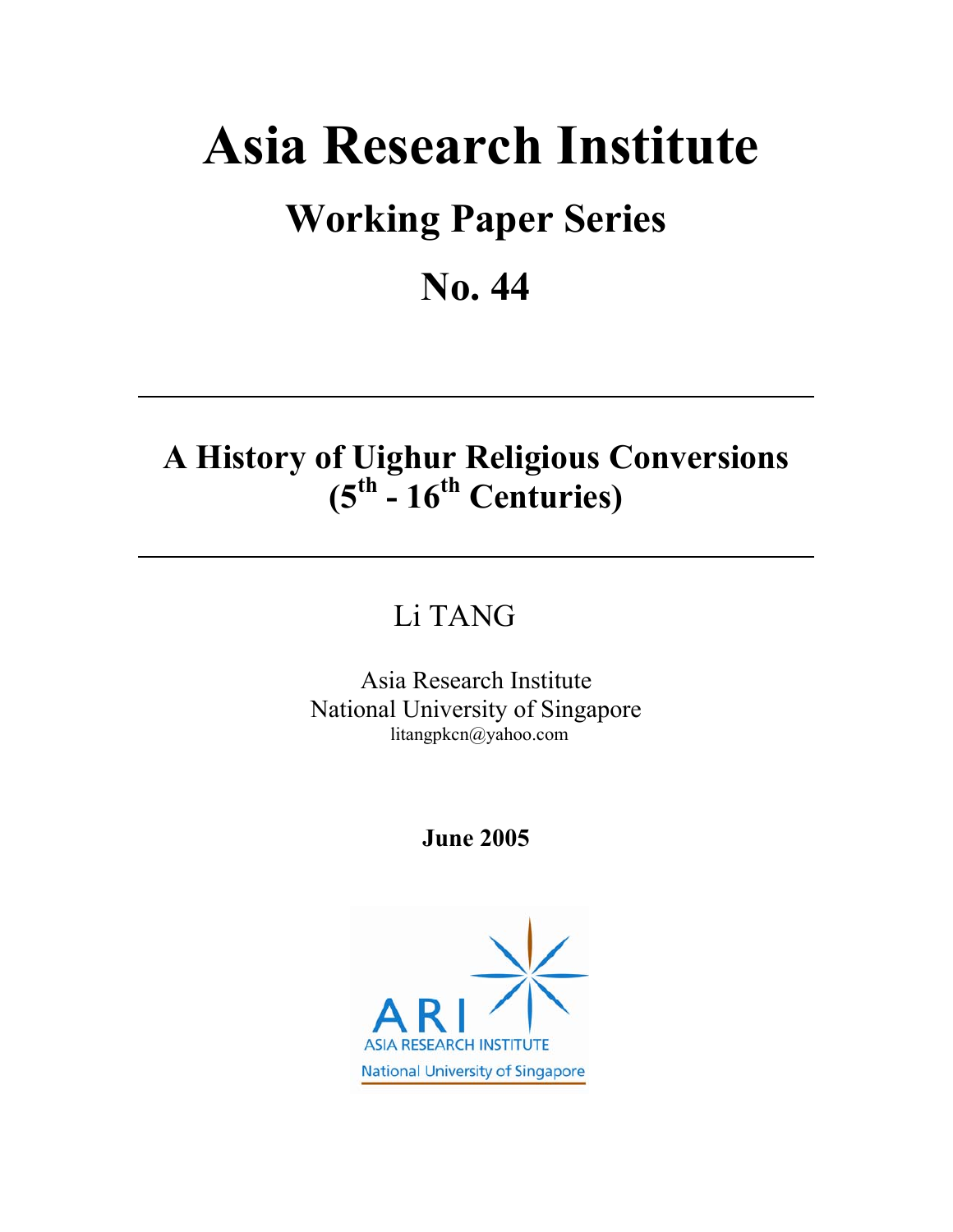The **ARI Working Paper Series** is published electronically by the Asia Research Institute of the National University of Singapore.

© Copyright is held by the author or authors of each Working Paper. ARI Working Papers cannot be republished, reprinted, or reproduced in any format without the permission of the paper's author or authors.

**Note**: The views expressed in each paper are those of the author or authors of the paper. They do not necessarily represent or reflect the views of the Asia Research Institute, its Editorial Committee or of the National University of Singapore.

Citations of this electronic publication should be made in the following manner: Author, "Title," ARI Working Paper, No. #, Date, www.nus.ari.edu.sg/pub/wps.htm. For instance, Smith, John, "Ethnic Relations in Singapore," ARI Working Paper, No. 1, June 2003, www.ari.nus.edu.sg/pub/wps.htm.

#### **Asia Research Institute Editorial Committee**

Geoffrey Wade Lois Verbrugge Ng Kian Boon Jiang Na Manjit Kaur

#### **Asia Research Institute**

National University of Singapore Shaw Foundation Building, Block AS7, Level 4 5 Arts Link, Singapore 117570 Tel: (65) 6874 3810 Fax: (65) 6779 1428 Website: [www.ari.nus.edu.sg](http://www.ari.nus.edu.sg/) Email: [arisec@nus.edu.sg](mailto:arisec@nus.edu.sg)

**The Asia Research Institute (ARI)** was established as a university-level institute in July 2001 as one of the strategic initiatives of the National University of Singapore (NUS). The mission of the Institute is to provide a world-class focus and resource for research on the Asian region, located at one of its communications hubs. ARI engages the social sciences broadly defined, and especially interdisciplinary frontiers between and beyond disciplines. Through frequent provision of short-term research appointments it seeks to be a place of encounters between the region and the world. Within NUS it works particularly with the Faculty of Arts and Social Sciences, Business, Law and Design, to support conferences, lectures, and graduate study at the highest level.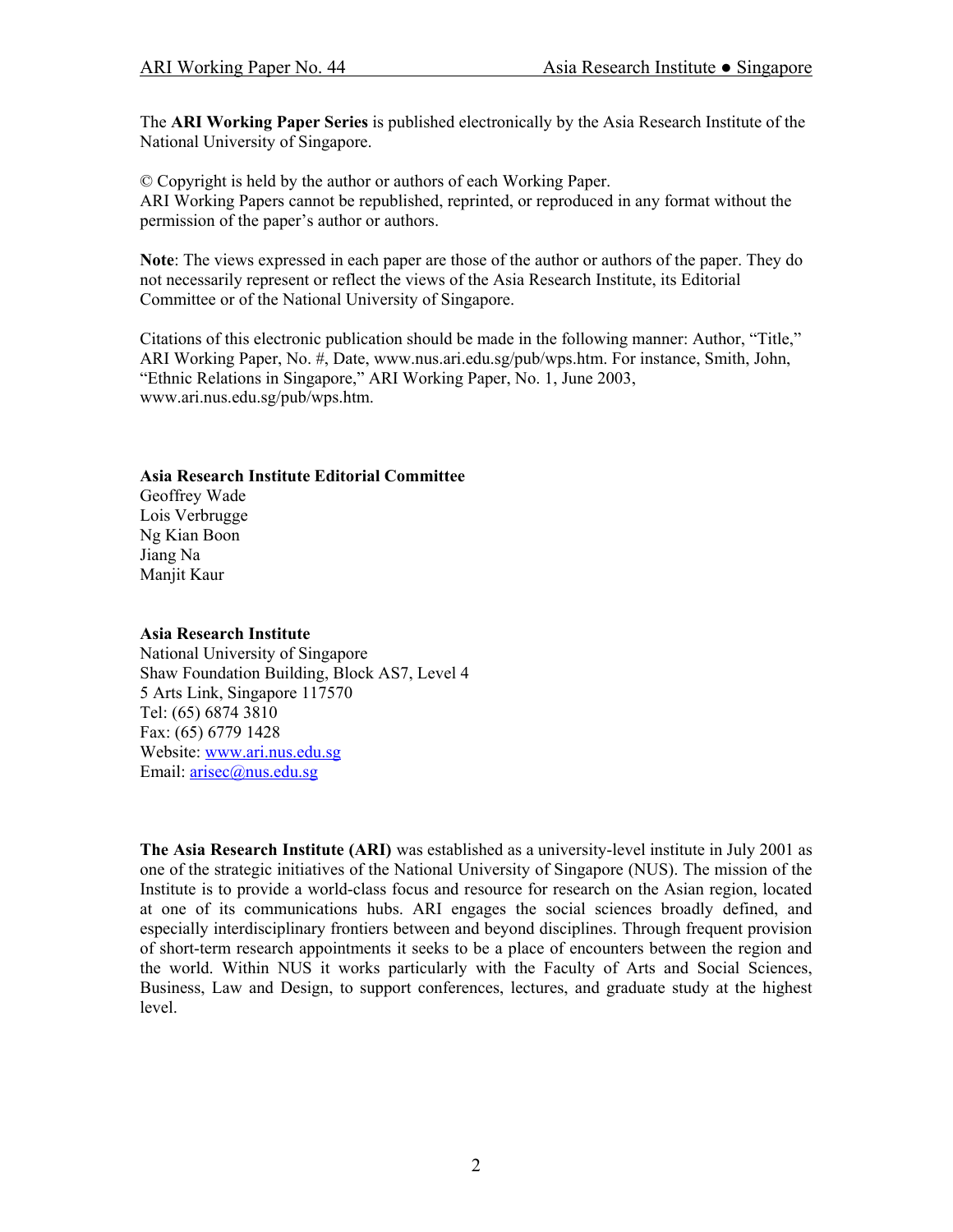### A History of Uighur Religious Conversions (5<sup>th</sup> - 16<sup>th</sup> Centuries)

### Tang Li

| <b>TABLE OF CONTENTS</b>                                                                                                                 | Page                     |
|------------------------------------------------------------------------------------------------------------------------------------------|--------------------------|
| 1. Introduction<br>1.1. The Term "Uighur" in Chinese Historical Records<br>1.2. Early History Reconstructed According to Chinese Records | 5<br>5<br>$\overline{7}$ |
| 2. A History of Uighur Religious Traditions<br>2.1. Shamanism and Turkic Cults                                                           | 11                       |
| $2.1.1.$ Animism                                                                                                                         | 12                       |
| 2.1.2. Animals as Totems                                                                                                                 | 13                       |
| 2.1.3. Plants as Totems                                                                                                                  | 14                       |
| 2.2. Manichaeism                                                                                                                         | 14                       |
| 2.2.1. Mani and His Religion                                                                                                             | 15                       |
| 2.2.2. Uighur Conversion to Manichaeism                                                                                                  | 17                       |
| 2.2.2.1. The Inscription of Karabalghasun                                                                                                | 17                       |
| 2.2.2.2. Other Manichean Relics Found in Turfan                                                                                          | 20                       |
| 2.2.2.3. Sogdians as Manichaean Missionaries                                                                                             | 21                       |
| 2.2.2.4. Manichaeism in the Uighur Kingdom of Qočo (866-1209)                                                                            | 23                       |
| 2.2.2.4.1. Manichean Political Influence                                                                                                 | 24                       |
| 2.2.2.4.2. Manichaean and the Economy                                                                                                    | 26                       |
| 2.2.2.4.3. Manichaean Influence on Uighur Culture                                                                                        | 27                       |
| 2.3. Buddhism                                                                                                                            | 28                       |
| 2.3.1. Buddhist Centers along the Silk Road within modern Xinjiang                                                                       | 30                       |
| 2.3.1.1. Kucha 库车                                                                                                                        | 30                       |
| $2.3.1.2$ . Turfan 土鲁番                                                                                                                   | 32                       |
| $2.3.1.3$ . Yutian (Khotan) 于阗                                                                                                           | 33                       |
| 2.3.1.4. The Uighur in the Hexi Corridor 河西走廊                                                                                            | 35                       |
| 2.3.2. Uighur Buddhist Literature                                                                                                        | 37                       |
| 2.3.3. Buddhist Arts in East Turkistan                                                                                                   | 38                       |
| 2.4. Nestorianism                                                                                                                        | 39                       |
| 2.4.1. Nestorians in Turfan                                                                                                              | 39                       |
| 2.4.2. Uighur Nestorians during the Mongol Period                                                                                        | 41                       |
| 2.4.3. A Uighur Nestorian Monk becoming the Catholicus of the East                                                                       | 42                       |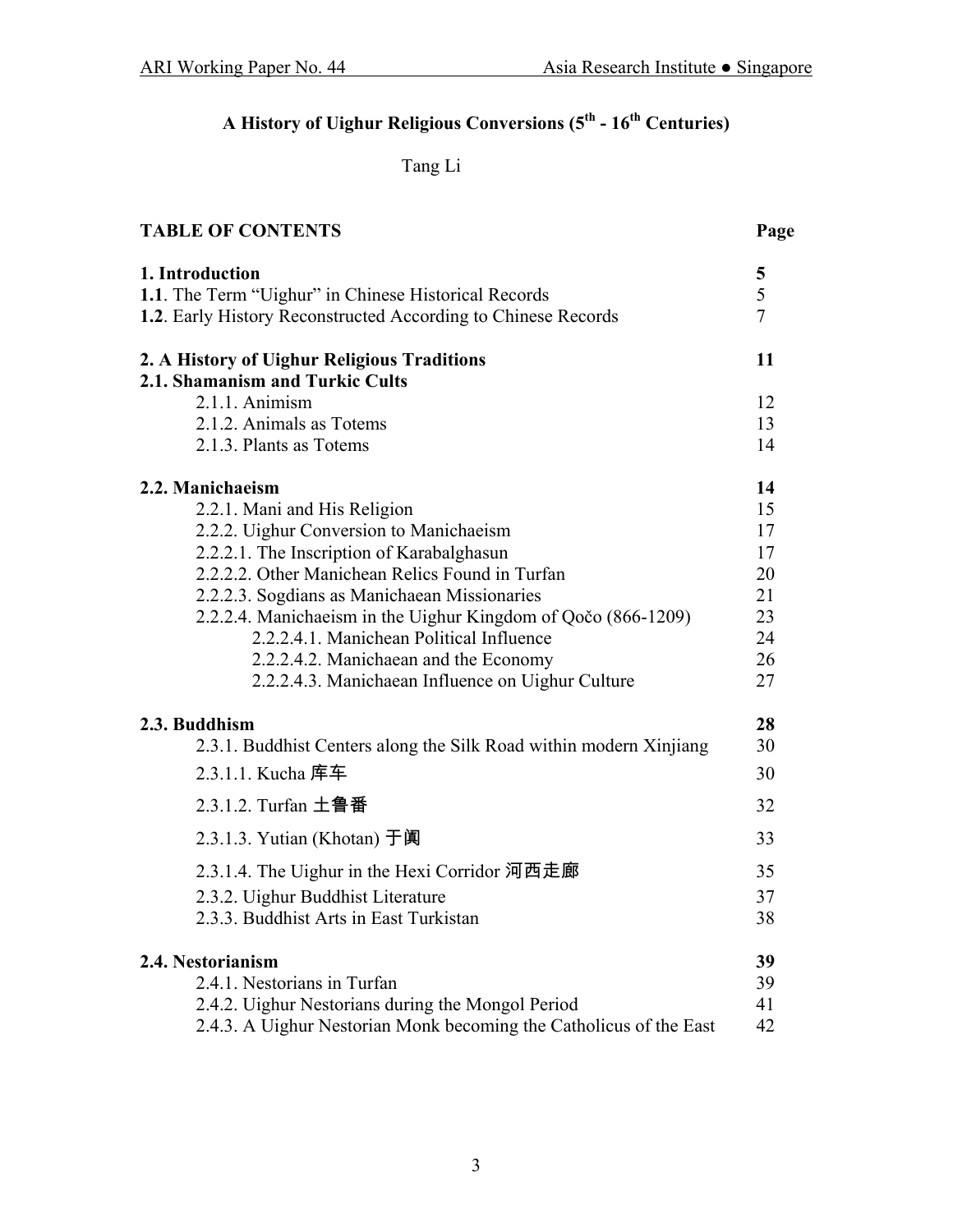| 2.5. The Islamization of the Uighur                                             | 42 |
|---------------------------------------------------------------------------------|----|
| 2.5.1. The Karakhanid Kingdom - the First Turkic Islamic State                  | 44 |
| 2.5.2. Islamic Expansion toward the East                                        | 48 |
| 2.5.2.1. Islamic Conquest of Yutian (Khotan)                                    | 48 |
| 2.5.2.2. The Beginnings of Uighur Islamic Culture                               | 52 |
| 2.5.2.2.1. Dīwan Luyāt at-Turk 突厥语大辞典                                           | 53 |
| 2.5.2.2.2. <i>Qutadeghu Bilig</i> 福乐智慧                                          | 54 |
| 2.5.3. Uighur Muslims under the Kara Kitai (Western Liao Dynasty)               | 55 |
| 2.5.3.1. Muslims in Eastern Turkistan under non-Muslim Rule                     | 55 |
| 2.5.3.1.1. Religious Tolerance at the beginning of Gurkhan Rule                 | 56 |
| 2.5.3.1.2. Küchlüg, the Persecutor of Muslims                                   | 58 |
| 2.5.4. Uighur Muslims under Mongol Rule                                         | 60 |
| 2.5.4.1. Religious Plurality in the Initial Period of Mongol Rule               | 61 |
| 2.5.4.2. Uighur Muslims under the Chagatai Khanate (1225-mid 13 <sup>th</sup> ) |    |
| century)                                                                        | 62 |
| 2.5.4.3. Islam in the East Chagatai Khanate (748/1347-956/1570)                 | 63 |
| 2.5.4.3.1. Conversion of Tughluk Timur to Islam                                 | 63 |
| 2.5.4.3.2. Turkicization and Islamization of the Mongol                         | 64 |
| 2.5.5. Islamic Theological Education                                            | 65 |
| 2.5.6. The Islamization of East Turkistan                                       | 66 |
|                                                                                 |    |
| 3. Conclusion                                                                   | 67 |
| 4. Appendix: Chart                                                              | 72 |
| 5. Bibliography                                                                 | 73 |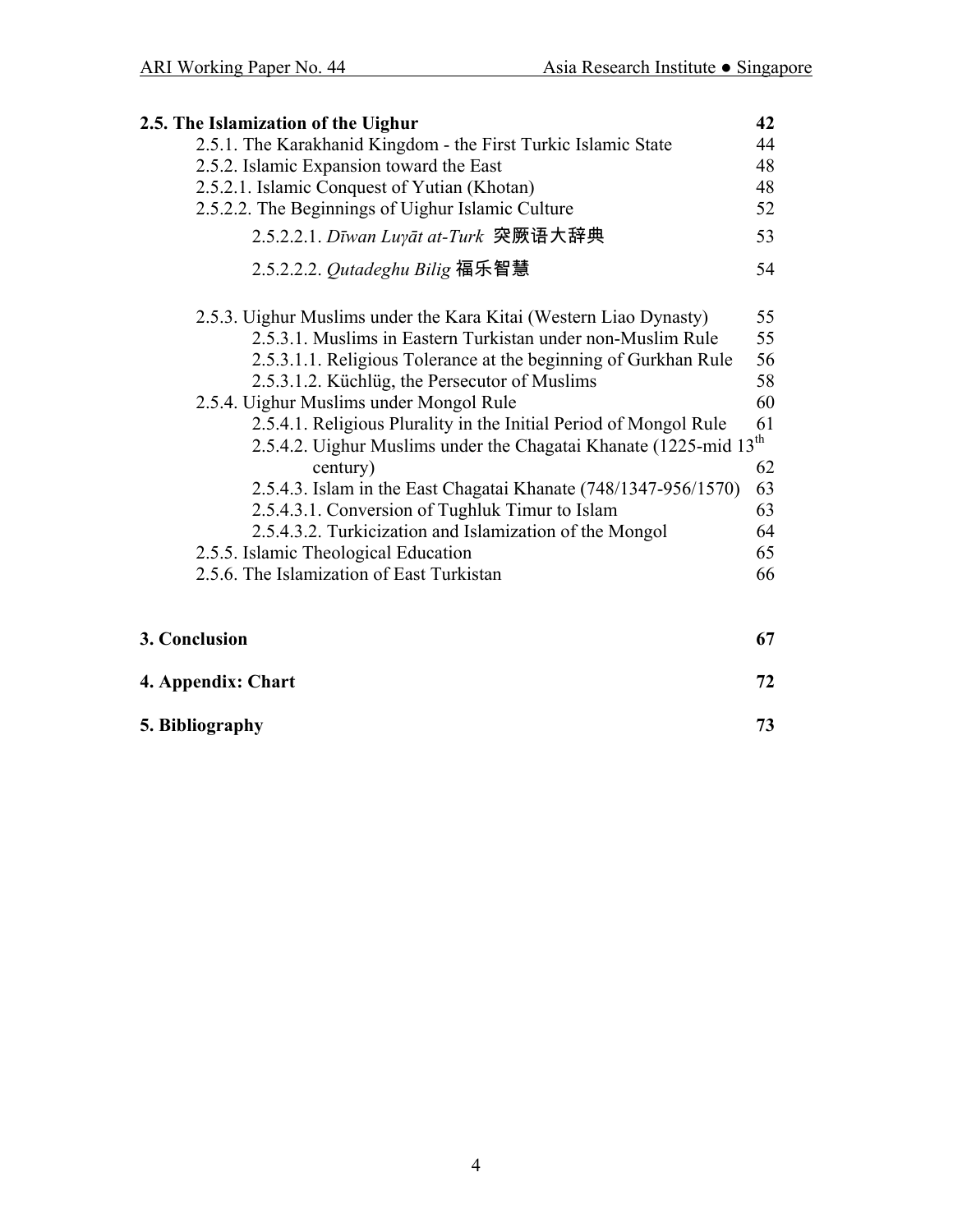#### **1. Introduction**

The Xinjiang Uighur Autonomous Region of China is home for the majority of the modern Uighur. However, the big migration of the Uighur to this region only happened after the middle of the  $9<sup>th</sup>$  century. The Uighur were known in ancient times as an Eastern Asiatic nation of Turkish race whose influence swept across East and Central Asia for centuries. In the course of the history of China, especially from the time of the Tang Dynasty (618-907), the role the Uighur played in relation to the Chinese empires can be regarded as distinctly important.

The significance of the Uighur presence in history, especially during the Tang period, is reflected in the ample information on them recorded in Chinese historical sources. Apart from Chinese records, Arab, Persian and European medieval sources also give references to the Uighur of the later period, which corresponds to the Chinese sources of the Yuan Dynasty (1279-1368). Sources in the Uighur language are also available, but for the most part, preserved only in fragmentary manuscripts and inscriptions.

#### **1.1. The Term "Uighur" in Chinese Historical Records**

The word "Uighur" (alternatively Uygur, Uigur and Uyghur) originates from the Old Turkish word "Uyγur". Based on its Old Turkish phonetics, the word "Uyγur" was rendered differently in Chinese in different periods of China's history. The most ancient translation of the word "Uyγur" in Chinese was "Yuanhe"袁纥 which appears in *Weishu* [History of the Wei Dynasty].<sup>[1](#page-4-0)</sup> This work records that the Emperor Daowu's troops undertook a military campaign westwards and in the year 390, the troops attacked the Yuanhe tribe. $2$  During the Tang period, the historian Prime Minister Wei Zheng compiled a history of the Sui Dynasty, i.e., *Suishu* [History of the Sui Dynasty]. In

<sup>&</sup>lt;sup>1</sup> Wei Shou, *Weishu* Vol.2, compiled during the period of Northern Qi (550-577).

<span id="page-4-1"></span><span id="page-4-0"></span> $2$  ibid.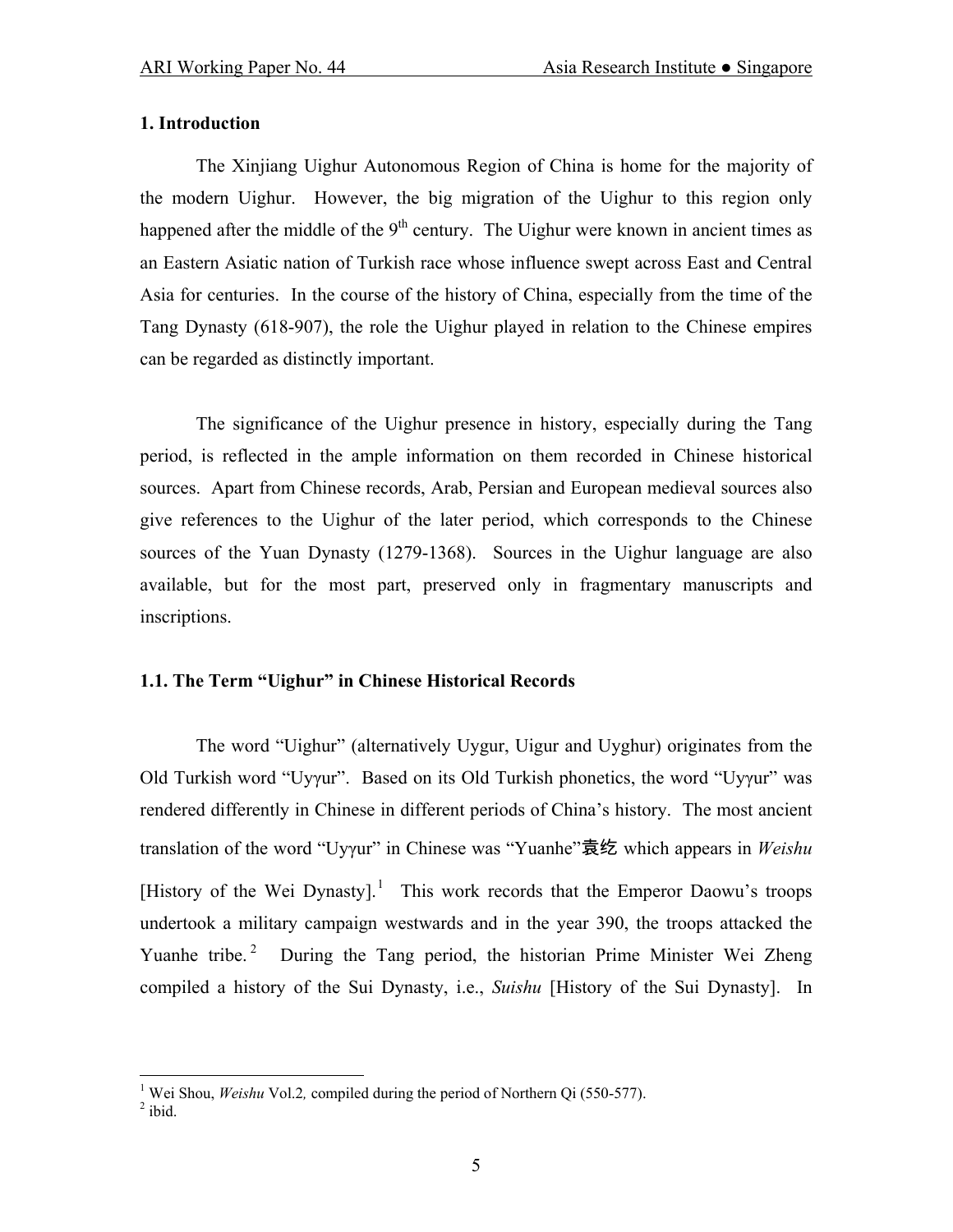volume 84 of *Suishu*, the Uighur were recorded as one of the Tiele tribes, under the name "Weihe" 韦纥 in Chinese.

During the 10<sup>th</sup> century, the compiler of the Tang history *Jiu Tangshu* [The Old] History of the Tang Dynasty] referred to the Uighur as "Huihe" 回纥" and described them as descendents of the Xiongnu (the Huns). Tang historians also noted that the Huihe were dependents of the Gaoche 高车 polity. Gaoche literally means "high-wheel cart", and refers to the fact that the people of that tribe used to ride on high-wheel carts. At the time of the Northern Wei period (386-534), the Uighur tribe was part of the Gaoche tribe which belonged to the Turkic Tiele 铁勒 grouping.<sup>[3](#page-5-0)</sup> The officers of Huihe served the Tujue 突厥 (the Turk).<sup>[4](#page-5-1)</sup> In the year 788, the Uighur Khaghan supposedly proposed to the Tang Emperor Dezong through his messenger to change the name of Uighur in Chinese from "Huihe 回纥"to "Huigu 回鹘"<sup>[5](#page-5-2)</sup>, meaning "a circle-around falcon." The background of the term was based on the Chinese description of a falcon which circles around in the sky and is swift and ferocious. *Jiu Tangshu* provides quite a detailed account of the Uighur; but their depiction is sometimes negative.

Chinese records of the Yuan and Ming periods  $(13<sup>th</sup>$  to the  $17<sup>th</sup>$  century) -- e.g. *Yuanshi* [History of Yuan] etc -- use the term "Weiwuer" 畏兀儿 (sometimes 畏吾儿) to transcribe the name Uighur. After the  $17<sup>th</sup>$  century, when the whole Uighur group was converted to Islam, they were called Hui, due to some confusion with the Muslim Hui

<span id="page-5-0"></span> $\overline{a}$ <sup>3</sup>The origin of the Chinese rendering "Tiele" is still debated. Some western scholars believe Tiele is "Töliš", a term which can be found in the Orkhon inscription. For the discussion of such a debate, see Peter B. Golden, *An Introduction to the History of the Turkic Peoples* (Wiesbaden: Harrassowitz, 1992): 93-94. However, according to Chinese Turkic scholars Ma Changshou and Cen Zhongmian, the word "Tiele" in Chinese originates from the Turkic "Türkler" which is a plural form of "Türk" and the word "Tujue" in Chinese comes from the Turkic word "Türküt" which is a singular of Türk. Therefore, the two renderings in Chinese, both Tujue and Tiele, mean the same -- Türk. See Cen Zhongmian, *Tujue Jishi* [A Historical Collection on the History of the Turks]. (Beijing: Zhonghua shuju, 1958): 6-7.

<span id="page-5-2"></span><span id="page-5-1"></span><sup>4</sup> *Jiu Tangshu*, Vol. 206: Huigu and *Xin Tangshu* Vol. 233: Huigu. 5 *Jiu Tangshu*, Vol. 197 and *Xin Tangshu*, Vol.232.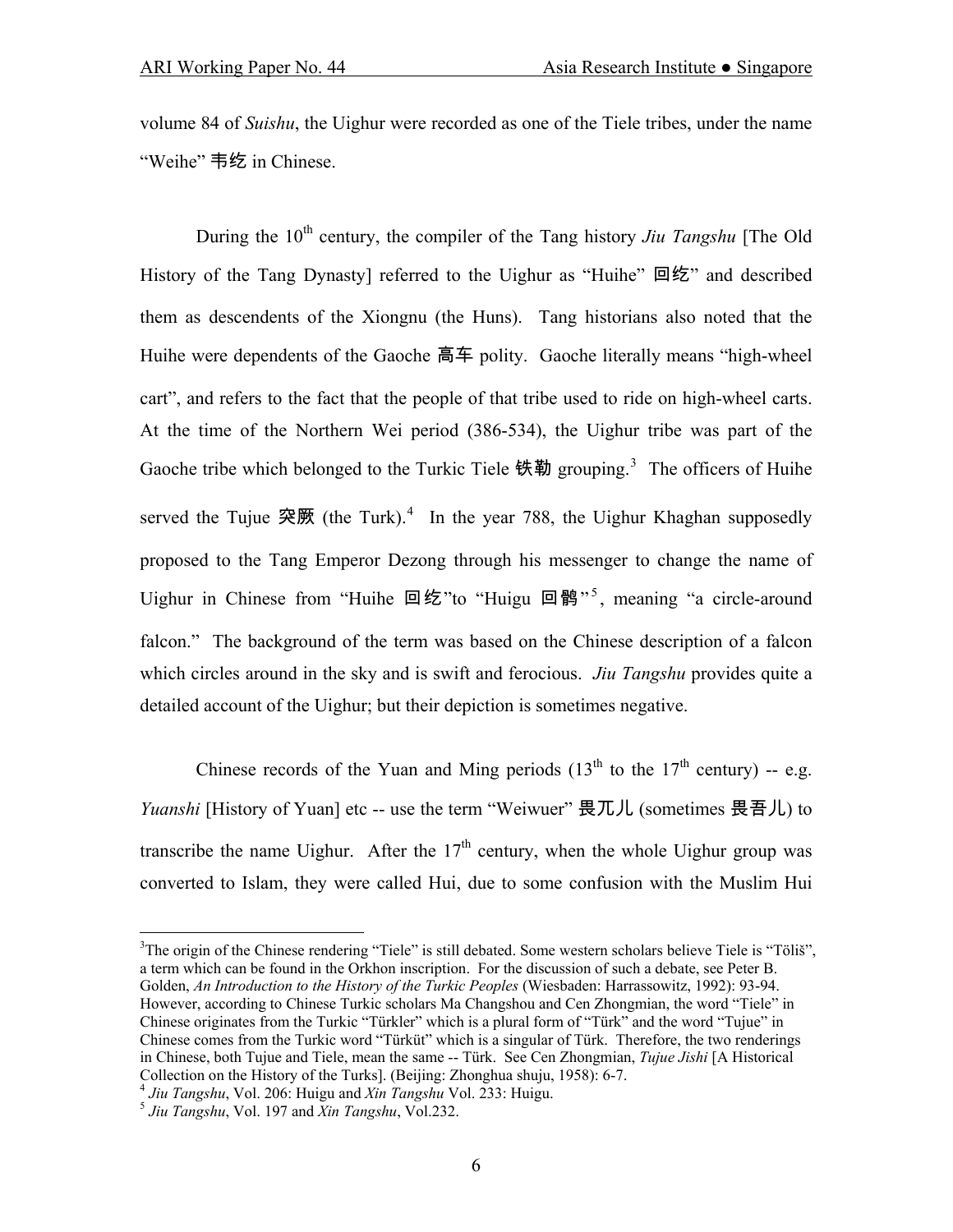group. Since the Uighur wore turbans, they were called "Chan-Hui 缠回" (literally meaning the Hui with twined turban on their head).

It is obvious that all the above transcriptions were phonetic representations of the original Uighur or Old Turkish word. The slight variations may have been caused by the different geographical locations of the Han Chinese who would have rendered the characters in different pronunciations. The Chinese who lived in the north might have given a different version from the Chinese who resided to the south of the Yellow River. This variation was finally eliminated in the year 1934 when the Xinjiang government decided to abolish all the previous Chinese renderings, and to adopt "Weiwuer" 维吾尔 as the official Chinese transcription of the name "Uyγur". This usage has remained unchanged until today.

#### **1.2. Early History Reconstructed according to Chinese Records**

The Uighur were originally a nomadic Turkish people who moved about in an area north-west of the Orkhon River in Upper Mongolia in the  $5<sup>th</sup>$  century. Some information on their early history can be found in Chinese historical annals. *Jiu Tangshu* [The Old History of the Tang Dynasty] notes that the Uighur belonged to the Tiele tribes during the time of the Northern Wei (386-584) and they were a people of "small stature, but were valiant and brave". <sup>[6](#page-6-0)</sup> They were part of the Gaoche tribe who in turn belonged to the bigger Tiele tribal grouping. The origin of Gaoche can be traced back to the Chidi 赤狄 and Dingling (Ting-ling)  $\overline{T}$ 零<sup>[7](#page-6-1)</sup> in the third century B.C.<sup>[8](#page-6-2)</sup> Chinese sources of the Han Dynasty (206 B.C.-220 A.D.) called the Turkic-speaking tribes "Dingling".<sup>[9](#page-6-3)</sup> During the Northern Wei period, they were described as the people who did not possess stable

<span id="page-6-1"></span><span id="page-6-0"></span><sup>6</sup> *Jiu Tangshu*, Vol. 206: Huigu. 7 *Weishu* Vol.130: Gaoche. 8

<span id="page-6-2"></span>The reconstruction of the early history of the Dingling tribe is difficult. See Peter Golden, *An Introduction to the History of the Turkic Peoples* (Wiesbaden: Harrassowitz, 1992): 94.

<span id="page-6-3"></span>See Sima Qian, *Shiji* [Records of the Historian] Vol. 110: Xiongnu; and Ban Gu, *Han Shu* [History of the Han Dynasty], Vol. 94: Xiongnu..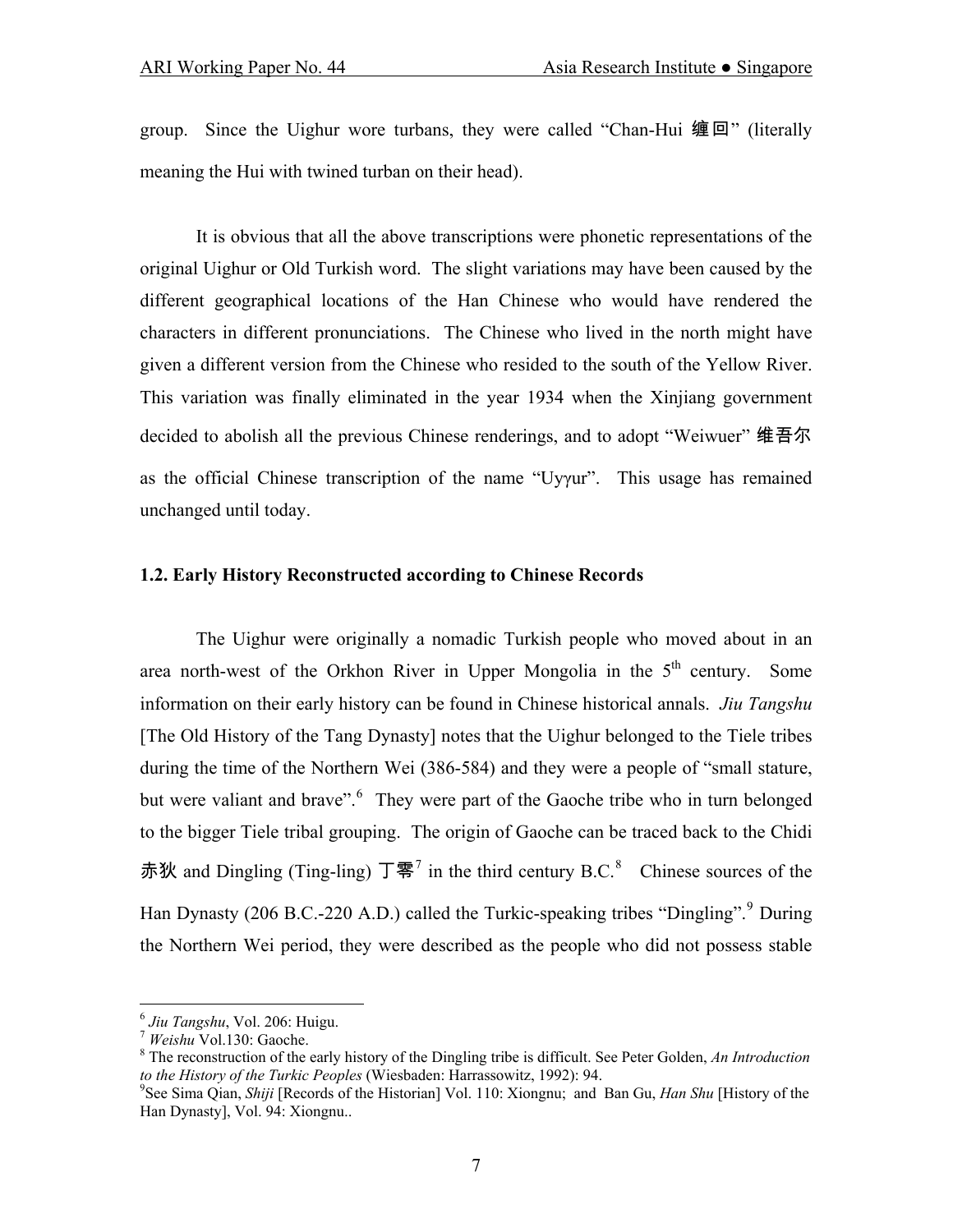dwellings but moved around looking for green pastures.<sup>[10](#page-7-0)</sup> Between the 5<sup>th</sup> and the 6<sup>th</sup> centuries, the Uighur began to migrate from their original base near the Orkhon River. Most of them moved eastwards to the region around the Tula River<sup>[11](#page-7-1)</sup> and a small group migrated westwards to the west of Yiwu 伊吾 and the north of Yanqi 焉耆near the Tianshan Mountains.[12](#page-7-2)

From the  $2<sup>nd</sup>$  to the  $5<sup>th</sup>$  century, the area between the Altai Mountains and the Tianshan Mountains was dominated by the Rouran<sup>[13](#page-7-3)</sup> 柔然 (known to the West as "Avars"). The Tujue (Gok-Turks or Kök-Turks<sup>[14](#page-7-4)</sup>) served the Rouran as blacksmiths since they were skilled in making ironware, especially weapons, by smelting iron ore from the Altai Mountains.<sup>[15](#page-7-5)</sup> In the middle of the  $6<sup>th</sup>$  century, the Tujue led by Bumin Khaghan (†552), known in Chinese records as "Tumen" Khaghan 土门可汗, conquered Rouran and rose to be the dominant force of the steppes. The Tiele tribes to which the Uighur belonged soon became the Tujue's subjects. During this period, the Uighur moved again, this time to the Selenga River. In 582, the Tujue split into the East and the West Tujue (East Turkic Khanate and West Turkic Khanate). The East Tujue (Turks) had their headquarters on the Orkhon (in the present-day Mongolia), while the West Tujue established themselves between the Irtish and Talas rivers. The Tiele tribes were then controlled by the East Tujue living nearer to the Chinese. In 600, which was the end of the reign of the emperor Sui Wendi (reigned 581-601), the Chinese launched a military campaign against the Tujue in the north. The Tiele tribes were thereby scattered. In 605, the Tujue attacked the Tiele. The Uighur tribe which was one of the dominant sub-tribes among the Tiele tribal group broke away from the Turkic Khanate together with a few other tribes within the Tiele group. The rebel Tiele tribes established their own alliance and conquered a large area extending from west of Dunhuang to east of Yanche including Turfan, Hami and Yanche. The Uighur then moved again to the area around the Selenga River. *Jiu Tangshu* records that about 10,000 Uighur settled near Selenga which was

 $\overline{a}$  $10$  ibid.

<span id="page-7-2"></span><span id="page-7-1"></span><span id="page-7-0"></span><sup>&</sup>lt;sup>11</sup> *Suishu Vol. 84: Tiele.* <sup>12</sup> *Suishu Vol. 84: Beidi.* 13 *Sometimes written as Yuanyuan or Juan Juan.* 

<span id="page-7-5"></span><span id="page-7-4"></span><span id="page-7-3"></span><sup>14</sup> Gok-Turk or Kök-Turk means "Celestial Turk". 15 *Suishu*, Vol. 84: Tujue.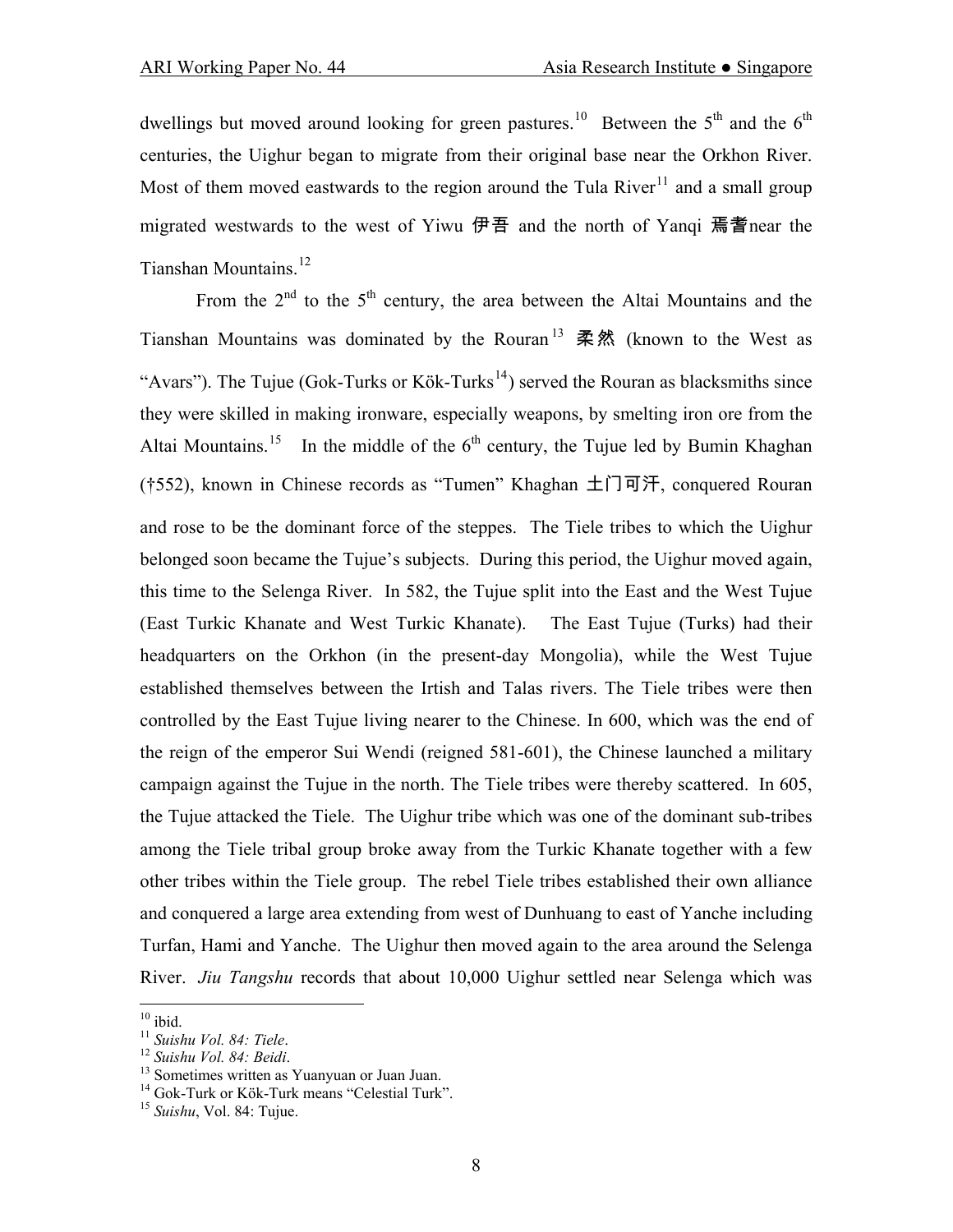6,900 *li*  $(3,450 \text{ km})$  away from the Chinese capital Changan.<sup>[16](#page-8-0)</sup> In the following years, the Uighur, with the support of the Chinese, made repeated stands against the Tujue. However, the Tujue gradually regained their strength and, 10 years later, the Uighur together with some other Tiele tribes were again conquered by the Tujue. In the following century, further revolts against the Tujue were attempted by the Tiele tribes. In the  $7<sup>th</sup>$  century, some of the Uighur moved back to the area near the Orkhon River.

During the  $7<sup>th</sup>$  and the  $8<sup>th</sup>$  centuries, the Uighur grew to be a powerful nation. According to Chinese sources, among the Uighur proper, there were nine clans with nine surnames bound by blood-relations. They were thus usually called in Turkic "Toquz Oγuz", meaning "the nine-tribe grouping."[17](#page-8-1) Outside the nine clans, the Uighur were also allied with another eight clans, to whom they were bound by political and military interests. The major of these clans were the Basmil and Karluk.<sup>[18](#page-8-2)</sup> The union with other clans increasingly strengthened the Uighur politically and militarily. The Uighur were also in favor of co-operating with the Chinese Tang court to suppress the Tujue. The result of such an interest led the Uighur to pay tribute to the Tang court.<sup>[19](#page-8-3)</sup> In the year 744, the Uighur headed by Qullığ Boyla (Gulipeiluo 骨力裴罗) and assisted by the Basmil and Karluk overthrew the East Tujue on the banks of the Orkhon River. Qullığ Boyla now became Qutluğ Bilge Kül Khaghan ("Blessed with Heavenly Good Fortune, the Wise Kül Kaghan", 744-747) and established his own Khanate, the "Orkhon Uighur Khanate" with his capital in Ordu Balıq, i.e., Kara Balghasun. Qutluğ Bilge Kül Kaghan requested the Tang court to grant him the title of Huairen Khaghan 怀仁可汗. His Khanate was also recognised by the Tang court.<sup>[20](#page-8-4)</sup> In addition to Chinese sources, the Old Uighur runic inscription from Moghon Shine-usu discovered by J.I. Ramstedt in Mongolia in 1909 contains an important account of the military and political history of

<span id="page-8-0"></span><sup>&</sup>lt;sup>16</sup> *Jiu Tangshu*, Vol. 206: Huigu..<br><sup>17</sup> ibid.

<span id="page-8-2"></span><span id="page-8-1"></span> $18$  There have been debates and some confusion concerning the nine surnames of the Uighur. Edwin Pulleyblank believed that these "nine-surnames" constituted the confederacy dominated by the Uighur and that there were ten Uighur tribes proper which was the "On Oghuz ". For a discussion, see Edwin Pulleyblank, "Some Remarks on the Toquzoghuz Problem," *Ural-Altaische Jahrbücher* Vol. XXVIII, 1956. 19 *Jiu Tangshu,* Vol. 195. 20 *Xin Tangshu,* Vol.232: Huigu I.

<span id="page-8-4"></span><span id="page-8-3"></span>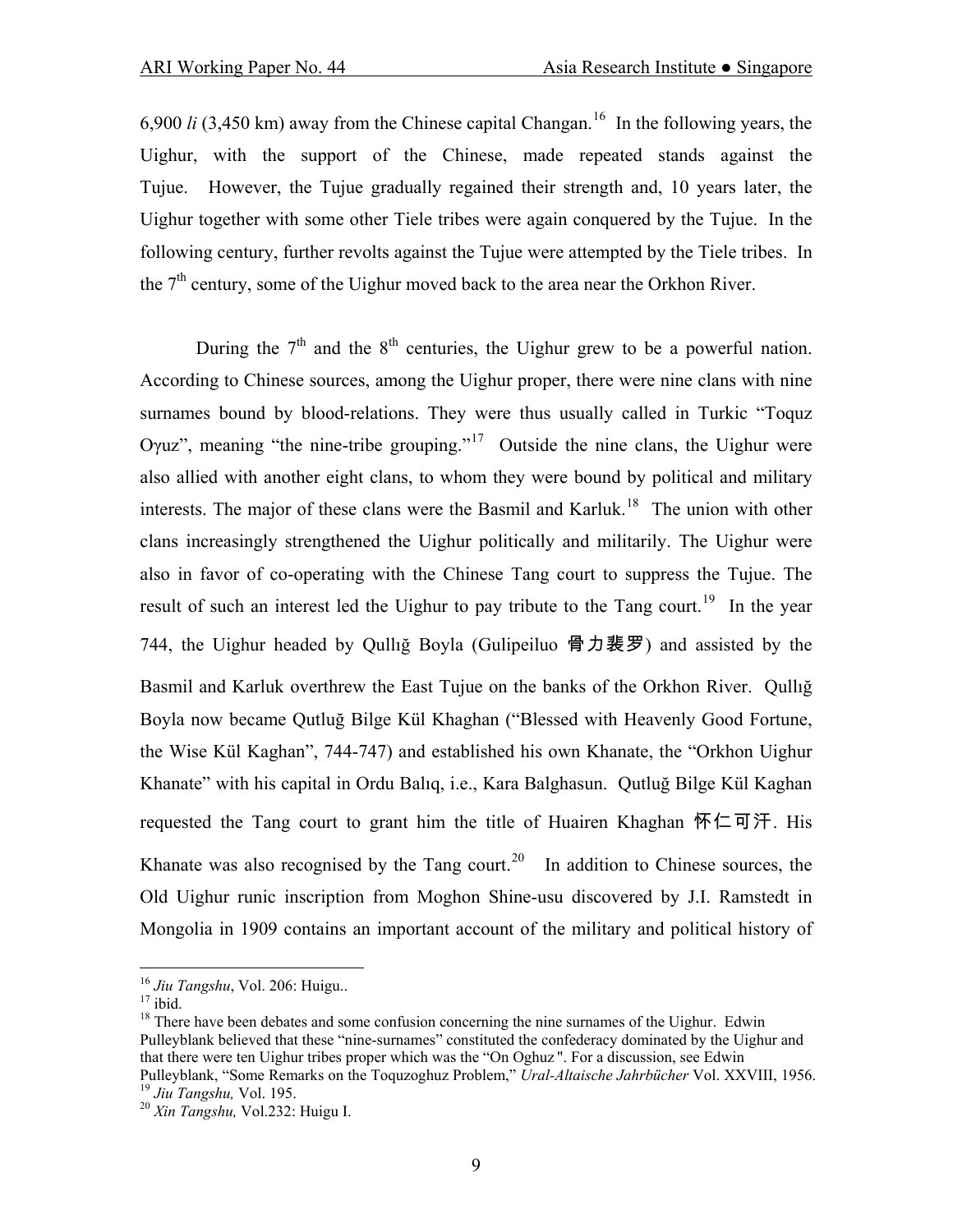the Uighur state, especially the heroic deeds achieved by Eletmish Bilğe Khaghan (Khaghan from 747 to 759), son of Qutluğ Bilge Kül Khaghan.<sup>[21](#page-9-0)</sup>

After the Uighur set up their own Khanate, their nomadic way of life was also gradually transformed into a sedentary life-style around the areas of Orkhon and Selenga Rivers. Agriculture and trade with the Chinese became important sources of income for the Uighur economy. Cities and palaces were built as a result of accumulation of wealth. This was witnessed by the contemporary Muslim traveller to the land of the Uighur, Tamin ibn Bahr, who described the Uighur capital as lying within cultivated lands.<sup>[22](#page-9-1)</sup>

The relationship between the Uighur Khanate and the Chinese Tang Empire was an inter-dependent one. On the one hand, the Tang court needed the military support, especially, at the time of the rebellion of An Lushan; on the other hand, the Uighur in return obtained silk from the Chinese to support their economy. Tang princesses were married to Uighur Khaghans. The Uighur Empire was maintained for a century, until the year 840 when they were expelled by the Kirghiz.

After the fall of the Uighur Khanate in 840, the Uighur fled towards the south and the west, and the Uighur tribal union thus broke apart. Thirteen clans led by Wujie Tele 乌介特勒moved southwards. They crossed the Mongolian desert and reached Jinhe (north of Helingeer, today's Inner Mongolia), a territory where Chinese garrisons were stationed.<sup>[23](#page-9-2)</sup> The majority of the Uighur fled westwards and settled at both the southern and northern sides of the Tianshan Mountain range, within and beyond Yumanguan, as well as in today's Gansu Province. They then split into three groups moving in three directions. The first group, comprising fifteen clans, moved to the Pamir Plateau, west of Congling mountains and joined the Karluk there. They were later called "the Uighur of

<span id="page-9-0"></span> $21$  For a discussion of the inscription, see G.I. Ramstedt, "Zwei Uigurischen Runeinschriften in der Mord-Mongolei" in *Journal de la Société Finno-Ougrienne* XXX, 3 (1913): 1-63. 22 V. Minorsky, "Tamin ibn Bahr's Journey to the Uyghur", *Bulletin of the School of Oriental and African* 

<span id="page-9-1"></span>*Studies*. Vol. 12, No.2 (1948): 295. 23 *Jiu Tangshu*, Vol. 206: Huigu.

<span id="page-9-2"></span>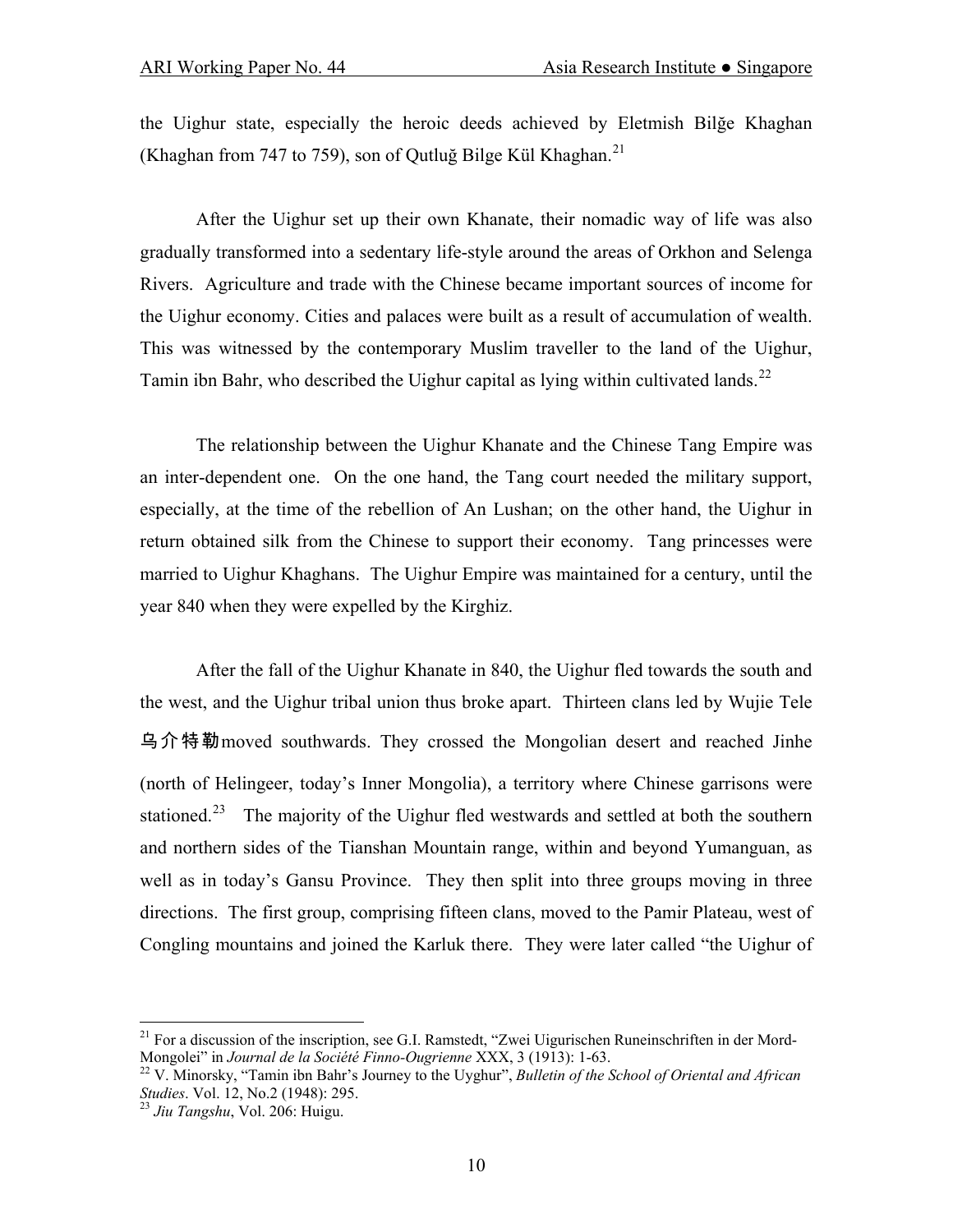West Congling" or "the Uighur of the Western Pamirs" in historical records. This group later established the strong Uighur Karakhanid Kingdom from the  $9<sup>th</sup>$  to the 13<sup>th</sup> centuries.

The second group moved to the Hexi Corridor. They settled around Ganzhou 甘

州 (today's Zhangye 张掖in Gansu province), and established the Uighur Kingdom of Ganzhou. Therefore, they were given the name "the Uighur of Ganzhou" or "Yellow Uighur" who were conquered by the Xixia (the Western Xia) in the first half of the  $11<sup>th</sup>$ century.

The third group migrated to today's Turfan region. They conquered the Tibetans there in Beiting 北庭 and occupied oasis cities in the Tarim Basin, including Xizhou (Qočo or Gaochang) and the near-by cities. Historical records name them as "the Uighur of Qočo/Xizhou". They formed the Uighur Kingdom of Qočo in the 9<sup>th</sup> century which lasted until the Mongol Yuan Dynasty of the  $13<sup>th</sup>$  century.

#### **2. A History of Uighur Religious Traditions**

As the Uighur moved about in the areas through which the Silk Road extends, their religious traditions also reflect the colorful picture of many world religions along the Silk Road, such as Manichaeism, Zoroastrianism, Nestorianism, Buddhism and Islam. These world religions co-existed and interacted there with the Uighurs' primitive spiritual practices.

#### **2.1. Shamanism and Turkic Cults**

Like many nomadic peoples in Central Asia, the Uighur, in ancient times, were closely tied to Shamanism. This primal religion or magic system still lies deep in the belief system of modern Altaic peoples. The central figure of this religion is the Shaman, the one who can communicate with spiritual forces and who can guide, heal and knows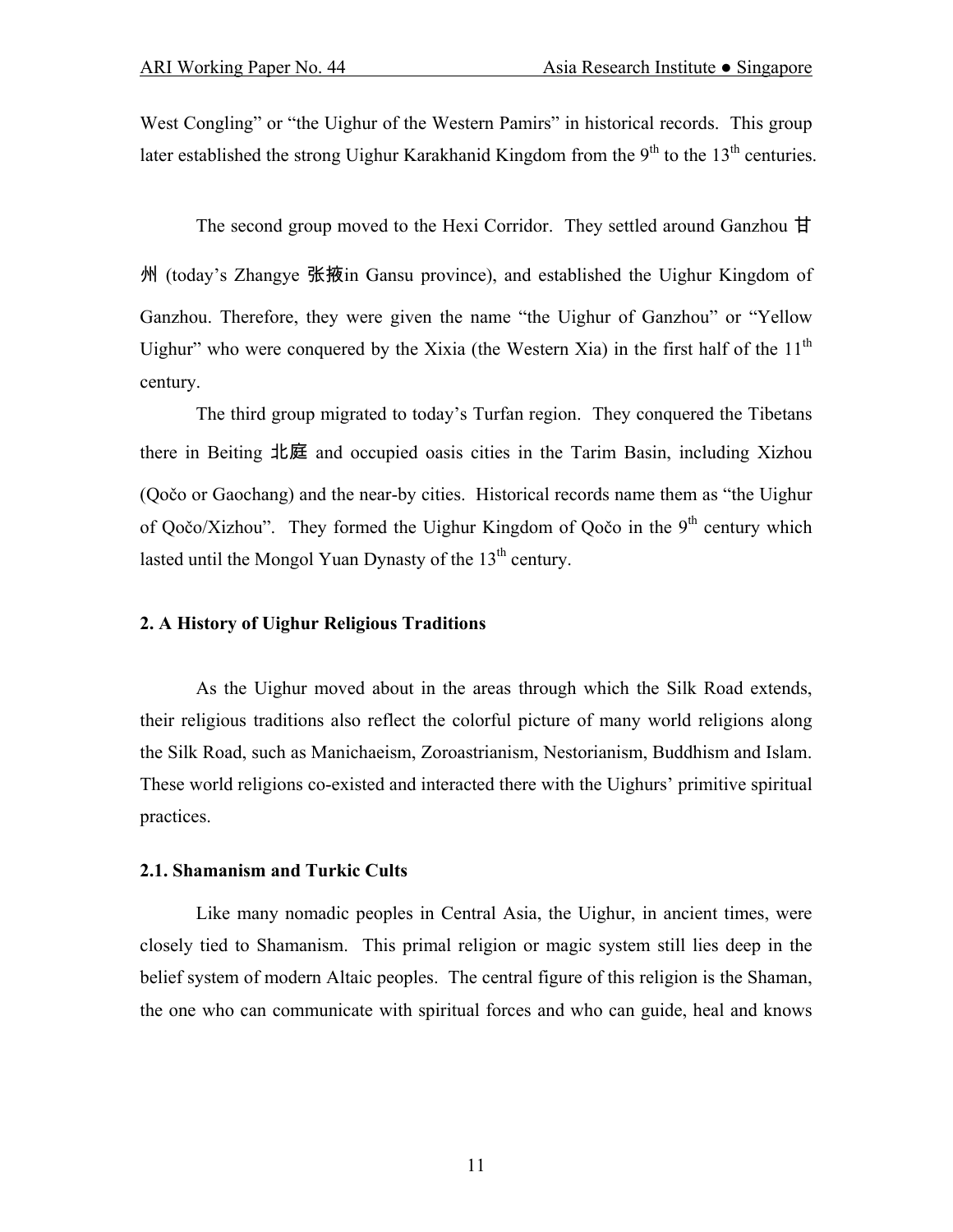the archaic techniques of ecstasy. <sup>[24](#page-11-0)</sup> "Shaman", originates from the Tungus word "Saman"<sup>[25](#page-11-1)</sup> meaning someone who knows. It has different local forms in other Altaic languages. In Uighur, it may be related to the word "qam or kam", although according to Mahmud Al-Kasgari, the Uighur compiler of the 11<sup>th</sup> century masterpiece, *Diwan Lugat at-Turk* [Compendium of the Turkic Dialects], Qam is a diviner "kāhin" (MS entry  $513$ ,<sup>[26](#page-11-2)</sup> who represents only part of the functions which a Shaman may fulfil. According to Turkologist, Robert Dankoff, Qam is Shaman if the definition of Shaman includes initiatory sickness and dreams, employing archaic techniques of ecstasy and magical flight to the celestial regions. However, at the same time, there is also no evidence that the Oam was not a Shaman.<sup>[27](#page-11-3)</sup> The word "qam/kam" was used by medieval foreign observers to designate the Turkic or Mongol shaman.<sup>[28](#page-11-4)</sup> Shamans perform religious rituals through dance accompanied by drums, mirrors, knives, whips, etc.

#### **2.1.1. Animism**

 $\overline{a}$ 

Animism is the characteristic of primal shamanism. Therefore, the worship of nature, animals and plants is basic to this belief. The universe, according to shamanism, is divided into three parts: heaven where the spirits dwell; the human world where human beings, animals and plants live; and hell which is the demons' place.<sup>[29](#page-11-5)</sup> The "tengri" is the supreme god of heaven. The Chinese historical record *Zhou Shu* [Book of Zhou] states that the Tujue worshipped the god of heaven in the month of May. $30^{\circ}$  $30^{\circ}$  The ancient Uighur believed that all things on earth were granted by the tengri. At the same time, the Sun, earth, stars, thunder, fire were all objects of worship. The Tujue treasured the East

<span id="page-11-0"></span><sup>24</sup> For more discussion on "shamanism", see Mircea Eliade, *Shamanism: Archaic Techniques of Ecstasy*, Princeton: Princeton University Press, 1964.

<span id="page-11-1"></span><sup>&</sup>lt;sup>25</sup> Manchu-Tungusic languages spoken in Eastern Siberia and Manchuria.

<span id="page-11-2"></span><sup>26</sup> Mahmud al-Kasγari. *Compendium of the Turkic Dialects (Diwan Lugat at-Turk)*. Edited and translated by Robert Dankoff. (Cambridge, MA: Harvard University Press, 1985): 125.

<span id="page-11-3"></span><sup>&</sup>lt;sup>27</sup> Robert Dankoff, "Kasgari on the Beliefs and Superstitions of the Turks" *Journal of the American Oriental Society* Vol. 95 (1975): 77.

<span id="page-11-4"></span><sup>&</sup>lt;sup>28</sup> See William of Rubruck's report in Christopher Dawson (ed. ), *The Mongol Mission* (London: Sheed and Ward, 1955): 12. See also Jean-Paul Roux, *La Religion des Turcs et des Mongols*. (Paris : Payot, 1984) : 64.

<span id="page-11-5"></span><sup>29</sup> See Dimulati Aoma'er (Chinese transliteration of the Uighur name), *A er tai yuxi zhu minzu samanjiao yanjiu* [Studies on Shamanism among the peoples of the Altaic language Family]. Urumqi: Xinjiang renmin chubanshe, 1995):10-11. 迪木拉提. 奥玛尔, 《阿尔泰语系诸民族撒满教研究》. 乌鲁木齐: 新

<span id="page-11-6"></span>疆人民出版社, 1995. 10-11 页.<br><sup>30</sup> *Zhou Shu*, Vol 50. Liezhuan Vol. 42.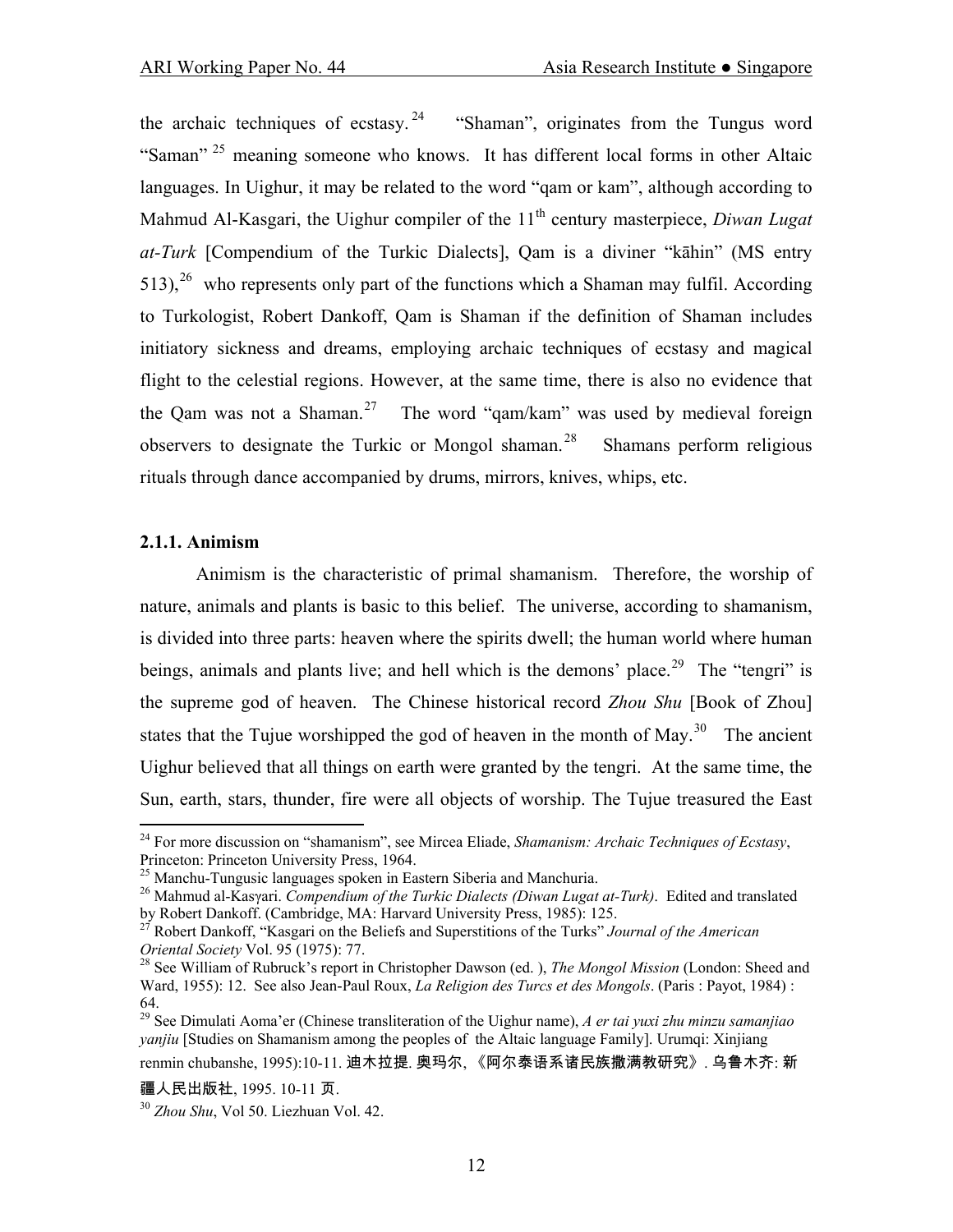where the Sun rises. Their tents' entrance always faced the East. The head stones of their graves also pointed to the East.<sup>[31](#page-12-0)</sup> The *Zhou Shu* has a vivid description of the Turkic cult: "Although the Tujue moved irregularly, each tribe had their fixed place. The Kaghan's permanent place was the Mountain Yudujin where he had his tent set up with its entrance facing the East. This was the place for Sun worshipping. Each year, the Kaghan led his nobles to venerate their ancestors' burial caves."[32](#page-12-1)

#### **2.1.2. Animals as Totems**

Animal worship is also typical of shamanism. The ancient Uighur worshipped both wild and domestic animals, for instance, wolves, foxes, eagles, bears, fish, etc. Among all these, the worship of the wolf was most characteristic of Uighur animal worship in ancient times. The wolf was their totem which originated from the Tujue belief that an ancestor had a blood relationship with a wolf.<sup>[33](#page-12-2)</sup> The  $14<sup>th</sup>$ -century Uighur literary work *The Legend of Oghuz Khan* described how a wolf guided the Kaghan to win many battles.<sup>[34](#page-12-3)</sup> The wolf is believed to be a lucky omen for giving life and comfort as well as casting out evil. Totem worship is the earliest form of ancestor worship.

Since early shamanism developed from primordial totemism, it certainly bears a feminist color, especially at the matriarchal stage, as most shamans were women or men dressed as women. Traces of worship of female reproductive organs can still be seen in rock carvings in Altai and Tianshan Mountains in Xinjiang. These petroglyphs depict prehistoric female reproduction worship. As society moved into the patriarchal stage, male reproduction worship became dominant and even a male wolf became their totem - in *The Legend of Oghuz Khan*, the wolf is male.

 $\overline{a}$  $31$  ibid.

<span id="page-12-1"></span><span id="page-12-0"></span> $32$  ibid.

 $33$  ibid.

<span id="page-12-3"></span><span id="page-12-2"></span><sup>&</sup>lt;sup>34</sup> Geng Shimin. "Gudai Weiuer shishi Wugusi kehan de chuanshuo" [The Legend of Oghuz Khan of the Ancient Uighur] in *Collection of the Papers on Language-Literature and History of Xinjiang by Geng Shimin .*(Beijing: Zhongyang minzu daxue chubanshe, 2001): 117. 耿世民. <古代维吾尔史诗乌古斯可汗 的传说> 载《耿世民新疆文史论文集》, 北京, 中央民族大学出版社, 2001. 第 117 页.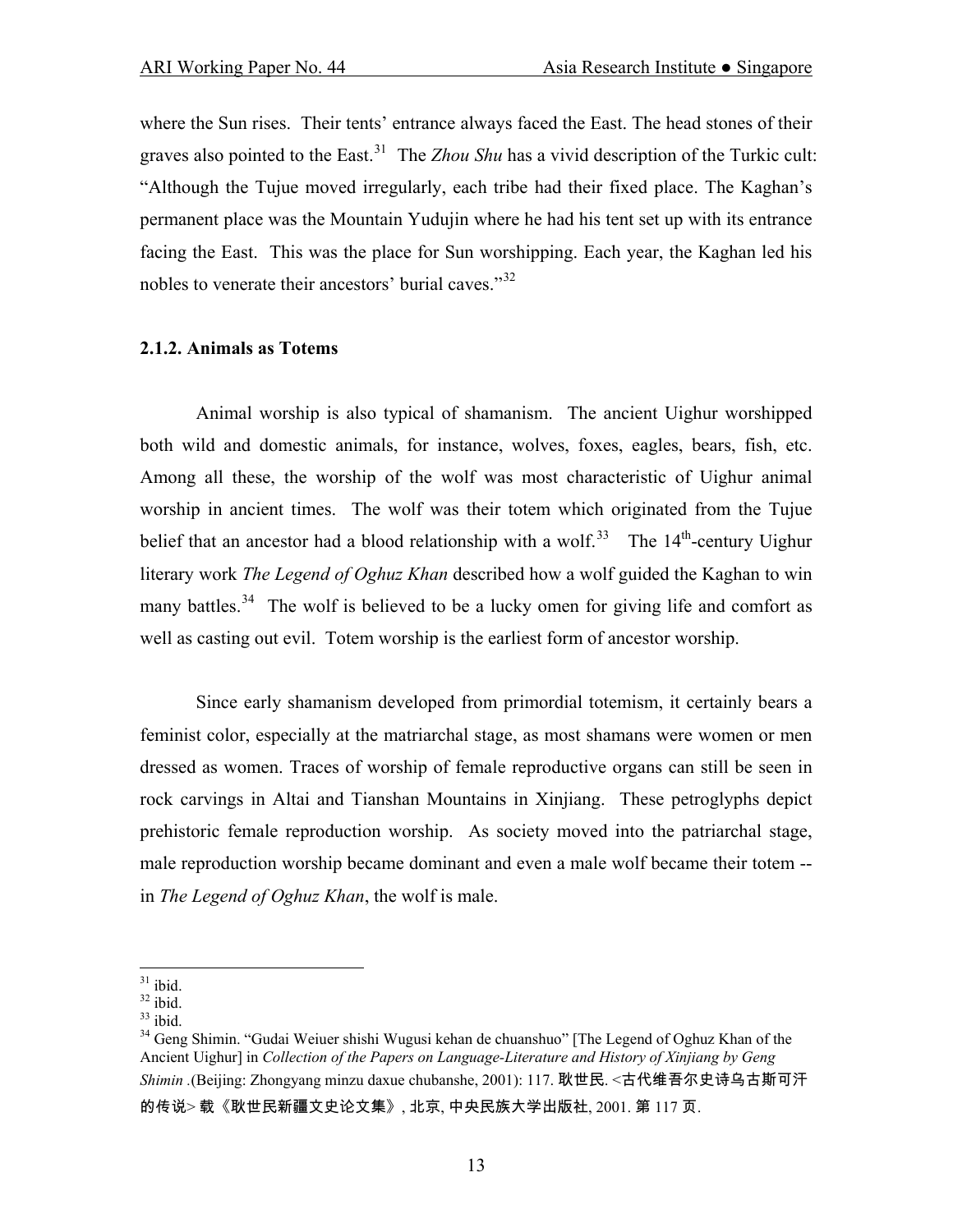#### **2.1.3. Plants as Totems**

Apart from animal totemism, plants were also seen as totems. Large trees have a special place in Uighur ancestral worship. The inscription on the Tablet of Merit of the Gaochang Royal Family tells a Uighur myth about large trees. The tablet was originally erected in 1334 and was later discovered in Wuwei County, Gansu Province in 1933. The inscription was bilingual with Chinese on the front and Uighur on the back. The inscription tells about two trees which became wound together. Between them stands a small hill. One day a heavenly light shone on the trees, and there a gall grew. Then, when the gall broke, five tent rooms appeared each with a baby inside.<sup>[35](#page-13-0)</sup> The babies all grew up and became tribal heads, and they venerated the trees from which they were born. Therefore, large trees are, for the Uighur, symbols of their ancestors.

It is noteworthy that the shamanic tradition is deeply rooted in Uighur history and still has impact on the modern Uighur life, even though they have been Muslims for hundreds of years. This impact is reflected in their customs and taboos which still guide them in treasuring those things they once worshipped, including the Sun and fire. Today, Uighur shaman can still be found in Xinjiang.

#### **2.2. Manichaeism**

 $\overline{a}$ 

Before the discovery of Manichaean manuscripts and paintings in Central Asia, the religion was mainly known in the west through polemics written by its opponents, for instance, St. Augustin. Since the religion was depicted as posing a great threat to many other religions in history, Manicheans were opposed by Christians, Zoroastrians and Muslims. They were persecuted in Persia and their literature was destroyed.

Manichaean original manuscripts in oriental languages were first discovered at the beginning of the  $20<sup>th</sup>$  century by the Berlin Expedition team in the proximity of the Turfan Oasis. In the same period, another Manichaean manuscript in the Uighur language,

<span id="page-13-0"></span><sup>&</sup>lt;sup>35</sup> Inscription of the Merit of the Royal Family of Gaochang. Line 5.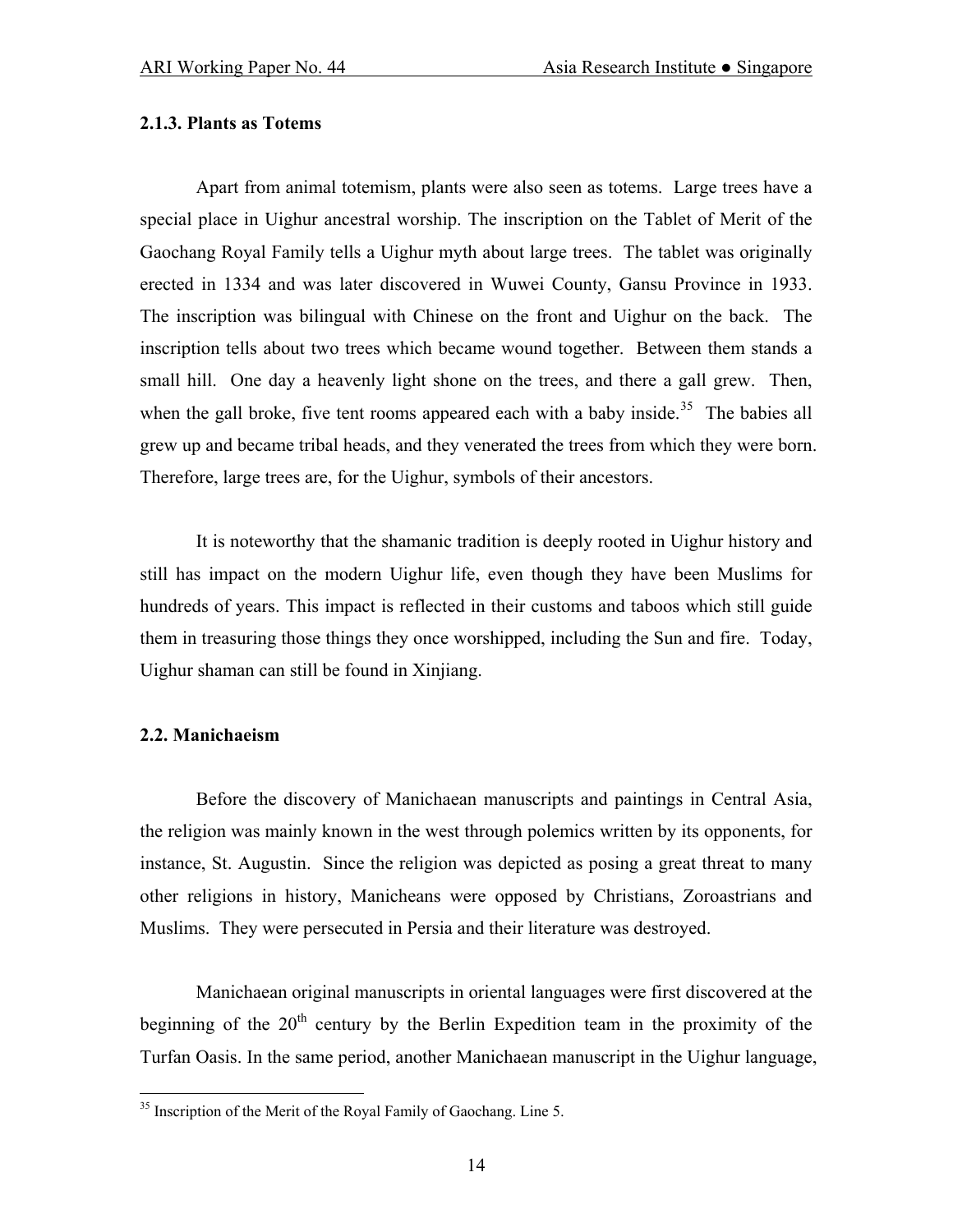entitled "Chuastuanift"<sup>[36](#page-14-0)</sup> (Manichean Confession of Sins) and Chinese Manichaean manuscripts were also found in Dunhuang.<sup>[37](#page-14-1)</sup> These important discoveries threw new light on the life of the Manichean communities in the East. In 1930, another archaeological find in Mednet Madi in Egypt brought to light the oldest Manichaean manuscripts so far discovered. They were the Coptic version of the original Greek texts.

#### **2.2.1. Mani and His Religion**

Mani (215/6-274/6), born in the Persian province of Babylonia, was the founder of the Manichaean religion. Some biographical accounts of Mani and the Manichean religion were preserved in the Arabic work *Fihrist* <sup>[38](#page-14-2)</sup>(the Index) compiled by Ibn An-Nadim in 988 and *India* by Al-Biruni<sup>[39](#page-14-3)</sup> (973-1048). At the ages of both 12 and 24, Mani received supernatural revelations from an angel named At-Taum (twin) who taught him the divine truth which was the new religion Mani was going to preach. Mani first preached his religion in the Persian Empire. His mission was at first unhindered. The religion spread quickly in Persia and then in the Roman Empire in the  $4<sup>th</sup>$  century. Manichaeism held a particularly strong position in North Africa. St. Augustine was once an adherent of the religion before he became a Christian.

 The religion is seen as a syncretism of all religious systems then known: natural philosophy and Zoroastrian dualism mingled with Buddhist, Christian, Gnostic and ancient Babylonian folk-religious elements. However, it cannot be simply seen as a sect or heresy, as medieval writers called it. Rather, it was a wide-spread world religion with its own theological system. Mani claimed himself to be the apostle of light and the successor of Zoroaster, Buddha and Jesus, i.e. the *Paraclete* promised in the New

<span id="page-14-0"></span><sup>36</sup> See, J.P. Asmussen, *Xuastuanift, Studies in Manichaeism*. Acta Theologica Danica 7. Copenhagen: Munksgaard, 1965.

<span id="page-14-1"></span><sup>37</sup> For deeper discussions of Manichaeism in China, see Samuel N.C. Lieu, *Manichaeism in Central Asia* 

<span id="page-14-2"></span><sup>&</sup>lt;sup>38</sup> For details of the Fihrist information on Mani, see Guvtav Flügel, *Mani, seine Lehre und seine Schriften Ein Beitrag zur Geschichte des Manichäismus. Aus dem Fihrist des Abû'lfaradsch Mu.hammad Ben Ishak al-Warrâ.k. Im Text nebst Übersetzung, Commentar und Index zum ersten Mal herausgestellt von Gustav Flügel.* Reprint of the 1862 edition. Osnabrück: Biblio Verlag, 1962. <sup>39</sup>See E. Sachau, ed. and translated, *Al Beruni's*. London: 1888.

<span id="page-14-3"></span>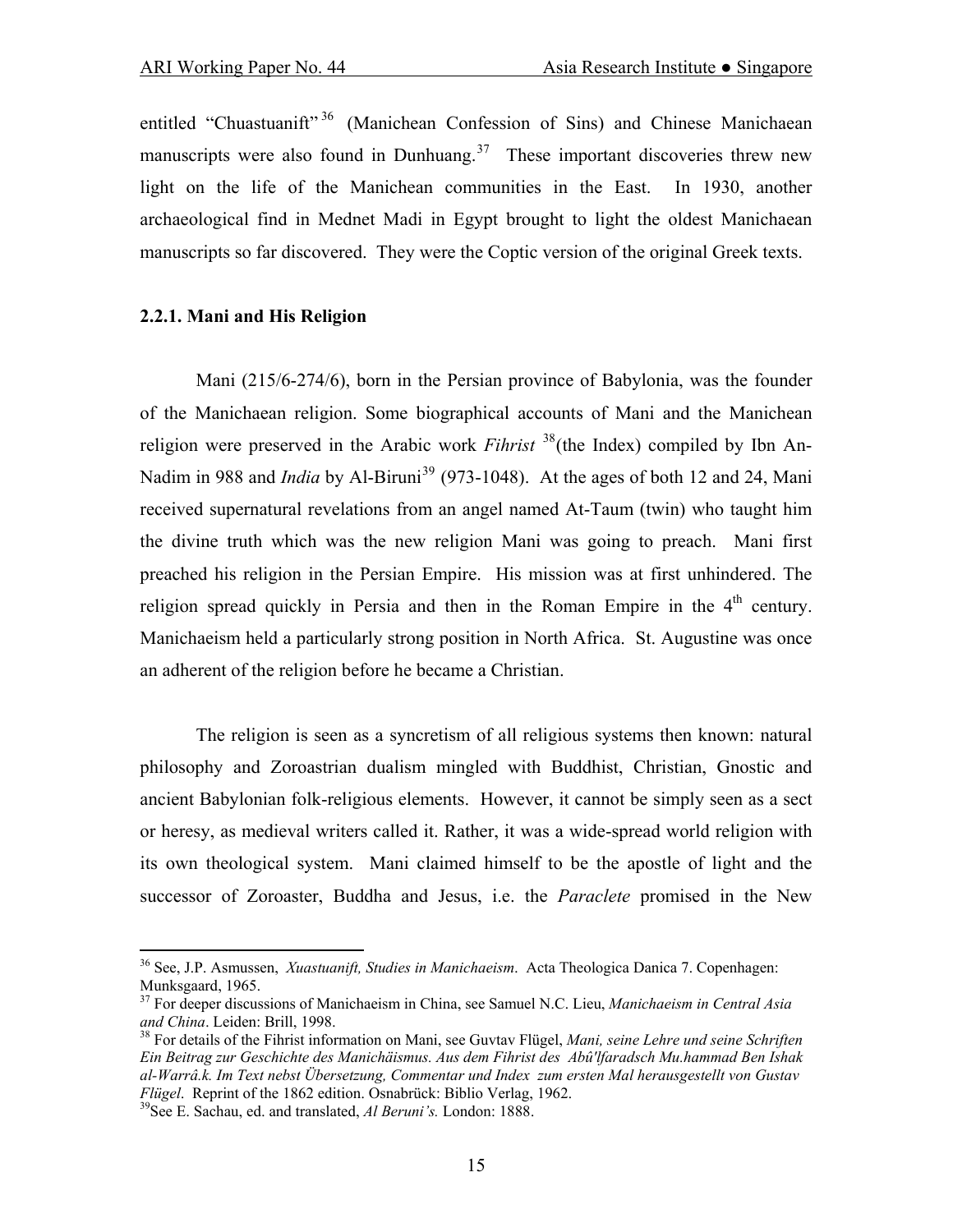Testament. According to Mani's cosmogony, before the creation of the universe and of human beings, only two principles existed. The predominant doctrine of Manichaeism is its Two Principles, the good and evil, and Three Time Zones. The doctrine of Two Principles is a dualistic division of the universe in the realms of God represented by light and the realm of Satan symbolized by darkness and material lust. The Three Time Zones are: the beginning when light and darkness began to be separate; the present when light and darkness are mingled together; and the eschatological end when the two principles are again separated. In the struggle between the light and darkness, the light was first lost to the darkness and the darkness overshadowed the light through human sinful lust. The creation of the world brought the cosmological battles between light and darkness to the human world. Everything that brings light belongs to the realm of God, while things that absorb light belong to the realm of Satan. This mingling of light and darkness is the material world we know. By every human birth, the light elements in the parents' body will be reduced. The only way to help free light seed from darkness is through the special knowledge (gnosis) of the kingdom of light. The salvation is achieved when a human with gnosis dies.

 Manichaeism was an ascetic religion. Its believers were divided into two groups: *Electi* (the Elect or Perfect) and *Auditores* (the hearers). The *Electi* were depicted in the Manichaean painting from Turfan as wearing white robes. They were those who withdrew from the world and devoted themselves entirely to the struggle of freeing themselves from the material darkness. They also had to wander from place to place to preach the teaching of Mani. They were forbidden to eat meat or drink wine or to have property. They were not allowed to marry or to have children. The *Auditores*, on the other hand, were lay people who could possess a fixed dwelling place and have families.

Mani's teaching was strongly condemned by the Christian Church in Europe. Later in its country of origin, Manichaeism was opposed by the Persian King Braham I (reign 273-276) who ordered that Mani to be crucified. However, the religion spread rapidly in Europe, North Africa, and Central Asia. Mani's disciples reached as far as Spain in the West and China in the East.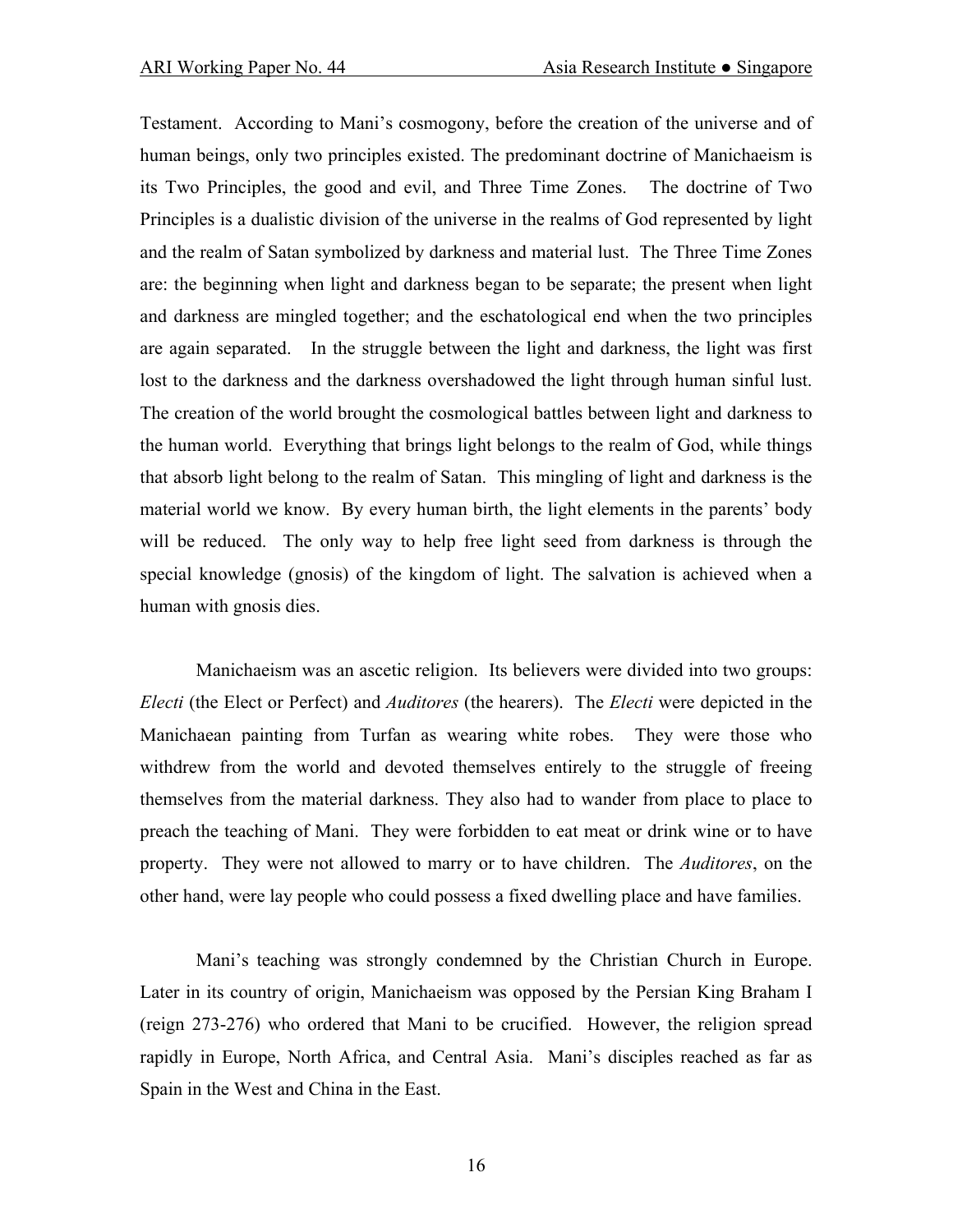#### **2.2.2. Uighur Conversion to Manichaeism**

The Uighur conversion to Manichaeism in the  $8<sup>th</sup>$  century was a significant event in Uighur history and is solidly evidenced by the discovery of the Inscription of Karabalghasun, fragmentary Manichaean texts found in the Turfan Oasis, Chinese historical records, as well as Arabic sources. The significance of this event lies in the enhanced status of Manichaeism as a state religion of the Orkhon Uighur Kanate (763- 840) after the conversion of the Uighur Muyu Kaghan (reign 759-779) to Manichaeism in 762. After the fall of the Uighur Khanate, the Uighur migrated to the Turfan Oasis and established the Uighur Kingdom of Qočo (850-1250). Manichaeism continued to be a protected religion among the Uighur for a long period.

#### **2.2.2.1**. **The Inscription of Karabalghasun**

In 1889, during his Mongolian expedition, the Russian N. Yadrintsev discovered a stone inscription in Karabalghasun near the Orkhon River. The inscription is in three languages: Old Turkish (Old Uighur), Sogdian and Chinese. The former two had been greatly defaced, and only the Chinese part is still readable. The stone monument is entitled "Monument of the Sacred Literati and the Martially Prow *Toquz Uygur aytängridä qut bulmiš alp bilgä Qaγan*" who reigned from 808 to 821. The monument seems to have been erected and dedicated to this Khaghan at the time when Manichaeism was in still flourishing in the Uighur Khanate. The identity of this Khaghan can be proved in Chinese record *Cefuyuangui* vol. 965, where it is stated: "In May of the third year of *Yuanhe* 元和 (A.D.809), it was ordered that Toquz Uygur Khaghan be named *aytängridä qut bulmiš alp bilgä Baoyi Khaghan* 保义可汗". This piece of information is confimed in *Jiu Tangshu* [The Old History of the Tang Dynasty] Vol. 14.

From the broken verses of the Chinese inscription of Karabalghasun, some information on the conversion of the Uighur Khaghan can be reconstructed. The Uighur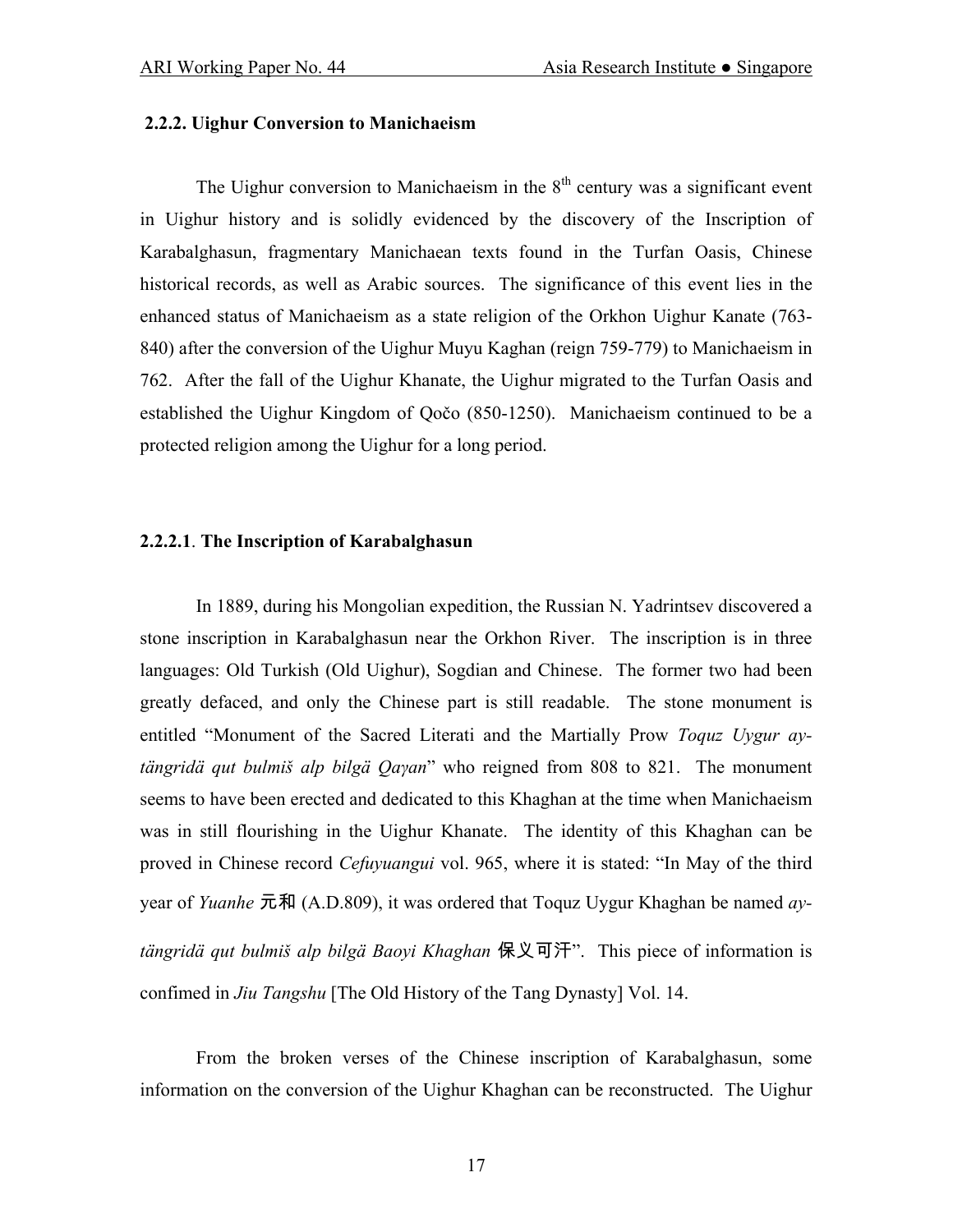Khaghan Mouyu (Bügü) 牟羽可汗(reign 759-779) was asked by the Tang emperor Daizong (762-766) to assist him in putting down the rebel troop of An Lushan and Shi Siming in 762. Therefore, the Khaghan was residing in Luoyang, the capital of the Tang Empire at this period. While in Luoyang, the Khaghan encountered some Manichaean missionaries probably of Sogdian origin. These missionaries must have been successful in converting the Bügü Khaghan to Manichaeism because he later brought four Manichaeans back to his land. The Manichaean clergy exercised a considerable influence on Uighur politics after that.

This incident was recorded in the Inscription of Karabalghasun. The Chinese scholar Li Wentian (1834-1895) of the Qing Dynasty period collected this inscription in his *Helin jinshi lu* [A Collection of Stone and Metal Inscriptions of Helin  $(=$ Karakorum)]<sup>[40](#page-17-0)</sup> freshly after the discovery of this inscription. The inscription reads:

The Khaghan<sup>[41](#page-17-1)</sup> settled his army in the East Capital<sup>[42](#page-17-2)</sup> and observed the customs there... (words missing) four great masters Ruixi 睿息 and others came to the country. They expounded and propagated the Two Principles<sup>[43](#page-17-3)</sup> with deep insight into the Three Time Zones.<sup>[44](#page-17-4)</sup> The Law Kings excelled in their thorough knowledge of the Religion of Light<sup>[45](#page-17-5)</sup> with proficiency in the Seven Scriptures, talent exceeding the depth of the sea and the height of the mountains, and a flood of eloquence. Therefore, they could initiate the orthodox Religion in the Uighur land... (words missing). At that time, the military superintendent, prefecture governor and internal and external prime ministers… (words missing) confessed their former errors and expressed their willingness to practice this orthodox religion. They swore after the edict. This law is too mysterious to follow. They repeatedly appealed... (one word missing): "being ignorant in the past, we called the devil Buddha. Now we understand the truth and will never repeat our errors. With special hope ... (words missing)."… (words missing) said: "Due to your sincerity, you may now be initiated into the religion." Those who possessed

<span id="page-17-0"></span><sup>40</sup> Li Wentian. *Helin jinshi lu* [A Collection of Stone and Metal Inscriptions of Helin (=Karakorum) in *Shike shiliao xin bian* [A New Collection of Historical Stone Inscriptions] vol. 2. No. 15, edited by Luo Zhenyu. (Taipei: Xinwenfeng chuban gongsi, 1979):11465-11467. 李文田, <和林金石录> 载罗振玉校正

<sup>《</sup>石刻史料新编》第二缉 15. 台北:新文丰出版公司, 1979. 11465-11467 页.<br><sup>41</sup> Here it refers to Bügü Khaghan.

<span id="page-17-2"></span><span id="page-17-1"></span><sup>&</sup>lt;sup>42</sup> The East Capital was Luoyang.

<span id="page-17-3"></span><sup>&</sup>lt;sup>43</sup> The Two Principles are Light and Darkness or Good and Evil.<br><sup>44</sup> Three Time Zones: past, present and future.

<span id="page-17-5"></span><span id="page-17-4"></span><sup>45</sup> Religion of Light: Manichaeism.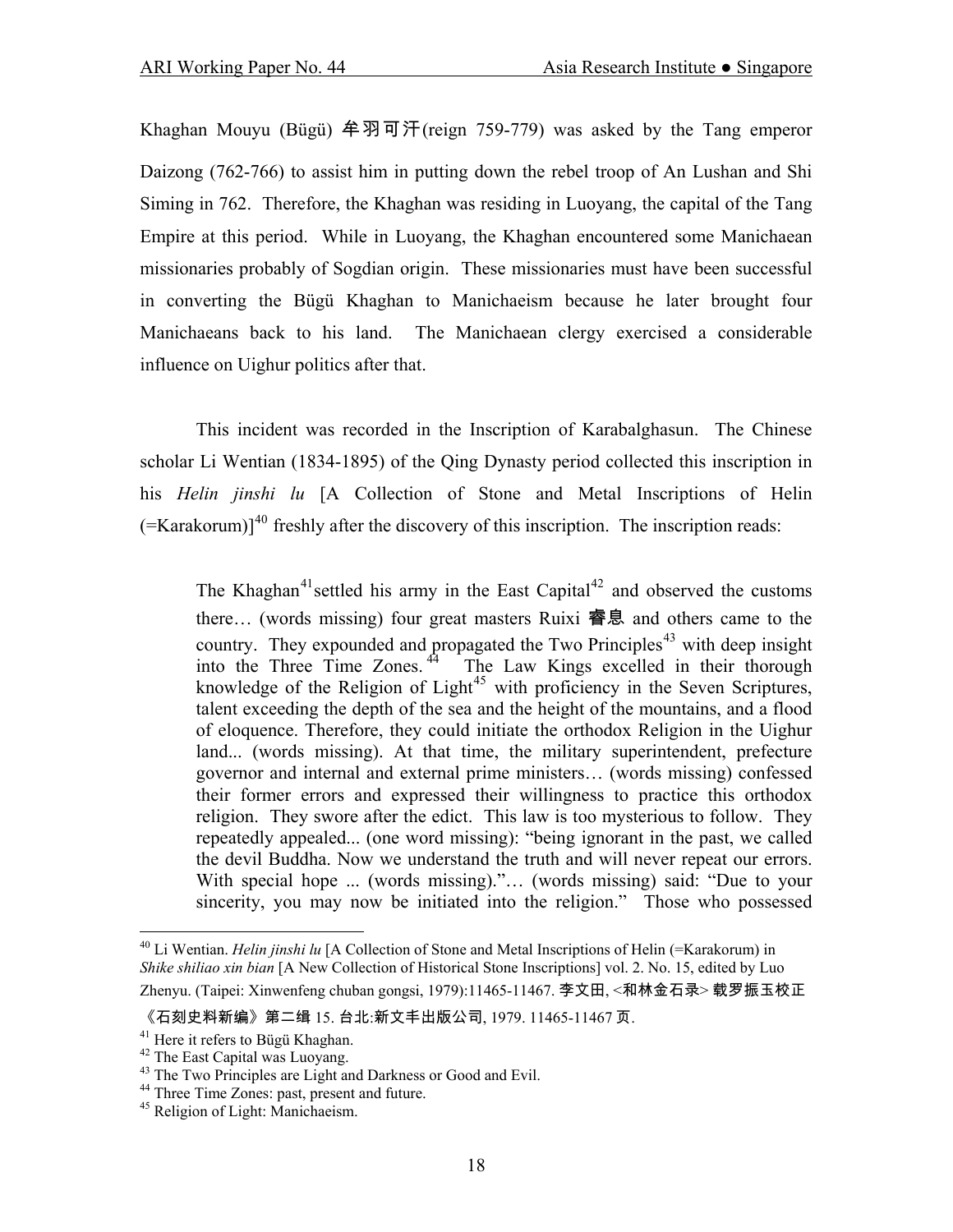paintings of the evils should burn them. Those who worship gods and devils… (words missing) and accept the Religion of Light. Let the foreign custom of grilling blooded animals be changed and this land should be a land of vegetarian repast. Let the land of butchering be changed to a land of benevolent persuasions. Therefore…(words missing) people from top to bottom followed (the law). Upon hearing people's acceptance of this orthodox religion, the Law King praised their piety deeply…(words missing) and virtue. He led several monks to propagate the religion within the country. Afterwards … (word missing) Manichaeans (Mushe)<sup>[46](#page-18-0)</sup> shuttled from east to west and preached the religion in the land.<sup>[47](#page-18-1)</sup>

 The initial response to Manichaeism in the Uighur lands seemed to be not that spontaneous after Bügü Khaghan introduced this religion to his people. A Manichaean fragment in Uighur found in Turfan tells about an interesting story about the difficult situation at the time of national conversion and the inner struggles which Bügü Khaghan had to fight: When the four Manichean clergymen entered the Uighur lands, they encountered some difficulties from the local officers and people as their audience and those Sogdian merchants were often in danger of being killed. Since Sogdians were in danger, it gives us a clue that those Manicheans were probably of Sogdian origin. From the writer of the fragment, the Manichaean Electi seemed to have advised Bügü Khaghan against someone called "Tarqhan" who seemed to be an opponent or a leader of a group. Bügü Khaghan discussed this situation with the Manichean Electi for two days and two nights. On the third day, Bügü Khaghan fasted and experienced pain. He was then deeply moved. He continued the fasting and he felt lost and uneasy. Later, the Khaghan convened a big gathering and he knelt down before the Electi and begged them to forgive his sins. <sup>[48](#page-18-2)</sup> After Bügü Kaghan's command, many people agreed to follow the Manichaean doctrine.<sup>[49](#page-18-3)</sup>

<span id="page-18-1"></span><span id="page-18-0"></span><sup>&</sup>lt;sup>46</sup> Muche, *Chinese* 慕闍, meaning Manichaean title.<br><sup>47</sup> The Chinese Inscription of Karabalghasun, line 7-10. Collected in Li Wentian. *Helin jinshi lu* [A] Collection of Stone and Metal Inscriptions of Helin (=Karakorum) in *Shike shiliao xin bian* [A New Collection of Historical Stone Inscriptions] vol. 2. No. 15, edited by Luo Zhenyu. (Taipei: Xinwenfeng chuban gongsi, 1979):11466. 李文田, <和林金石录> 载罗振玉校正《石刻史料新编》第二缉 15. 台北:

<span id="page-18-3"></span><span id="page-18-2"></span>新文丰出版公司, 1979. <sup>第</sup> <sup>11466</sup> <sup>页</sup>. This passage is translated by Li Tang. 48 Willi Bang and Annemarie von Gabain."Türkische Turfan-Text II" *Sitzungsberichte der preussischen Adademie der Wissenschaften* (Berlin: Reimer, 1929): 415-417. 49 ibid. 419.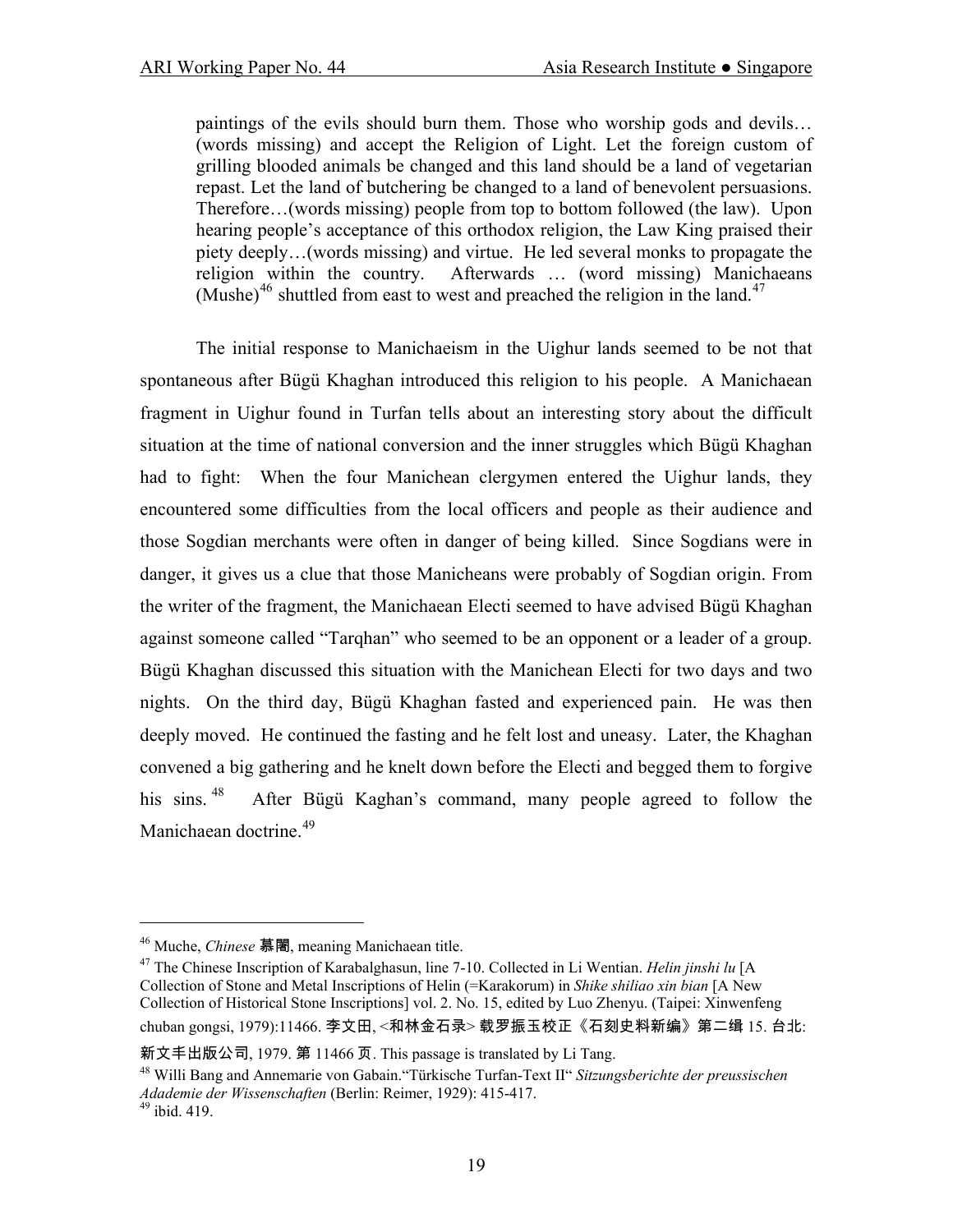However, the dispute on the Uighur conversion to Manichaeism proposed by Bügü Khan, though successful, seems to have sown the seeds of hatred among some Uighur officials, especially, the prime minister Tun Baga Tarqan (whether he was the "Tarqhan" mentioned in the manuscript is unknown) who was also Kaghan's cousin. This led to the assassination of Bügü Khaghan in 779 when he was listening to a Manichean sermon in his pavilion. Tun Baga Tarqhan then became the Khaghan (779- 789). Under his rule, Sogdian merchants were killed, and Manichean propagation in the Uighur lands was therefore disrupted. It was only during the reign of ay *tängridä qut bulmiš alp bilgä Qaγan* (808-821) to whom the Inscription of Karabalghasun was dedicated that Manichaeism experienced a revival in the Uighur lands.

#### **2.2.2.2. Other Manichean Relics Found in Turfan**

The discovery of Manichean relics in Turfan is closely connected with the European, especially German, expeditions in the region at the turn of the  $20<sup>th</sup>$  century. In 1902, the first German expedition led by Prof. Albert Grünwedel from the Museum für Völkerkunde zu Berlin was carried out in Turfan with the hope of finding connections between Buddhist and Hellenistic arts in East Turkistan. Grünwedel's team dug at the ruined city of Qočo where Manichean frescos were found. The excavation in Turfan was continued by the second German expedition team led by Albert von le Coq from 1904 to 1905. Von Le Coq's team excavated in various places like Qočo; Yar-choto (Yarγoli); the monastery of Tuγoq; ruin city of Martuq; and Sängim (the cult place in the canyon). The outcome of this expedition was the unexpected discovery of invaluable religious, mostly Manichaean, relics. Two important Manichaean relics found in Qočo were: a Manichaean cult place named as "Group K" and a Buddhist temple ruin termed "Ruin Alpha". In these places, many Manichaean manuscripts were mixed with other religious fragments of Buddhism and Nestorianism. In the middle of the ruined city, they discovered a Manichaean temple ruin, which they called Ruin Group K. In this temple a bundle of Manichaean manuscripts in Sogdian and Middle Turkish languages was also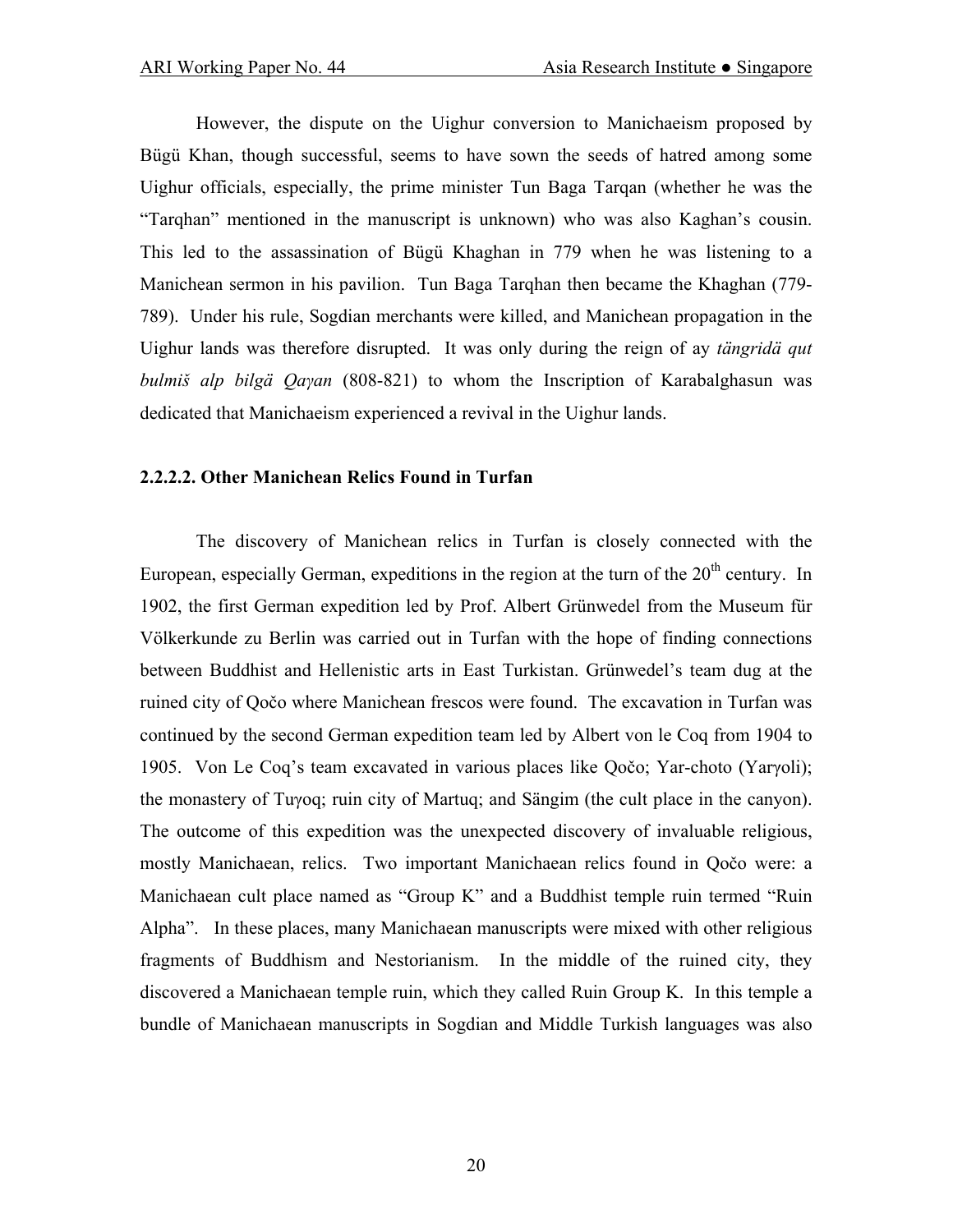found.<sup>[50](#page-20-0)</sup> Meanwhile, they also found a former library complex where several broken Manichaean silk paintings with pieces of male figures in white clothes and hats as well as cloth materials were discovered. In the middle of the temple, there were three halls which Albert von le Coq deemed to be a fasting place (*čaidan*).<sup>[51](#page-20-1)</sup>

In 1907, Marc Aurel Stein discovered in Dunhuang a Manichaean fragment of "*Chuastuanift*" (The Confession of the Auditors) which was written in Old Turkish (Old Uighur).<sup>[52](#page-20-2)</sup> Albert von le Coq later published his systematic studies of the Manichaean fragments from Turfan.<sup>[53](#page-20-3)</sup>

The Manichaean manuscripts in the Uighur language so far discovered are numerous, but fragmentary. Apart from *Chuastuanift,* the longest single fragment, there are also other religious texts like *iki yiltiz nom* [Two Principles], *ädgü tatiγliγ nom* [Principle of Good Taste], a text on the economic life of the Manichaean monastery discovered in 1954, as well as Manichaean letters and hymns.

#### **2.2.2.3. Sogdians as Manichaean Missionaries**

As Bügü Khaghan brought Manichaean missionaries to his Khanate on the Orkhon River in 763, Manichaeism began to flourish among the Uighur and became the state religion of the Uighur Khanate. Sogdians were believed to be the missionaries of this religion to the Uighur. These East-Iranian people, originally from the land of Sogdiana (today's Samarkand), were the main contributors to the cultural, economic and religious life along the Silk Road. Along the Silk Road, there were Sogdian colonies which extended to the Steppes and to China. Sogdian settlements in these regions are

<span id="page-20-0"></span><sup>50</sup> Albert von le Coq. *Die Buddhistische Spätantike in Mittelasien: Die Manichaeischen Miniaturen.* (Berlin: Verlag Dietrich Reimer Ersnst Vohsen, 1923): 23-25.

<span id="page-20-1"></span><sup>51</sup> ibid., 26.

<span id="page-20-2"></span><sup>52</sup> For a study on this fragment, see Albert von le Coq, *Chuastuanift*: *ein Sündenbekenntnis der* 

<span id="page-20-3"></span>*Manichäischen Auditores, gefunden in Turfan (chinesisch-Turkistan).* Berlin: Reimer, 1911. 53Albert von le Coq, *Türkische Manichäica aus Chotscho* Berlin: Akademie der Wissenschaften, 1912.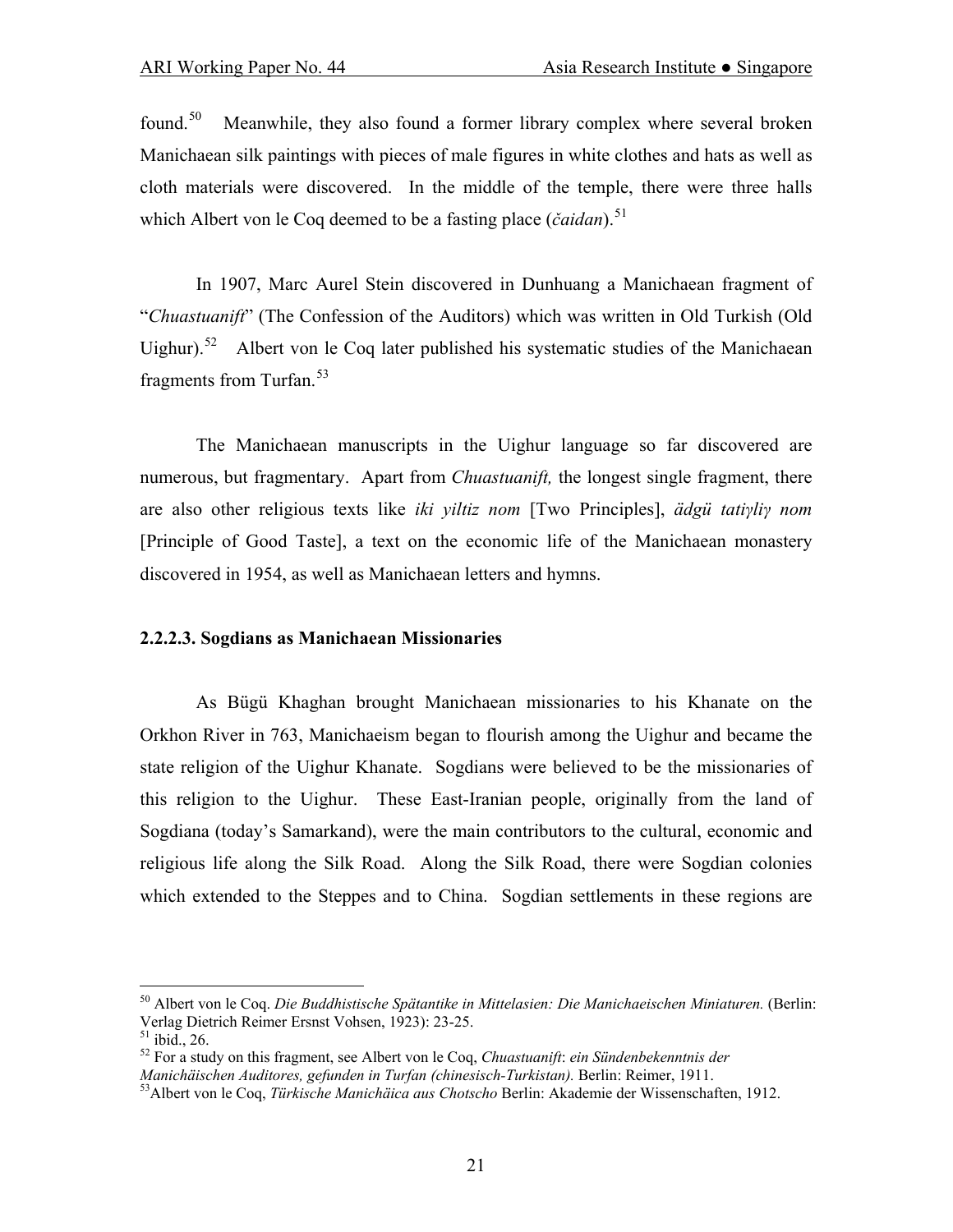documented from the  $6<sup>th</sup>$  and  $7<sup>th</sup>$  centuries.<sup>[54](#page-21-0)</sup> The Sogdian language was actually the *lingua franca* among the people along the Silk Road. Persia was the place where many world religions thrived, especially, Zoroastrianism, Nestorianism and Manichaeism. Therefore, Sogdians from the Persian Empire also carried these religions to the Sogdian diaspora along the Silk Road. Manichaean missionaries from Persia began to win Sogdian converts in the  $4<sup>th</sup>$  century.<sup>[55](#page-21-1)</sup> One of the languages of the Inscription of Karabalghasun was written in Sogdian, which suggests a strong Sogdian influence on the Uighur Manichaean Khanate and these Sogdians were mainly Manichaean adherents.

The reason why a once militant, animal-hunting and meat-eating nomad people like the Uighur suddenly became a people of confession and vegetarian repast is still, more or less, a mystery to us. It is most believed that the Uighur economy and trade depended strongly on the Sogdian merchants because the Sogdians were the carriers along the ancient commercial routes.<sup>[56](#page-21-2)</sup> No doubt, the role which the Sogdian merchants played was very significant. Actually, Sogdians were for a long time in charge of the silk trade among the Turks, which means that at the time when the Uighur overthrew the Turkic Empire on the Orkhon Rive in 744, there had been already numerous Sogdian merchants living there and serving in the court of Turkic Kaghans. This is evidenced by the Manichaean manuscripts which note that many Sogdian merchants (*sartlary*[57](#page-21-3)) were killed by the Manichaean opponents. Sogdian sinicised names can be found in Chinese records which name the Sogdians as "the Hu of nine surnames". *Sartlary* mainly refers to Sogdians merchants. At the Kaghan's court, persons with sinicised Sogdian names were recorded. $58$ 

<span id="page-21-0"></span> $\overline{a}$ 54 Hans-Joachim Klimkeit, *Die Seidenstraße: Handelsweg und Kulturebrücke zwischen Morgen- und Abendland.* (Köln: DuMont Verlag, 1988): 159. See also, E.G. Pulleyblanke, "A Sogdian Colony in Inner

<span id="page-21-2"></span><span id="page-21-1"></span><sup>&</sup>lt;sup>55</sup> Hans-Joachim Klimkeit, *Die Seidenstraße*, 159.<br><sup>56</sup> Alois van Togerloo, "La Structure de la Communauté Manichéenne dans le Turkestan Chinois à la Lumière de Emprunts moyen-Iraniens en Ouigour " Central Asiatic Journal 25 (1982) : 262.<br><sup>57</sup> W. Bang and M. von Gabain, *Türkische Turfan-Texte* II, 415. Fragment line 16.<br><sup>58</sup> For instance, there was someone called An Su

<span id="page-21-3"></span>

<span id="page-21-4"></span>their court. An is one of the family names of the Hu. See, in *Suishu* [Book of Sui] Vol. 51.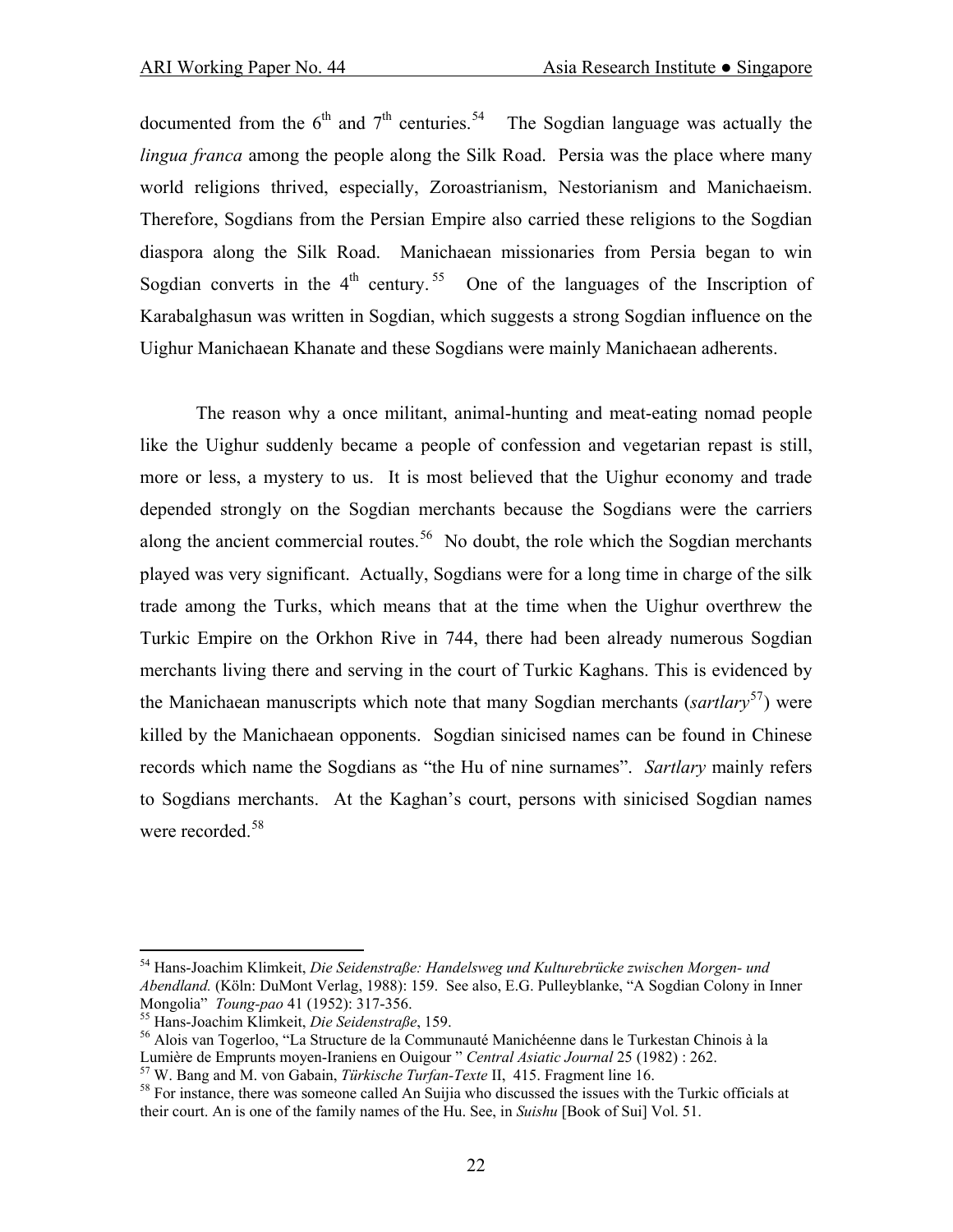#### **2.2.2.4. Manichaeism in the Uighur Kingdom of Qočo (866-1209)**

With the overthrow of the Uighur Khanate by the Kirghiz in 840, the Uighur were scattered and dispersed. One of their groups migrated to today's Turfan region. Archaeological finds from Turfan have testified to the early presence of multiethnic and religious communities in the region, such as the Sakas, the Tocharian, the Wusun and the Xiongun (the Huns), before the main inflow of the Uighur refugees from Orkhon in the  $9<sup>th</sup>$  century. As early as the Eastern Han Dynasty (23-220), Chinese soldiers were already stationed there and were engaged in agriculture of the region. Meanwhile, Qočo under its Chinese name Gaochang was under the suzerainty of the Tang Dynasty since 640, therefore, and had been subject to Chinese influence.

Tibetans occupied the Tarim-Basin during the  $7<sup>th</sup>$  and the  $8<sup>th</sup>$  centuries, during which time they introduced Tibetan-Buddhism and old Tibetan Bon-Religion to the area. Tibetan manuscripts have also been found in Turfan.<sup>[59](#page-22-0)</sup> The Uighur conquered the Tibetans there in Beiting 北庭 and occupied oasis cities in the Tarim Basin. In 866, the Uighur finally established their Uighur Kingdom of Qočo which flourished until it became subjugated to the Kara Kitai in 1130. This was a turning point for the Uighur from a nomadic tribe to a sedentary state with trade and agriculture as its main source of income. Both archaeological finds from the ruined city of Qočo and Chinese written sources<sup>[60](#page-22-1)</sup> testify to a high flourishing civilization during this period. Manichaean influence inside the Uighur Kingdom was not only on the politics of the State but also on the culture, especially the language and script of the Uighur.

<span id="page-22-0"></span><sup>59</sup> A.H. Franke, "Tibetische Handschriftenfunde aus Turfan" *Sitzungsberichte der preussischen Akademie der Wissenschaften (SPAW)*(1924): 5-20. 60 *Song Shi* Vol. 490.

<span id="page-22-1"></span>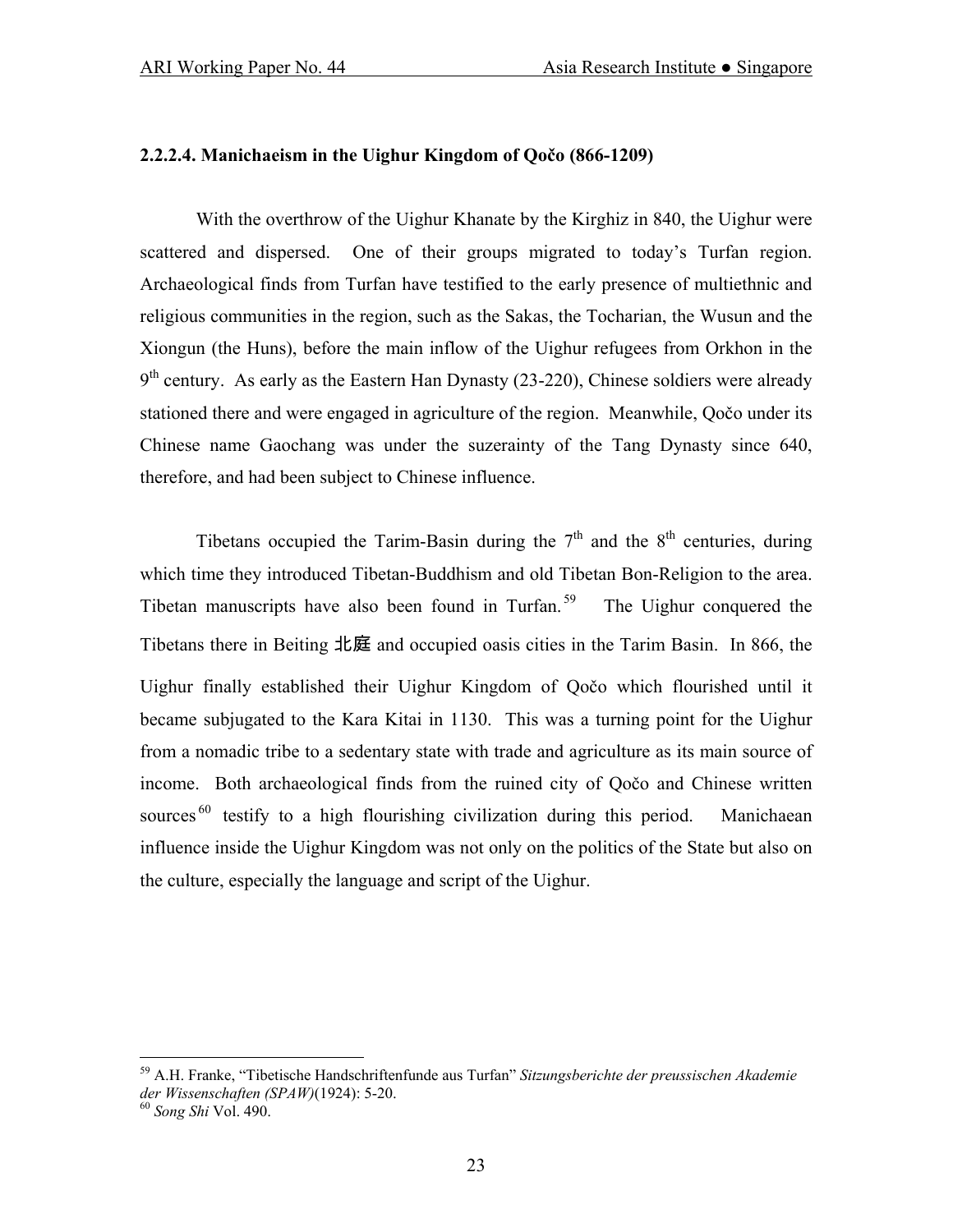#### **2.2.2.4.1. Manichean Political Influence**

Politically, the Uighur court relied heavily on the advice of the Manichaean Electi. The *Tang guoshi bu* [Addition to the History of the Tang Dynasty] Vol. 2 states: "People of the Western Regions always discussed politics with Manichaean clergy. The Tang capital city also set up a (Manichaean) monastery for them. Their laws are: meal time after dark taking water and vegetables; and refraining from milk and cheese."<sup>[61](#page-23-0)</sup> The Uighur government always sent Manichaean messengers to the Tang court. The encyclopaedia *Cefuyuangui* records: "In 796, the Uighur again sent eight Manicheans to the Tang capital." $62$  In reality, the Uighur court sent Manichaean missionaries back to China. China during that period depended repeatedly on Uighur military assistance, and therefore, the Tang court allowed Manicheans to set up their monasteries on Chinese territory. In May of the first year of the Changqing reign (821), five hundreds and seventy-three people including the Uighur prime minister, Doudou, princesses, and Manicheans came to the Tang court to receive the Tang princes for marriage. They all settled in the temple of Hong Lu.<sup>[63](#page-23-2)</sup> In the same volume of *Jiu tangshu*, it also states the importance of Manicheans as mediators between the Uighur and the Chinese Tang courts.

On the second day of the twelfth month of the eighth year of the Yuanhe reign (813), a banquet was prepared for eight Manicheans who were to return to the Uighur lands. They are ordered to meet the prime ministers at the Zhongshusheng (secretariat). Before that the Uighur had asked for a marriage alliance. Emperor Xianzong asked his respective department to estimate the cost. The ceremony would cost about 5,000,000 ligatures of coins. Due to upcoming punitive expeditions within the empire, the Tang court could not afford to accept this marriage alliance. Since the Uighur believed in Manichaeism, the emperor ordered his ministers to convey his declination to the Uighur authority through the Manicheans.<sup>[64](#page-23-3)</sup>

<span id="page-23-0"></span><sup>&</sup>lt;sup>61</sup> Li Zhao, *Tang* g*uoshi bu* [Addition to the History of the Tang Dynasty] (唐) 李肇, 《唐国史补》二卷.<br><sup>62</sup>Wang, Qinruo. *Cefuyuangui* Vol. 979. [Great Tortoise of the National Archives]. Taipei: Zhonghua shuju,

<span id="page-23-2"></span><span id="page-23-1"></span><sup>1981.</sup> 王钦若, 《册府元龟》卷 979, 台北: 中华书局, 1981. <sup>63</sup> *Jiu tangshu* Vol. 195. Translated by Li Tang <sup>64</sup> ibid.

<span id="page-23-3"></span>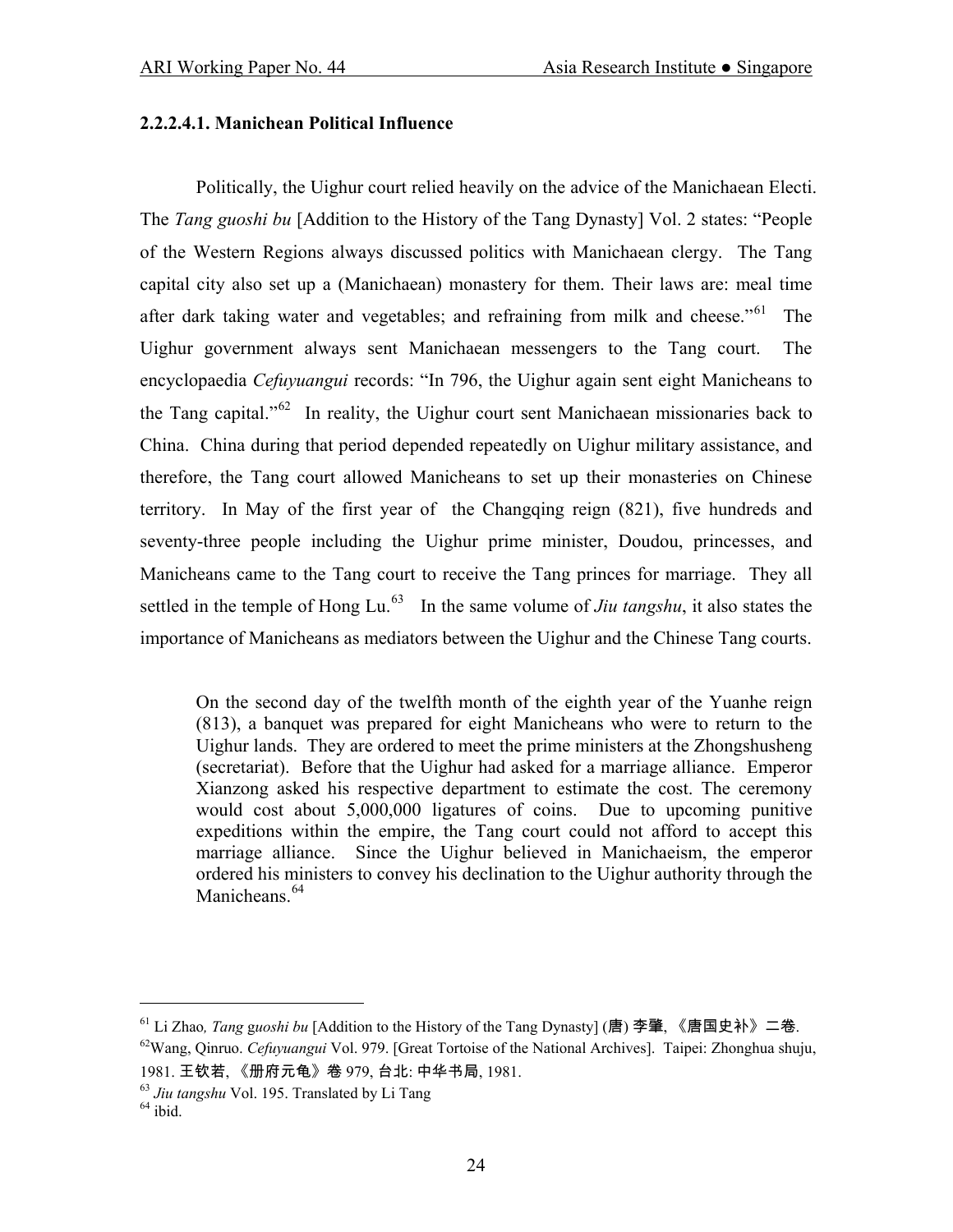The Uighur also asked the Tang court to set up a Manichaean monastery which was granted by the Tang court.<sup>[65](#page-24-0)</sup> Since the Tang court relied on the military assistance of the Uighur during the crises constituted by the rebellions of An Lushan and Shi Siming, it had to make some concessions to Manichaeism which was protected by the Uighur, but the religion had not been so favored in China. As a result of the new monastery, however, Manichaeism encountered a revival in China and many other monasteries were built.

When the Arabs conquered Persia, many Manicheans kept secret about their faith. There were about 500 Manicheans who gathered in Samarkand during the time of al-Mutqadir (880-943), but the king of Khurasan wished to kill them. We read from *Kitab al-Fihrist* by Ibn Abī Ya` qūb al-Nadim that the Uighur Khaghan protested against the persecution of Manicheans in Samarkand by threatening to kill Muslims in Turkistan in return:

About five hundreds of their men (Manicheans) assembled in Samarqand, but when their movement became known, the ruler of Khurasan wished to kill them. Then the king of China, who I suppose was the lord of the Tughuzghuz (Uighur), sent to him, saying: "There are more Muslims in my country than there are people of my faith in your land." He also swore to him that if he [the ruler of Khurasan] should kill one of them [the Manicheans], he [the King of China] would slaughter the whole community of [Muslims] who were with him, and would also destroy the Mosques and appoint spies among the Muslims in the country as a whole as to slay them. So the ruler of Khurasan left them alone except for exacting tribute from them.<sup>[66](#page-24-1)</sup>

This event shows that even during the tenth century, Manichaeism was still the state religion of the Uighur Kingdom of Qočo although Muslim already penetrated into the region. Uighur Khaghan could still guard their religion through political and military might.

<span id="page-24-1"></span><span id="page-24-0"></span><sup>65</sup> Wang, Bo, *Tang huiyao* [Notabilia of Tang] Vol. 49.王薄, 《唐会要》<sup>49</sup> <sup>卷</sup>. 66 Bayard Dodge, translated, *The Fihrist of al-Nadim: A Tenth-Century Survey of Muslim Culture*. (NY: Columbia University Press, 1970): 802-803.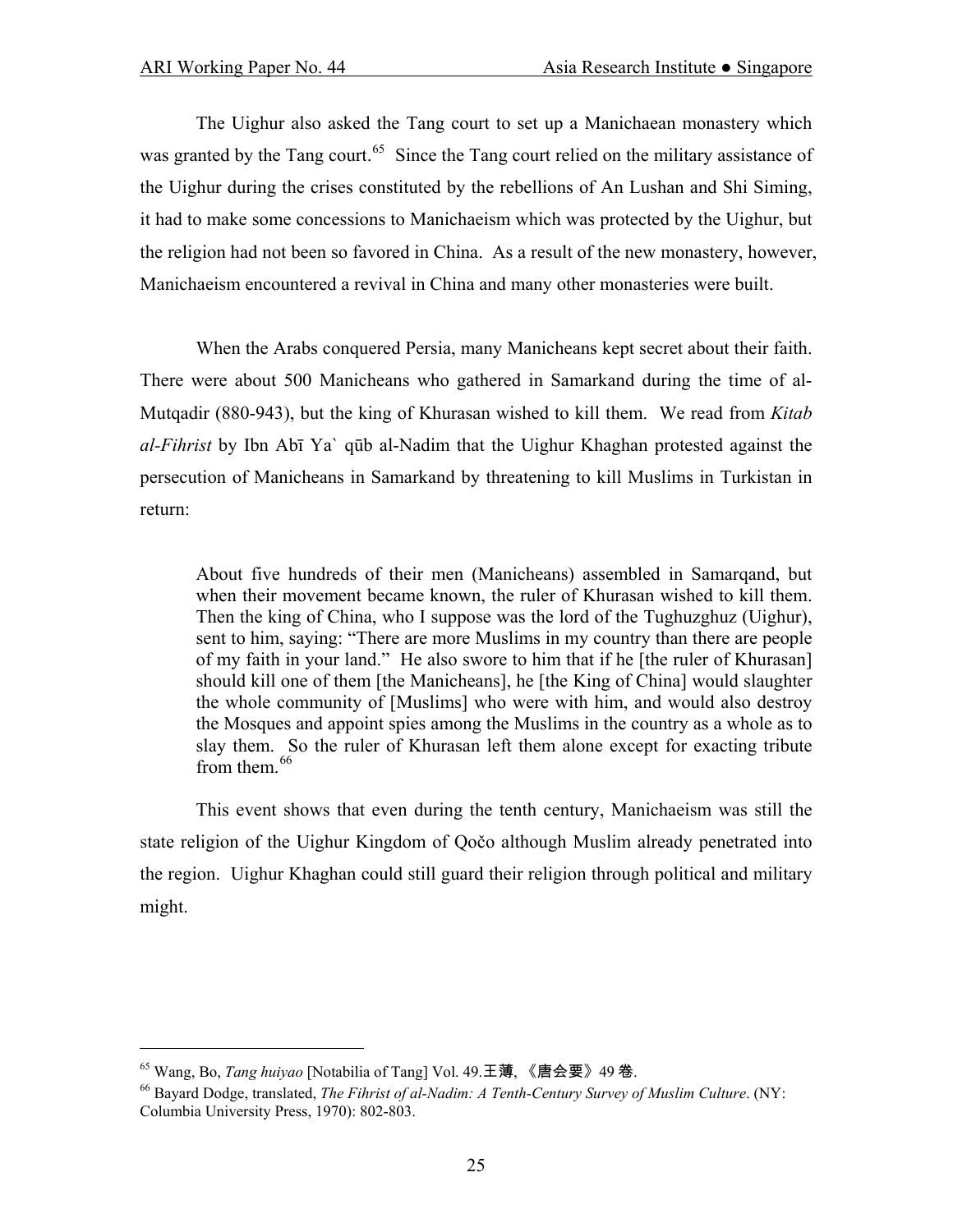#### **2.2.2.4.2. Manichaean and the Economy**

 Qočo served as a hub of communications along the Silk Road. Therefore, apart from agriculture, handicraft and other productions, trade was essential for the Uighur Kingdom.<sup>[67](#page-25-0)</sup> Chinese historical records portray vivid pictures of trade with the Uighur as well as the products exchanged. The envoy of the Song court Wang Yande visited Gaochang (=Qočo) in 984 and gave a detailed and vivid description of Gaochang when he returned from his official trip there. From Wang Yande's description, the country of Gaochang was a land "rich in food crops except buckwheat, where the rich ate horse meat as well as sheep and wild duck and people played plucked instruments like the Pipa and Konghou... "<sup>[68](#page-25-1)</sup> "There were no poor people within the country. When someone had no food, all came to help. The inhabitants enjoyed longevity with many over 100 years old. No-one died young"<sup>[69](#page-25-2)</sup> Wang Yande also saw a Manichaean monastery there although at that time Buddhism had already replaced Manichaeism as the main religion there as the number of Buddhist temples exceeded the Manichaean ones in the country.

 So far, sources on the economic life of the Manicheans are scarce. Thanks to the discovery of a Manichaean fragment of the period from the  $9<sup>th</sup>$  to the 11<sup>th</sup> century on the economic life inside the Manichaean monastery, some limited information can be gathered as to how Manichaeans managed their economic and financial affairs. The fragment was found by Huang Wenbi during a field-trip in Xinjiang in the early 1950s. The content is an official decree issued with an official seal by the Uighur government of Qočo to Manichaean monasteries. It specifies the amount of lands and prerogatives given to Manichaean monasteries. $70$ 

 The content of this fragment provides clues as to how economic life in the monastery functioned. The Uighur government seemed to grant large pieces of lands to

<span id="page-25-0"></span> $\overline{a}$  $67$  For a detailed discussion on the production and trade of the Uighur Kingdom of Qočo, see, Peter Zieme, "Zum Handel im uigurischen Reich von Qočo" *Altorientalische Forschungen* 4 (1976): 235-249. 68 Tuotuo*, Song Shi: Gaochang.* [History of the Song Dynasty] Vol. 490. 69 ibid.

<span id="page-25-1"></span>

<span id="page-25-2"></span>

<span id="page-25-3"></span> $70$  Geng, Shimin. "Notes on an Ancient Uighur Official Decree Issued to a Manichaean Monasstery" *Central Asiatic Journal* Vol. 35. No. 3-4 (1991): 210.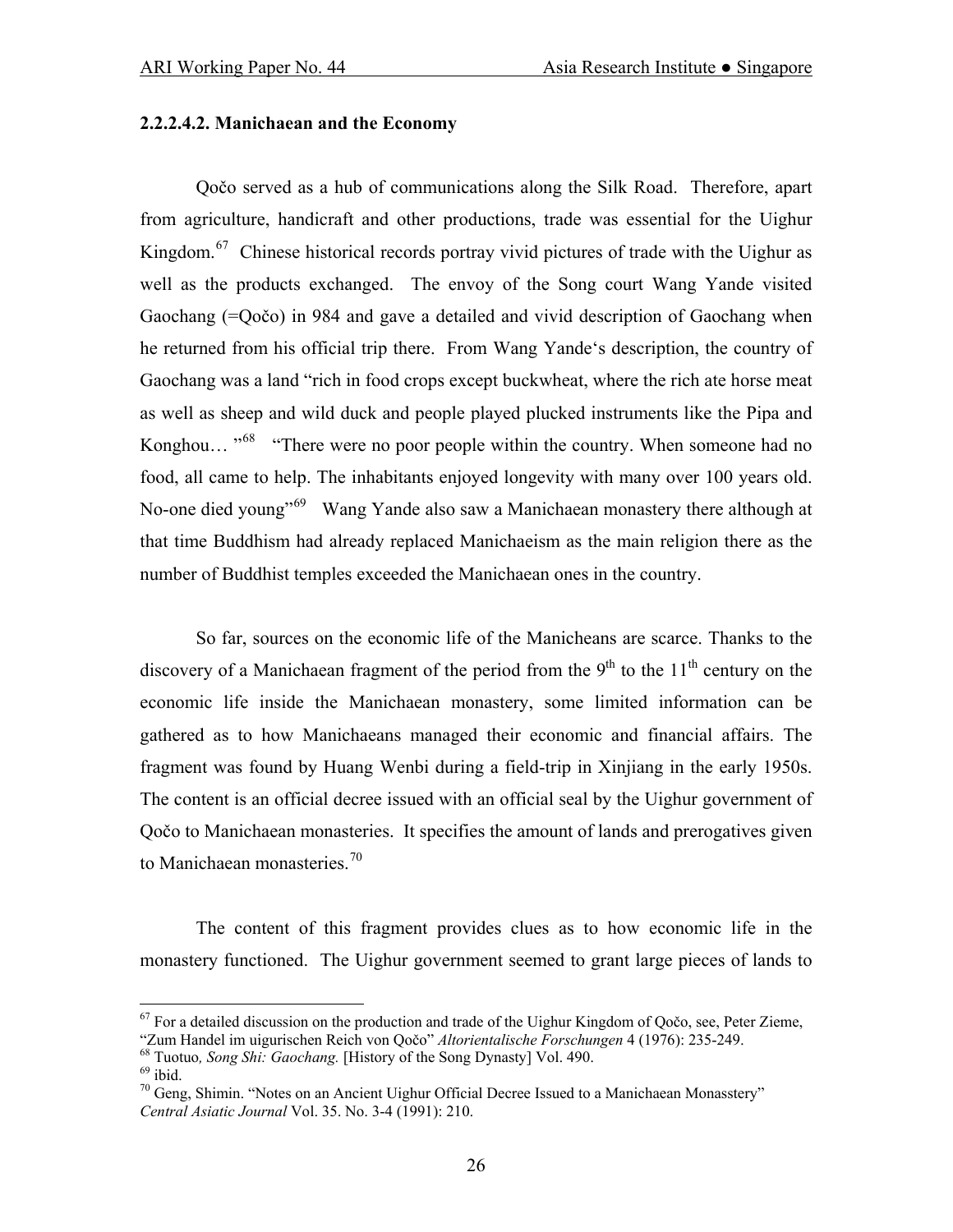various Manichaean monasteries, as stated in the fragment: one in the north and the other in the south of the city (line 85). One of the resources of the monasteries' income came from land-lease (line 87). The lands had double functions of providing both money and goods, that is, money through rental as well as the fruits of cultivation. The cultivated lands produced different kinds of grains and fruits which would in return be distributed to the monasteries. It also states that the monastery had warehouse which stored grain and fruit. This shows that the Manichaean monasteries were for the most part self-reliant in terms of food-provision. This money would in turn cover the expenditures of the monastery, e.g., making clergy gowns (line 39), clothing and shoes (line 41), etc. Meanwhile, there were also different kinds of labourers in the monasteries, like, rugmakers, shepherds, goose-tenders (line 121-122), etc. There was also a full-time medical doctor (line 123). It is not clear whether these workers were paid labourers. It is more likely that they belonged to the monastic community and did not get paid for their work.

#### **2.2.2.4.3. Manichaean Influence on Uighur Culture**

Manichaean contribution to Uighur culture was significant. Turfan was such a melting pot of cultures and religions. Among the Turfan relics, there are not only fragments of the world religions like Manichaeism, Buddhism, Christianity and Islam, but also inscriptions of Confucian and Taoist classics, and Hindu gods appearing in Buddhist and Manichaean paintings. The Turfan documents include 16 languages written in 24 kinds of scripts.<sup>[71](#page-26-0)</sup> In the ruin city Qočo, Albert von le Coq discovered a Manichean and Buddhist library with numerous Manichean literature pieces in Middle Persian, Sogdian and Uighur languages. If Chinese Manichaeica is also added to the collection, it can be seen that Manichean missionaries were very successful in producing religious literature in diverse languages.

At the time of the Uighur Empire on the River Orkhon, the Uighur used Orkhon Turkic language written in Runic script, which was used for inscriptions, such as the Inscription of Kara Balghasun. Up until the period of the Uighur Kingdom of Qočo, due

<span id="page-26-0"></span><sup>71</sup> H-J. Klimkeit, *Die Seidenstraße*, 194.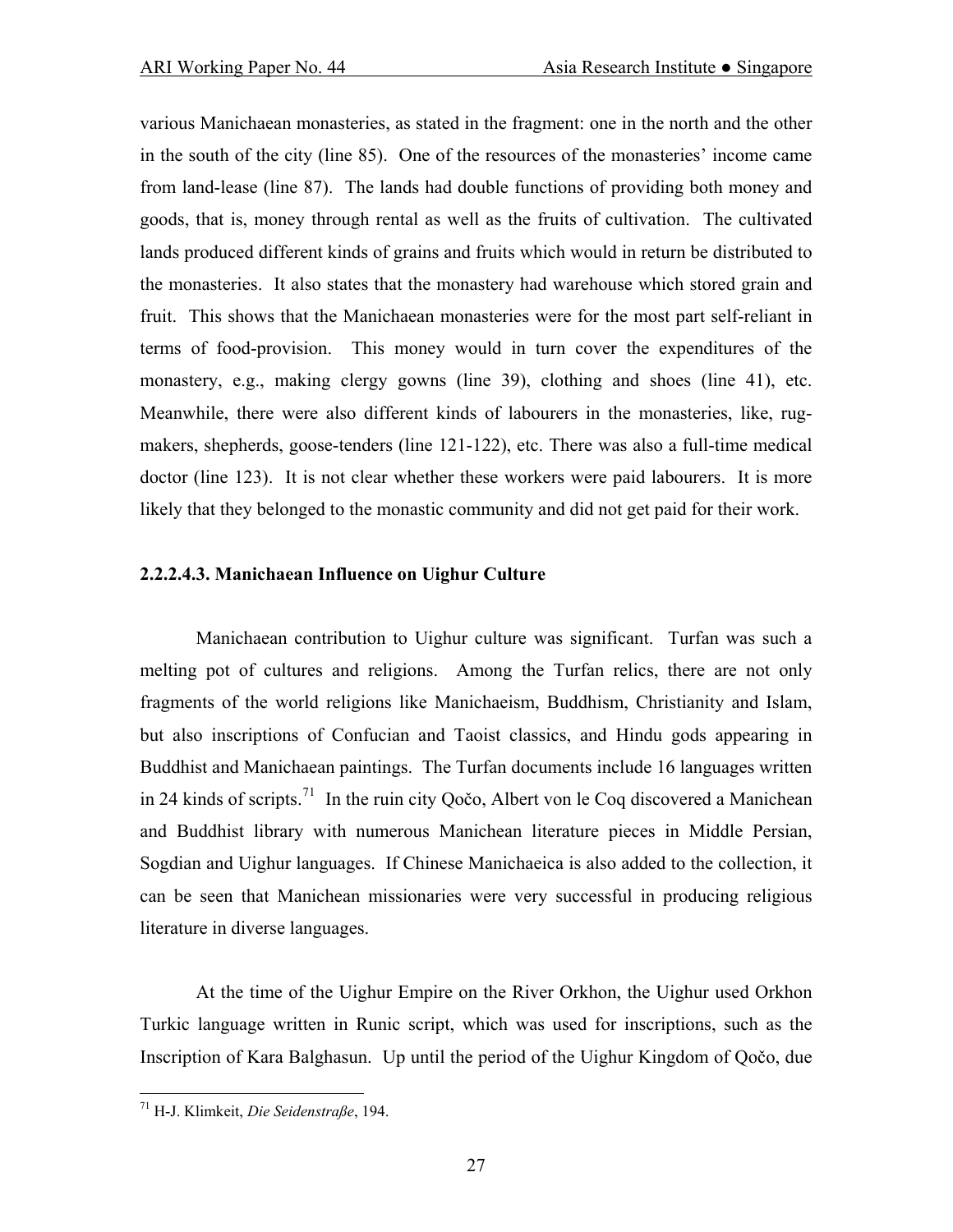to Sogdian influence, the Uighur used Sogdian alphabets for their language, and this was later referred to as "Old Uighur", even though prior to their migration to the Turfan region, Sogdian script had already been used to spell the Turkic language by the Uighur. The Uighur language was also sometimes written in Manichaean script which employed Syriac Estrangelo to write the Iranian language. Manicheans as well as Nestorians brought the western culture and arts, e.g., Greek cultural elements, to Central and East Asia. From the wall paintings in Turfan, we can conclude that the art of illumination and wall-painting was introduced by the Manichean artists. From one of the Manichean miniature paintings found by von le Coq, one sees a mixture of Persian, Byzantine, Gandhara and Chinese elements.<sup>[72](#page-27-0)</sup> All these arts found refuge in Turfan and became the cultural wealth of the Uighur.

#### **2.3. Buddhism**

Buddhism was founded by Siddhartha Gautama, who attained enlightenment and then assumed the title of "Buddha" in the middle of the  $6<sup>th</sup>$  century B.C. in northern India. Buddhism spread to Afghanistan at the time of the Kushan Dynasty (50-320), and then to Transoxiana and Ferghana. It is unclear when exactly Buddhism was introduced to Xinjiang. As early as the Western Han Dynasty (206 B.C.-25), Buddhism was already established in China.<sup>[73](#page-27-1)</sup> The arrival of Buddhism on the inland territory of China must have been through Xinjiang. In other words, Buddhism reached Xinjiang earlier than it reached the inland territory of China. Buddhism had already taken root in the Tarim Basin before the Uighur migrated to the region. Although after the  $14<sup>th</sup>$  century, Buddhist influence along the Silk Road was gradually replaced by Islam, its fascinating religious vestiges still remain a shining mirror of its glorious past. In Xinjiang alone, ancient Buddhist centers at Turfan and Kucha on the northern route of the Silk Road, and Khotan on the southern route, still present themselves today as cultural lands of Buddhist arts with their thousands of surviving Buddha grottos in which Buddhist canon, wallpaintings and literature have been found and preserved. Buddhist manuscripts were

<span id="page-27-1"></span><span id="page-27-0"></span><sup>72</sup> Albert v. le Loq, *Die buddhistische Spätantike in MittelasienÖ Die Manichaeischen Miniaturen*. 19-20. 73 *Sui Shu* , Vol. 35.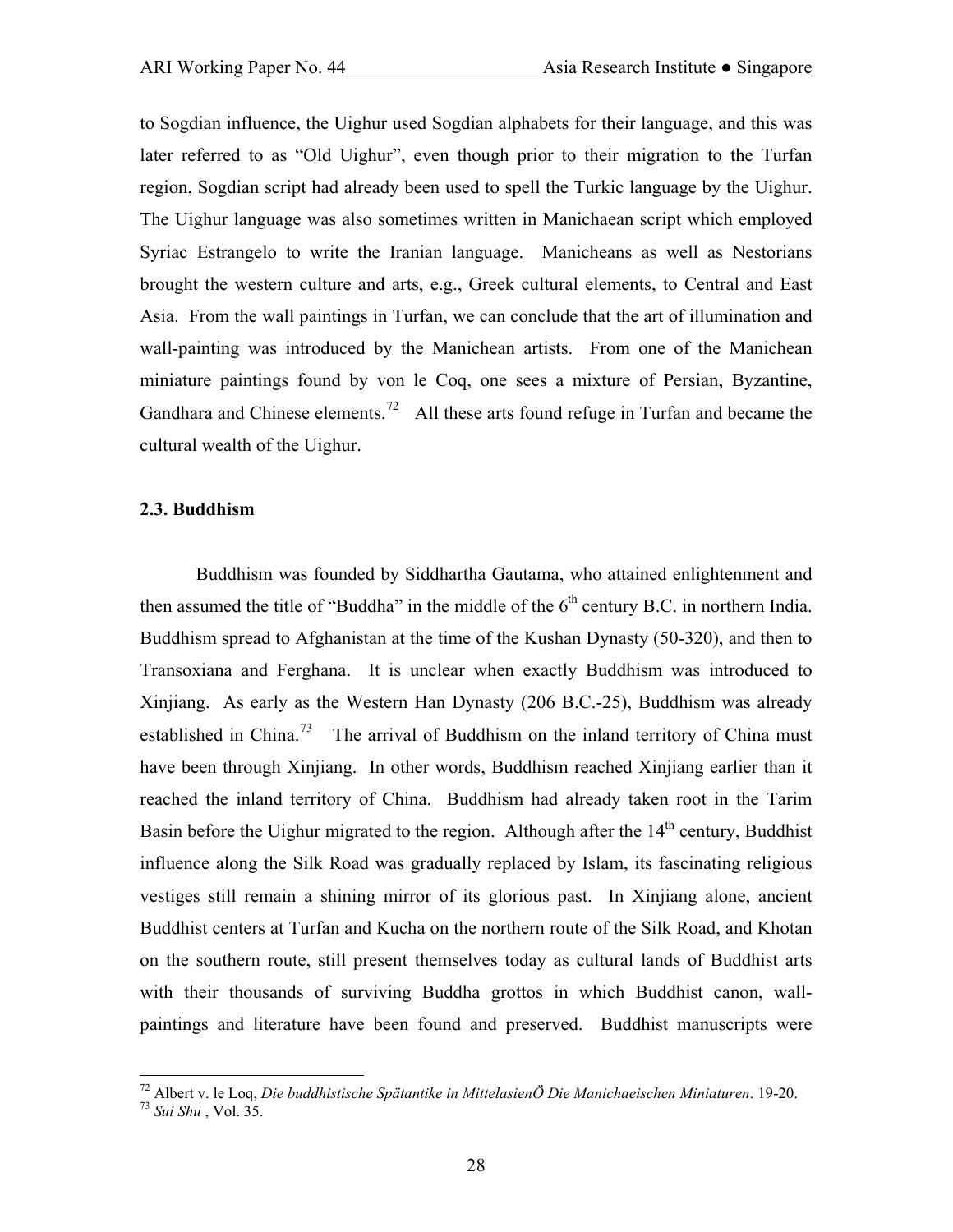written in many languages such as Sanskrit, Chinese, Tocharian, Sakish, Sogdian, Kucharian, Uighur, Tibetan and Mongolian. This shows that the religion had once taken strong root in the soil across Central Asia and East Asia and was richly established among the indigenous peoples.

Textual and archaeological evidence on Uighur Buddhism are extremely rich. Buddhism was popular among the Turkic tribes even before the time of the "Orkhon Uighur Khanate" in Inner Mongolia (8<sup>th</sup> century). The Chinese text *Wei Shu* records the tribute paid by the Turks: "In the nine month of the fourth year of the Yongping reign (511), the Rouran Khaghan Chounu sent Śramana (Monk) Hong Xuan to bring rosary and images to the court."<sup>[74](#page-28-0)</sup> From Chinese sources, it is known that during the  $7<sup>th</sup>$  century, the Uighur sent envoys to the Tang court. The inscription of Karabalghasun includes the claims of repentance of the Uighur at the time of accepting Manichaeism as "being ignorant in the past, we called the devil Buddha. Now we understand the truth and will never repeat our errors."<sup>[75](#page-28-1)</sup> After their official conversion to Manichaeism, the Uighur abandoned Buddhism for the sake of the religion of light. As the Uighur migrated to the Tarim Basin, their nomadic way of life was transformed into a sedentary lifestyle. Gradually, with the Buddhist influence which had been there in the Turfan region before the large group of Uighur migrants arrived, the Uighur accepted Buddhism which in due course also replaced Manichaeism.

<span id="page-28-0"></span><sup>&</sup>lt;sup>74</sup> Wei Shu, Vol. 103.

<span id="page-28-1"></span><sup>&</sup>lt;sup>75</sup> The Chinese Inscription of Karabalghasun, collected in Li Wentian. *Helin jinshi lu* [A Collection of Stone and Metal Inscriptions of Helin (=Karakorum) in *Shike shiliao xin bian* [A New Collection of Historical Stone Inscriptions] vol. 2. No. 15, edited by Luo Zhenyu. (Taipei: Xinwenfeng chuban gongsi, 1979):11466. 李文田, <和林金石录> 载罗振玉校正《石刻史料新编》第二缉 15. 台北:新文丰出版公

司, 1979. 第 11466 页. This passage is translated by Li Tang.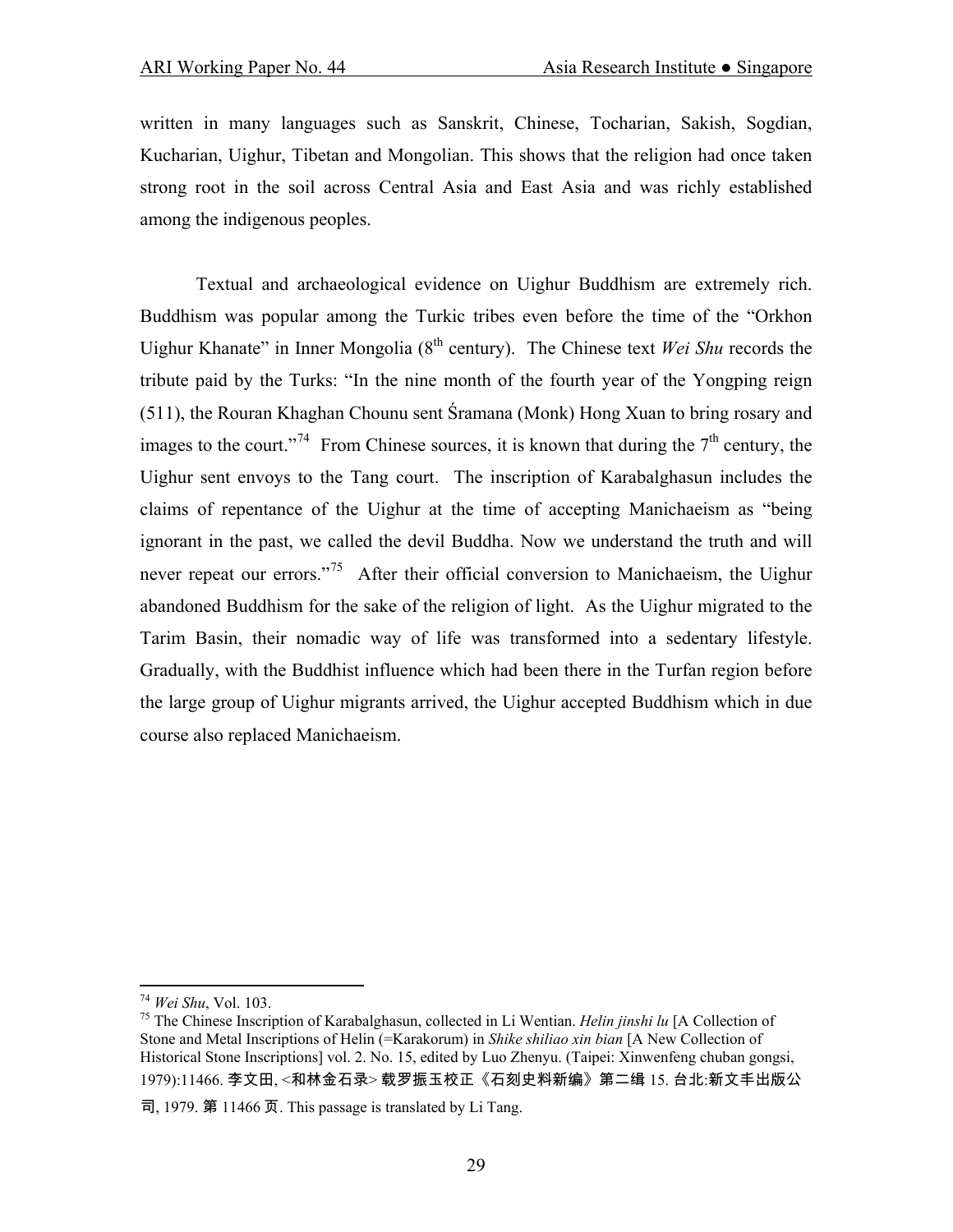#### **2.3.1. Buddhist Centers along the Silk Road within Xinjiang**

#### **2.3.1.1. Kucha**

**Kucha** 库车lay at the heart of the ancient Kingdom of Qiuci 龟兹in the "Western Regions" and is located on the northern Silk Road. Qiuci was originally occupied by an Indo-European people of green eyes and red hair, evidenced by both archaeological finds as well as Grotto paintings. Actually, the early settlers in the area were people of Indo-European origin, for instance, the Saka, Tocharians and Sogdians. Of course, early Chinese penetration into the area was also evident. The Han and Tang Dynasties had set up prefectures there. Kucha became part of the Uighur Kingdom of Qočo in the  $9<sup>th</sup>$ century.

Buddhist missionaries and savants of different ethnicities such as Indian, Tocharian, Sogdian, Yuezhi, etc., traveling between Kushan and China took either the northern Silk Route which passed Shule, Kucha, Qočo and through Dunhuang into China or the Southern Silk Route which went through Khotan. Buddhist envoys from Greater Yuezhi (=Kushan) to China must have reached Quici first and left their influence behind before going to China. Kucha was also a centre where Buddhist savants gathered to translate Buddhist scriptures into Chinese. The first Kuchean monk who translated sutras at the White Horse Monastery in AD 257 was Van. In AD 307-12 Srimitra came. He was the one who translated the *Mahamayuri*. The most famous was Kumarajiva who translated the Lotus Sutra which is a marvel of trans-creation. He also translated a number of *Prajnaparamitas.* Sanskrit manuscripts used to come to China from Kucha, for instance, the *Avaivartika-cakra-sutra* was brought to Dharmaraksa by a Kuchean envoy.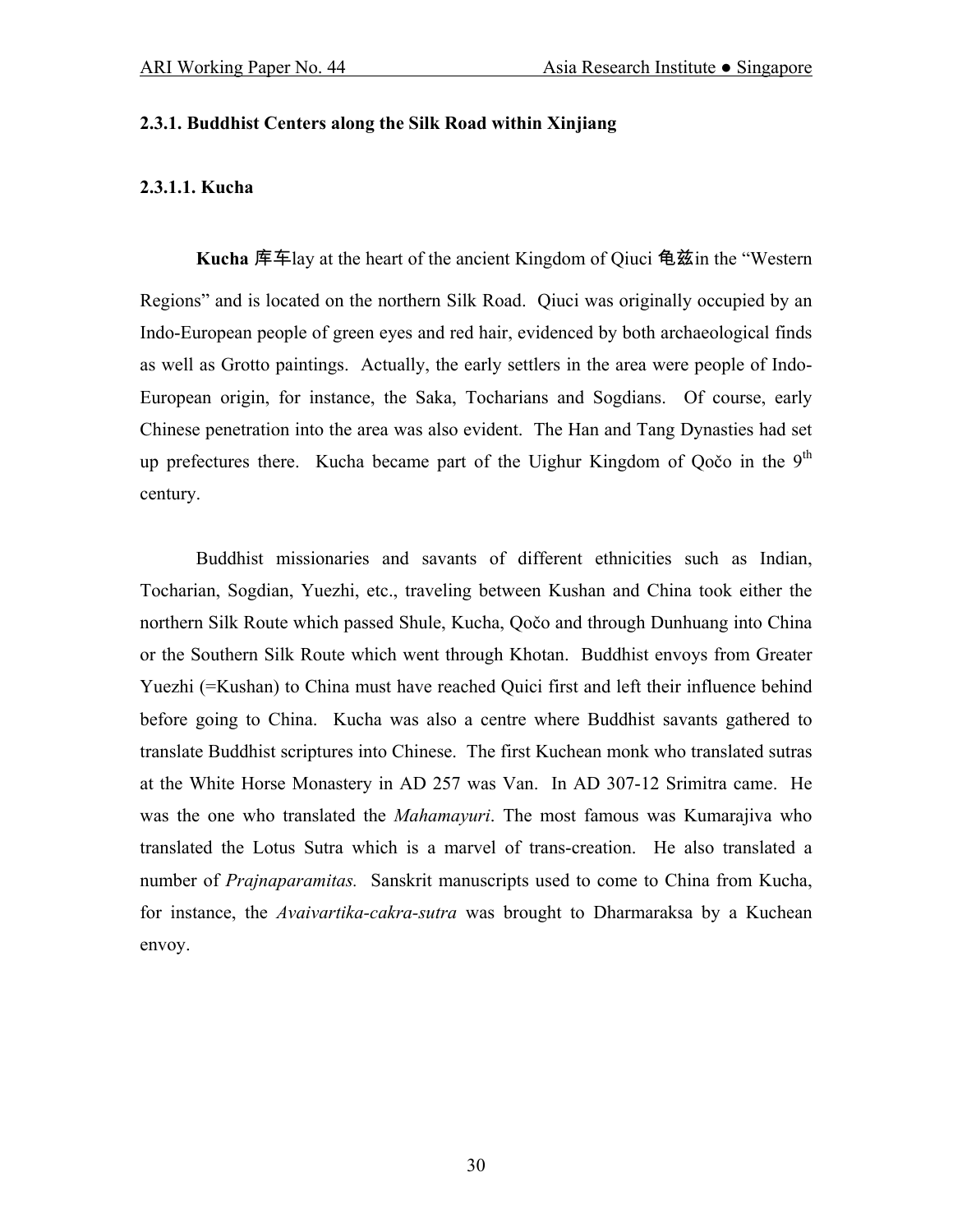

Buddhism reached its peak in Quici from the  $3<sup>rd</sup>$ to the  $6<sup>th</sup>$  century and was fully established at the time of the Tang Dynasty. Buddhist temples were built there. The chapter in the *Jin Shu* [Book of Jin] on Qiuci describes that "in the city, there were thousands of Buddhist temples and stupas."<sup>[76](#page-30-0)</sup> Even the palace of the kingdom of Quici looked like a Buddhist temple. *Jiu* 

*Tangshu* noted that the people of Qiuci "learned the language and writing of Hu and Brahmi" and they "emphasized the Buddhist canon".<sup>[77](#page-30-1)</sup> Buddhist presence is further proved by extant the Grottos in Kirzil (Fig.1) and Qumutura with Buddhist wall-paintings. These grottoes, sometimes known as the second Dunhuang, were carved between the  $3<sup>rd</sup>$ and the 13<sup>th</sup> century in the area of Kucha. From Buddhist relics in the Kucha area, it can be said that Kucha was once a flourishing pilgrimage center for Hīnayāna Buddhism along the Silk Road. Although some Uighur influence in Kirzil Grottos can be felt, this Tocharian Buddhist centre had a strong connection to Tibet.

The flourishing of Buddhism in Kucha was personally observed by the Chinese Buddhist monk Xuan Zang (602-664) who passed through Kucha as he made his pilgrimage to India between 627 and 743. Xuan Zang wrote a detailed account of what he saw along the Silk Road. In this work, entitled *Da Tang Xiyu Ji* [Records of the Western Regions of the Great Tang Dynasty 大唐西域记], he described Kucha to be a place where "there are hundreds of Buddhist temples with over five thousands Buddhist monks who practice Hinayana Buddhism<sup>7[78](#page-30-2)</sup> Outside the west door of the city, there was a place for Buddhist gatherings. Every autumn, monks from all over the country came to gather here. From the kings on the top to the ordinary people at the bottom, everyone put aside his own affairs in order to observe the disciplines and to listen to the preaching."<sup>[79](#page-30-3)</sup>

<span id="page-30-3"></span><span id="page-30-2"></span><span id="page-30-1"></span>

<span id="page-30-0"></span><sup>&</sup>lt;sup>76</sup> *Jin Shu. Vol. 97.*<br><sup>77</sup> *Jiu Tangshu Vol. 210.*<br><sup>78</sup> Xuan Zang, *Da Tang Xiyu Ji* [Records of the Western Regions of the Great Tang Dynasty]. (Shanghai: Shanghai renmin chubanshe, 1977): 3. 玄藏, 《大唐西域记》, 上海: 上海人民出版社, 1977. 3 页. 79 ibid., 4.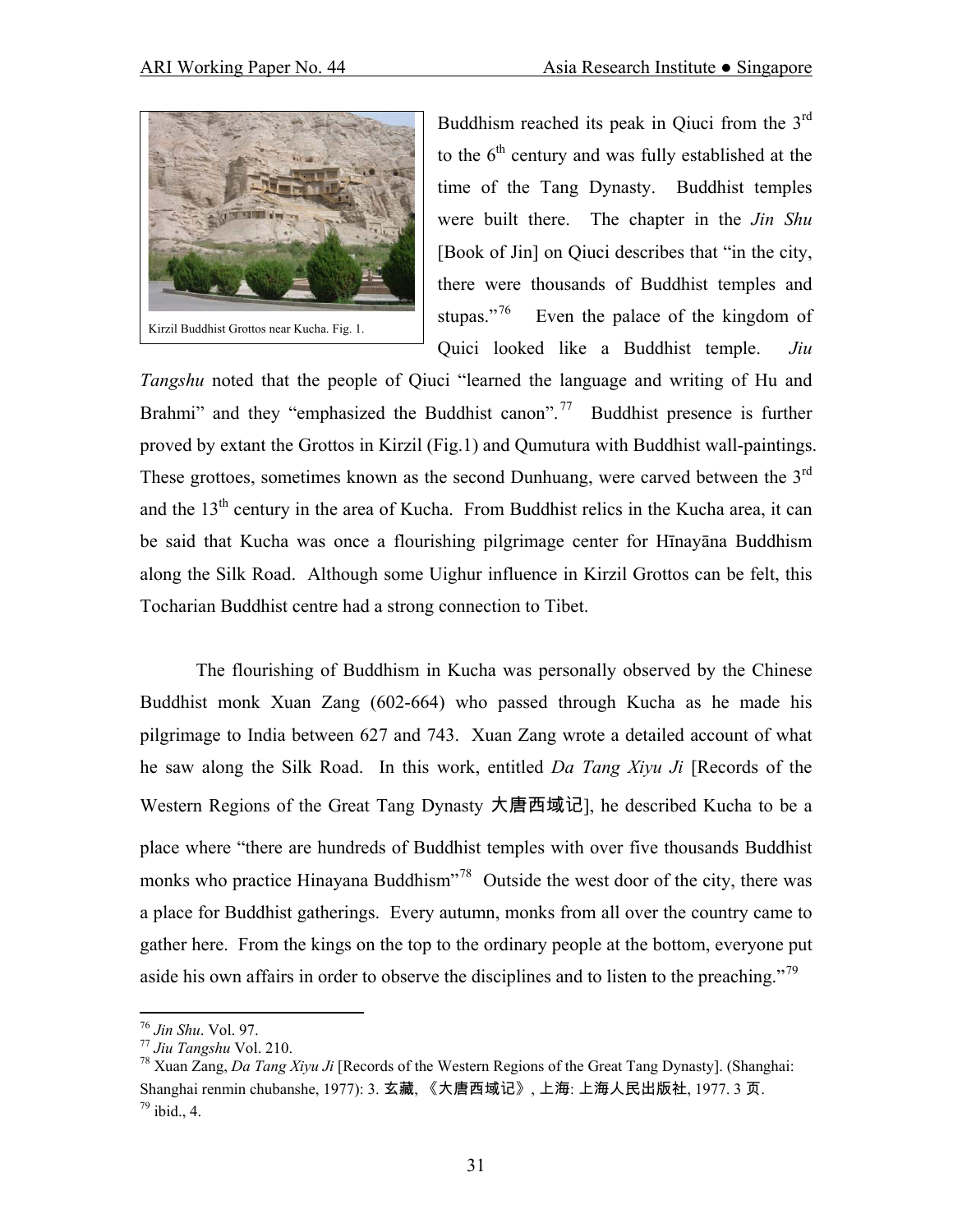By the  $10<sup>th</sup>$  century, the Uighur seemed to have settled down well in the region, as the Chinese text *Song Shi* tells us that "Qiuci is another group of the Uighur and their king is called 'Lion King' (arslan, the totem name).<sup>[80](#page-31-0)</sup> They were called "the Uighur of Xizhou", "the Qiuci of Xizhou" or "the Uighur of Qiuci".<sup>[81](#page-31-1)</sup> Buddhism enjoyed a long flourishing period in Kucha until late  $11<sup>th</sup>$  century when the city was finally attacked by the Muslim Karakhanids.

#### **2.3.1.2. Turfan**



**Turfan** was another Buddhist centre along the northern Silk Road during the time of the Uighur Kingdom of Qočo. Before the Turfan Oasis was Turkicised or Uighurized, Buddhism had already penetrated into the area, especially the southern part of today's Xinjiang. Although their Kaghan officially professed Manichaeism, the Uighur accepted Buddhism until the time of the Mongol

conquest. After the  $10<sup>th</sup>$  century, Buddhism was steadily enhanced and became the main religion of Qočo. Archaeological finds in Turfan, such as Buddhist manuscripts, the famous Bazklik Buddhist Grottos (Fig. 2), as well as the ruins of ancient Qočo city all provide strong evidence of an ancient Uighur culture blended with Buddhist colour.

One of the unique characteristics of Uighur Buddhism was expressed in the carving of the Buddha Grottos. The famous Bazklik Grottos was the centre of a royal site which was sponsored by the Uighur Khaghans. At the same time, in Shengjinkou, Turoq, Yarhu, etc, there are also scattered grottoes with similar Buddhist wall-paintings.

<span id="page-31-0"></span><sup>&</sup>lt;sup>80</sup> *Song Shi* Vol. 490.<br><sup>81</sup> ibid.

<span id="page-31-1"></span>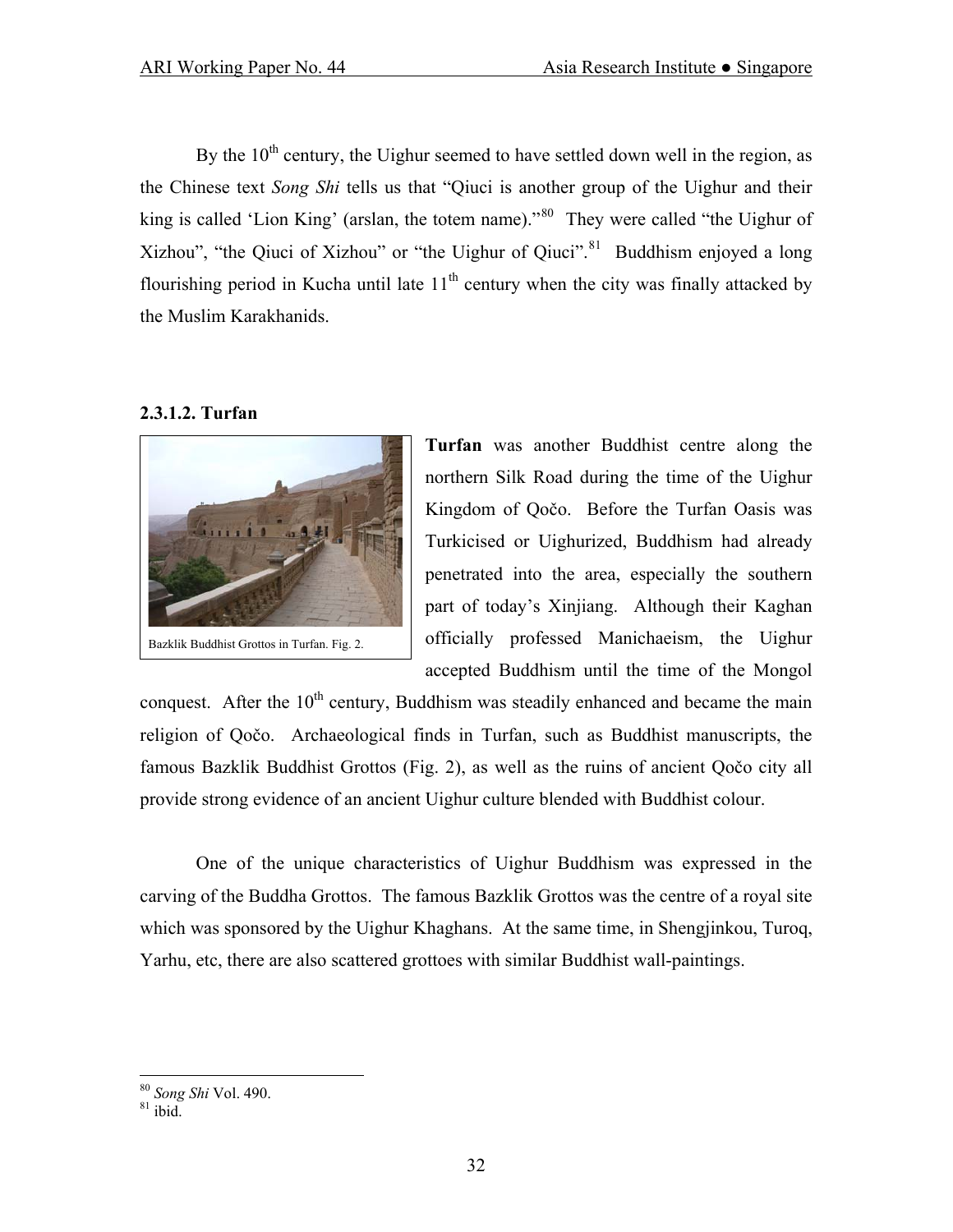Oočo during the  $10<sup>th</sup>$  century was already a Buddhist country. In the eleventh month of the third year of Qiande (965), the Khaghan of Xizhou (=Qočo) sent the monk Fayuan to offer a tooth relic of the Buddha, coloured-glaze wares and amber cups (to the Song court)." <sup>[82](#page-32-0)</sup> This implies the official status of Buddhism in the kingdom and Buddhist monks already represented the Khaghan of the Uighur Kingdom. In 981, the Song court sent envoy Wang Yande to visit Qočo. Upon his return three years later, Wang Yande reported that Buddhist temples were built in over fifty regions, although some Manichaen and Persian (probably Nestorian) temples also existed. The Buddhist temples all had a horizontal tablet granted by the Tang court, and the entire Buddhist canon –the Tripitaka 大藏经-- was kept inside the temple. <sup>[83](#page-32-1)</sup> From the excavated Buddhist fragments, it appears that most of the Tripitaka was translated into the Uighur language.

Like in Manichaeism, Buddhist monasteries played an important role in the economy of the country. The monastery became a self-reliant entity. It possessed land for cultivation and property for rent. Inside the monastery, there were wine gardens and small manufacturing houses. Many ancient Uighur Buddhist texts speak about merchants and trade.

#### **2.3.1.3. Yutian (Khotan)**

**Yutian or Khotan** (today's Hotian region) was an ancient kingdom in the south of the Taklamkan desert. Chinese historical records on Khotan commenced in the Former Han Dynasty (140-87 B.C.) when Khotan was first brought into political relations with China. However, Chinese sources did not mention the previous history of Khotan. A Tibetan legendary tradition which was recorded in *the Annals of Li-vul* between the 8<sup>th</sup> and the  $9<sup>th</sup>$  century refers to the names of the early kings of Khotan as being of Indian

<span id="page-32-0"></span><sup>&</sup>lt;sup>82</sup> *Song Shi*, Vol. 490.<br><sup>83</sup> ibid.

<span id="page-32-1"></span>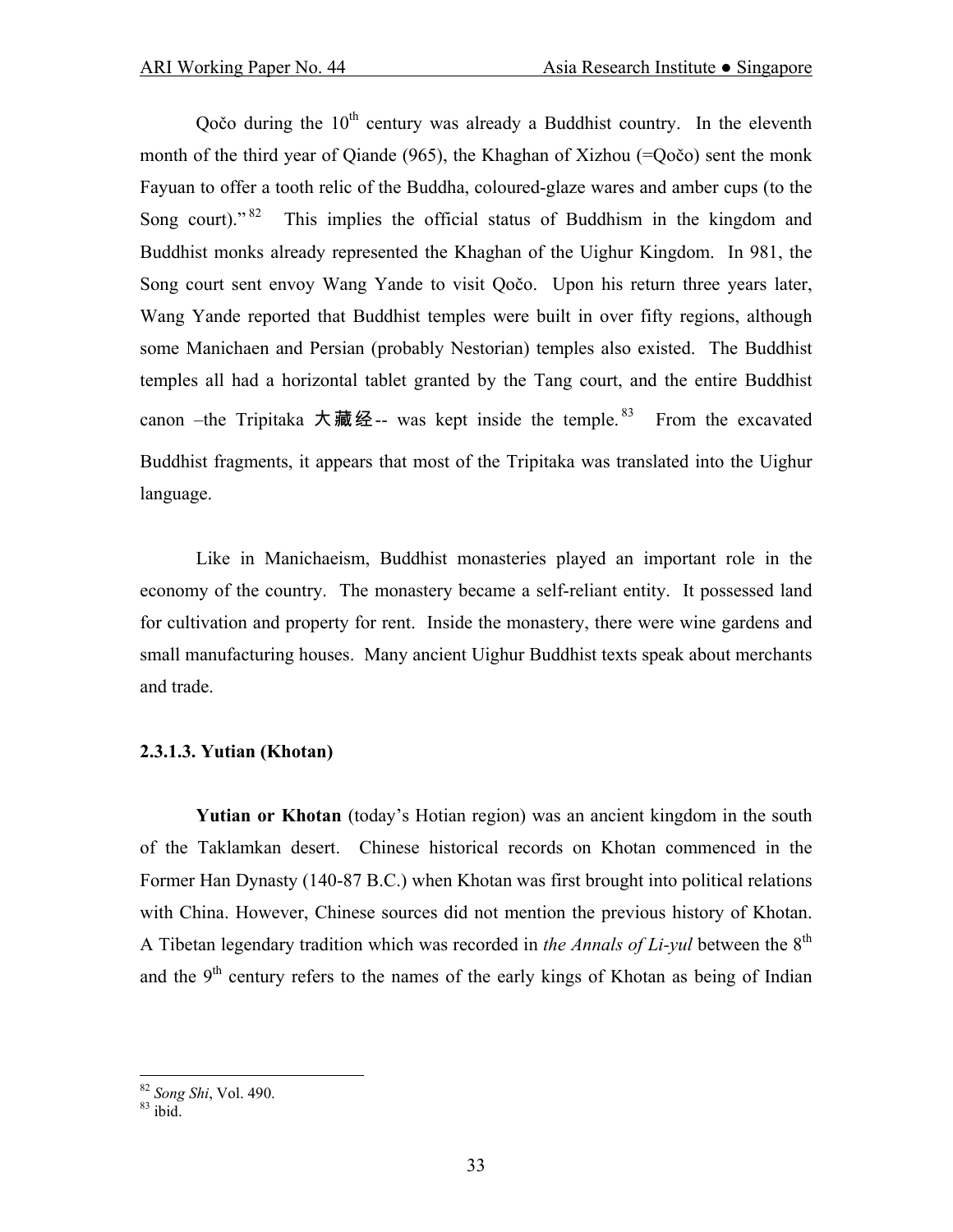origin.<sup>[84](#page-33-0)</sup> However, anthropological and philological observations also show the local population to be of mixed race, for instance, Tibetan with quasi-Mongolian.<sup>85</sup> The *Wei Shu* describes the country of Khotan saying that its people did not look like "Hu" (those of the Western Regions), rather they looked like Chinese.<sup>[86](#page-33-2)</sup> Turkic influence was already mentioned in Chinese histories *Jiu Tangshu* and *Xin Tangshu.* Both records mention that the Khotanese submitted themselves to the rule of the Western Turks. [87](#page-33-3) Chinese elements, especially silk, were present in Khotan. This was recorded by the  $7<sup>th</sup>$  century Chinese Buddhist traveler Xuan Zang as he passed through Khotan in 644.<sup>[88](#page-33-4)</sup> Xuan Zang also mentioned that the city had hundreds of Buddist temples and over five thousand monks and disciples who all practices Mahāyāna Buddhism.<sup>[89](#page-33-5)</sup> In the same time, Xuan Zang also described the Buddhist sites outside the royal city of Khotan.<sup>[90](#page-33-6)</sup> The ancient trade route passed through the Khotan Oasis and it is likely that Buddhism penetrated from Gandhara, Punjab through Kashmir and around the Pamirs until it finally reached Khotan.

Through archaeological discoveries, especially those made by Albert von le Coq in the beginning of the  $20<sup>th</sup>$  century, it is clear that Buddhism had been introduced to East Turkistan, especially to Khotan directly and indirectly from India, in the first half of the 1<sup>st</sup> century. The evidence for that is overwhelmingly seen in Kharaosthi documents on wood and leather discovered at the Niya Site. As Mark Aurel Stein noted from his firsthand experience in his archaeological exploration, there was a strong Indian influence on administration and daily life of this region during the early centuries of our era. In the meantime, from the excavation, it is obvious that Chinese political control was effective, and the influence of Chinese civilization had strongly asserted itself.<sup>[91](#page-33-7)</sup>

<span id="page-33-0"></span><sup>84</sup> M.Aurel Stein, *Ancient Khotan: Detailed Report of Archaeological Explorations in Chinese Turkestan.* (New Delhi: Cosmo Publications, 1981): 156.

<span id="page-33-2"></span><span id="page-33-1"></span> $\frac{85}{86}$  ibid., 164.<br> $\frac{86}{86}$  *Wei Shu* Vol. 120

<span id="page-33-4"></span><span id="page-33-3"></span><sup>&</sup>lt;sup>87</sup> *Xin Tangshu* Vol. 221*. Jiu Tangshu* Vol. 198.<br><sup>88</sup> Xuan Zang, *Da Tang Xiyu ji*, 301-302.<br><sup>89</sup> ibid., 296.

<span id="page-33-5"></span>

 $90$  ibid., 297-301.

<span id="page-33-7"></span><span id="page-33-6"></span> $91$  ibid., viii.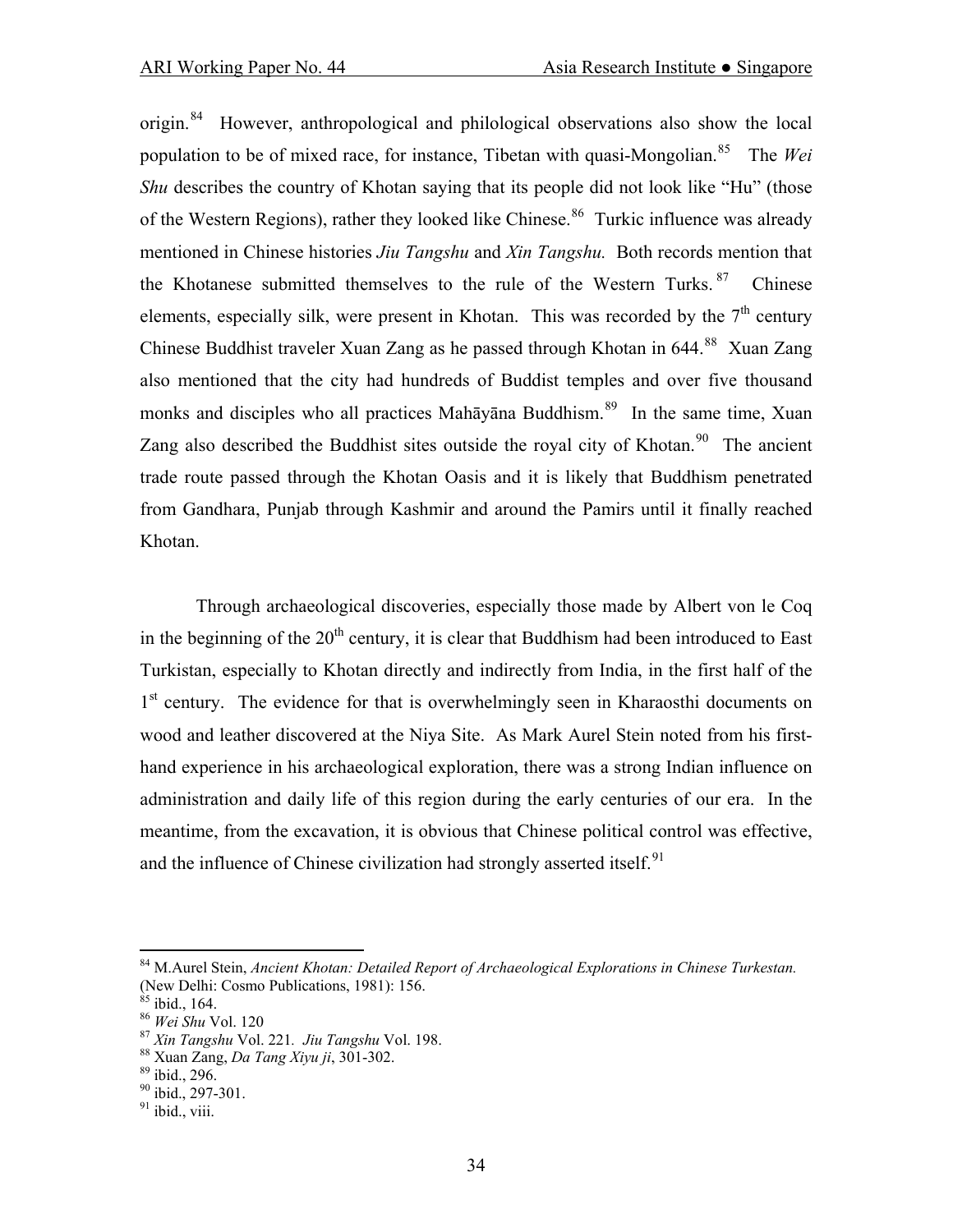The kingdom of Khotan had a long Buddhist tradition before the Uighur penetration of the area. In 401, when the Chinese Buddhist monk Fa Xian arrived in Khotan on his pilgrimage to India, he noticed that the most of the Khotanese believed in Mahayana Buddhism and there were some thousands of Buddhism monks in the city. Most of the families built a small stupa in front of their houses. Inside the stupa there was a room for the monks passing by.[92](#page-34-0) In the Chinese dynastic history *Sui Shu* we read that "the country of Yutian has five big cities and tens of small cities, and crack soldiers exceed several thousand. Their custom is to serve the Buddha and there are many Buddhist monks in the country. The king observes a diet refraining from meat and wine. Fifty *li* south of the city, there is a Buddhist monastery.<sup>"[93](#page-34-1)</sup>

The Buddhist country Yutian (Khotan) was finally conquered by the Karakhanids towards the beginning of the  $11<sup>th</sup>$  century. Islam then replaced Buddhism as the main religion of the area.

#### **2.3.1.4. The Uighur in the Hexi Corridor**

During the period of the Orkhon Uighur Khanate, some individual Uighur had already immigrated to the Hexi Corridor (in today's Gansu Province). With the fall of the Orkhon Uighur Khanate in 840, one of those Uighur groups also moved to the Hexi Corridor. Based mainly around Ganzhou (today's Zhangye 张掖 in Gansu Province), the Uighur joined some of their earlier immigrants there. Ganzhou was at that time still under Tibetan rule. Chinese and Tibetans were the two main rivals there, both trying to control the region. In 851, Chinese regained the area and Ganzhou became part of the Tang Dynasty.

The Uighur then began to establish themselves in this area. With Ganzhou as their center, they gradually settled themselves around and by the end of the  $9<sup>th</sup>$  century, in

<span id="page-34-0"></span><sup>92</sup> Faxian, *Fo Guo Ji* [Notes on Countries of Buddha]. (Shanghai: Shangwu yinshuguan, 1937): 1-2. 法显, 《佛国记》, 上海: 商务印书馆, 1937. 1-2 页.<br><sup>93</sup> *Sui Shu* Vol. 83

<span id="page-34-1"></span>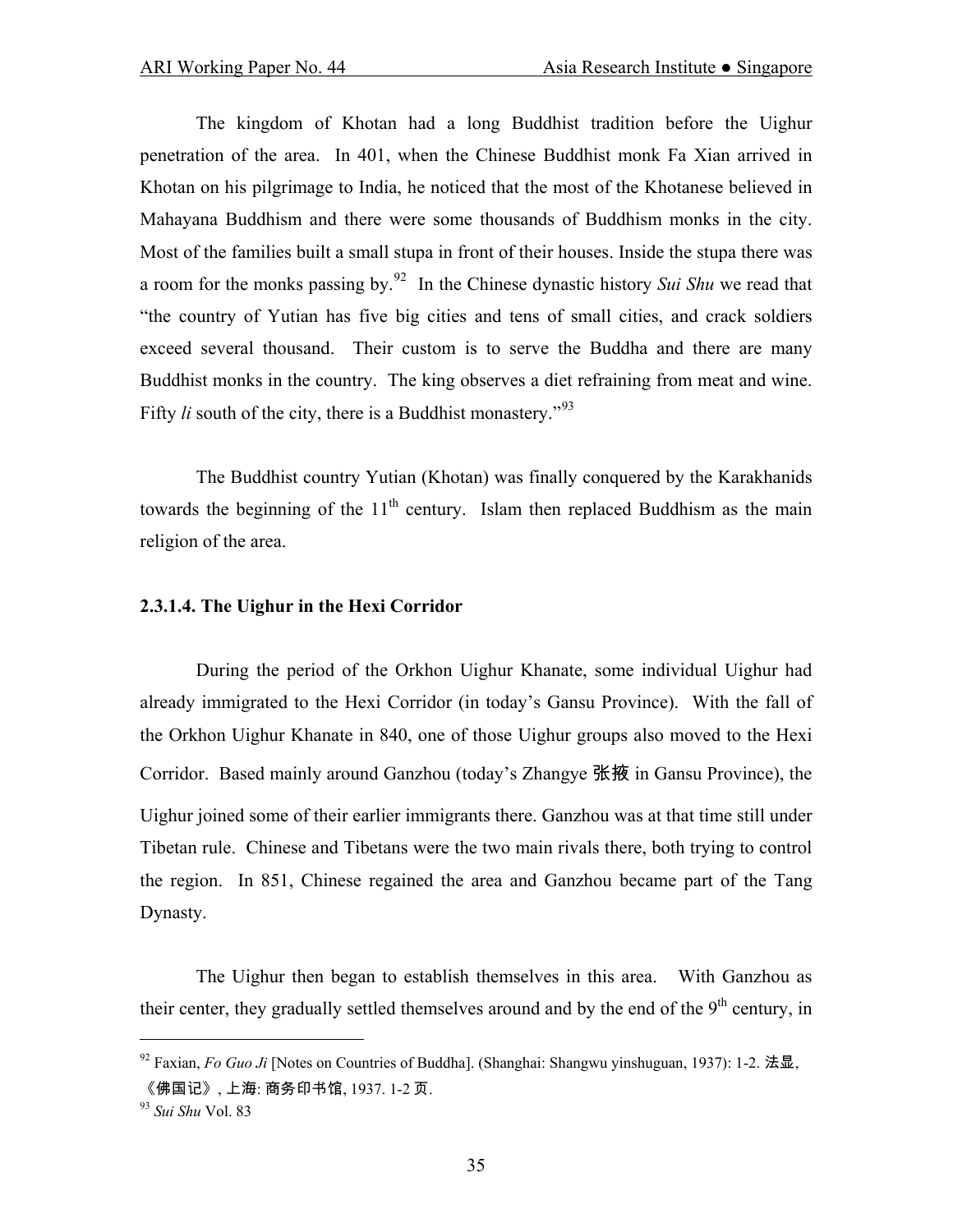the nearby Shazhou, Liagzhou, Suzhou and Heliangshan, traces of Uighur settlers were already clear. Later, the Uighur in all these areas seemed to have had their own territories, because they paid separate tribute to the Song court.

In 905, Chinese forces in Ganzhou under Zhang Chengfeng 张承奉 rose up against the Tang Dynasty and established their own small Jinshan Kingdom in the area. The Uighur therefore began to gather their military force and fought against the Jinshan Kingdom. Soon after, in 910, the Uighur, under the rule of Panteler, the nephew of their former Khaghan in Orkhon, established their own Uighur Khanate of Ganzhou which extended from Lingzhou 灵州 in the east to Yumen 玉门 and Anxi 安西 in the west.

During this period, a new nomadic people –the Tangut-- rose in the north. This people formed their own dynasty, the Western Xia Dynasty in northwest China (today's Gansu and Ningxia provinces). Of course, this new force began to attack the Uighur of Ganzhou. In 1028, they captured Ganzhou. This Uighur Khanate fell, but the Uighur remained in the region.

The Uighur in Shazhou established their own Uighur Kingdom of Shazhou in 1036, but the kingdom was soon conquered by the Tangut in the 1060s. The Uighur of the Hexi Corridor practiced mainly Buddhism. The Hexi Corridor lay on the Silk Road. Merchants, monks and diplomats traveling to China all passed Dunhuang and the Hexi Corridor in order to reach the Chinese capital of Chang'an. Buddhist tradition had been predominant in Hexi before the Uighur established their communities in the area. Dunhuang was the main Buddhist center as the Thousands Buddha Grottos demonstrate. In the meantime, Hexi was also under Tibetan rule, Tibetan Buddhism prevailed in Hexi.

Hong Hao, the diplomat sent by the Song court to the Jurchen (Dynasty, 1115- 1234) recorded his eye-witness experiences in Hexi in his *Songmo jiwen* [Notes on Missions to Songmo]《松漠纪闻》. He wrote of the Uighur in the Hexi area as follows:

The Uighur believe mostly in Buddhism. They place the (Buddhist) sculptures in the hall. At each sacrifice, they must slaughter a lamb. Some drink alchohol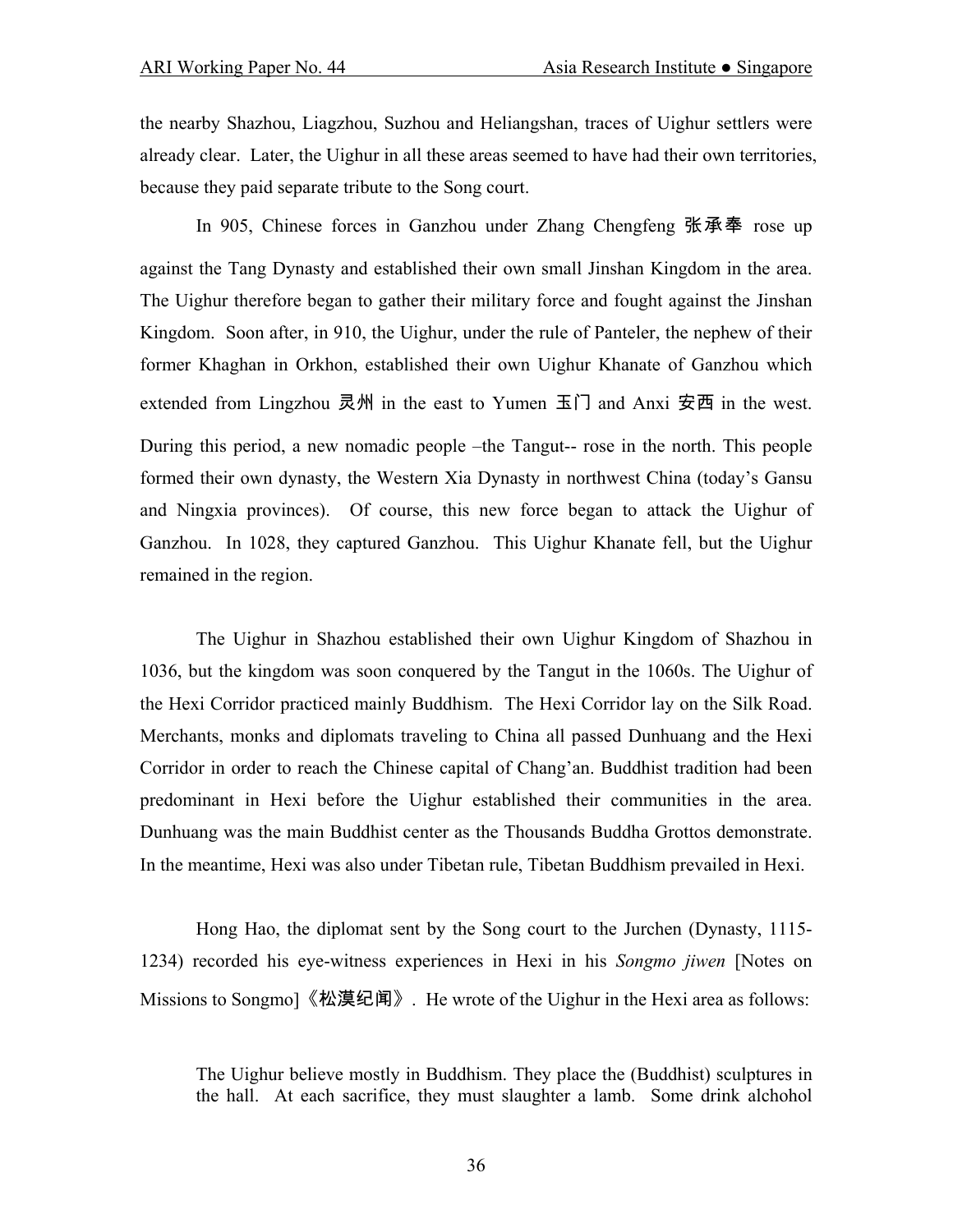merrily. Then they dip their finger into the blood of the lamb and dye the mouth of the Buddha with blood. Some hold the foot of the Buddha screaming, which was meant to show intimacy and respect for the Buddha. When chanting the Scripture, they wore Kasāya (the monk's robe) and used the Indian language.<sup>[94](#page-36-0)</sup>

The Uighur Buddhists were also engaged in translating Buddhist sutras. From the Buddhists documents in Uighur translation discovered in Dunhuang, it can be seen that quite a few documents derived from the Uighur of Shazhou, for example, the *Säkiz Yükmäk* 八阳神咒经. Apart from Buddhist literature in Uighur, in Hexi region, many Buddhist temples and monasteries were built.

#### **2.3.2. Uighur Buddhist Literature**

 $\overline{a}$ 

Uighur Buddhist texts bear the elements of Mahāyāna Buddhism, although other types of Buddhist literature, e.g., of Hīnayāha Buddhism, also existed. The Uighur in Turfan replaced their original Old Turkish script with the Sogdian alphabet, and Uighur Buddhist monks and savants made a significant effort in translating Buddhist scriptures from other languages such as Tocharian, Chinese and Tibetan into their own language.

There are more than twenty extant Buddhist sutras and other works translated into Uighur. The main works among them are (1) **Suvarna-prahhāsa-uttamarāja sūtra** [the Golden-Light Sutra; altun önglüg yaruq yatrïqlïγ qopda kätrülmïš nom iligi atlïγ nom bitig]. It was found in Qiuquan, Gansu Province by the Russian Malov in 1910; (2) **Bodistw taito samtso ačarining yorïgïn uqïtmak atlïγ tsi in čüin tigmä kwi nom bitig**  [Biography of Xuan Zang], found in 1906; (3) **Kuan-ši-im pusar** [The Lotus Sutra]; (4) **Linhua čäčäk üzäki itigi yaratïγi atliγ sudur nom bitig;** (5) **Kimqoqi** [the Diamond Sutra, vajiracchedika sutra]; and (6) **Maitrisimit,** a Buddhist drama manuscript found in Turfan at the beginning of the  $20<sup>th</sup>$  century, with another copy being found in 1959.

<span id="page-36-0"></span><sup>94</sup> Hong, Hao. *Song mo ji wen* [Notes on Missions to Songmo, Now the Country of Jin] *Bishuo xiaoshuo*  daguan Vol. 3:3. (Taipei: Xinxin shuju, 1978): 1430-1431. (宋) 洪皓. <松漠记闻>《笔说小说大观》卷 3:3. 台北: 新兴书局影印, 1978. 1430-1431 页.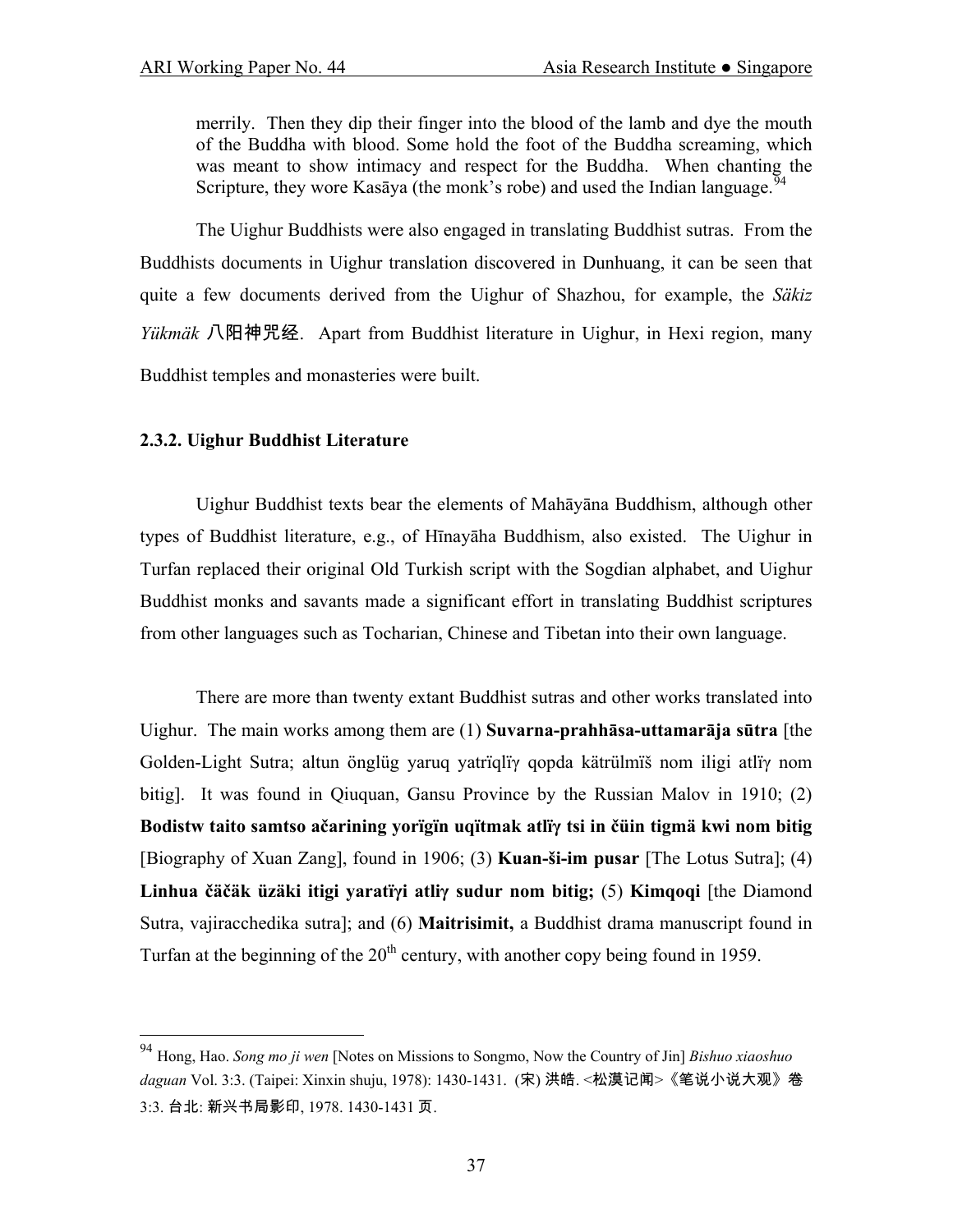## **2.3.3. Buddhist Arts in East Turkistan**

The art of Uighur mural paintings in Turfan was closely related to the spread of Buddhism in the region, and Buddhist art in East Turkistan is in exactly the style of the Gandhara sculptures. <sup>[95](#page-37-0)</sup> The painting style in East Turkistan reflects the style of the religious art of the Gandhara School which had a Hellenistic origin but was filled with Indian spirit. This style in East Turkistan was later overlaid by Chinese art after the  $7<sup>th</sup>$ century as the Tang Dynasty began to exercise stronger influence in the area. Due to its geographical location between the great cultures of Iran, the Roman Orient, India and China, East Turkistan was an environment of great cultural mixing. This mixed cultural background was important in shaping the religious arts in East Turkistan, which demonstrate a fusion of the western and eastern cultures. The content of the paintings in Buddhist Grottos in Kucha and Turfan not only expressed a Buddhist religious theme but also portrayed the life-style of the Uighur, for instance, the dress code, at that time. The paintings in Kirzil show western appearance and Indian hair decorations from which more historical information on the residents in the area can be obtained.

 The mural paintings provide a vivid picture, in general, of ancient Uighur life. The people lived in courtyards surrounded by walls. Plants and flowers were grown in the yard. The aristocratic men were dressed up in Tang-style garb and women in a robe. Many pieces show the Uighur benefactors -- a woman, a man or a cavalier. The whole life of all the peoples there in East Turkistan from the royal family to ordinary people seemed to be centered on Buddhism.

 After the fall of the Orkhon Uighur Khanate, the two big groups migrated to the west and were then scattered in Kucha, Yutian, Turfan and the Hexi Corridor. This majority of the Uighur tribe gradually accepted Buddhism which had long existed in these areas before the Uighur penetration. The newly-established Uighur Kingdoms in

<u>.</u>

<span id="page-37-0"></span><sup>95</sup>Albert von Le Coq, *Die Buddhistische Spaeteantike in Mittelasien* Vol.3, 21.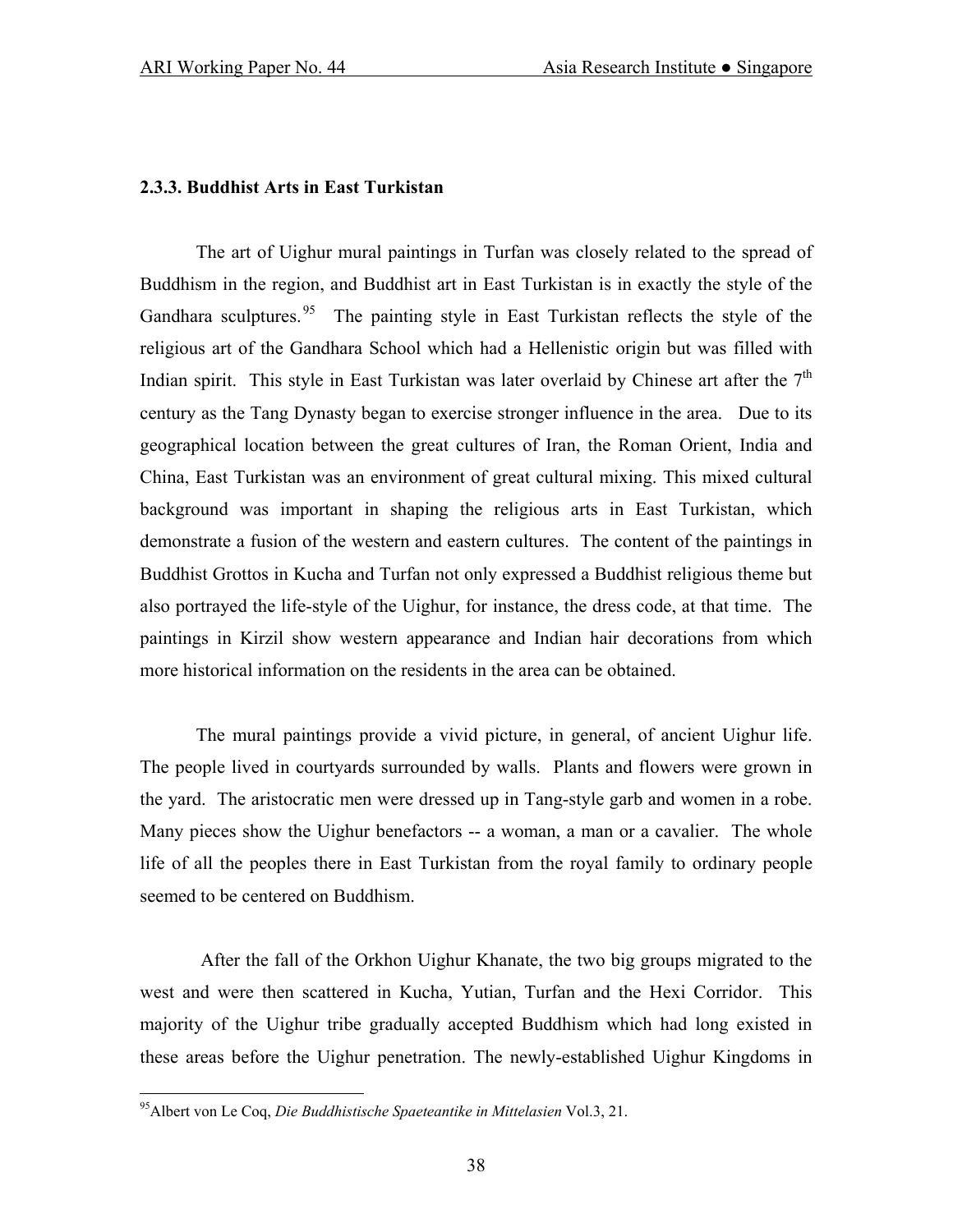these areas experienced, after the Uighur conversion to Buddhism, a flourishing of high Buddhist culture mingled with the culture of Uighur royalty from the  $9<sup>th</sup>$  to the 15<sup>th</sup> century. This high civilization was represented in literature, arts, music and other forms of artistic expressions. A large portion of these pieces of Buddhist art were destroyed by either natural disasters or the Muslim conquest from the  $10<sup>th</sup>$  century onwards. Buddhism in the Tarim Basin was finally replaced by Islam in the  $15<sup>th</sup>$  century.

## **2.4. Nestorianism**

## **2.4.1. Nestorians in Turfan**

 Uighur Nestorian communities, though small, did exist and survived up until the Mongol period. Sources on ancient Christian communities among the Uighur are extant although very scarce. However, Nestorian Christianity did leave traces in the Tarim Basin. Archaeological evidences are found in Albert von le Coq's reports of the German Turfan expeditions which described their discovery of a Nestorian ruin outside the northeast gate of Qočo and other Christian fragments. In the ruined city of Qočo, Albert von le Coq found a temple with wall frescos. One of the partially destroyed wallpaintings depicts a rider on a horse carrying a flagpole. On top of the flagpole there was a cross.<sup>[96](#page-38-0)</sup> In the same temple, but on the other side of the wall, another wall-painting had been scratched out, but the lower part had survived. On the upper part of this half picture, there is the left-leg of a rider. Before the rider, there stands a tall man in red robe and with black curly hair, who looks like a Byzantine priest holding a censer and a holy-water container. On his right, there are two men and one woman, each holding a piece of green leaf. The picture seems to portray a Palm Sunday scene.<sup>[97](#page-38-1)</sup> It is certainly not a Manichean scene as Manichaean priests normally wore white robes. It is a Christian scene, but no other supporting evidence could be found around the temple or on the picture.

<span id="page-38-0"></span><sup>96</sup> Albert von le Coq, *Auf Hellas Spuren in Ostturkistan: Berichte und Abenteuer der II. Und III. Deutschen Turfan-Expedition.* (Leipzig, J.C. Hinrichs'sche Buchhandlung, 1926): 63. 97 ibid., 64.

<span id="page-38-1"></span>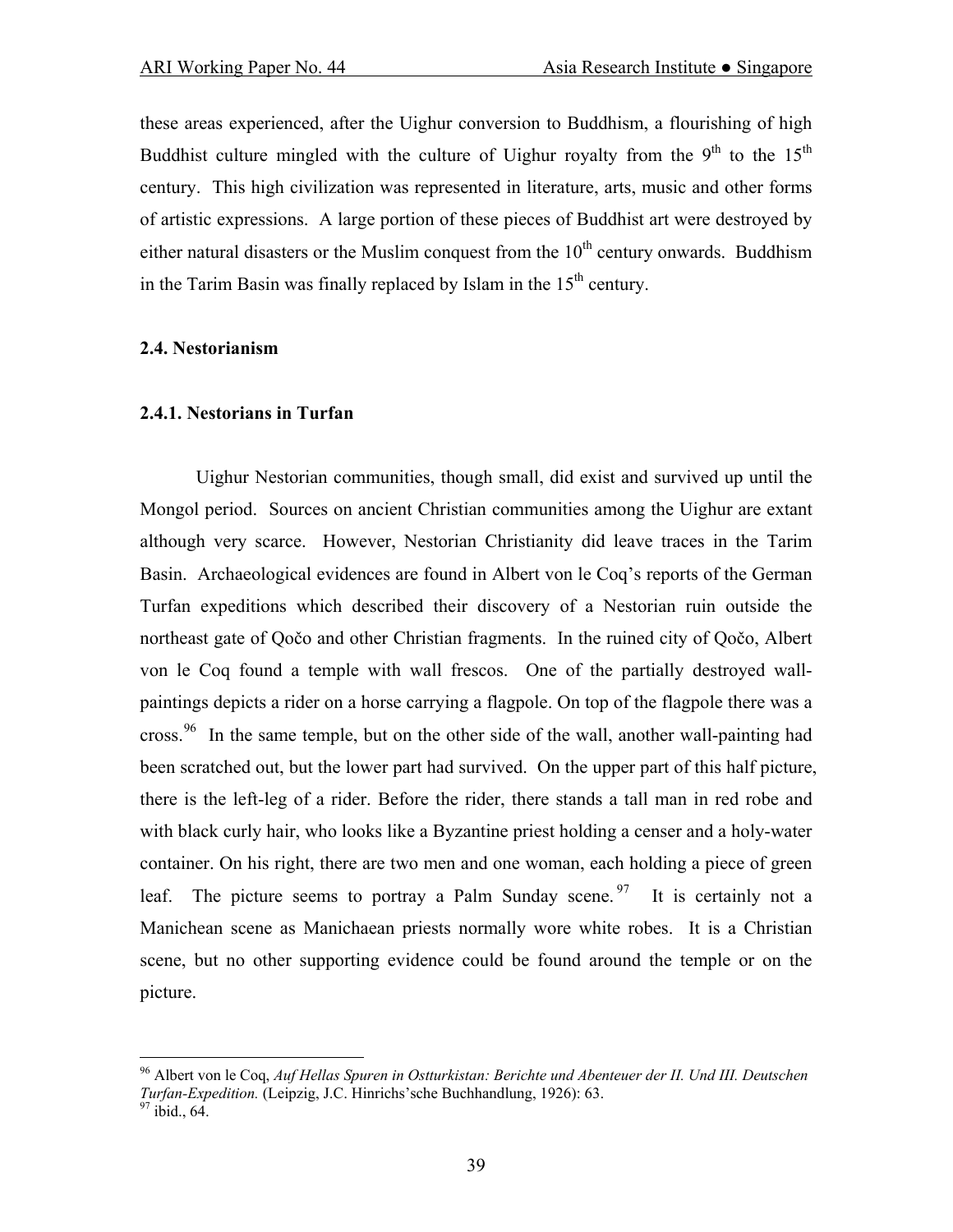$\overline{a}$ 

 However, judging from the location of the Nestorian ruined temple and the few Nestorian frescos, a preliminary conclusion can be reached that Nestorians in the Uighur Qočo Kingdom were far outnumbered by Manichean and Buddhist adherents. The Manichean Temple was located in the centre of the ruined city which suggests a centralized and highlighted position, whereas the Nestorian ritual center was found outside the city, a little far from the centre of the Qočo world.

 The German team also found Christian Sogdian fragments among other Manichaean and Buddhist manuscripts in Qočo. This means that Sogdian Nestorians were also present in the Uighur Kingdom side by side with other Sogdian religious groups. They were probably the ones who introduced Nestorian Christianity to the Uighur.

 A limited number of Nestorian Uighur fragments have been found in the Turfan region. The exact dating of these fragments is difficult, but these Turfan fragments should fall between the  $9<sup>th</sup>$  and  $11<sup>th</sup>$  centuries, the time of the Uighur Kingdom of Qočo. The two main manuscripts are: *The Passion of St. George* and *Worship of the Three Magis* (TII B29). A Psalter in Middle-Persian language was also unearthed in Bulayïg. Albert von le Coq also obtained a Nestorian Uighur fragment (T.II B.I) from Bulayig, in the northern part of Turfan in 1905, which is a literal translation from the Syriac.<sup>[98](#page-39-0)</sup> The German Turkologist Peter Zieme made several studies on the Turfan Nestorian texts<sup>[99](#page-39-1)</sup> including a fragment (TIII Kurutka 1857) of Uighur Nestorian wedding blessings. It was during the third German Expedition that the team found the wedding blessings of a Uighur Christian community of Quratqqa, a town north of Turfan.<sup>[100](#page-39-2)</sup> In the text, there is

<span id="page-39-1"></span>99 Peter Zieme. "Zu den nestorianish-türkischen Turfantexten." Georg Hazai and Peter Zieme, eds., *Sprachen, Geschichte und Kultur der altaischen Völker*, (Berlin, 1974): 661-668. Also by Peter Zieme, "Ein Hochzeitssegen uigurischer Christen*" Scholia: Beiträge zur Turkologie und Zentralasienkunde*. *Anne Marie von Gabain zum 80. Geburstag am 4. Juli, 1981 dargebracht von Kollegen, Freunden, und Schülern*. Edited by Klau Rörhborn. (Wiesbaden, Veröffentlichung der Societas Ural-Altaica, 1981): 221-232. 100 Peter Zieme. "Ein Hochzeitssegen uigurischer Christen" *Scholia: Beiträge zur Turkologie und* 

<span id="page-39-0"></span><sup>98</sup> Albert von le Coq, "Ein christliches and ein manichäisches Manusckriptfragment in türkischer Sprache aus Turfan Chinesisch-Turkistan" *Sitzungsberichte der preussischen Akademie der Wissenschafent* (1909): 1202.

<span id="page-39-2"></span>*Zentralasienkunde. Anne Marie von Gabain zum 80. Geburtstag am 4. Jluli, 1981 dargebrachte von Kollegen, Freunden und Schülern*. Edited by Klaus Röhrborn. (Wiesbadan, 1981): 221-232.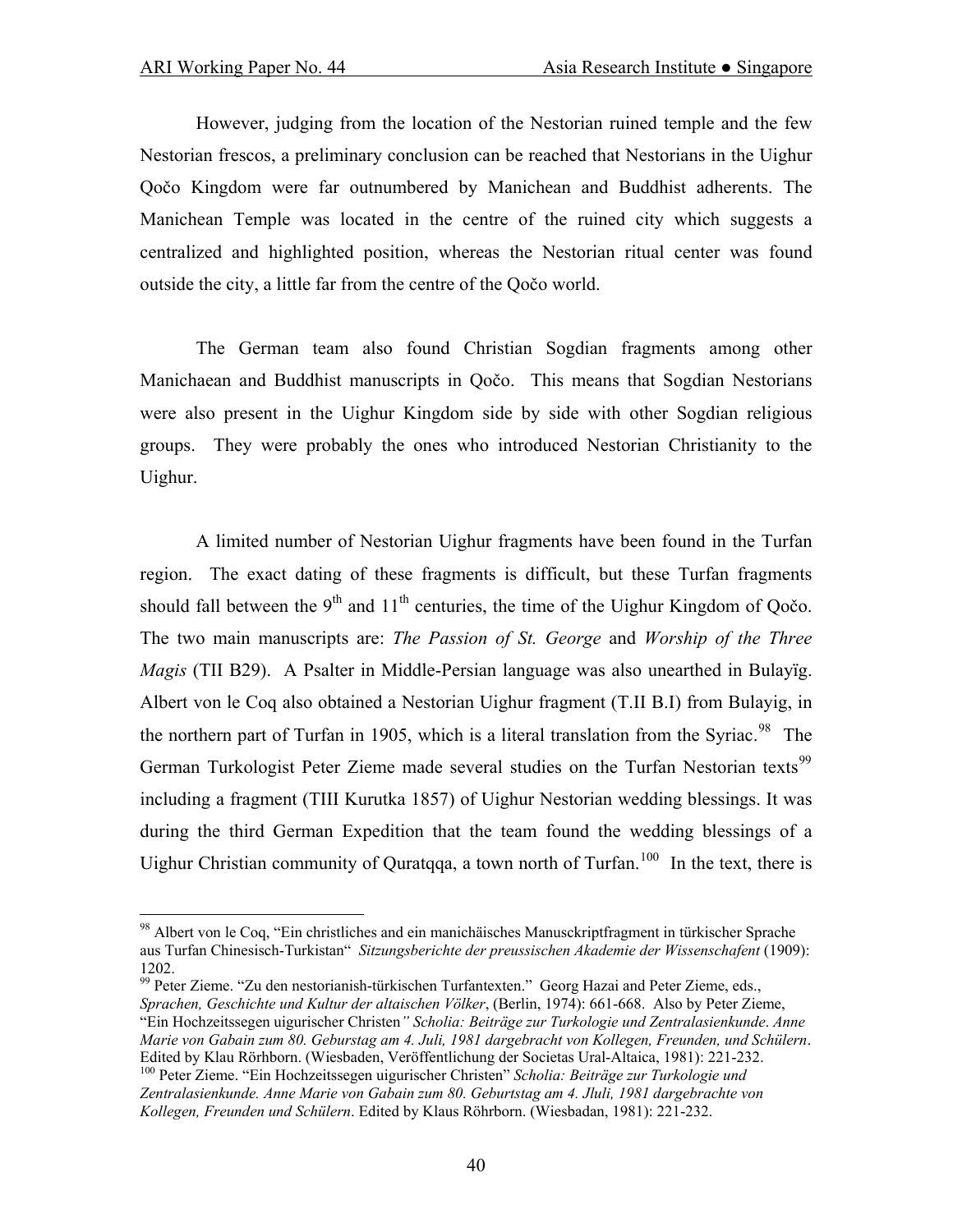a biblical quotation in Syriac, which suggests a Nestorian element in the community. It also used the word "ärkägün" in the seventh line of the fragment to designate Christians. $101$ 

#### **2.4.2. Uighur Nestorians in the Mongol Period**

In comparison to the Nestorianism of the Uighur Kingdom of Qočo, Uighur Nestorian presence during the Mongol period is better testified to by written sources of medieval western travelers to China as well as Nestorian relics, including Nestorian tombstones with Uighur inscriptions which have been unearthed in Xinjiang, Inner Mongolia, Quanzhou, Yangzhou, and so on. These inscriptions can be traced back to the Mongol period  $(12<sup>th</sup>$  to  $13<sup>th</sup>$  century) which was after Nestorian Christianity revived in China.

Changchun Zhenren was a  $13<sup>th</sup>$ -century Chinese traveller who went to the Western Regions, and the account of his journey was narrated and preserved in *Changchun Zhenren xiyou ji* (Changchun Zhenren's Journey to the West narrated by Li Zhichang). It records that on the second day of September (possibly in 1278) after four days travel towards the West, they lodged to the East of Luntai in the Uighur lands, and the leader of the Diexie (=Tarsa=Nestorian) came to welcome them.<sup>[102](#page-40-1)</sup> According to *The history of the Mongols* by John of Monte Corvino, Chingiz Khan conquered the Uighur who were "Christians of the Nestorian Sect".<sup>[103](#page-40-2)</sup> Marco Polo and medieval European travelers like William of Rubruck<sup>[104](#page-40-3)</sup>, and Plano Carpini all reported seeing Uighur Nestorians.

<span id="page-40-0"></span> $101$  Ibid., 223.

<span id="page-40-1"></span><sup>&</sup>lt;sup>102</sup> Li Zhichang, *Changchun Zhenren xiyou ji* [Changchun Zhenren's Journey to the West] Vol. 1 (Shanghai: Zhonghua shuju, 1935): 7. 李志常, 《长春真人西游记》上海:中华书局, 1935. 第 7 页.<br><sup>103</sup> Christopher Dawson. *The Mongol Mission: Narratives and Letters of the Franciscan Missionaries in* 

<span id="page-40-3"></span><span id="page-40-2"></span>*Mongolia and China in the Thirteenth and Fourteenth Centuries.* (London: Sheed and Ward, 1955): 20. 104 ibid., 137.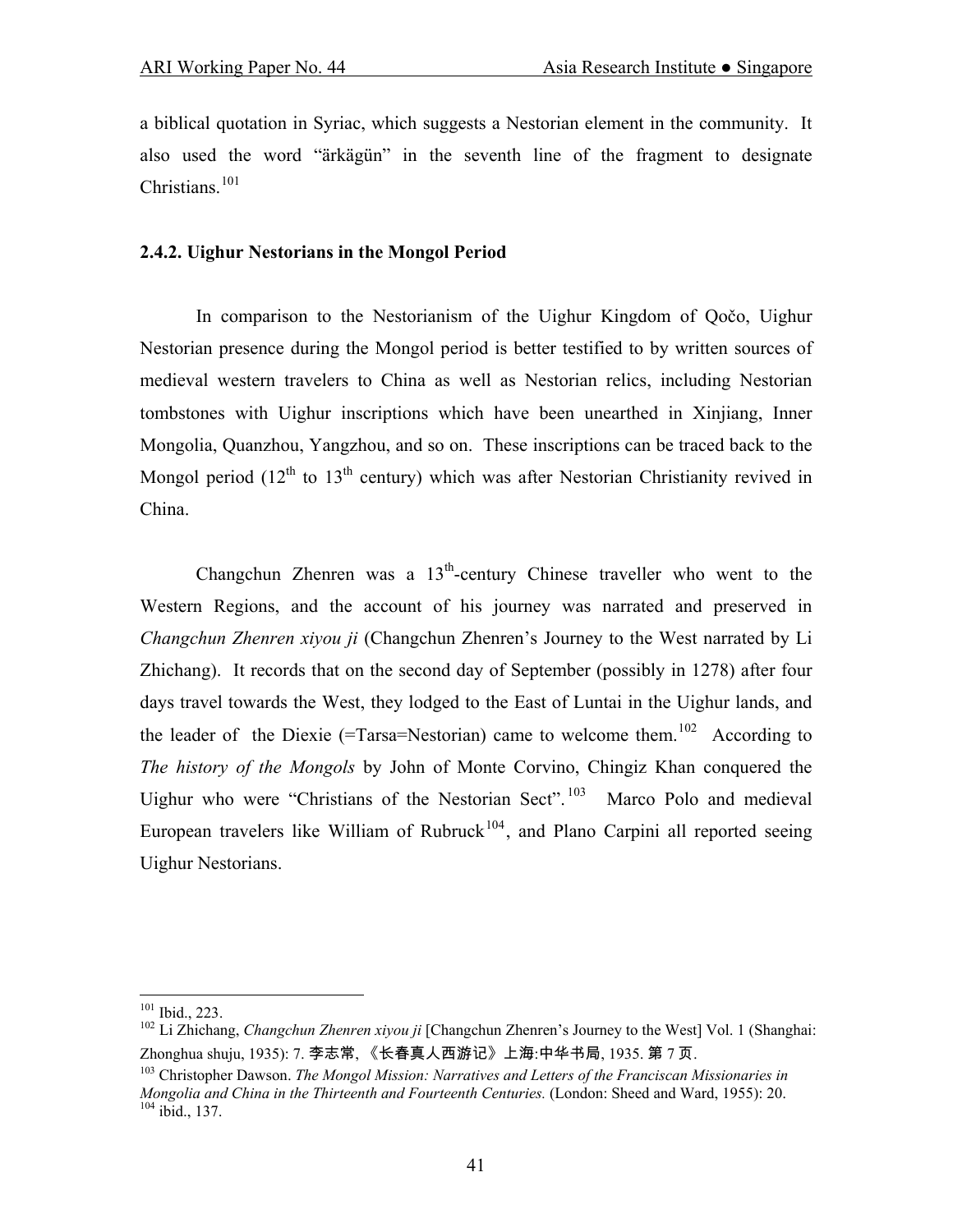## **2.4.3. Uighur Nestorian Monk Becoming Catholicus of the East**

A special event whereby a Uighur monk became the Catholicus of the East was mentioned by Bar Hebraeus, in his *Ecclesiastical Chronicle*. He mentioned that two Uighur monks had been sent from China by the command of the great Mongol king Kublai Khan and ordered to go and worship in Jerusalem.<sup>[105](#page-41-0)</sup> This event was confirmed by a Syriac manuscript found in Tekhama, Kurdistan in 1887. The manuscript tells of how two Uighur monks, Sawma and Markos, set off from Peking heading towards Jerusalem in the middle of the thirteenth century. However, they were prevented from going to Jerusalem due to difficulties and dangers on the way. They then encountered the Catholicus of the East, Mar Denha in Bagdad who, for reasons of his own, ordained one of the monks, Markos, as metropolitan of China with the name of Yahbhallaha III. Since the two monks could no longer go to Jerusalem, they prepared to go back to China in 1281.However, just at that time, Mar Denha died, and Yahbhallaha III was elected as Catholicus of the East with his seat in Celeucia-Cteciphon. He served there until his death in 1317.<sup>[106](#page-41-1)</sup> This story shows us, from another angle, that the number of Uighur Nestorians multiplied in China during the Mongol period. Their traces can be found through unearthed tomestone inscriptions in the eastern coastal cities<sup>[107](#page-41-2)</sup> as well as in northwestern part of China<sup>[108](#page-41-3)</sup>.

### **2.5. The Islamization of the Uighur**

The exact date of the Uighur conversion to Islam is far from clear. Islamization began in the  $10^{th}$  century during the time of the Uighur Karakhanid Kingdom (9<sup>th</sup> -13<sup>th</sup>) century) and, according to legend, was closely related to Satuq Bughra Khan (d. 955). After the Uighur Khanate in Upper Mongolia was destroyed by the Kirghiz in 840, the

91-93. 牛汝极, <泉州新发现的叙利亚文回鹘语景教卑铭>《西域研究》3 期, 2004. 91-93 页.<br><sup>108</sup> See, Zhang Bosong, "Neimengu Chifeng shi songshan chutu de yelikewen jiao cizhi mubei"

<span id="page-41-0"></span><sup>&</sup>lt;sup>105</sup> Abbeloos and Lamy, eds. *Chron. Eccles.* Tome iii, col. 451.

<span id="page-41-2"></span><span id="page-41-1"></span><sup>&</sup>lt;sup>106</sup> Ibid. 3; 151-157.<br><sup>107</sup> See, Niu Ruji, "Quanzhou faxian de Xuliyawen Huiguyu jingjiao beiming" [The Syrio-Uighur Nestorian Tomb-inscription Discovered in Quanzhou] in *Xiyu Yanjiu* [The Western Regions Studies] Vol. 3 (2004):

<span id="page-41-3"></span><sup>[</sup>TheYelikewen Porcelain Tomb-stone Unearthed in Songsan District of Chifeng City in Inner Mongolia] in H*aijiao shi yanjiu* [Studies in Maritime History] Vol.1 (1994): 117-118.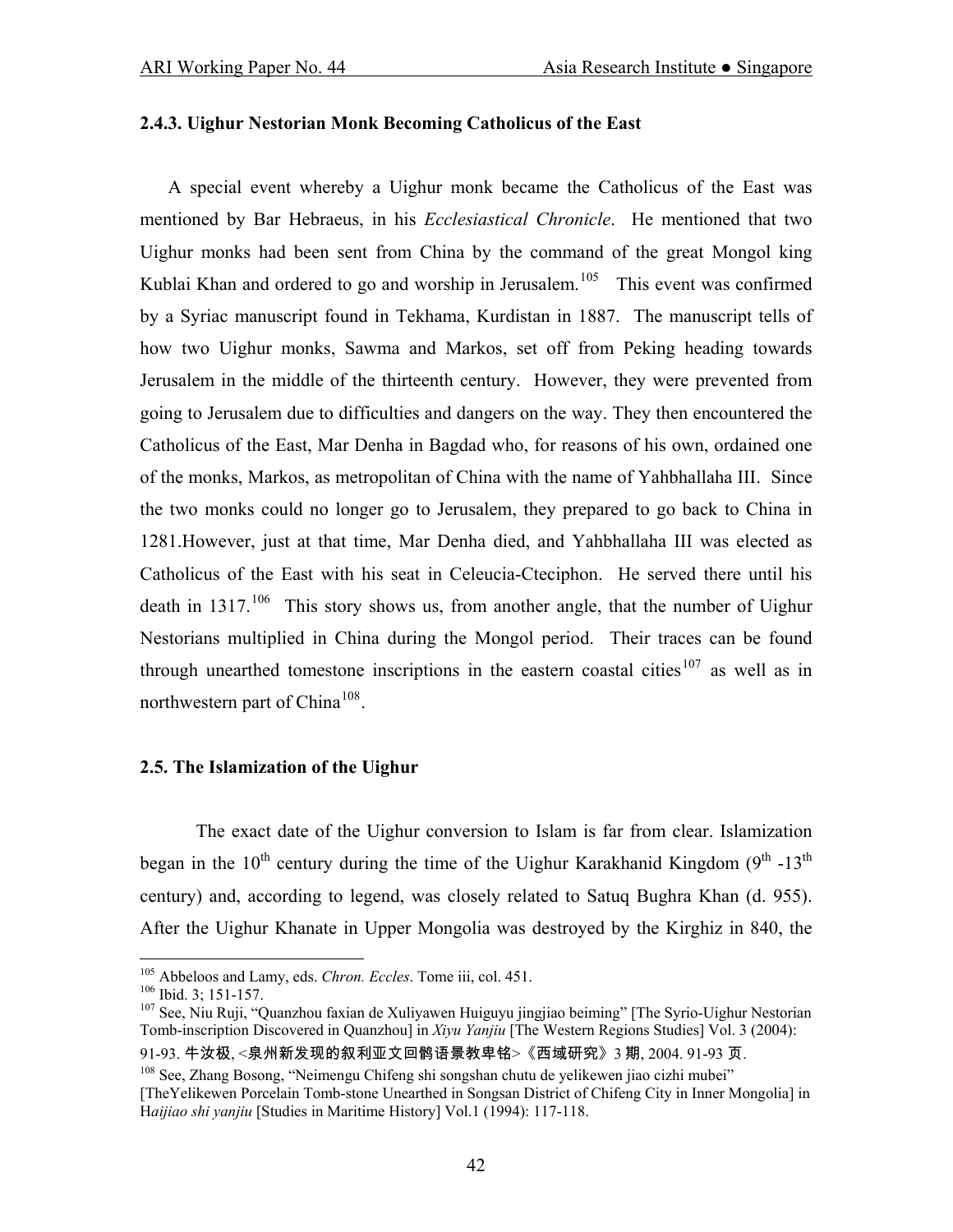Uighur were scattered and divided into three main groups which fled in different directions. The first group, which was mentioned above, consisted of fifteen clans. They migrated westward to Central Asia and Kashgar, the land of the Karluk on the southern bank of the River Chu. Between the  $10<sup>th</sup>$  and the  $13<sup>th</sup>$  centuries, the Uighur together with the Karluk and other tribes established the Karakhanid Kingdom there. "Kara" means "black" which symbolizes the direction of "north" as this is represented by the colour black in Turkic symbolism. The Kingdom is called the Ilekkhan Kingdom in some historical sources, as many dynastic coins had a typical word "Ilek (Iilik, elik, etc)" on them. Islamic sources, for instance, that of al-Athir, called the Dynasty *al-Hāqaniya* or *al-Hāniya* or *al-Āfrāsiyā.* [109](#page-42-0) The kingdom was divided into two sub-kingdoms according to the Altaic system of stems. The ruler of the eastern part, the greater khan, resided in Balasaghun or Kara Ordu with the title Arslan Kara Khan. Arslan means "lion" which was the totem of the Karluk's Čigil clan. The ruler of the western part, the co-Karakhan, was based in Taraz and later on moved to Kashgar, then back to Taraz again. His title was Bughra Kara Khan. Bughra means camel which was the totem of the Karluk's Yagma clan.<sup>[110](#page-42-1)</sup>

The Chinese historical record named the kingdom Heihan Wangchao 黑汗王朝,

i.e., the Black Khan Kingdom. It notes that the Uighur after the year 840 went to the land of the Karluk. The *Xin Tangshu* states:

 In the fourth year of Kaicheng (839)…the great chief Julumoho 句禄莫和 and the Kirghiz gathered 100,000 cavaliers and attacked the Uighur city and killed their Khaghan, executed Jueluowu 掘罗勿 and burned their royal camp. Their tribe was thereby scattered. Their minister Sazhi馺职 and Pang Tele (Tölö) 庞特勒 together with fifteen clans went to the land of the Karluk 葛逻禄for refuge.<sup>[111](#page-42-2)</sup>

<span id="page-42-0"></span><sup>109</sup> Omeljan Pritsak, "Die Karachaniden" *Der Islam* 31 (193-54): 17. 110 ibid., 23. 111 *Xin Tangshu* Vol. 217B.

<span id="page-42-2"></span><span id="page-42-1"></span>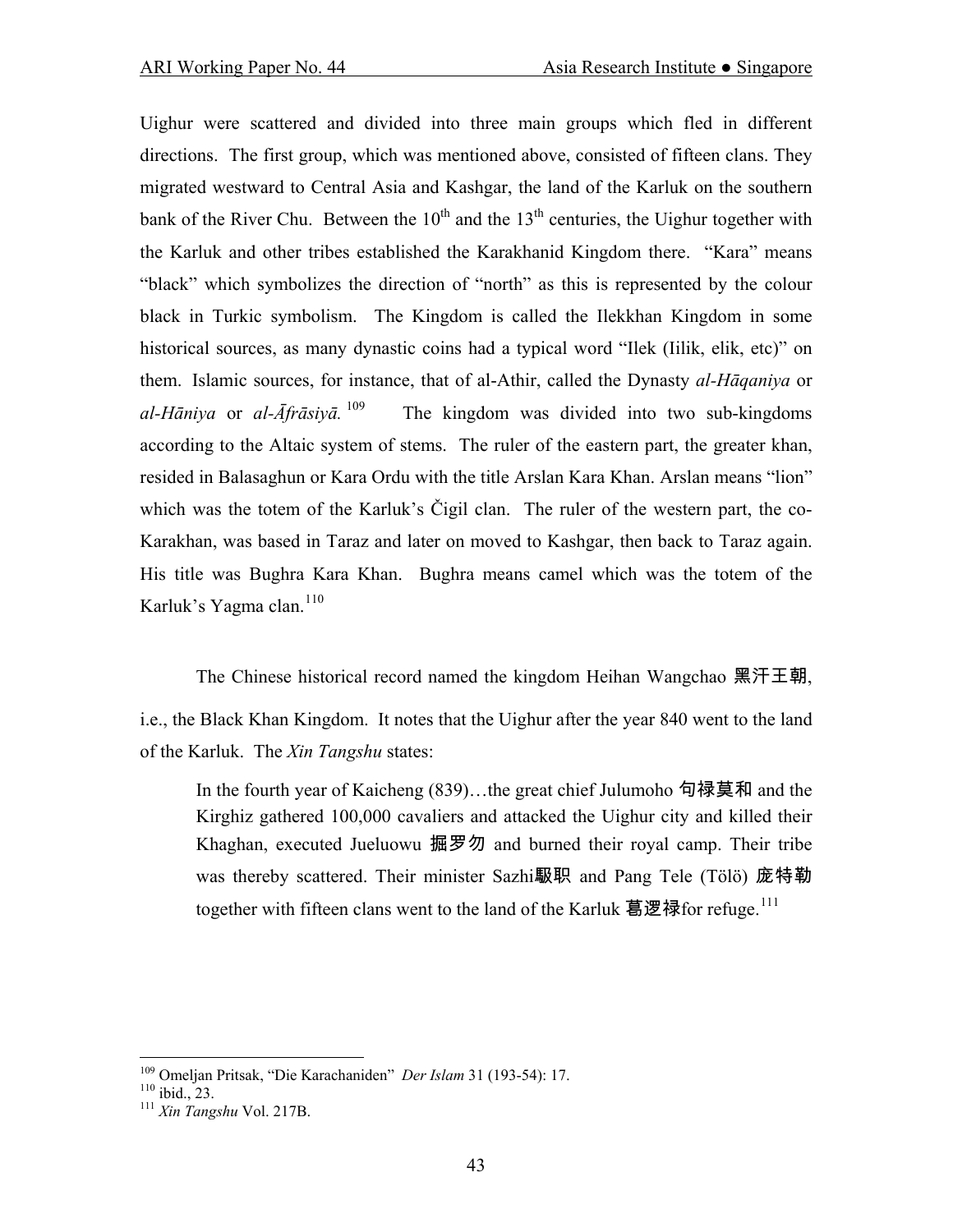Sometime after the beginning of the Zhide 至德 reign in 756, the Karluk occupied cities such as Suive 碎叶 (today's Tokmak) and Taraz 怛逻斯 (today's Aulieata).<sup>[112](#page-43-0)</sup> At the time when the Uighurs came to seek refuge, the Karluk dwelled in the area southwest of the Tianshan Mountains. The Uighur then united with the Karluk, Yaghma and other tribes and established the Karakhanid Kingdom which extended from the  $9<sup>th</sup>$  to the  $13<sup>th</sup>$ century.

## **2.5.1. Karakhanid Kingdom - the First Turkic Islamic State**

The Uighur Karakhanid Kingdom was the first Muslim country among the Turkic nations. Its main centers were Balassaghun, Transoxiana and Kashgar. The early history of the Karakhanid kingdom has not been successfully reconstructed due to lack of clear primary sources, although historians have tried to use different and sometimes even vague sources to arrive at their different hypotheses about the origins of the dynasty.<sup>113</sup> Nevertheless, we can affirm that the Islamic penetration into East Turkistan did come from the Karakhanid Kingdom.

The advent of Islam among the Karakhanids is as unclear as the early history of their Kingdom. Arab and Persian sources from the  $11<sup>th</sup>$  to the  $13<sup>th</sup>$  century pointed to a figure called Satuq Bughra Khan who was the first convert of Islam among the Turkic Khans. There are many versions of this conversion story which have been handed down to us, but they are often mixed with legendary elements. A late fragment in Chagatai language on the *Memory of Bughra Khan* (*Tazkirah Bughra Khan*) was found in 1889, which was a copy of another manuscript from the  $17<sup>th</sup>$  century. The Uighur themselves also share a legendary oral tradition of this Satuq Bughra Khan.

<span id="page-43-0"></span> $112$  ibid.

<span id="page-43-1"></span><sup>&</sup>lt;sup>113</sup> For a detailed description of these hypotheses, see Omeljan Pritsak, "Die Karachaniden" Der *Islam* 31 (193-54): 21-22.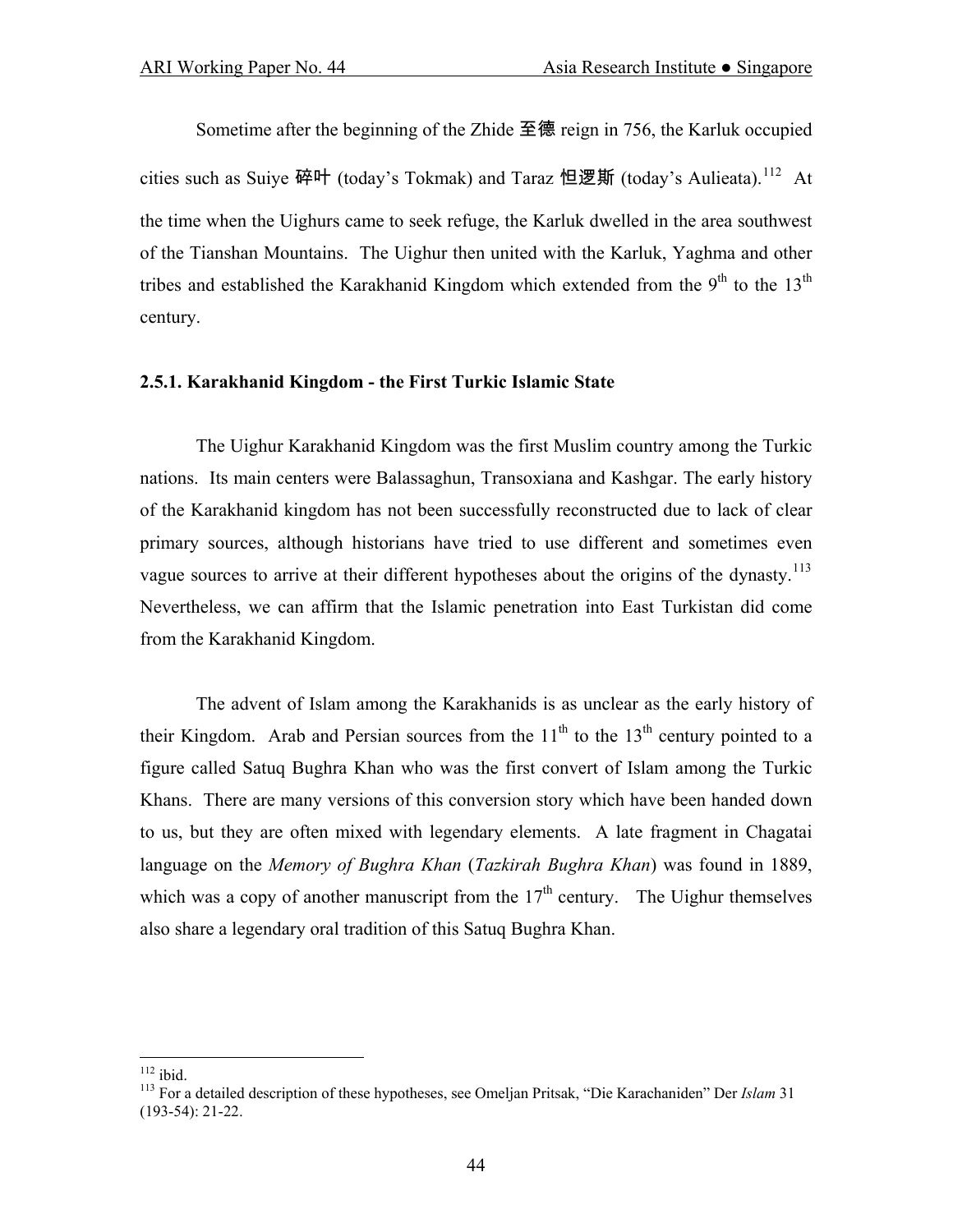The following are extracts from *Tazkirah Bughra Khan* translated by R.B. Shaw and included in his article "A Grammar of the Language of East Turkistan".<sup>[114](#page-44-0)</sup>

After the Prophet of God shall have passed from the world three hundred and thirty-three years, in the land of Turkistan, one by name of the Holy Sultan Satuq Bughra Khan Ghazi, a noble person, shall come into existence; at the age of twelve he shall be acquired to the Faith. Thus they wrote. And again on the spot the Prophet of God spoke: "*Awwaly man aslama min at-Turk*." [115](#page-44-1) (The first one who professed Islam among the Turks).

The man who converted Satuq Bughra Khan was reportedly Holy Kh'ajah Abuan-nasr Samani who was on his journey to East Turkistan and met Satuq Bughra Khan in Artush when the Khan was 12 years old. After hearing the preaching of the Kh'ajah, the Sultan professed Islam.

Then the Sultan said to the Kh'ajah: "Oh (thou) who showest the way to those who have lost it, if there be any other thing to be taught beside the declaration of testimony, teach (me); that I also having learnt (it) may busy myself about the service of God.<sup>[116](#page-44-2)</sup>

The story continues to tell how Satuq Bughra Khan persuaded his friends to become Muslims if they wanted to remain his friends. However, Satuq Bughra Khan at that time kept secret about his faith until he had actually become the Khan. Then he began to engage himself in the Jihad. The *Tazkirah* reads that:

The Holy Sultan Satuq Bughra Khan, at the age of twelve and a half, became occupied in wars of religion. During the summer he made war on the infidels. In winter-time he performed the service and worship of God the Exalted…until his ninety-sixth year, as far as the River Amu that is before Balkh on this side towards sun-rising as far as the place called "Karak" on the north as far as the place called "Qara-qurdum…Sultan, having converted the infidels to Islam by his sword, established the laws and religion of the Holy Muhammad…At the time of the Holy Sultan leaving this world, the date was four hundred and twenty-nine  $(1037)$ .<sup>[117](#page-44-3)</sup>

<span id="page-44-0"></span><sup>114</sup> R.B. Shaw, "A Grammar of the Language of East Turkistan" *Journal of the Asiatic Journal of Bengal* Vol. XLVI (1887): 242-268.<br><sup>115</sup> Ibid., 326.

<span id="page-44-3"></span><span id="page-44-2"></span><span id="page-44-1"></span> $\frac{116}{117}$  ibid., 329.<br> $\frac{117}{117}$  ibid., 333-334.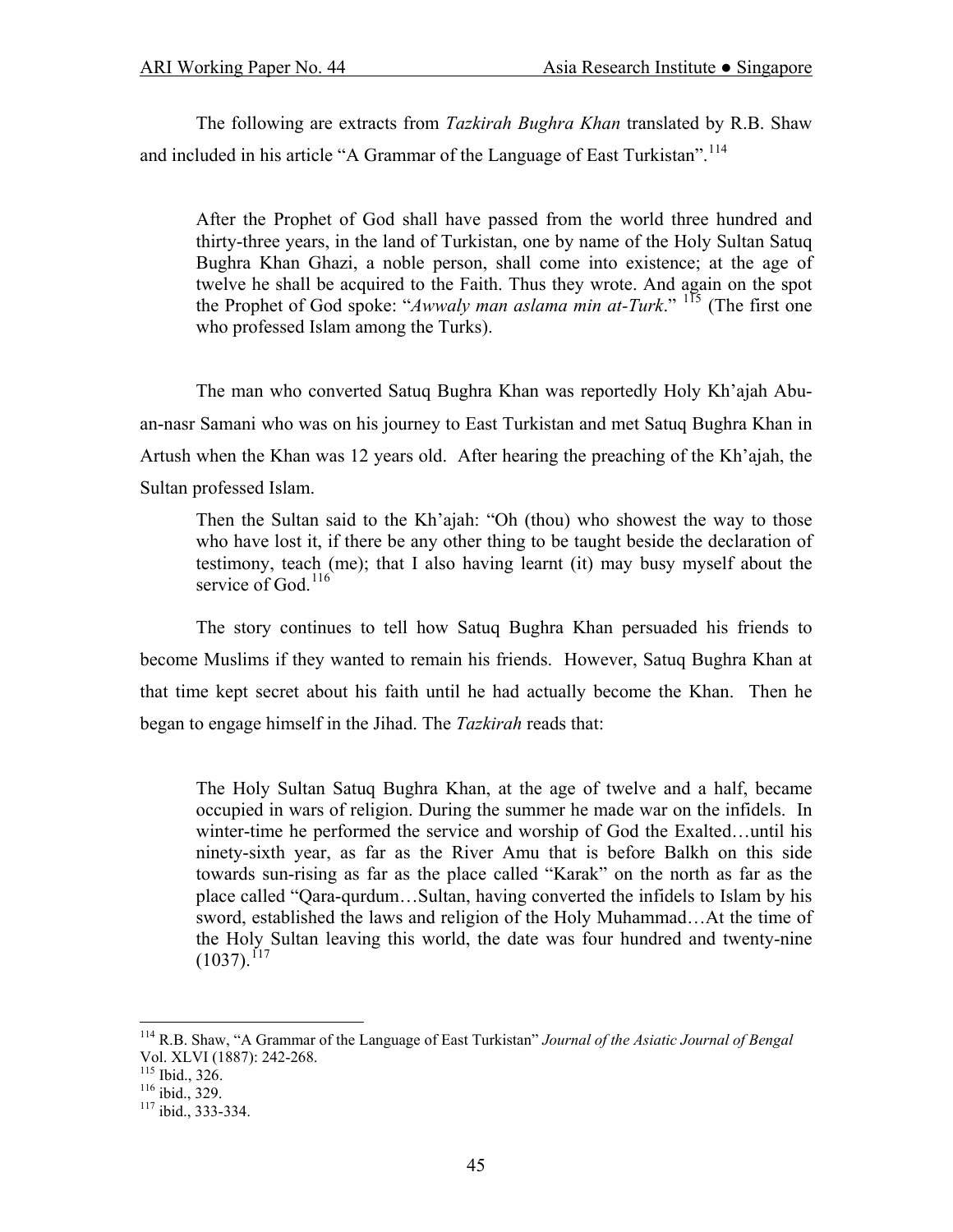The earliest source on Bughra Khan is found in *Zayn al-Akhbar* written by Persian historian Abu Said Abdol Hay Gardizi (died approx. 1061) in 1050. This is a historical record on the ancient kings of Persia, caliphs and governors in Inner Asia as well as information on the Turks in Central Asia. Gardizi mentioned that Satuk Kujah, the Turkish Khan was converted to Islam.<sup>[118](#page-45-0)</sup>

Historical sources differ greatly with each other on the first Khans of the Karakhanid Kingdom, and the date and founder of the Karakhanid Kingdom have always been debated. As far as Islam in that kingdom is concerned, all sources seem to point to the same person, i.e., Satuq Bughra Khan. Only one historian, Abu'l-Futub 'Abd al-Ghafir b. Husayn al-Alma'i who lived in Kashgar in the fifth century of the Hijra  $(11<sup>th</sup>$ century A.D.) wrote a history of that town *Tarikh Kashghar* (as mentioned before) in which the conversion story of Satuq Bughra Khan was narrated. However, the original manuscript of this text was lost and this conversion account was only partially quoted by Jamal Qarshi in his *Mulhaqat al-Surah* [Supplement to the Dictionary "Surah"] written in the beginning of the 14<sup>th</sup> century. According to the legend quoted by Jamal Qarshi, Islam was first embraced by Satuq Bughra Khan 'Abd-al-Karim, grandfather of the first and great grandfather of the second conqueror of Transoxiana, who died in 344/955.<sup>[119](#page-45-1)</sup> Of course, the dating of Satuq Bughra Khan's death here differs from that in *Tazkirah Bughra Khan*.

According to Jamal Qarshi, the first Karakhan was Bilgä Kül Qadir Khan whose two sons succeeded him as Aslan and Bughra Khans. Satuq Bughra Khan was the third Khan of the Western Karakhanid Kingdom. The Karakhanids and the Samanids were at war in the later part of the ninth century. When Satuq was young, he encountered a Samanid refugee in Artush from whom he heard unofficial Sufi preaching. <sup>[120](#page-45-2)</sup> After

<span id="page-45-0"></span><sup>118</sup> See, Minhaj Sirak Juzjani, *Tabakat-i-Nasiri: A General History of the Muhammadan Dynasties of Asia Including Hindustan, from A.H. 194 (810A.D.) to A.H. 658 (1260A.D.), and the Irruption of the Infidel Mughals into Islam*, translated by H. G. Raverty. Bibliotheca Indica, 78. (London: 1881): 901-2. 119 W. Barthold, *Turkestan Down to the Mongol Invasion.* Second edition (London: Messrs. Luzac and Co.,

<span id="page-45-1"></span>Ltd., 1958): 255.

<span id="page-45-2"></span> $120$  ibid., 24-25.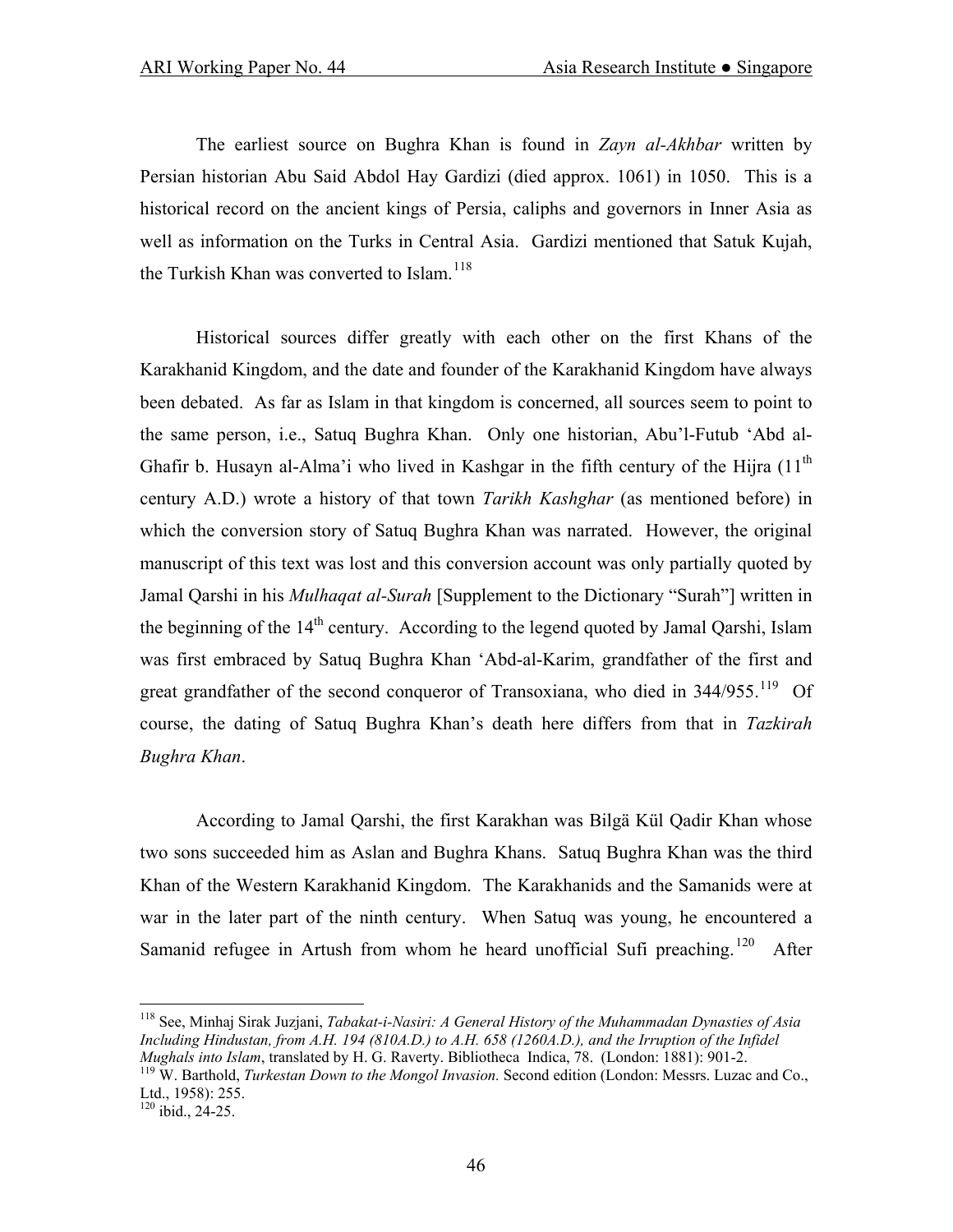Satuq became Satuq Bughra Khan with his Islamic name `Abd al-Karim, he professed Islam openly and propagated Islam until his death in A.H. 344  $(= 955 \text{ C.E.})$ . Although his history has not been fully reconstructed, he was considered a  $10<sup>th</sup>$  century ruler in Kashgar and the first Turkic Khaghan who became a Muslim. His tomb can still be seen in today's Artush near Kashgar. Many historical sources mention Bughra Khan, but the dating of this Khan was inconsistent among these sources. What can be said is that during the tenth century there existed a Muslim dynasty somewhere in East Turkistan.

Satuq Bughra Khan was succeeded by his son Musa bin`abd al-Karim who bore the Turkish name Baytaš who became the next Bughra Khan. During his reign until A.H. 349 (=960 C.E.), he was assisted by a non-official Sufi missionary `Abu 'l-Hasan Muhammad bin Sufyān al-Kalimāti who came from the city of Nishabur in the province of Khorasan (today's Neyshabur in northeastern Iran).

From the  $7<sup>th</sup>$  Century, Islam had been winning converts and states in Central Asia. As early as 750, the Caliph's victory over the Chinese army during the battle at the Talas River already showed the power of Islam in Central Asia. The  $9<sup>th</sup>$  Century saw the rise of Islamic kingdoms in Central Asia, especially the Samanid Dynasty, the first Iranian Dynasty after the conquest by Islamic Arabs. The Islamization process among the Turkic people which commenced during the  $10<sup>th</sup>$  century was also victorious. The  $10<sup>th</sup>$  century Arab traveler Ibn Fadlan reported that in 960, about 200,000 tents of Turks (Karakanids) were converted to Islam.<sup>[121](#page-46-0)</sup>

Muslim missionaries had already been active in propagating the religion to the Turks even before Islam became the state religion of the Karakhanid Kingdom. Al-Nadim in his 10<sup>th</sup>-century survey of Muslim culture *al-Fihrist* spoke about a Muslim group called Islamiyah (i.e. the followers of Abu Muslim ) in Khurasan who sent a missionary by the name of Ishaq to the Turks and this man" known as Ishaq went to the

<span id="page-46-0"></span><sup>121</sup> Ibn al-Athir. A*l-Kamil fi al-Tarikh*. VIII. Edited by C.J. Tornberg. (Beirut, 1965): 532.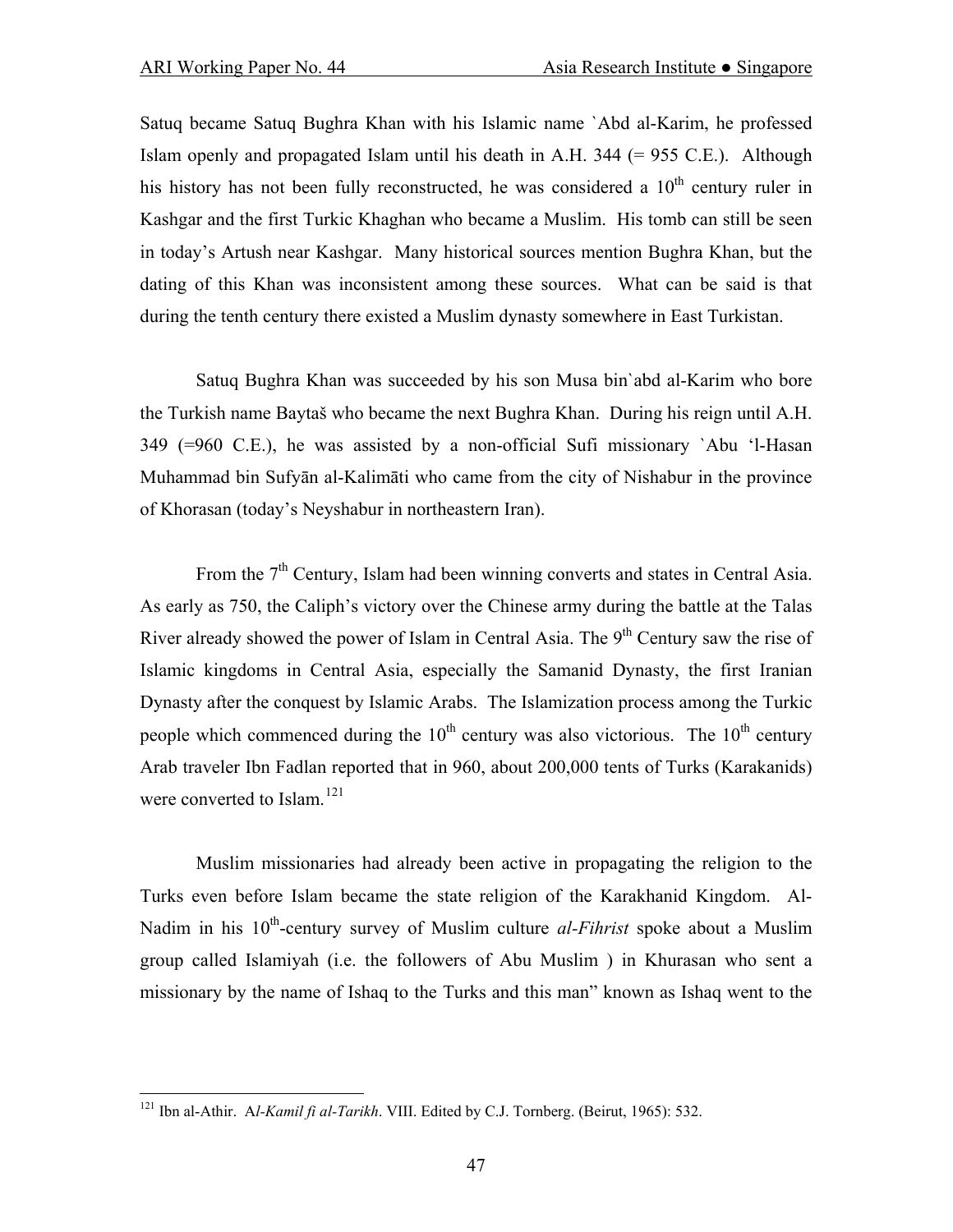Land beyond the River (Transoxiana), where he instituted propaganda for Abu Muslim."[122](#page-47-0) Transoxiana belonged to the Karakhanid Kingdom.

#### **2. 5.2. Islamic Expansion toward the East**

From the  $9<sup>th</sup>$  to the 10<sup>th</sup> century, Islam took root in the Turkish Kingdom of Karakhanid and was successful in expansion to the rest of East Turkistan. Chinese and Arabic sources as well as local oral traditions on the success of Islam during these two hundreds years are all very scanty and far from clear. As far as Muslim Karakhanid's expansion toward the East, i.e. Yutian (Khotan), is concerned, we only know from Chinese historical record *Song Shi* that by the year 1009, the king of Yutian who sent envoys to the Chinese court changed to Karakhan. This means that Islam had already dominated the royal court of Yutian.

#### **2.5.2.1. Muslim Conquest of Yutian (Khotan)**

Sources concerning the history of Islamic expansion toward East Turkistan are very limited. The Chinese dynastic history *Song Shi* [History of the Song Dynasty] provides a short chapter on the country of Yutian (Khotan). The geographical location of Yutian as depicted in *Song Shi* describes Yutian as bordering India near Cong Ling Mountains in the southwest; Tibet in the South, Shule (a city of the Karakhanid) in the Northwest and being 9,900  $li^{123}$  $li^{123}$  $li^{123}$  away from the Chinese capital in the East.<sup>[124](#page-47-2)</sup> This demonstrates that Yutian shared a border with the Karakhanid Kingdom in the Northwest.

The Zoroastrian tradition co-existed with the Buddhist one in Yutian in the pre-Islamic period, although the former was likely earlier in Yutian. The Chinese histories Jiu *Tangshu* and *Xin Tangshu* both described that the people of Yutian as liking to serve

<span id="page-47-0"></span><sup>122</sup> B. Dodge, translated. *The Fihrist of al-Nadim: A Tenth-Century Survey of Muslim Culture*. (NY: Columbia University Press, 1970): 822-823.

<span id="page-47-1"></span><sup>&</sup>lt;sup>123</sup>A Chinese unit of distance. A  $li$  is half a kilometer.

<span id="page-47-2"></span><sup>&</sup>lt;sup>124</sup> Tuo Tuo, *Song Shi Vol. 490: Yutian.* [元]脱脱, 《宋史: 于阗》490.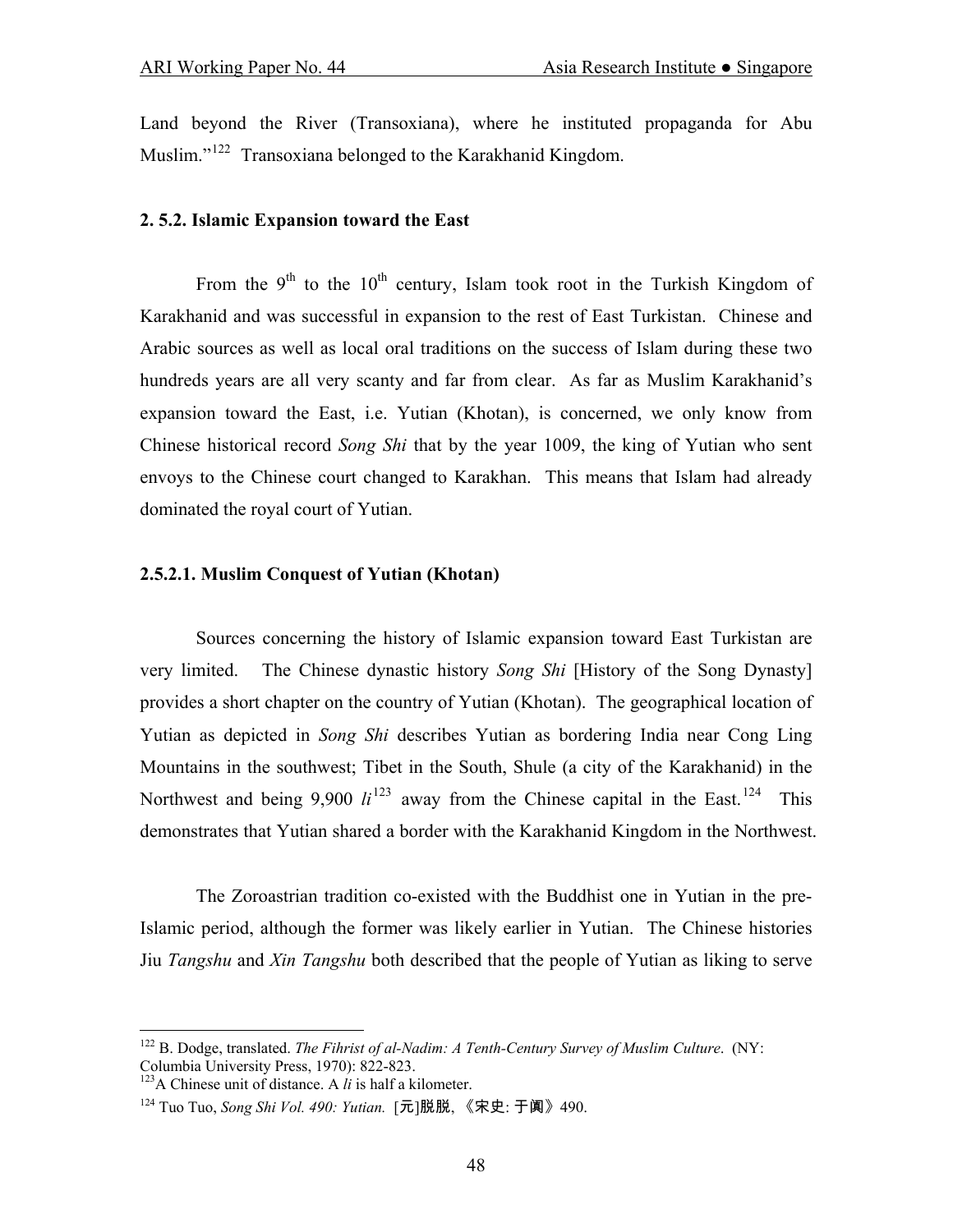the Zoroastrian gods, but at the same time also worshipping the Buddha.<sup>[125](#page-48-0)</sup> Yutian was on the whole a Buddhist kingdom with a strong Indian influence.

The chapter on Yutian in the *Song Shi* concentrates only on the tribute which Yutian sent to the Chinese court. However, some indirect information does provide certain clues to the Karakhanid expansion towards the East. From *Song Shi*, we know that "in the twelfth month of the second year of Jianlong 建隆 (962), the king of Yutian Shengtian 圣天 (Visa Sambhava, reign 912-966)) sent envoys to offer tribute which comprised a Gui $\pm$ . <sup>[126](#page-48-1)</sup> The Manichean master of that country offered two glasses in colored glaze and one piece of  $\text{Hu}^{127}$  $\text{Hu}^{127}$  $\text{Hu}^{127}$  brocade."<sup>[128](#page-48-3)</sup> The envoys also described to the Chinese court that in their country, one of the customs was to "worship local spirits."<sup>129</sup> This piece of information tells us that in 961, Yutian was still a country where Buddhism prevailed, but where Manicheans was still active. The *Song Shi* continues to advise that between 965 and 969, two tribute missions arrived at the Song court, both led by Buddhist envoys of the country,  $130$  which means at this time, Buddhism was still a religion of the country. The gifts from Yutian were always things made of jade which Yutian had in abundance. However, judging from the invaluable presents which the King of Yutian presented to the Chinese court and the frequency of the tribute in the middle of the  $10<sup>th</sup>$  century, it appears that Yutian was intent on seeking assistance from the Chinese court, probably in battling against the Karakhanids who were progressing towards the East. In the same chapter, another passage tells indirectly of the war between Yutian and the Karakhanids. It reads:

In the fourth year (of Kaibao  $\overline{H}$   $\overline{\mathbb{E}}$ , 971), this country's monk Jixiang brought an official letter of his king (of Yutian) to the (Song) court. The letter said that Yutian defeated the country of Shule and obtained a dancing elephant from them

<span id="page-48-0"></span><sup>&</sup>lt;sup>125</sup> Jiu Tangshu Vol. 210; Xin Tangshu Vol. 237.

<span id="page-48-1"></span><sup>&</sup>lt;sup>126</sup> A *gui* is an elongated pointed tablet of jade held in the hands by ancient rulers on ceremonial occasions.<br><sup>127</sup> *Hu* refers to the western regions in general, most of the time meaning Iranian or Sogdian.<br><sup>128</sup> *So* 

<span id="page-48-3"></span><span id="page-48-2"></span>

<span id="page-48-5"></span><span id="page-48-4"></span>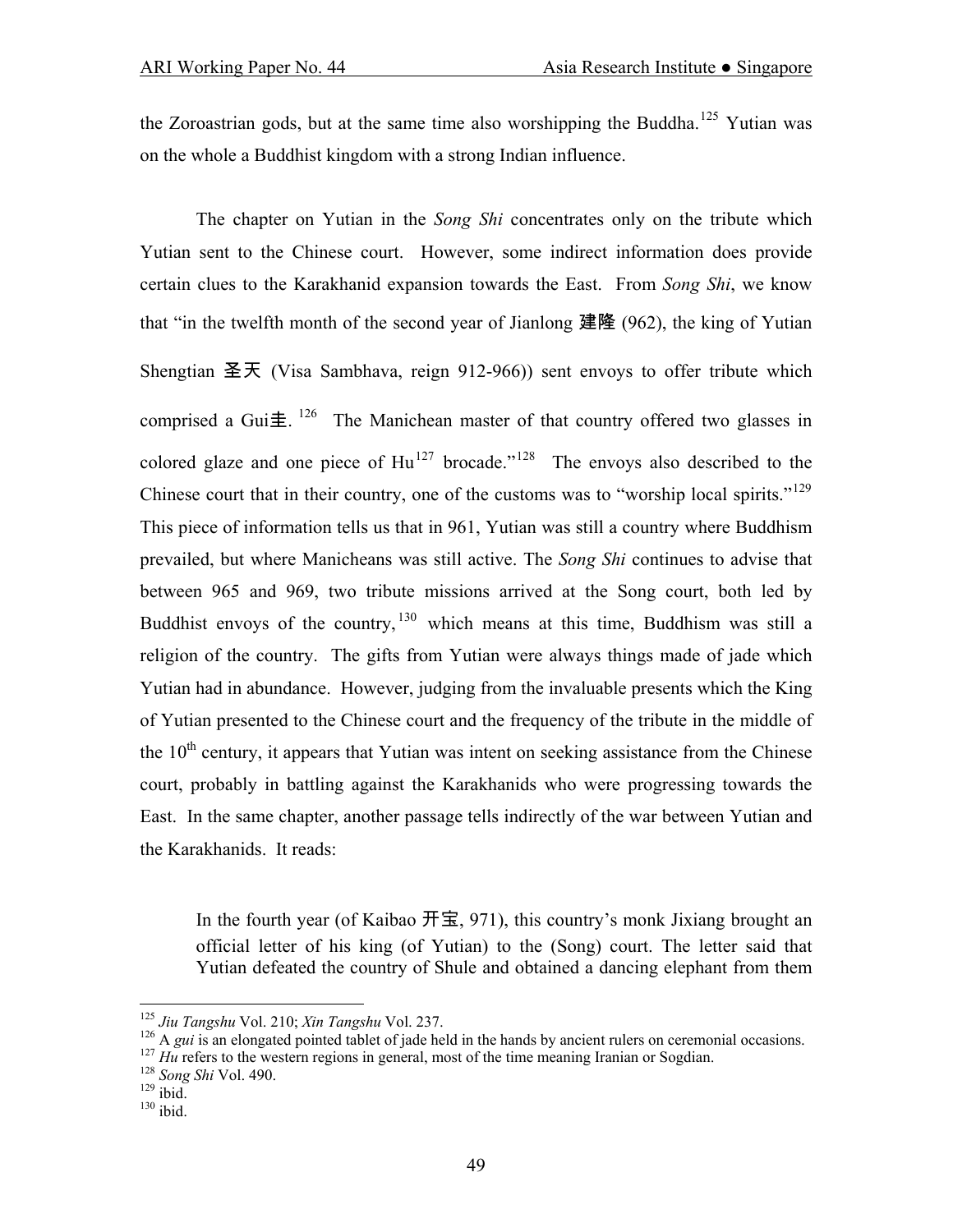which is now offered as a tribute. The Song emperor issued an edict to accept  $it$ <sup>[131](#page-49-0)</sup>

The above passage, though indirect, is the only piece of information from Chinese historical texts on the Karakhanid-Yutian war. We know from this passage that shortly before their offering of tribute, i.e. before the year 971, the Karakhanid Muslims from Shule waged war against Yutian but were defeated. Yutian won this war and even obtained an symbol of victory, a dancing elephant. Some details of this war are described in a Khotanese fragment (categorized as P5538a) found in Dunhuang. This is a document of the Chancellery of Yutian in the  $10<sup>th</sup>$  century. It was issued from the court of Yutian to the Ta-uang (great king) in Shazhou (today's Dunhuang area) in the fourth regnal year, horse year (970).<sup>[132](#page-49-1)</sup> According to the fragmentary text, the Yutian army went to Kashgar to attack the Karakhanids who together with the Arab troops (Tazik) seized the road. The Yutian army won the war and apparently occupied the city as the text mentions discussion about how to govern the city which they had seized.<sup>[133](#page-49-2)</sup>

Legendary traditions, like that of *Tazkirah*, as mentioned before, seem to paint a cruel picture of the wars between Yutian and the Karakhanid Kingdom. Hasan Bughra Khan, the son<sup>[134](#page-49-3)</sup> of Satuq Bughra Khan, waged wars against the infidels in East Turkistan and the battles were victorious. Hasan Bughra Khan sent his brother Yusef Kadr Khan with 24,000 men to recapture Kashgar from the hands of the infidels who then had to withdraw to Yutian. The *Tazkirah* continues to tell that, after 24 years of combat, the Muslim Karakhanids occupied most of the regions around Kashgar and established Islam in the conquered areas. $135$ 

<span id="page-49-0"></span> $131$  ibid.

<span id="page-49-1"></span> $132$  E. Pulleyblank dated this to the year 970. See E. Pulleyblank, "The Date of the Staël-Holstein Roll" Asia Major n.s. Vol. 9, part I (1954): 91-92.<br><sup>133</sup> H.W. Bailey. "Śrī Viśa Śūra and the Ta-uang" Asia Major Vol. 11 (1964): 17-18.<br><sup>134</sup> According to Jamal Qarshi, Hasan Bughra Khan was the grandson of Satuq Bughra Khan. S

<span id="page-49-3"></span><span id="page-49-2"></span><sup>&</sup>quot;Die Karakhaniden", p. 25.

<span id="page-49-4"></span><sup>135</sup> M. Grenard, "La Légende de Satok Boghra Khan et L'Histoire" *Journal Asiatique* Vol. 9 (1900) : 12-15.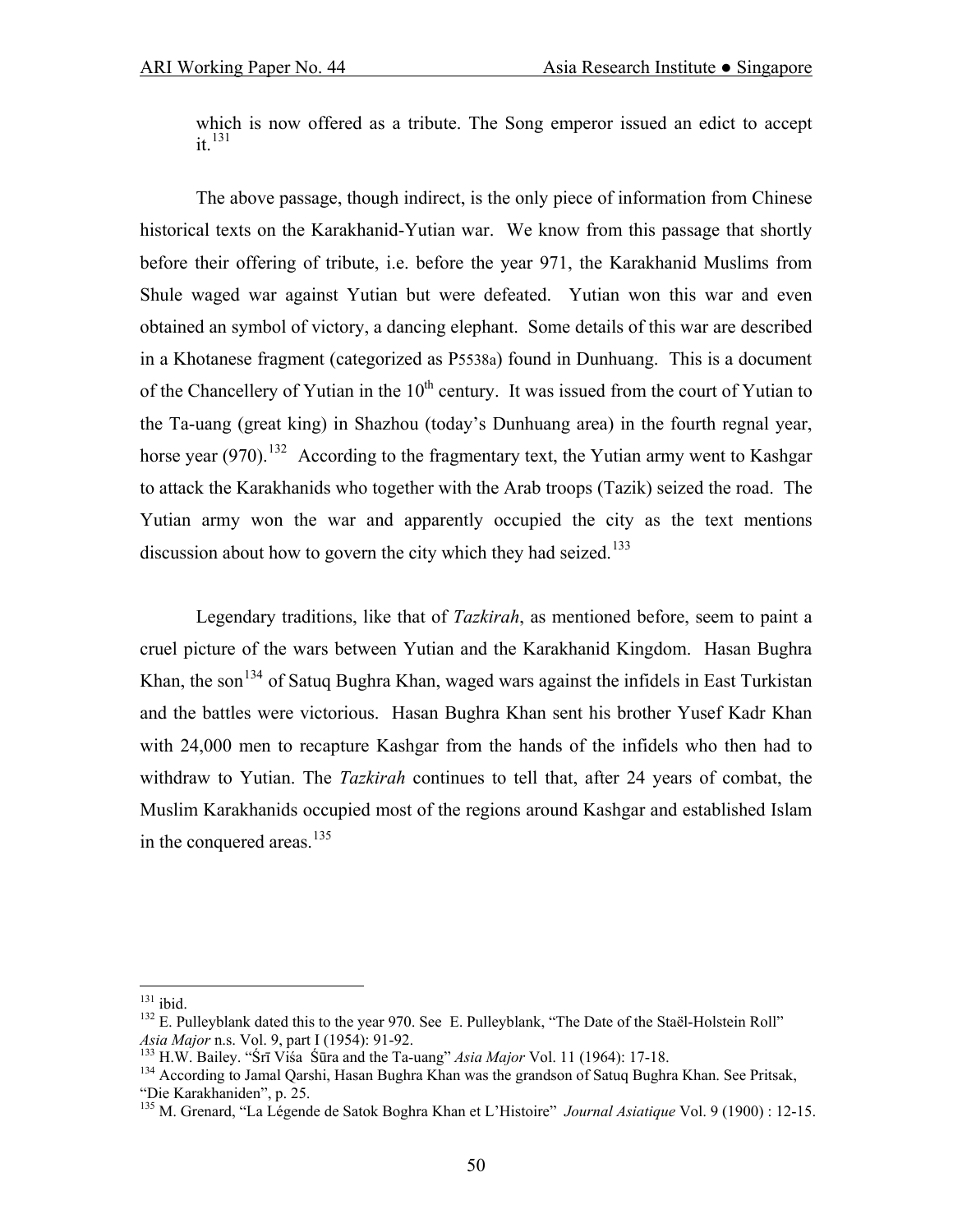Another version of *Tazkirah* (which R.B. Shaw translated) describes that the blood of thousands of infidels (Buddhists) was flowing like the river Jaihun (Oxus).<sup>136</sup> Even Muslim women entered the battle. The manuscript portrays a Muslim lady Mariam Khanem, with several of her maids drawing a sigh of grief, entering the battle.<sup>[137](#page-50-1)</sup>

It is obvious that the Karakhanids were already waging wars against their neighbors, the Samanid Kingdom (Iran) and Yutian Kingdom 于阗, at the time of Satuq Bughra Khan although not successfully. His successors continued the war. His grandson Abu' l-Hasan `Ali b. Musa was regarded as an Islamic martyr and bore the epithet "Sa'id al-Hariq" and "aš-Šahid". $138$ 

 The war against Yutian failed yet again. Nevertheless, the Karakhanids were very ambitious to conquer Yutian in the name of Jihad and must have again resumed attacks. According to the *Song Shi*, Yutian was already under Karakhanid control in the year 1009 when the king of Yutian sent Uighur envoys to pay tribute to the Song court. The reference reads: "In the second year of Dazhongxiangfu (1009), the king (of Yutian) Karakhan sent Uighur Luosiwen 罗厮温 and others to pay tribute.<sup> $139$ </sup> This shows that in the beginning of the  $11<sup>th</sup>$  century, the Buddhist Kingdom Yutian was already under Karakhanid Islamic control although Chinese sources are silent about how this process of change from a Buddhist Kingdom to an Islamic Khanate took place.

If the Chinese historical record *Song Shi* advises only the result of the successful Islamic expansion of the Karakhanid to East Turkistan, the oral traditions unveil a farfrom-peaceful process of this expansion which was in reality very bloody. The introduction of Islam to East Turkistan, e.g., to Yutian, as far as historical records are concerned, was for the most part, through repeated military conquests. Nevertheless, the *Tazkirah* tradition also gives occasionally some scenes of a peaceful conversion:

<span id="page-50-0"></span><sup>136</sup> R.B. Shaw. "A Grammar of the Language of East Turkistan" *Journal of the Asiatic Society of Bengal* Vol. 44 (1877): 335.<br><sup>137</sup> ibid., 337.

<span id="page-50-3"></span><span id="page-50-2"></span><span id="page-50-1"></span><sup>&</sup>lt;sup>138</sup> Pritsak, "Die Karakhaniden", 25-26. <sup>139</sup> *Song Shi* 490.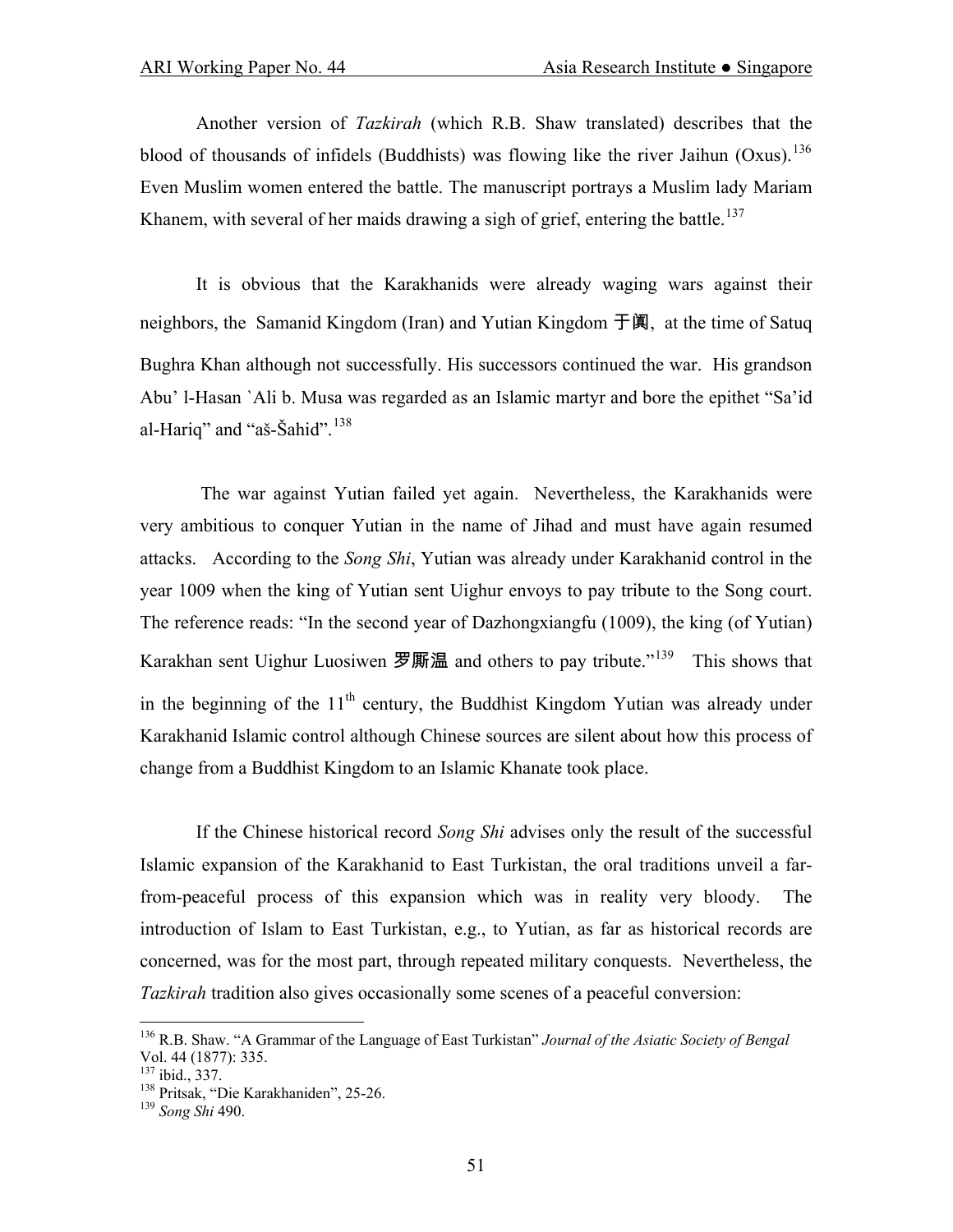The Holy Yusef Qadir Khan Ghazi and the Holy Hasan Bughra Khan Ghazai came to the town of Yarkend and dwelt (there). They persuaded the people towards Islam. By the point of the tongue they became Musalmans, and professed the Faith. The people made an offering of their money and goods, their lives and bodies. They gave all of them to the poor.<sup>[140](#page-51-0)</sup>

 In general, it can be said that after a prolonged war against Yutian, the triumph of Islam in East Turkistan in the pre-Mongol period (before the  $13<sup>th</sup>$  century) was mainly seen in the areas between Kashgar, Yutian and Yarkend, i.e. the western part of East Turkistan (today's Xinjiang). The Turfan region remained Manichean, although Muslims had already penetrated into Turfan. The following century saw the continued eastward expansion of Islam.

## **2.5.2.2. The Beginning of Uighur Islamic Culture**

The Chinese Turkic philologist Geng Shimin defined the Karakhanid Dynasty as the period marked by the beginning of Turkicization of South Xinjiang and the rise of Uighur Islamic Literature.[141](#page-51-1) A new Turkic *adab* was created with three distinguishing elements, as Rober Dankoff put it: "First, the mastery of the language; second, the transmission of profane wisdom, particularly as attached to the royal courts, and third, pride in the national legends, customs and traditions."<sup>[142](#page-51-2)</sup> With the advent of Islam, the Karakhanids began to adopt the Arabic alphabet to write Uighur, although Uighur script was still in use. Therefore, in South Xinjiang or East Turkistan, two branches of literary development were seen: one was the Karakhanid literature beginning to be influenced by Arabic and Persian elements and centred on Kashgar; the other was the traditional Uighur Literature with its center in Turfan.

<span id="page-51-0"></span> $140$  R.B. Shaw, 338.

<span id="page-51-1"></span><sup>&</sup>lt;sup>141</sup> Geng Shimin. *Xinjiang wenshi lunji* [A Collection of the Papers on Languages-Literature and History of Xinjiang] (Beijing: Zhongyang minzu daxue chubanshe, 2001): 80. 耿世民, 《新疆文史论集》北京: 中央

<span id="page-51-2"></span>民族大学出版社, 2001. 80 页.<br><sup>142</sup> Robert Dankoff, "Qarakhanid Literature and the Beginnings of the Turco-Islamic Culture" in *Central Asian Monuments* edited by H.B. Paksoy (Istanbul: ISIS Press, 1992): 2. www.ku.edu/carrie/texts/carrie\_books/paksoy-2/cam4.html.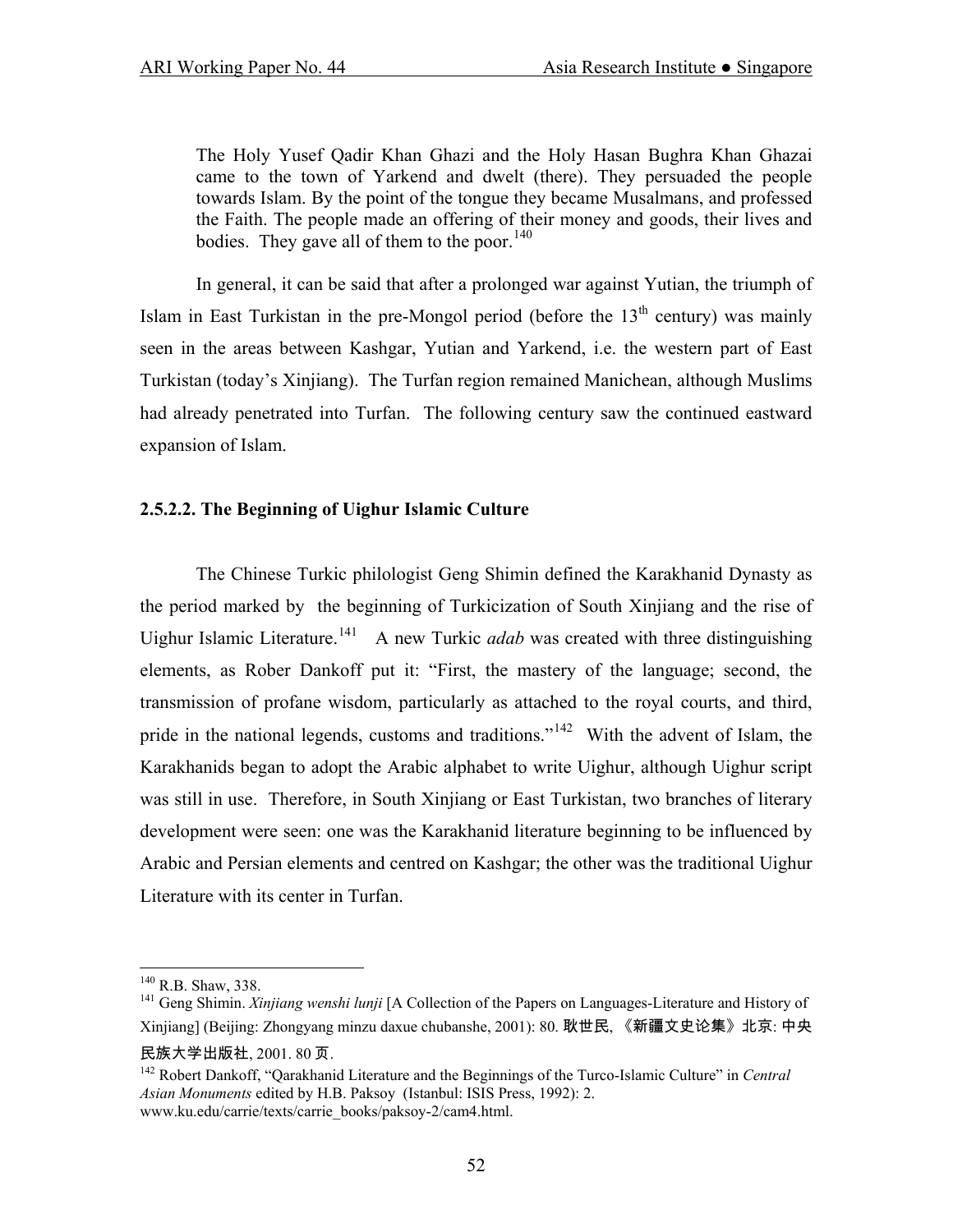Two monumental works of this period are representative of this character: *Diwan Lugat at-Turk* [Compendium of the Turkic Dialects《突厥语大辞典》] by Mahmud al-Kāšγari and *Qutadghu Bilig* [Wisdom of Royal Glory《福乐智慧》] composed by Yusuf Khass Hajib of Balsaghun in 1069.

## **2.5.2.2.1.** *Dīwan Luγāt at-Turk*

 $\overline{a}$ 

This manuscript was found shortly before 1917 by Ali Emiri Efendi in Istanbul and was subsequently published by Turkish scholar Kilisli Rifat. The manuscript was hand-copied in 1296 from the original by a certain Muhammad b. Abūbakr. "Dīwan" means "encyclopaedic lexicon". However, *Dīwan Luγāt at-Turk,* i.e., compendium of the Turkic dialects, is not merely a lexicon. It is more like a typical Arabic lexicon which illustrates certain words by quoting Bedouin usage as preserved in proverbs and old verses. The work provides abundant information on the world and culture of the medieval Turks. The author Mahmud al-Kāšγari followed the model of Arabic lexicographers and explained the words by citing many Turkic proverbs and verses of poetry. It also provided the geographic location of the dialects spoken as well as ethnoreligious information.

Mahmud al-Kāšγari was a scion of the Karakhanid dynasty. He was brought up in Turkic tradition and also had education in Arabic. To compose his lexicon, he traveled throughout the Turkic lands and learned their dialects. Islamic influence of his work was obvious already in the author's statement of *Dīwan Luγāt at-Turk* that "God the most high had caused the Sun of Fortune to rise in the Zodiac of the Turks" (MS p.2).<sup>[143](#page-52-0)</sup> The work was dedicated to the caliph al-Muqtadi (1075-1094) at the Abbasid court in Bagdad. Through this Turkic lexicon, Al-Kāšγari wanted the non-Turkic Muslims to learn the language of their Turkic brothers in the Islamic Faith. This suggests that at the end of the 11<sup>th</sup> century, Turkic/Uighur Muslims exercised a great role in Central Asia and learning

<span id="page-52-0"></span><sup>143</sup> The verse is translated by Robert Dankoff in his *Mahmud al-Kāšγari* : *Compendium of the Turkic Dialects (Dīwan Luγāt at-Turk)* (Cambridge/MA: Harvard University Press, 1982): 4.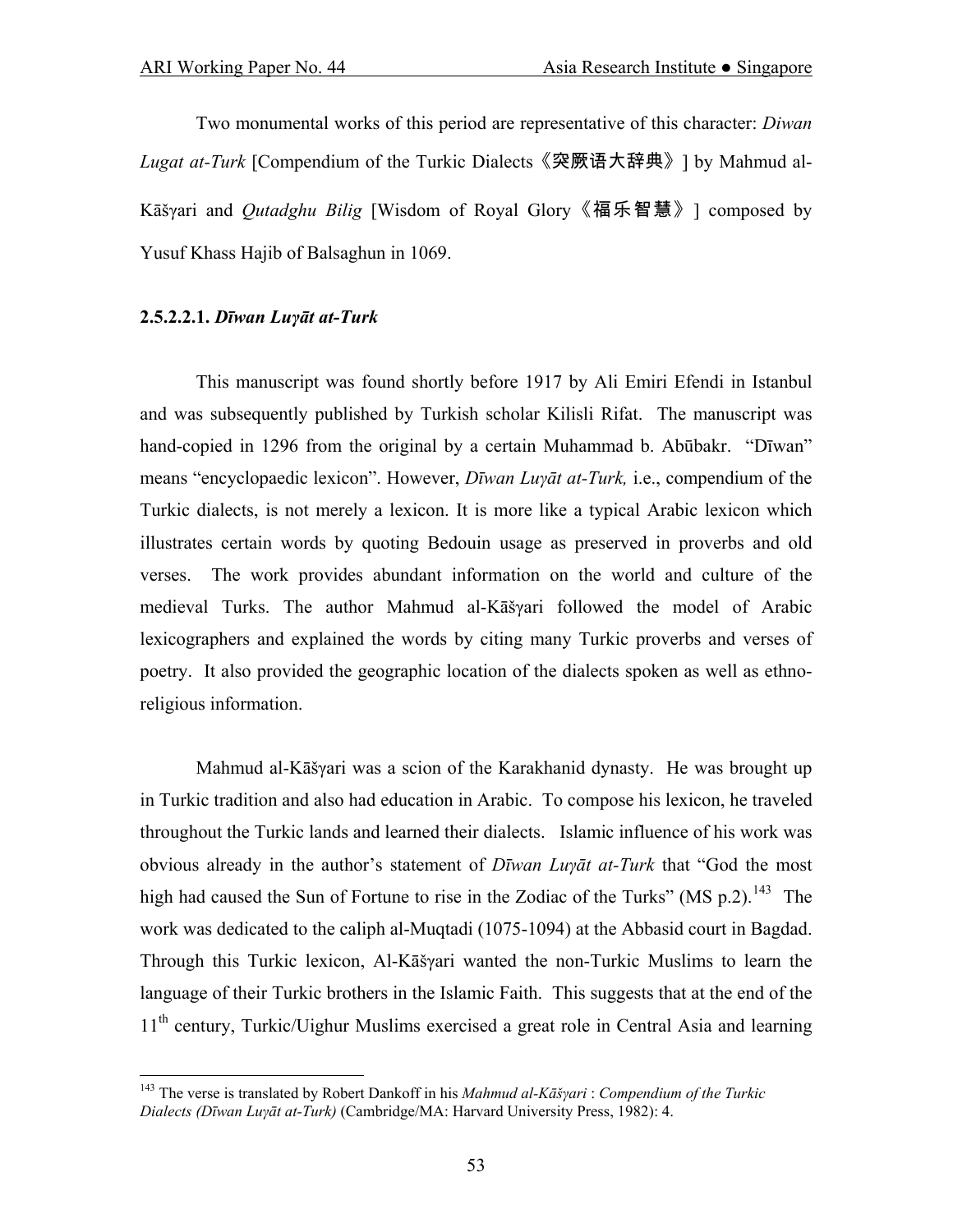Turkic was, in the eyes of al-Kāšγari, already a religious duty. Al-Kāšγari deemed it necessary to keep the Turkic dialects equal to Arabic.

# **2.5.2.2.2.** *Qutadeghu Bilig*



 $\overline{a}$ 

Yusef of Balasaghun (1018-1069) was another medieval Turkic literature giant who intended, like Mahmud al-Kāšγari, to "establish the Central Asiatic Turkic tradition as a legitimate element within the parameters of Islamic culture"<sup>[144](#page-53-0)</sup> His long poetic and deductive piece *Qutadeghu Bilig* [Wisdom of Royal Glory] was completed in A.H. 462 (1069). As a chamberlain, he dedicated his work to the Kashgar ruler Bughra Karakhan Abu `Ali al-Hasan b. Sulaiman and therefore obtained the official name Hass Hajib (Fig. 4), meaning "top advisor".

*Qutadeghu Bilig* is a kind of literature of wisdom which served as a Turco-Islamic mirror for the conduct of royal princes. Written in Uighur, it adopted Arabic rhythms and some Arabic and Persian loan-words. Like a normal classical Turkish poem, the work starts by praising Allah and Muhammad. It is the earliest monumental work in a Turkish language in the Islamic period. *Qutadeghu Bilig* has survived in three manuscripts: the Vienna MS written in Uighur alphabet was found in Herat in 1439 and is now kept in National Library of Vienna; the Cairo MS written in Arabic was found in 1896 in a library in Cairo; and the Ferghana MS written in Arabic was found in Neymongha, Ferghana, and Turkistan.

<span id="page-53-0"></span><sup>144</sup> Robert Dankoff, "Qarakhanid Literature and the Beginnings of Turco-Islamic Culture" in *Central Asian Monuments* edited by H.B. Paksoy (Istanbul: ISIS Press, 1992): 4. www.ku.edu/carrie/texts/carrie\_books/paksoy-2/cam4.html.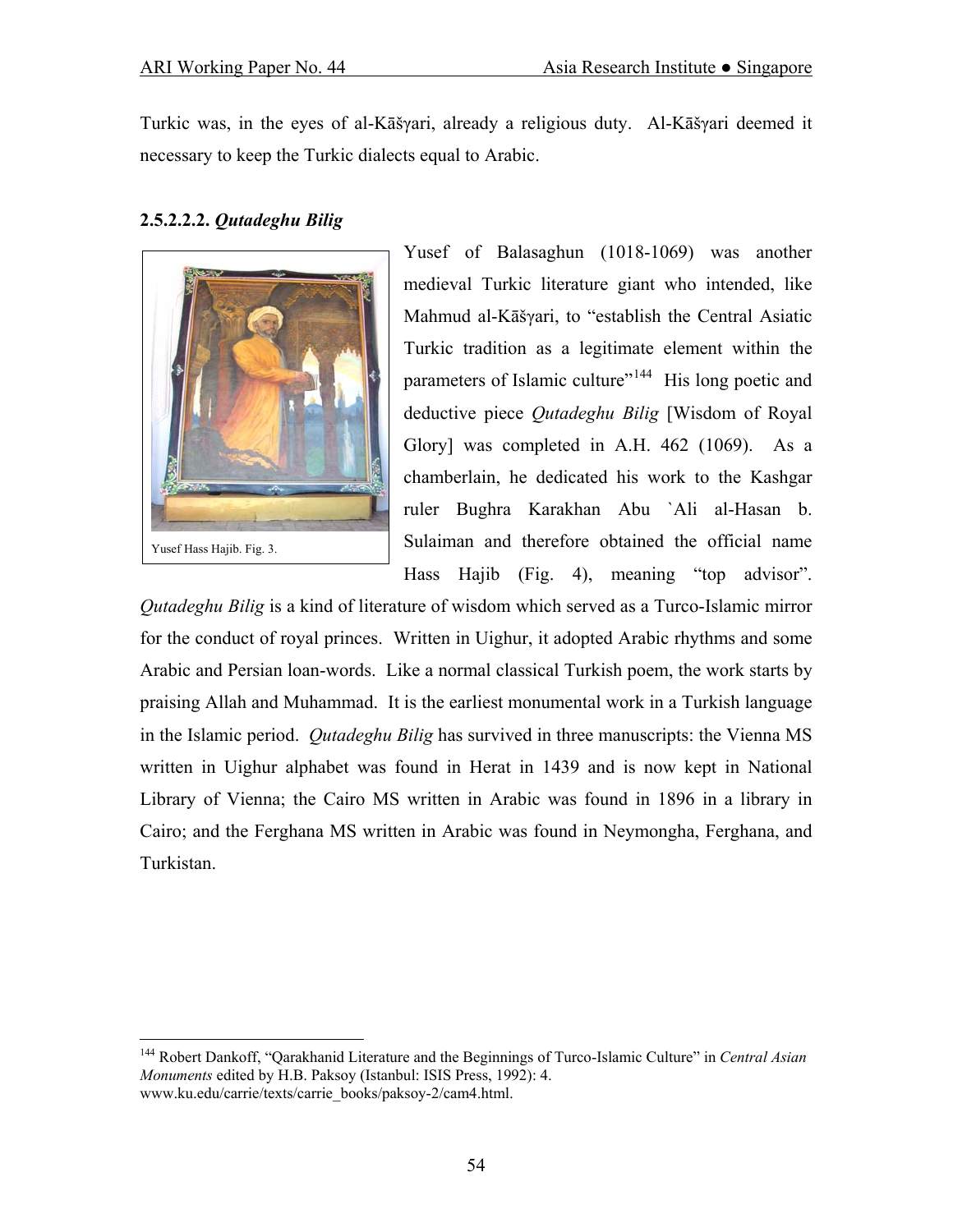## **2.5.3 Uighur Muslims under the Kara Kitai (Western Liao Dynasty)**

 The Kitan, a nomadic Mongol people in northeastern China came onto the scene after the  $10<sup>th</sup>$  century. In 947, the Kitan established their own dynasty named "Liao" which ruled areas from northeast China and part of the Mongolian steppe to the Hebei and Shanxi areas. However, this short-lived dynasty was soon under threat from the Jurchen in the north. In 1124, as the Liao Empire was conquered by the Jurchen, the Liao officer Yelu Dashi 耶律大石, after some disagreement with the Liao Emperor, gathered his own force and withdrew to Zhenzhou 镇州 in the west (today's Mongolia). However, the Jurchen traced him to Mongolia. Yelu Dashi assembled his troops again to flee westwards. He wrote a letter to the Uighur Khaghan Bilege 毕勒哥in Qočo asking permission to pass through their territory. The permission was soon granted and the Uighur Khaghan not only welcomed him but also gave him horses, camels and sheep for the journey. What is more, the Uighur Khaghan also promised that his posterity would submit toYelu Dashi.<sup>[145](#page-54-0)</sup> Yelu Dashi continued his journey of conquest to the West. His people were called Kara Kitai in Arab sources. Many small Muslim countries in Transoxiana fell under the Kara Kitai. In 1130, his troop arrived in Chu River (Amu Darya) and Yelu Dashi established his own empire, the "Western Liao" and called himself Gur Khan 菊儿汗.

#### **2.5.3.1. Muslims in Turkistan under non-Muslim Rule**

The Chinese historical text *Liao Shi* [History of the Liao Dynasty] vol. 30 does make reference to the founder of Western Liao -- that is, Yelu Dashi -- but the information only covers the early stage of his political career. The Persian historian Juvaini in his *The History of the World Conqueror*<sup>[146](#page-54-1)</sup> provides some extra information on the conquests by Yelu Dashi in Central Asia. Since Juvaini's work was compiled a

<span id="page-54-1"></span><span id="page-54-0"></span><sup>&</sup>lt;sup>145</sup> *Liao Shi* Vol. 30. [History of Liao].<br><sup>146</sup> 'Ala-ad-Din, 'Ata-Malik Juvaini, *History of the World Conqueror*. Translated from the Text of Mirza Muhammad Qazvini by John A. Boyle, Vol. 1 (Manchester: Manchester University Press, 1958): 354-361.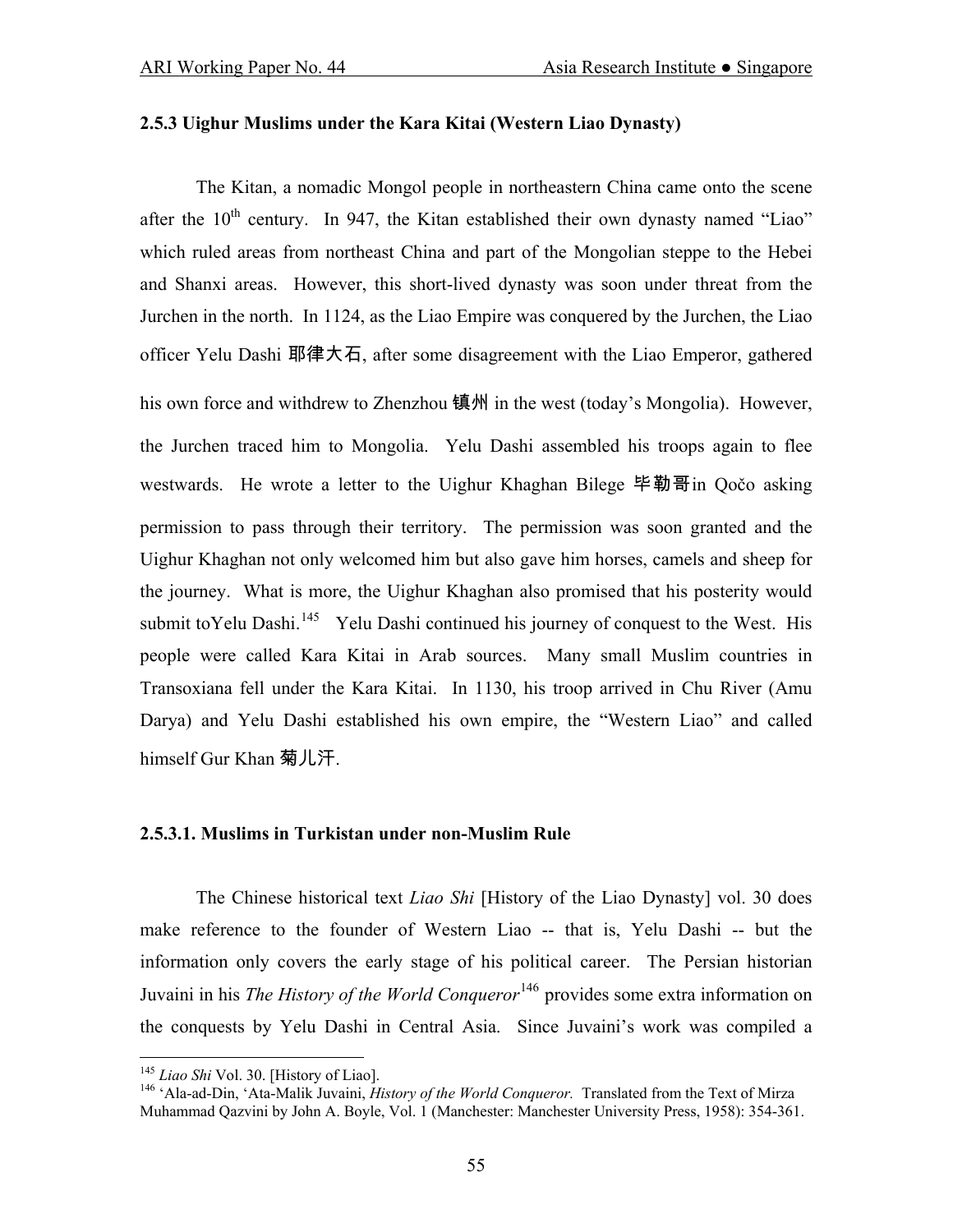century later than the founding of the Western Liao Dynasty, some confusion of names did occur in his work.

The Western Liao was established *vis-à-vis* the Karakhanid Kingdom, and the new target of Yelu Sashi was the Karluk tribe in the Eastern Karakhanate. In 1131, the Kara Kitai troops captured Balasaghun, and the Eastern Karakhanate became subject to the Western Liao. Following this victory, Yelu Dashi continued to attach the Western Karakhanate. His troops defeated the Karakhanids in Karshgar, Yarkend, and Khotan, and the rest of Karakhanate in Transoxiana then came under attack.

In 1141, conflict arose between the Karluk, the military class, and the court of the Karakhan Mahmud. Makmud Khan appealed to the Saljuqid Sultan Sinjar in Transoxiana for military assistance and the Karluk appealed to the Gurkhan of the Kara Kitai. Yelu Dashi wrote to Sinjar asking him for tolerance towards the Karluk. Surprisingly, Sinjar refused Gurkhan's appeal and in return asked him to become a Muslim. The insulting reply invoked a fresh military invasion of Transoxiana by the Kara Khitai. As a result, Saljuq's army was completely defeated, and 30,000 Muslim soldiers fell in the battle. Mahmud Khan fled from his city which was then occupied by the Kara Kitai. The Gurkhan's army went on occupying Buhkara and Khorezmia.<sup>[147](#page-55-0)</sup> The Western Liao now became the overlord across Central Asia., and the Eastern and Western Karakhanates, the Uighur Kingdom of Qočo and Khorezmia all became subject to the Western Liao Empire.

## **2.5.3.1.1. Religious Tolerance at the beginning of the Gurkhan Rule**

Yelu Dashi was an idolater or infidel in the eyes of the Muslims. His religion was probably a kind of tribalised Shamanism as Chinese historical sources indicated. The *Liao Shi* [History of the Liao] describes that before his military campaign to the west, "Yelu Dashi sacrificed a black bull and a white horse in order to worship the heaven and

<u>.</u>

<span id="page-55-0"></span><sup>147</sup> Barthold, *Turkestan Down to the Mongol Invasion*, 325-326.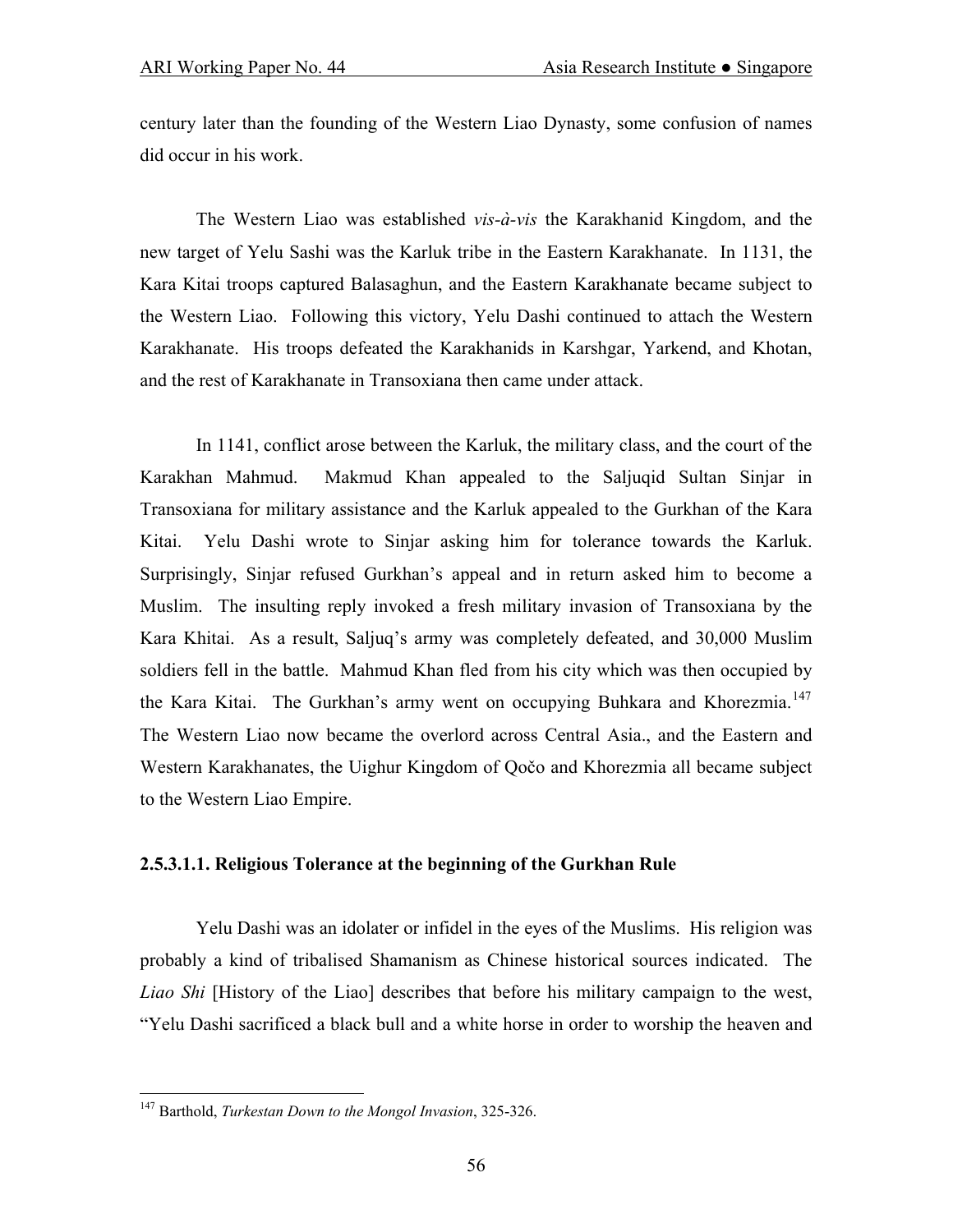earth and his ancestors."<sup>[148](#page-56-0)</sup> This ritual was also practiced by his officers at the point of taking military actions. This form of traditional tribal ceremony together with drum-beating and flag-raising was performed at the time of a national crisis.<sup>[149](#page-56-1)</sup> Black bull and white horse symbolize the origin of the Kitai race as its oral tradition tells: a young boy on a white horse met a young girl on a black bull. The two married and had eight sons who later became the head of eight Kitai tribes. Therefore, these two animals, a black bull and a white horse represent also their ancestors. What Yelu Dashi and his officers engaged in was thus simply ancestor worship. Chinese sources of the Song Dynasty noted that the Kitai liked to worship devils and the Sun.<sup>[150](#page-56-2)</sup> In addition, the Kitai were also partially influenced by Turkic elements.<sup>[151](#page-56-3)</sup> When the Kitai migrated to the Yellow River region, they were gradually converted to Buddhism.

As Yelu Dashi conquered Central Asia and East Turkistan, where Islam had been the state religion for more than a century, the Muslims in these areas had to submit themselves to a non-Muslim ruler, or in their eyes, an infidel. In the meantime, Qočo where Buddhism still dominated also fell under the Western Liao. Therefore religious issues became complicated. Most Khitai people had already accepted Buddhism, although their tribal religious practices were still maintained. Among the Kitai army, there were not only the Kitayans, but also Chinese and Mongols. The Kitai employed many Chinese in their service. Many Kitayans including Yelu Dashi himself could speak Chinese.<sup>[152](#page-56-4)</sup>

During the course of their military campaign in Central Asia, the Kara Kitai killed many Muslims and their Imams, destroyed their mosques and tombs. Sometimes whole villages were slaughtered. This caused great fear among the Muslims at the beginning of Gurkhan's rule. However, after the conquest, the Kara Kitai rulers realized the importance of religious tolerance. They therefore adopted a lenient policy towards the peoples in their empire. The Gurkan allowed those conquered countries to exist as they

<span id="page-56-0"></span><sup>&</sup>lt;sup>148</sup> Liao Shi vol. 30.

<span id="page-56-1"></span><sup>&</sup>lt;sup>149</sup> *Xin Wudai shi* [History of the New Five Dynasties]<br><sup>150</sup> ibid. <sup>151</sup> *Jiu Tangshu* Vol. 199 <sup>152</sup> *Xin Wudai shi* and *Liao Shi*, vol. 30

<span id="page-56-3"></span><span id="page-56-2"></span>

<span id="page-56-4"></span>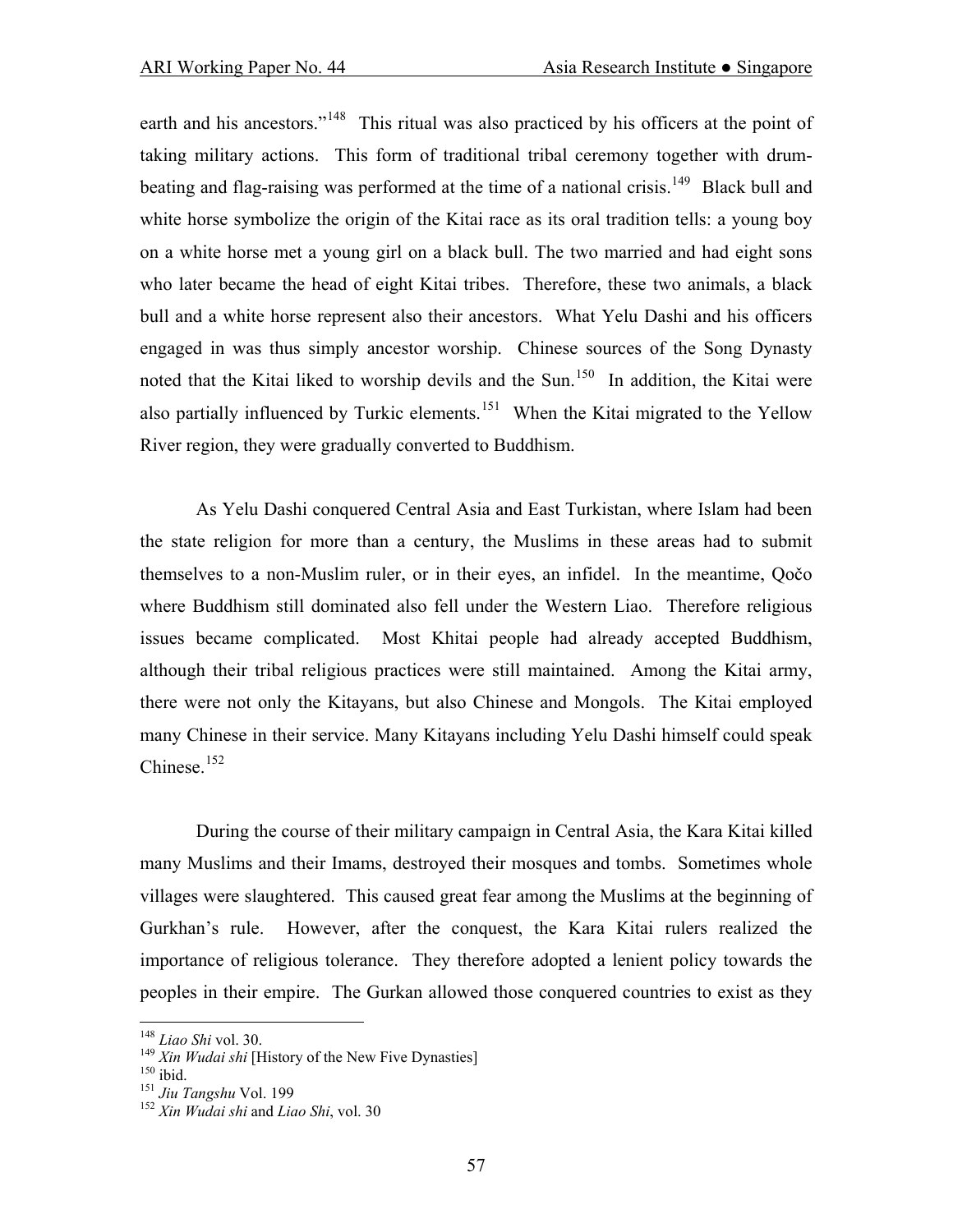were, but they were required to pay taxes to the Western Liao. As a result, the Islamic court could still function according to the Sharia to deal with religious affairs such as collecting religious tax, handling civil affairs like marriage and divorce, solving disputes, etc. As for the Uighur Kingdom of Qočo, Yelu Dashi was very friendly towards it and exercised only indirect control over it, because the Uighur Khaghan once welcomed and supported him as he passed through their land. Khorazmia and the Saljuq Dynasty in Central Asia were also subjugated to Western Liao. Within the empire, there were different ethnic peoples with different religious backgrounds, and at the beginning, all religions including Islam, Nestorian Christianity, Buddhism, etc. could survive. In Kashgar at this time, there was a Christian Bishop See.<sup>[153](#page-57-0)</sup> Many languages such as Chinese, Kitan, Uighur, Arabic and Persian were also used as official languages. The Empire employed many Muslims in their service.

## **2.5.3.1.2. Küchlüg, the Persecutor of Muslims**

This religious tolerance came to an end when Küchlüg 屈出律usurped power in Western Liao. Kuchlug was a Naiman ruler of Kara Kitai. Since the Naiman tribe was one of the few Nestorian Christian tribes in the Steppe, Küchlüg was originally a Nestorian Christian. *Liao Shi* named him "The King of Naiman".[154](#page-57-1) He was the son of the Naiman ruler Tayang Khan 太阳汗. After his father died, he fled to his uncle Buiruq. Upon Buiruq's death, Küchlüg joined Toqto'a of the Merkit. In 1208, as Toqto'a was killed by the Mongols, Küchlüg together with some of his followers, struck out on the road for Beshbaligh, and from thence he came to Kucha, where he wandered in the mountains without food or sustenance, while those of his tribe that had accompanied him were scattered far and wide. He finally fled to the Gurkhan of the Kara Kitai in 1208.<sup>[155](#page-57-2)</sup>

<span id="page-57-0"></span><sup>153</sup>Barthold, *Zur Geschichte des Christentums in Mittelasien bis zur Mongolischen Eroberungen*. (Tübingen: Mohr Siebeck1901): 58

<span id="page-57-2"></span><span id="page-57-1"></span><sup>154</sup> *Liao Shi*, Vol. 30. 155 Juvaini, *History of the World Conqueror*, 62.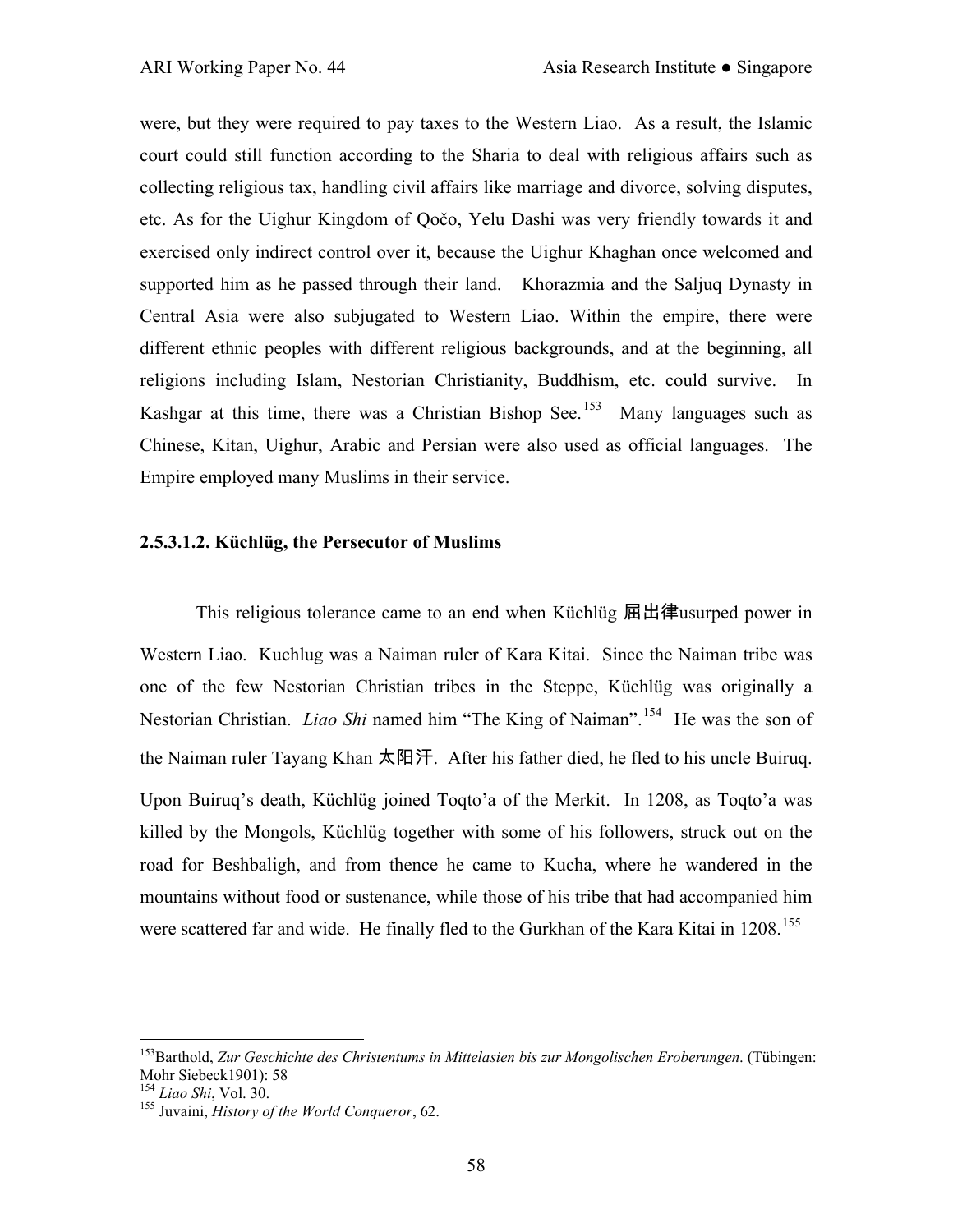According to Juvaini's record, as Sultan Muhammad Khorazm-Shah began to revolt against the Gurkhan, the princes in Qočo also responded in revolt. Küchlüg took the chance to show off before the Gurkhan by promising him that he would gather his forces to assist the Gurkhan. The Gurkhan, after being deceived by Küchlüg's words, presented Küchlüg with many gifts and bestowed upon him the title "Küchlüg Khan". Küchlüg's name was soon popular around the region and he succeeded in gathering his own forces which soon became a huge army. Küchlüg soon plotted against the Gurkhan by asking the Sultan's army to make a pincer attack on the Gurkhan. Küchlüg made an oath to the Sultan that if the Sultan was the first conquer the territory of the Gurkhan, the Gurkhan's entire kingdom would be surrendered to him and if Küchlüg took the lead, then all the territory to the River of Fanakat should be his. But the war resulted in the victory of the Gurkhan.<sup>[156](#page-58-0)</sup>

However, the Gurkhan in his course committed excesses against his people and destroyed their homes. This aroused great resentment among the population. Küchlüg by taking advantage of the emotional crises of the population captured the Gurkhan and put him into prison. He subsequently seized the kingdom and its army,  $157$  and Küchlüg became the ruler of Western Liao in 1213.

The fate of Muslims in the Western Liao soon changed as Küchlüg assumed power. Küchlüg took Qunqu, the maiden of the Gurkhan to wife. However, Qunqu who happened to be a Buddhist persuaded Küchlüg to give up his Christian faith and become a Buddhist. Küchlüg then abandoned the Christian faith. According to Juvaini, the injustice, oppression and cruelty began as Küchlüg and his army plundered and trampled on the people in Kashgar, most of them Muslims, and devoured the crops of the peasants and consumed them with fire. The people were left in hunger.<sup>[158](#page-58-2)</sup>

Küchlüg began to attack Khotan (Yutian) where he commanded the people there to abjure Islam, giving them three choices: adopting Christianity or Buddhism; or putting

<span id="page-58-0"></span><sup>&</sup>lt;sup>156</sup> ibid., 63-64.

<span id="page-58-2"></span><span id="page-58-1"></span> $\frac{157}{158}$  ibid., 64. 158 ibid., 65.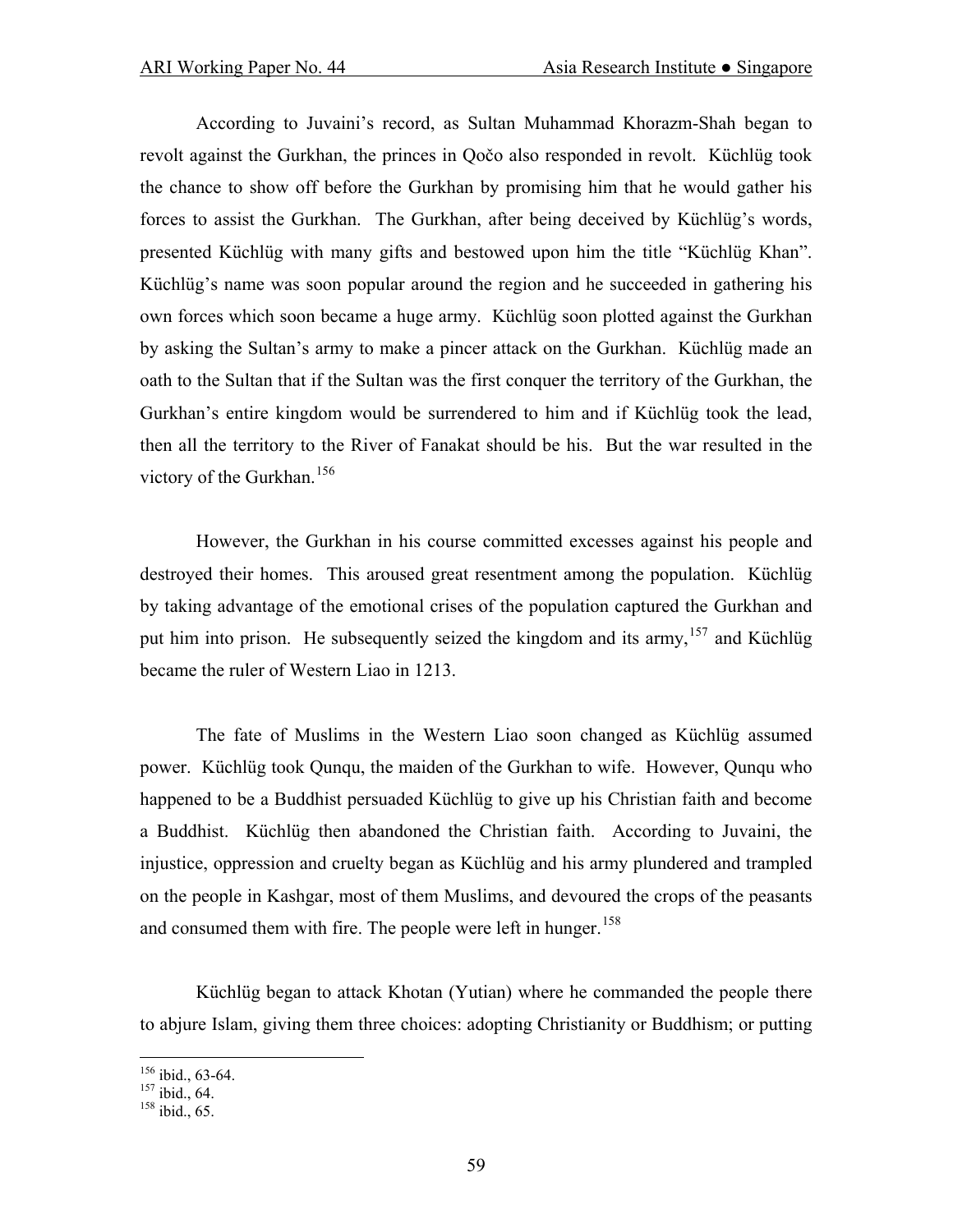on the garb of the Kitayans. The Muslims in Khotan chose to wear Kitayan garb instead of changing their religion. Muslim prayers were forbidden; their schools were closed and destroyed. The peak of this persecution was reached when all the imams in town were asked to wear Kitayan garb and to assemble on the plain. Küchlüg asked them to debate with him on the issue of religion. Imam 'Ala-adin Muhammad of Khotan ventured to come out and dispute with Küchlüg. Being furious about the accusations of the imam, Küchlüg crucified the imam upon the door of the Islamic college right after severe torture.<sup>[159](#page-59-0)</sup>

Küchlüg's cruel rule was soon threatened by the Mongols. Chinghiz Khan set out to attack the countries of the Sultan and also dispatched a group of his soldiers to remove Küchlüg from power in 1218. Küchlüg immediately fled, but the Mongols pursued him to a valley where Küchlüg was finally captured by hunters there. These hunters handed Küchlüg over to the Mongols who later beheaded him..

Chinghiz Khan gave permission to Muslims to resume their recitation of *takbir* and *azan* and caused a herald to proclaim in the town that each should abide by his own religion and follow his own creed.<sup>[160](#page-59-1)</sup> The Mongol army continued their victory in Central Asia and East Turkistan. The region of Kashgar and Khotan as well as all territories of the Sultan thereby became subject to Mongol rule.

## **2.5.4 Uighur Muslims under Mongol Rule**

In 1209, the *idi-qut*<sup>[161](#page-59-2)</sup> of the Qočo Uighur Kingdom was subjugated to Chinghiz Khan. Qočo under the Western Liao was already a subjugated country. From 1209 to 1275, the Mongol exercised suzerainty over Qočo. They sent their own governor

<span id="page-59-0"></span> $159$  ibid., 66.

<span id="page-59-2"></span><span id="page-59-1"></span> $160$  ibid., 67.<br><sup>161</sup> Idi-qut: the Uighur called their ruler idi-qut, meaning the "lord of the fortune".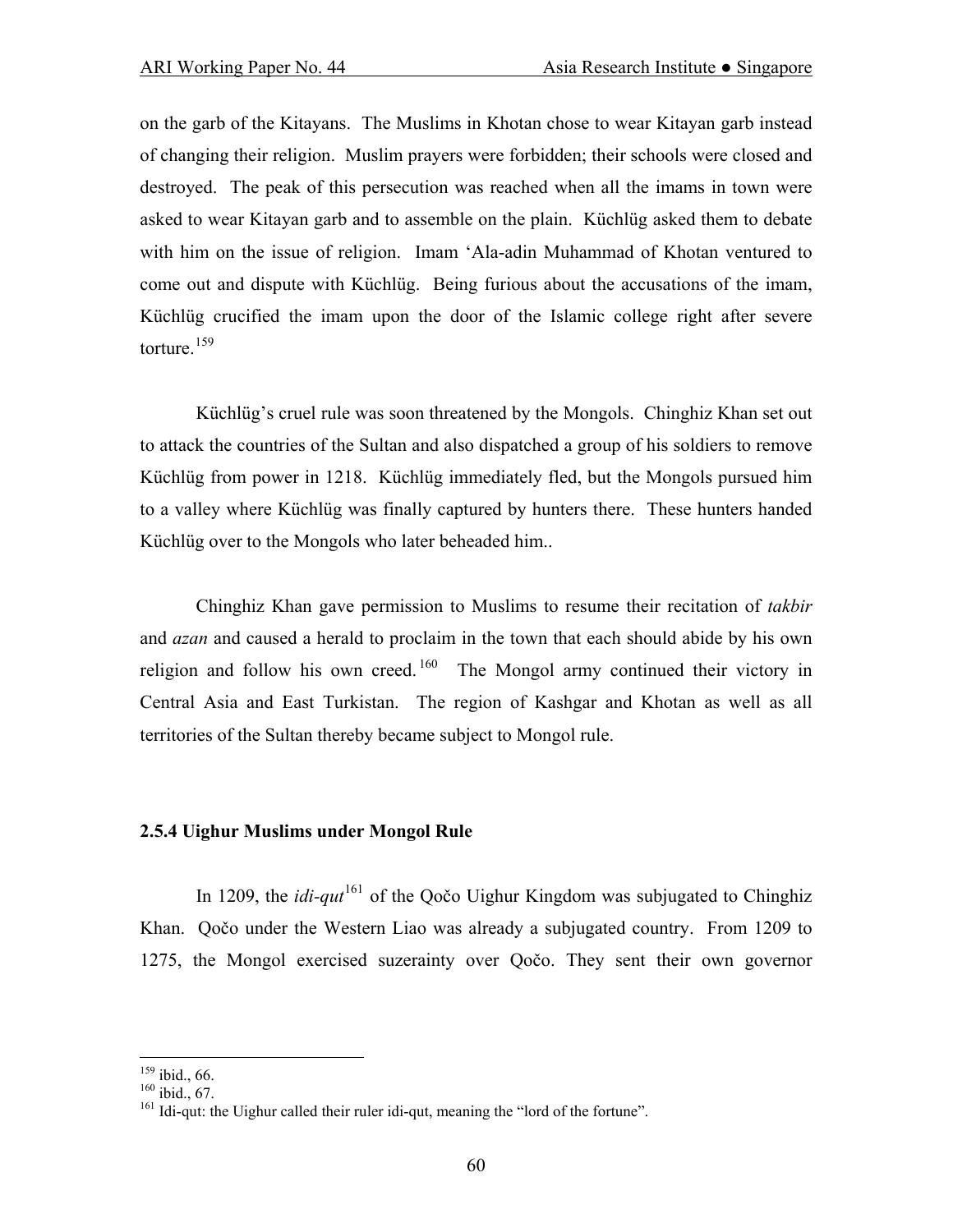*Darugbachi* 达鲁花赤 to oversee the political, economic and military situation in Qočo which was at that time only a quasi-independent state.

## **2.5.4.1. Religious Plurality in the Initial Period of the Mongol Rule**

After Chinghiz Khan attacked the Western Liao, he gave permission to all religious adherents to continue practicing their own religion. At the beginning of Mongol rule, this kind of tolerance was still maintained by the Mongol ruler. Therefore, there appeared under the Mongol Empire a religious plurality. In various Uighur regions, Buddhists, Muslims, Nestorian Christians plus traditional Shamanists all enjoyed a religious stability. The Uighur region at this time could be divided into three parts according to religious practice. In the south of the Tianshan Mountains, Muslim Uighurs were still the dominant inhabitants, whereas on the northern side of the mountain range, there lived Nestorians and traditional Shamanists. South of the Tarim Basin, Buddhism continued to flourish in Qočo. At this time, Khotan was still a Buddhist-influenced country although Islam dominated the area from the  $11<sup>th</sup>$  century. The Buddhist scene was described by the Yuan envoy to foreign countries Zhou Zhizhong 周致中in his *Yi Yu Zhi* [Records of Foreign Regions].<sup>[162](#page-60-0)</sup>

The co-existence of all religions was witnessed by the Franciscan missionary William of Rubruck as he passed through the Uighur lands. He saw both Nestorians and Muslims in their cities. Meanwhile, he also described the idolator's (probably Buddhist) temples. $163$ 

<span id="page-60-0"></span><sup>162</sup> Zhou, Zhizhong. *Yi Yu Zhi* [Records of Foreign Regions]. Edited by Lu Junling. (Beijing: Zhonghua shuju, 1981): 15. (元)周致中, 《异域志》, 陆峻嶺 校注, 北京: 中华书局, 1981. 15 <sup>页</sup>. 163 Dawson, *The Mongol Mission*, 137.

<span id="page-60-1"></span>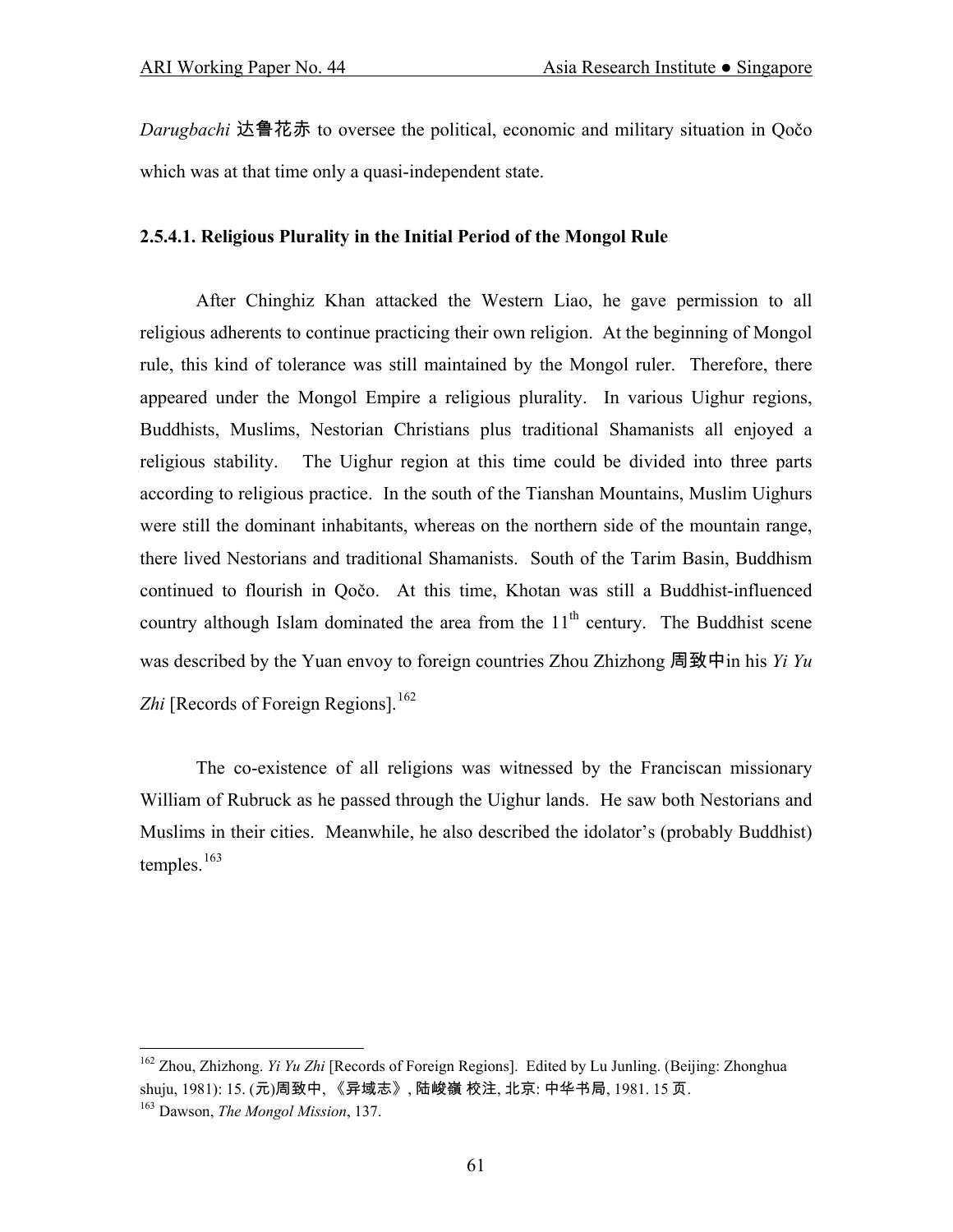# **2.5.4.2. Uighur Muslims under the Chagatai Khanate (1225-mid 13th century)**

 After the death of Chinghiz Khan in 1227, his empire was divided among his sons Ögodai and Chagatai. Ögodai received most of the Mongol Empire, whereas Chagatai controlled Transoxiana and Turkistan. The Uighur lands fell under Chagatai's rule, as the Khantate of Chagatai extended, according to Juvaini's description, from Besh-Baligh to Samargand,  $164$  an area populated mostly by Turkish Muslims at that time.

 Chaghatai was very strict in abiding by the Mongol law known as "Yasa" which Chinghiz Khan laid down and charged him with administering. Yasa was a set of regulations which governed the Mongol Empire. Since the rules gave detailed descriptions of certain way of practice in daily life, it caused Muslims some problems in implementing the Yasa. For instance, the Mongol rule forbade the killing of animals by slitting the throat which was a Muslim practice when slaughtering animals. Rather, according to the Yasa, animals should be slaughtered by cutting the belly. In the meantime, washing in running water, which Muslims do for ritual cleansing before prayers, was also forbidden by the Mongol laws which were laid down according to Mongol traditional practices. For a time, Muslims were afraid to slaughter sheep openly and were forced to eat carrion.<sup>[165](#page-61-1)</sup> Muslims in Chagatai Khanate were under pressure and they were on the brink of rebellion against Chagatai.

 Chagatai died in 1241. Succession struggles among his sons and grandsons weakened the Khanate. In the following years, the Chagatai Khanate began to have conflict with the other Mongol Khanate, now the Yuan Dynasty. In 1320, the Chagatai Khanate was divided into the eastern and the western parts. The area of the Rivers Ili and Chu, Tianshan and Tarim Basin belonged to the East Chagatai Khanate, while Samarqand and Transoxiana were included in the West Chagatai Khanate.

<span id="page-61-0"></span><sup>164</sup> Boyle, translator, *History of the World Conqueror*, 271.<br><sup>165</sup> ibid., 272

<span id="page-61-1"></span>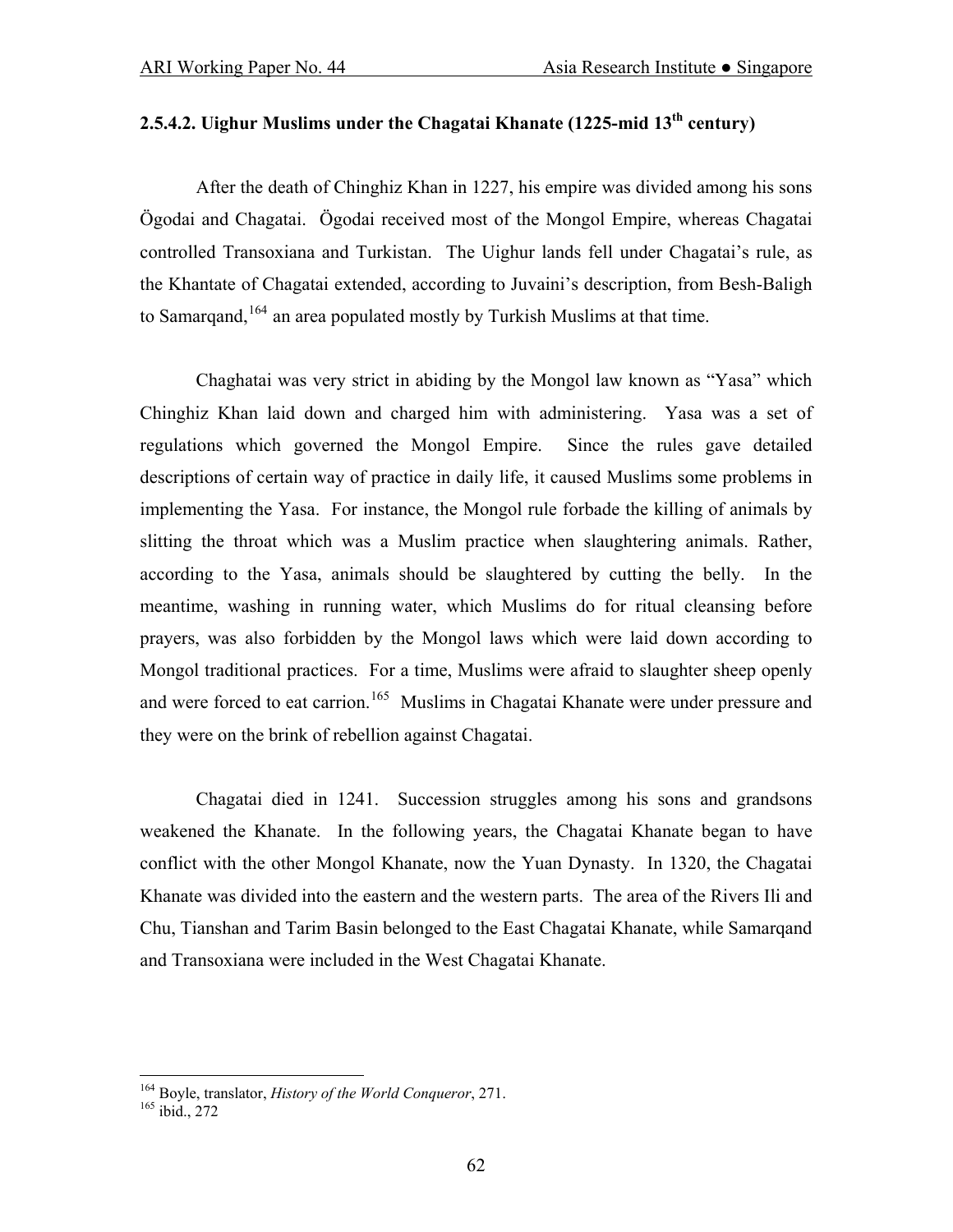#### **2.5.4.3. Islam in the East Chagatai Khanate (748/1347-956/1570)**

The Eastern Chagatai Khanate was also called Moghulistan, meaning "the land of the Mongols). The term "Moghul" was used to refer to the Mongols who were separated from the Mongols of Mongolia proper and who lived in close proximity to the Muslims in Turkisan and Central Asia. The East Chagatai Khanate was a politically unstable Khanate. One native writer from Turkistan in the first half of the  $14<sup>th</sup>$  century penned a few lines on Turkistan in his day, "Since the region has been devastated by the arms of the Tatars, it is inhabited only by a scanty population".<sup>[166](#page-62-0)</sup> After the death of Chagatai, the power struggle among his children became intense. This caused tension between the East Chagatai Khanate and the Mongolia proper.

In terms of religion, this period saw the Turkicisation and the Islamization of the Mongols in the East Chagatai Khanate and the process of Islamization was closely related to the rise of Tughluk Timur (reign 1347-1362).

## **2.5.4.3.1. The Conversion of Tughluk Timur to Islam**

 $\overline{a}$ 

A history of the East Chagatai Khanate and of Tughluk Timur was written by a contemporary historian Mirza Haider who both witnessed many events in the Khanate and collected accounts from many oral traditions. According to his *Tarikh-i-Rashidi*, Tughluk Timur was brought to the city of Aksu when he was 16. Two years later, in Aksu he met the Sufi missionary Shaikh Jamal-ud-Din who originally came from Bukhara. Tughluk was feeding his dog and then entered into a conversation with the Shaikh. He reportedly asked the Shaikh: "Are you better than this dog or is this dog better than you?" The Shaikh answered: "If I have faith, I am better than this dog; if I do not have faith, this dog is better than I am." Tuchluk was very impressed with his answer. The Shaikh continued to explain to Tuchluk that faith is the duty of a Musulman.

<span id="page-62-0"></span><sup>166</sup> N. Ellas, ed. *A History of the Moghuls of Central Asia Being the Tarikh-I-Rashidi of Mirza Muhammad Haidar*, Dughlat. Translated by E.D. Ross. (London: Curzon Press, 1895): 57.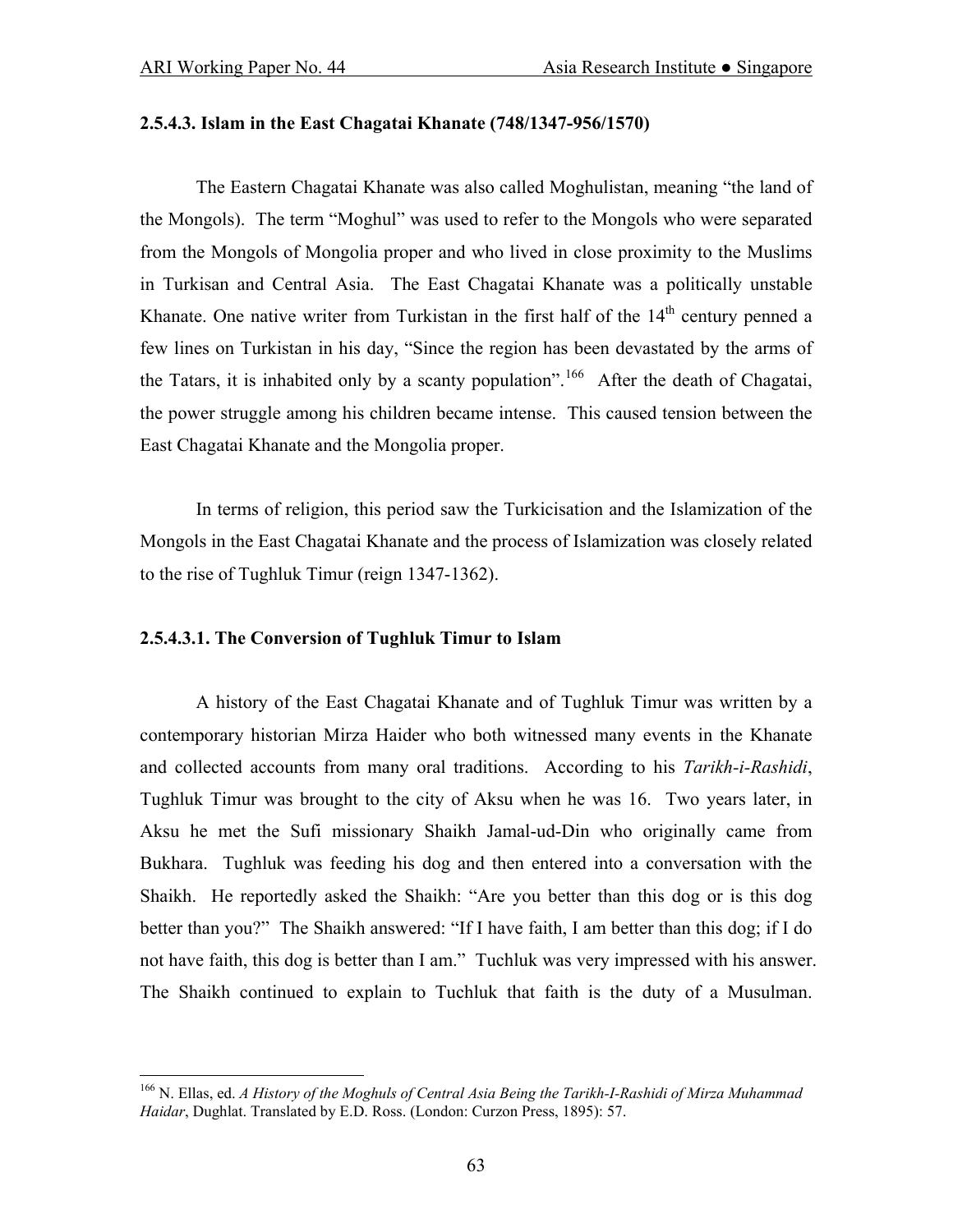Tughluk replied: "If I ever become Khan, and obtain absolute authority, you must, without fail, come to me and I promise you I will become a Musulman."  $167$ 

The Shaikh died before Tughluk became Khan. Before his death, the Shaikh entrusted the mission to his son Mauláná Arshad-ud-Din. When Tughluk rose to the throne, Mauláná Arshad-ud-Din came to remind Tughlug of his promise. Tughlug welcomed him and professed Islam. In the following days, Tughluk's officers also did the same. Actually, some of them had already converted secretly to Islam. However, there was only one officer who refused to accept Islam. He gave one condition, that is, if Mauláná Arshad-ud-Din could overthrow one of the strong men he brought, then he would become a believer. The wrestling started. Mauláná Arshad-ud-Din, though small, struck the man full in the chest and the man fell senseless. The crowed applauded and on that day 160,000 persons cut off the hair on their heads and became Muslims collectively. Tughluk Khan and other new converts soon received circumcision.<sup>[168](#page-63-1)</sup>

#### **2.5.4.3.2. Turkicization and Islamization of the Mongol**

During the East Chagatai period, the Mongols on both sides of the Tianshan Mountains were experiencing two kinds of change. First, their way of life was gradually being transformed from a nomadic life-style to that of a sedentary world. Secondly, as the Mongols lived among the Uighur who already a sedentary people and who had built up their civilization for the past centuries, the influence of the Uighur on the Mongols was significant. A process of Turkicization among the Mongol gradually took place.

However, the process of Islamization of the Moghul in East Chagatai was sometimes forced by the ruling Khans after Tughluk. The grandson of Tughluk, Muhammad Khwaja Khan forced the Moghul to wear a turban, which was a symbol of being a Muslim. Whoever refused would have a horseshoe nail driven into his head. Such

 $\overline{a}$ 

<span id="page-63-1"></span><span id="page-63-0"></span> $\frac{167}{168}$  ibid., 13.<br> $\frac{168}{161}$  ibid. 14-15.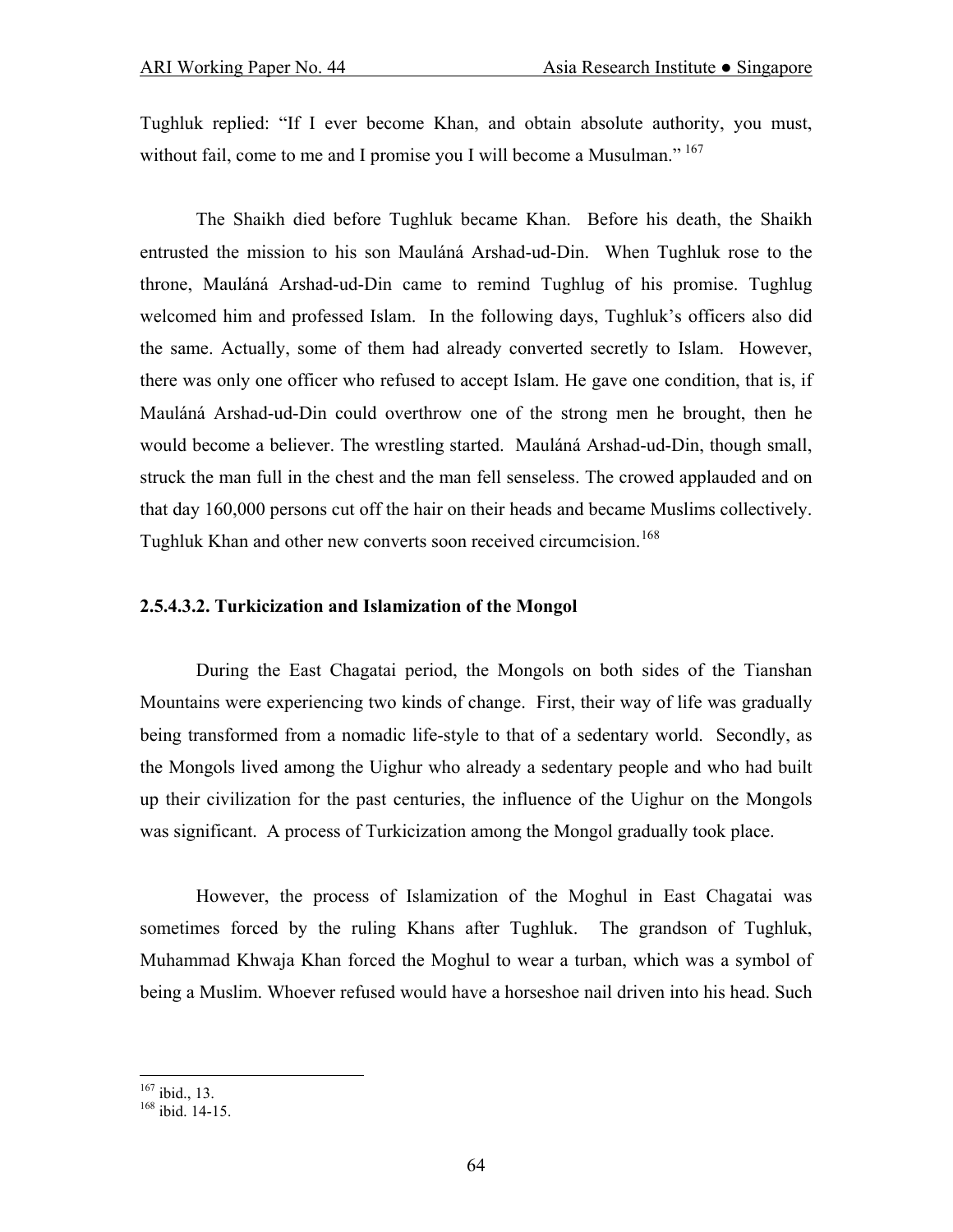a treatment was very common according to Mirza Haidar.<sup>[169](#page-64-0)</sup> In the meantime, mosques were built.

Among the Uighur themselves, two cultural regions co-existed at this time: the Islamic cultural area with Kashgar as its center and the Buddhist cultural area based in Turfan. Islam was already widely spread within the East Chagatai Khanate, and the Arabic language was used by many writers in the Islamic cultural area. In the Buddhist cultural area, Old Turkish (Uighur) was still employed. The Uighur culture actually influenced the Mongol Empire at large. The Mongol adopted the Uighur alphabet to write their language. When Tughluk's son Khizir Khwaja came to reign, he forced the whole Khanate to use the Arabic language.

In the same time, another form of language developed. It is called the "Chagatai" language which was a mixture of the languages around the Tianshan Mountains and in the area of Transoxiana. The structure of the language is based on the Uighur language and its vocabulary includes Uighur, Arabic, Persian and Mongol. Later, many of the Uighur masterpieces were written in the Chagatai language. However, it still belonged to the Turkic language family, and thus the Uighur element is seen as dominant in this language.

#### **2.5.5. Islamic Theological Education**

 Islam in East Turkistan and Transoxiana was spread not only through military conquest, but also through trade. In addition, the role of Sufi missionaries was crucial in terms of spreading Islam among the local folks and nomads. Military expeditions decided the religious status of states, whereas among the nomadic folks in Central Asia and Turkistan, Sufi missionaries shuttled from one nomadic group to another.

 As Islam was gradually established in the East Turkistan and Central Asian areas, formal Islamic theological schools came into existence. Juvaini tells us that in the middle

<span id="page-64-0"></span> $169$  ibid., 58.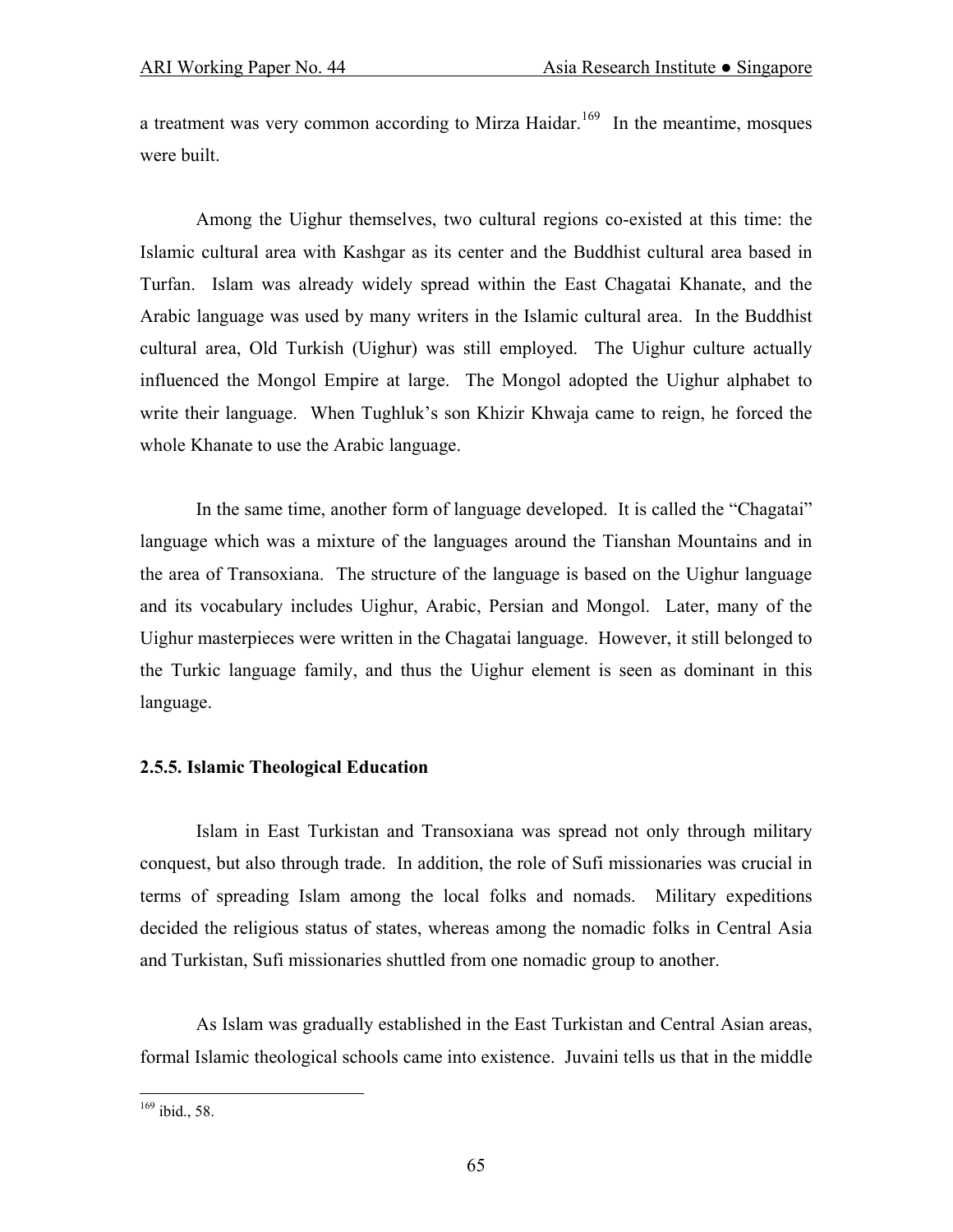of the 13<sup>th</sup> century, two outstanding schools were built in Bukhara for training Muslim students: The Madrasa-yi-Khani and the Madrasa-yi-Mas'udiya. The former was even sponsored by the Mother of the Mongol Kublai Khan, Sorqotani Beki; the later was directed by emir Mas'ud Beg from 1255 to 1289. As Juvaini wrote:

In each of which (these schools) every day a thousand students are engaged in profitable studies, while the professors are the greatest scholars of the age and the wonders of their day. And indeed these two buildings with their lofty pillars and trim courts at once adorn and dignify Bokhara, nay they are an ornament and delight to all Islam.<sup>[170](#page-65-0)</sup>

As also mentioned before, in Khotan there was also an Islamic school directed by Imam 'Ala-adin Muhammad of Khotan. This very imam ventured to debate with Küchlüg, but was crucified by him right in front of the door of his college.

This indicates that Islam already took root in these areas and the status of this religion was so systematically and politically established that Islamic theological education was already in agenda. At college, students learned not only Islamic theology but also western, especially Greek philosophy. The curriculum also included language courses, for instance, Arabic, Persian and Urdu.

# **2.5.6. East Turkistan Becoming Islamized**

During the Mongol period, Islamic territory stopped at East of Kucha and in the Turfan Buddhist Uighur Kingdom, the front line was strong. However, this scene changed when Tughluk Timur Khan professed Islam.

<span id="page-65-0"></span> $\overline{a}$  $170$  ibid., 108.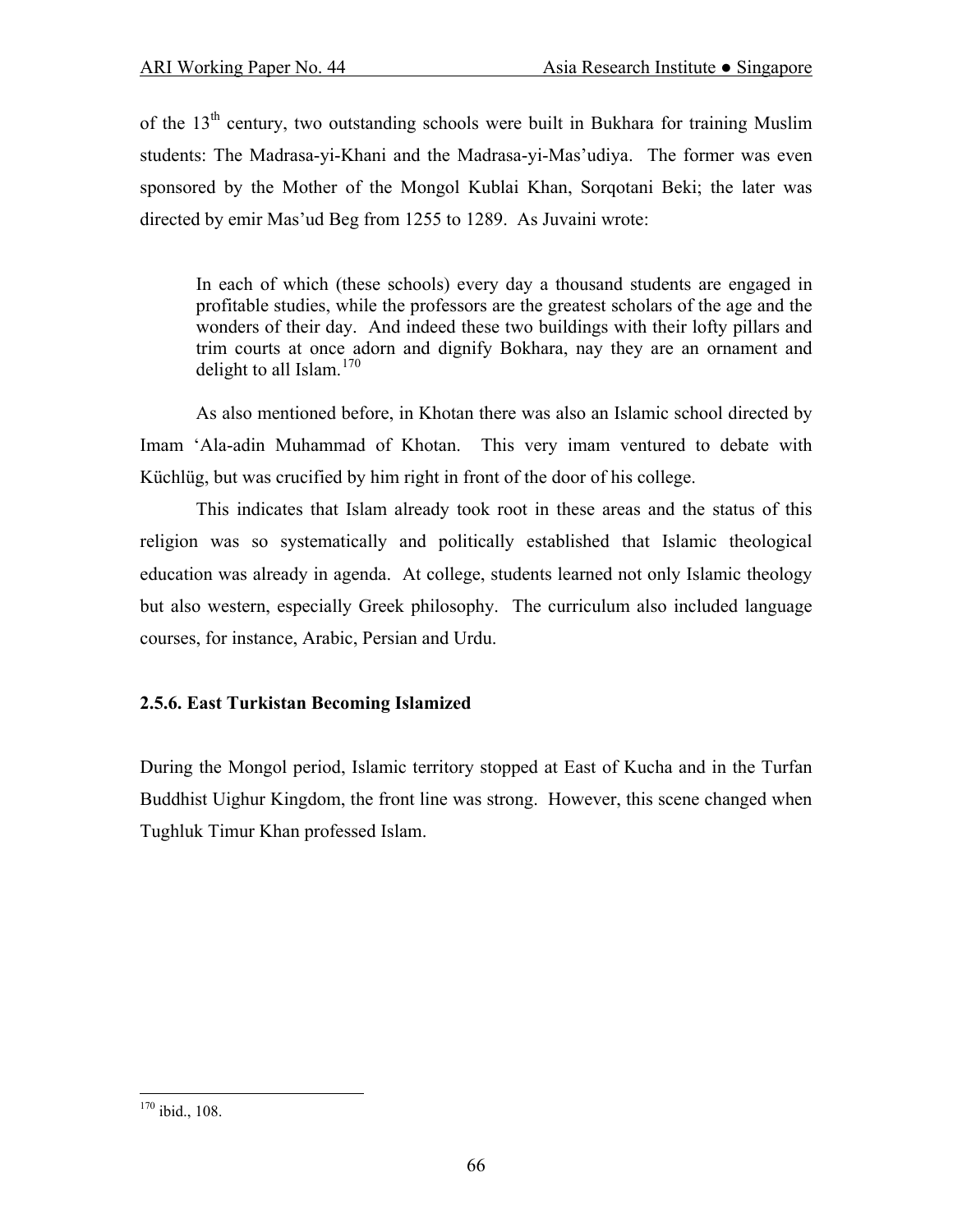

Kucha was traditionally a Buddhist country. For a long time, Kucha had remained a Buddhist frontier, even if it was close to the Karakhanid territory. However, then Sufi missionaries reached Kucha. The Sufi missionary Maulana Ashad-ud-Din who converted Tughluk Timur to Islam also went to Kucha for further mission work. Tughluk sent Ashad-ud-Din to Kucha to set up an Islamic centre which was directed by Ashad-ud-Din himself. The Ashad-ud-Din family was given privileges and began to have a hereditary system. Muslim missionaries in Kucha soon gained success which aroused conflicts

between Muslims and Buddhists. Buddhist adherents rose up against the Muslims, but their rebellion was soon put down by the army of Tughluk Timur. Thousands of Buddhist believers were driven out of Kucha, and the city became a Muslim city (Fig. 5). Buddhists fled to Yutian and then to Afghanistan. Buddhist sculptures and paintings in the grottos of Kizil were destroyed.

Tughluk Timur was the first Mongol ruler to become a Muslim. A large number of Mongols within the Khanate followed suit. After the death of Tughluk Timur, his successors continued to proclaim Islam. His son Khizir Khwaja Khan (reign 791/1389- 806/1403) conquered Karahoja and Turfan from 1392 to 1393 and forced the inhabitants there to become Muslims. The region was then called *Dar al Islam* (the Seat of Islam). The region was then divided up in the manner of the ordained Holy Shariat. In the following years, Khizir Khwaja Khan attacked Hami and enforced Islam in that area, too. $171$ 

<span id="page-66-0"></span> $\overline{a}$  $171$  ibid., 52.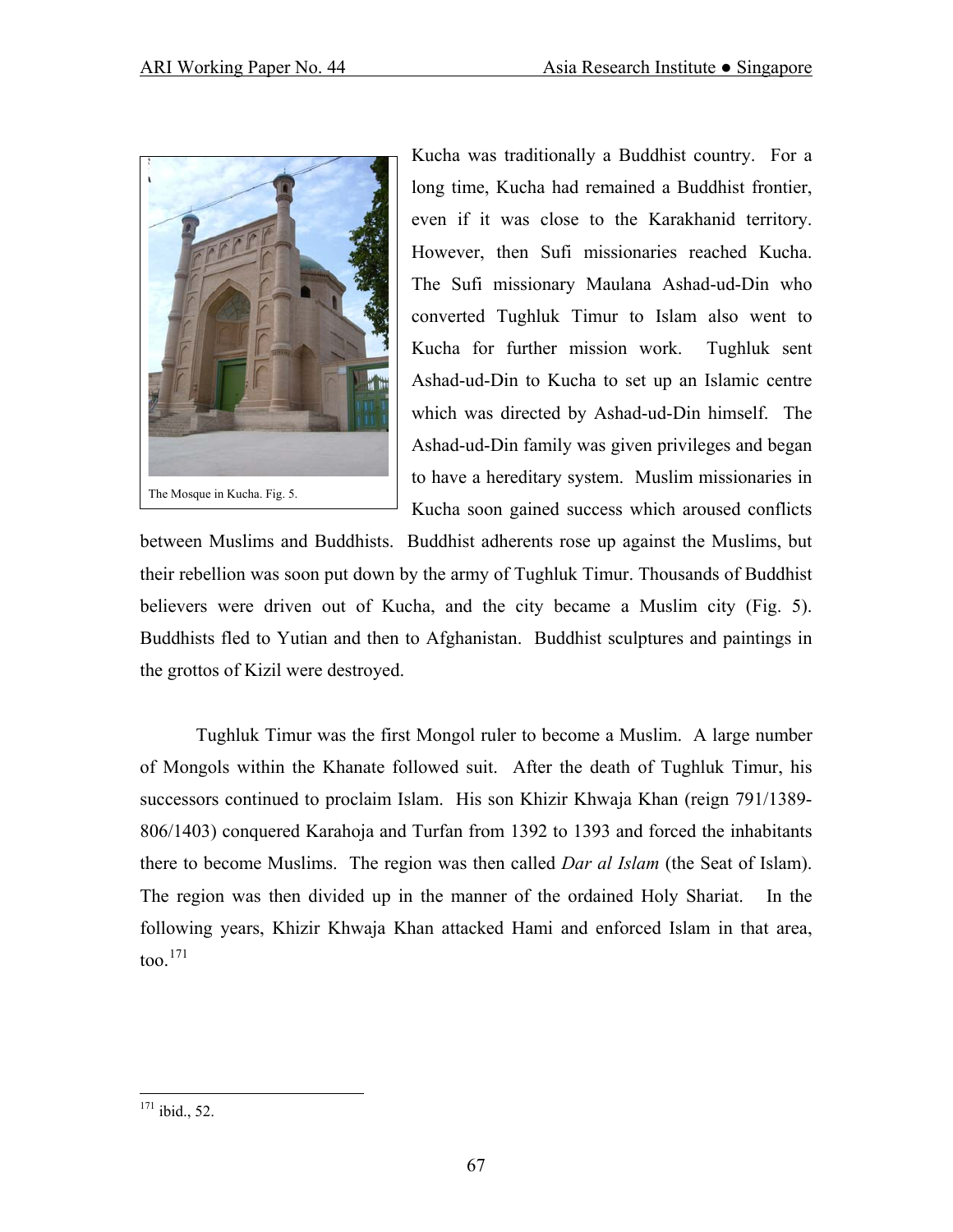With the conquest of Kucha and Turfan by the East Chagatai Muslim army, the last two Buddhist fortresses of East Turkistan collapsed. Although in the early 15th century, Buddhists were still present in Turfan, their control of the region was gradually being replaced by that of the Muslims (Fig. 6). According to *Ming Shi* [History of the Ming Dynasty], in 1408, the



tributary envoy from Turfan was still a Buddhist monk.<sup>[172](#page-67-0)</sup> But by 1465, the ruler of Turfan was called Ali Sultan<sup>[173](#page-67-1)</sup>, obviously a Muslim ruler.

## **3. Conclusion**:

.

 The Uighur were known in ancient times as an Eastern Asiatic nation of Turkish race. Up until the  $9<sup>th</sup>$  century, the Uighur were nomadic people within the Tiele tribe moving about in search of pastures in north-west of the Orkhon River in Upper Mongolia. Sources on the early history of the Uighur are found mainly in Chinese historical annals. Information in the Old Uighur language is only available in the form of inscriptions. During the  $7<sup>th</sup>$  and  $8<sup>th</sup>$  centuries, the Uighur grew to be a powerful nation and established their own Khanate on the Orkhon River, which was named "the Orkhon Uighur Khanate." Chinese sources of the Tang period give ample accounts on this Uighur Khanate which maintained a close relationship with the Chinese Tang court.

The Uighur have been a religious people throughout the history. However, they were never attached to only one religion. In the course of history, Uighur belief systems and patterns experienced a series of changes.

<span id="page-67-0"></span><sup>&</sup>lt;sup>172</sup> *Ming Shi*. Vol. 329.<br><sup>173</sup> ibid.

<span id="page-67-1"></span>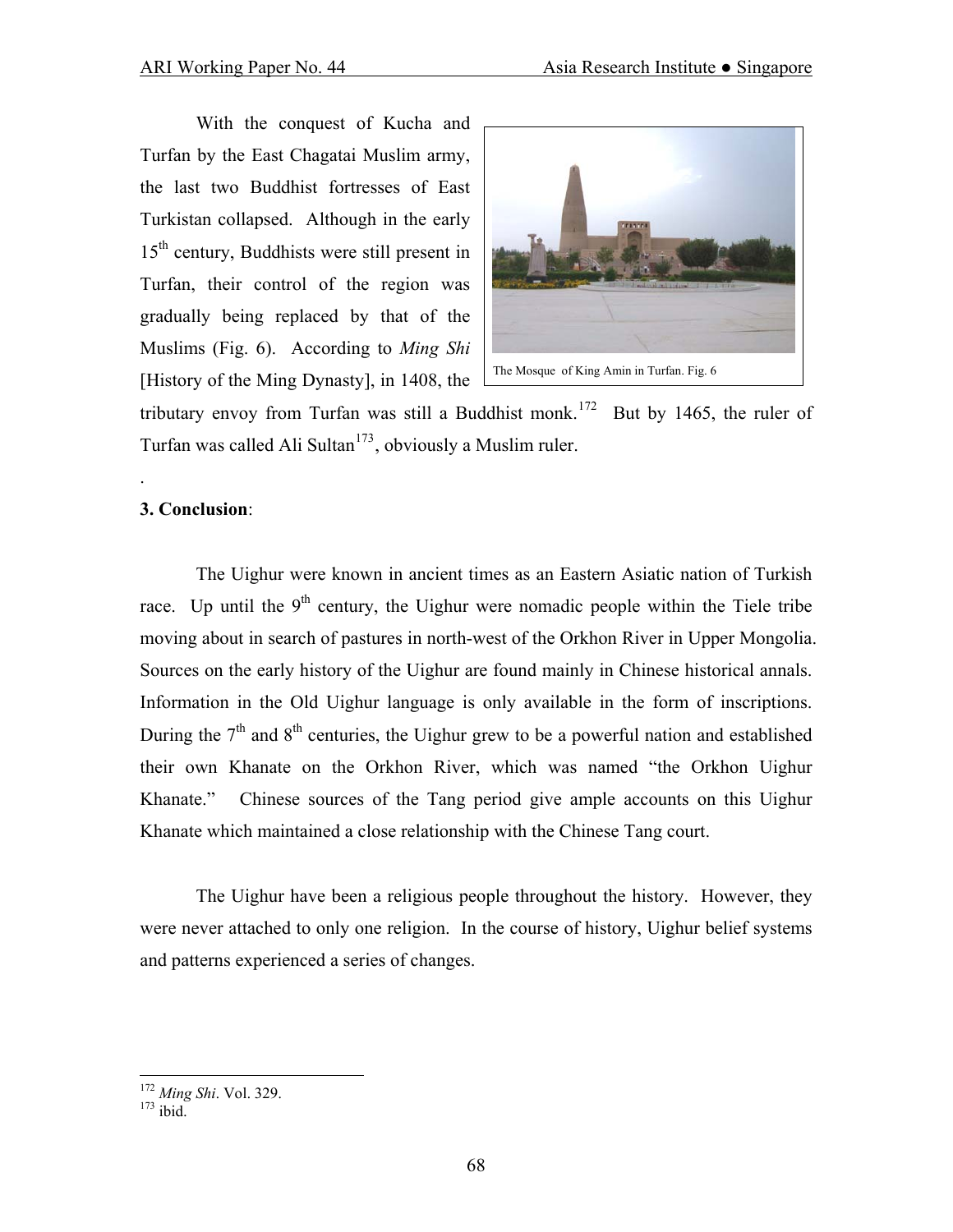Shamanism was the primal religion of the Altaic peoples including the Uighur. Before the  $9<sup>th</sup>$  century, Shamanism was very prominent in Uighur life, influencing their military campaigns and later their politics. The Shaman performed rituals and healings on various important decisive occasions in the history of the Uighur nation. However, the influence of Shamanism declined, although was not eliminated, when the Uighur Bügü Khaghan was converted to Manichaeism while he was in the Chinese city of Luoyang in the year 762. This was a crucial event in Uighur history. When Bügü Khaghan returned to Upper Mongolia with a few Manichaean monks, he caused the whole nation to accept Manichaeism. For the first and the only time in the history of the world, Manichaeism, a world religion with its origins in Persia, became a state religion. The main missionaries of this religion were Sogdian merchants.

Uighur migration in the  $9<sup>th</sup>$  century caused a dramatic change of their life-style and also paved the way for their assimilating into different religions. The conquest of the Orkhon Uighur Khanate by the Kirghiz in 840 scattered the whole Uighur tribe, beginning a period of repeated migrations. The Uighur was divided into three main groups fleeing in different directions. As they finally settled down in different areas, they no longer remained in union in terms of religious belief.

The two groups of the Uighur who migrated to the Hexi Corridor and to the Turfan region respectively, soon adopted Buddhism, a religion which had been in existence in these two areas long before the arrival of the Uighur migrants. The Uighur in Turfan conquered the Tibetans there and re-established their Uighur Kingdom of Qočo in the 9<sup>th</sup> century. Before the conquest of the Uighur in the 9<sup>th</sup> century, the Turfan region was already a multi-cultural melting place where East Iranian, Indian, Tocharian, as well as Sibirian nomadic cultures met. Buddhism was the main religion there. Turfan was also a melting pot of religious culture and arts. After the  $9<sup>th</sup>$  century, a Turkicization process took place in the oasis of Turfan. With the Uighur conquest of the Turfan region, the Khaghan family continued to profess Manichaeism as the state religion although local folks practiced Buddhism. Limited and small traces of Nestorian influence were also seen in the region.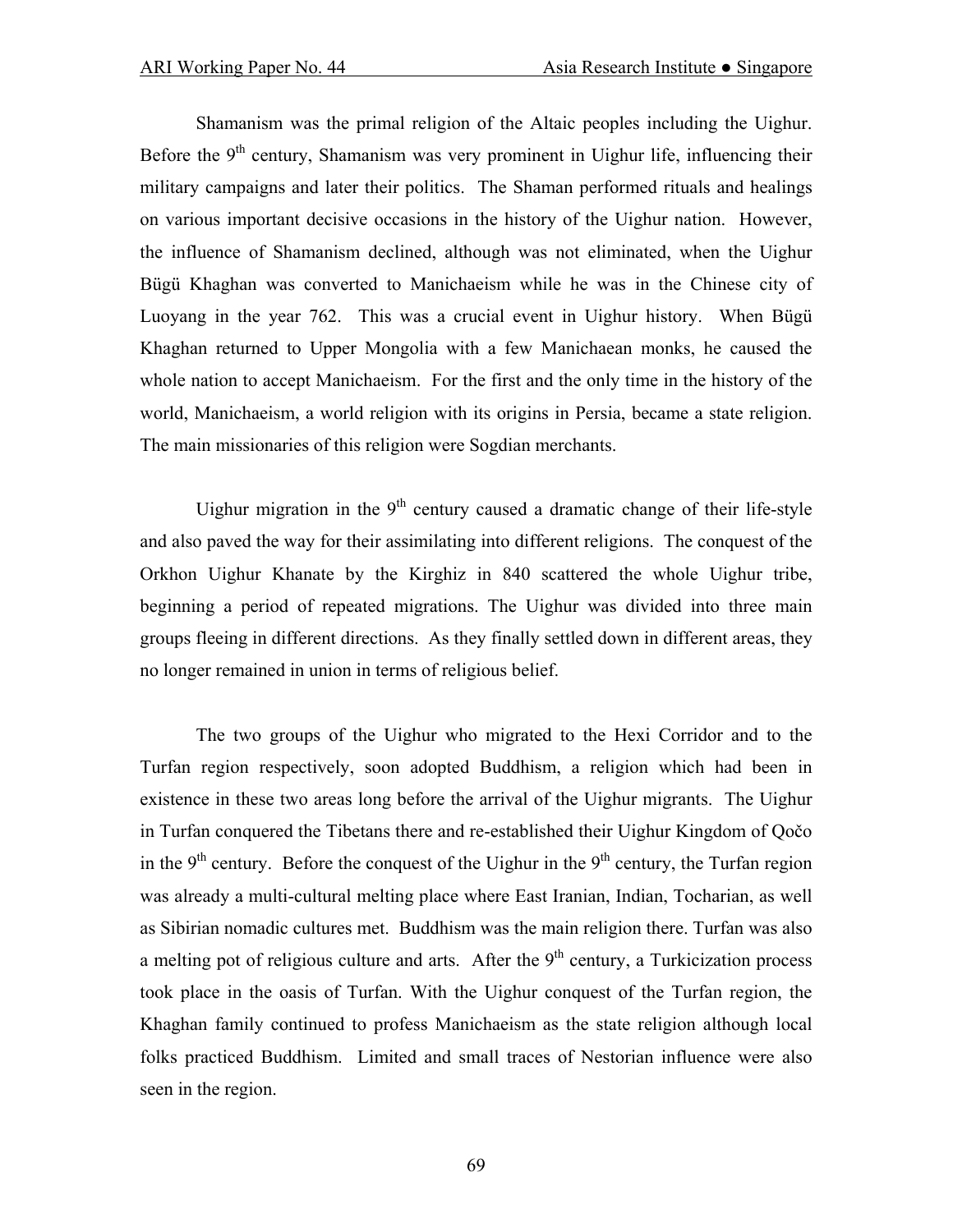Manichaeism was still a dominant religion in the early part of the Qočo Kingdom and lasted for another century. This is testified to by the Manichaen paintings and manuscripts discovered in the ruin of Qočo. However, Buddhist influence overshadowed Manichaeism in the end. During the  $10<sup>th</sup>$  century, Turfan was in general a Buddhist kingdom with a splendid high Uighur civilization. The second Uighur migrant group moved to the Hexi Corridor. There they encountered Buddhism which was brought there either by Tibetans or Chinese.

 Another area in the south of the Tarim Basin was Yutian (sometimes called Khotan). The indigenous people were Tibetan folk mixed with quasi-Mongolian people. They seemed to have been influenced strongly by Indian culture. The main Uighur penetration into Yutian occurred when the Muslim Uighur conquered the area in the  $11<sup>th</sup>$ century.

Traces of Uighur Nestorians have been found in the Turfan Basin. However, the influence was very limited, and was only heard during the Mongol period when Uighur Nestorians became Mongol officers. In the northern and eastern part of China, Nestorian tombstones with Old Uighur inscriptions have been unearthed.

The last migrant group went far west near Kashgar and joined the Karluk there. In the tenth century, they established the Karakhanid Kingdom, the first Turkish Kingdom to embrace Islam. The early history of the Karakhanid Kingdom is very vague, but fragmentary information has been preserved. There was only one local historian from Kashgar who wrote a history of that town, in a work entitled *Tarikh Kashgar*. Unfortunately, the work was lost but part of it was copied by a  $14<sup>th</sup>$ -century historian Jamal Qarshi into his *Mulhaqat al-Surah* [Supplement to the Dictionary "Surah"]. The advent of Islam in Karakhanid Kingdom occurred in the  $10<sup>th</sup>$  century but, again, how Islam was introduced to the region is still far from clear. Oral traditions do exist and these were later recorded in the *Tazkirah Bughra Khan.* Historical sources seem to contradict each other as to the names of the early Karakhans as well as the conversion of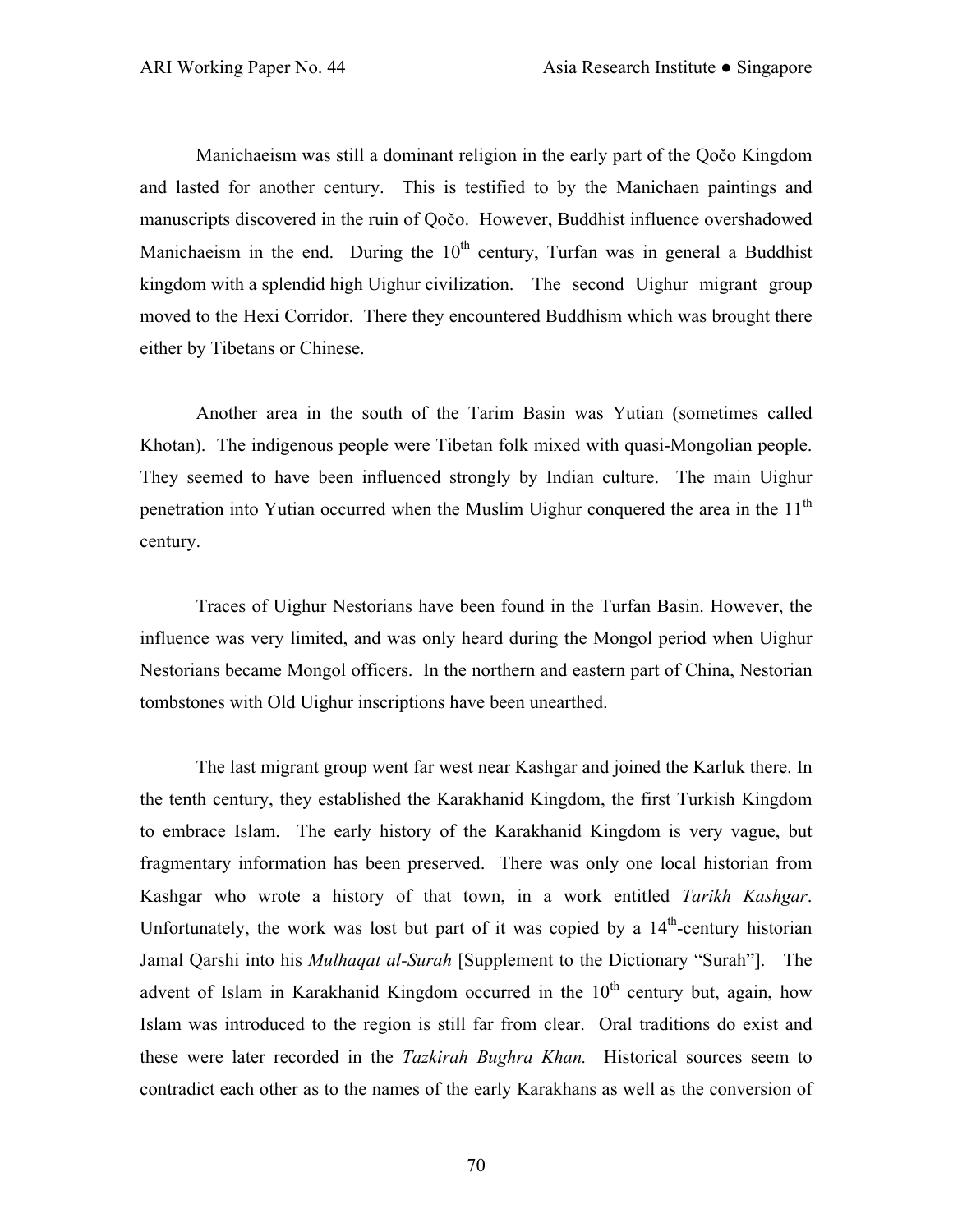Bughra Khan. In spite of this confusion, the main clue points to the major figure being Bughra Khan. It was he who became a Muslim and he who enhanced the status of Islam to a state religion.

The power of Islam was strengthened by the Karakhanid's military campaigns against its neighbouring countries in the name of the Jihad, and the Muslim conquest therefore began. The Karakhanids conquered the Buddhist kingdom of Yutian at the beginning of the 11<sup>th</sup> century. Chinese sources on the Karakhanid and Eastern part of the Tarim Basin from the  $10<sup>th</sup>$  century to the Mongol period are limited. Only Arab and Persian sources provide some detailed information.

The process of Islamization also gave rise to a Turco-Islamic culture, and many Uighur literary masterpieces were produced during this period. The most representative of these in the 11<sup>th</sup> century are: *Diwan Lugat at-Turk* [Compendium of the Turkic Dialects《突厥语大辞典》] by Mahmud al-Kāšγari and *Kutadghu Bilig* [Wisdom of Royal Glory《福乐智慧》] composed by Yusuf Khass Hajib of Balsaghun in 1069. Arabic also became an official language of the Karakhanid Kingdom.

The Karakhanid Kingdom was destroyed by the newly-arisen power in the Steppes: the Kara Kitai who conquered the Karakhanid Kingdom and the area of Transoxiana in the  $12<sup>th</sup>$  century. Muslims in these areas became for a short period subjects of non-Muslim rulers. However, the Kara Kitai Dynasty was short lived, and soon they were swept away by the Mongols. Chinghiz Khan granted the areas of former Karakhanid Kingdom and Transoxiana to his son Chagatai, and Muslims enjoyed a period of tolerance under Mongol rule. After the death of Chagatai, his Khanate was divided into Eastern and Western parts.

The status of Uighur Muslims changed dramatically at the time of the East Chagatai Period as their Khan, Tughlug Timur, became a Muslim in the middle of the 14<sup>th</sup> century after being encouraged to the religion by Sufi missionaries. Tughluk Timur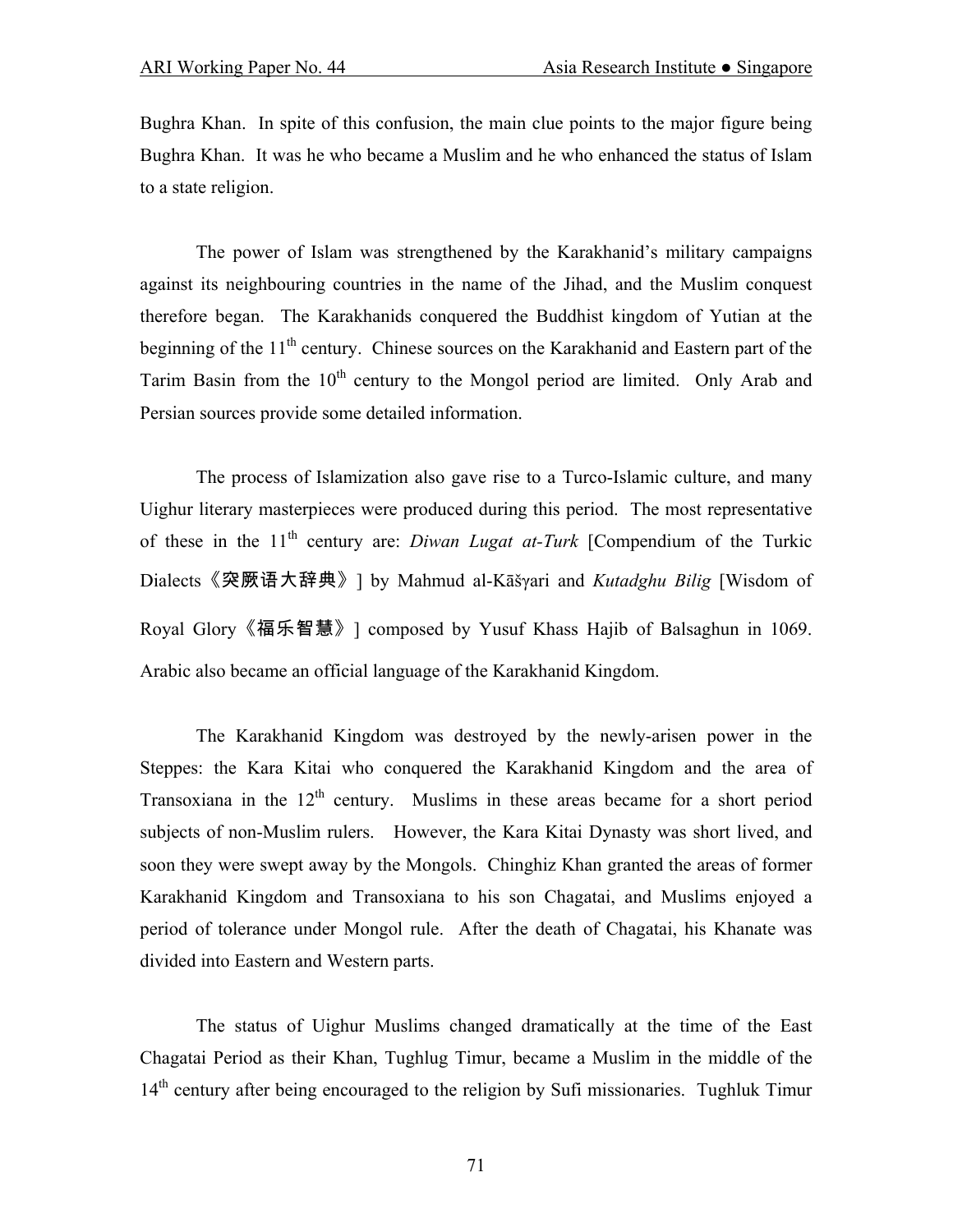Khan soon put forward a nation-wide conversion movement and called on all the Mongols in his Khanate to profess Islam. Thus the Mongols in these areas underwent a process of Turkicization and Islamization, although the later process was sometimes forced. The successors of Tugkluk Timur were all devout Muslims. They began to launch attacks towards the East and finally the last two Buddhist fortresses of Kucha and Turfan were conquered by the Chagatai descendents. In the middle of the  $15<sup>th</sup>$  century, East Turkistan became a Muslim territory. The Uighur were thus finally united in their religious belief.

 The spread of Islam among the Uighur was on the one hand pushed by Muslim military conquest, and on the other hand realized by Sufi missionaries and Muslim merchants. Islamic areas were expanded among loose Turkic communities as Muslim merchants exchanged goods with them. Although Islam has remained the religion of the Uighur, the ancient Turkic shamanistic traditions still influence the Muslim Uighurs in the way of Islamic mysticism or pseudo-mysticism even today.

The impact of Uighur religious tradition is deeply felt and expressed through arts as portrayed in grotto paintings, sculptures and religious writings. Most of the Uighur religious heritage has been preserved in artistic forms. As the Uighur finally became Muslims, Islam was deeply assimilated into their culture and life-style, and it has become equated with the Uighur identity and ethnicity.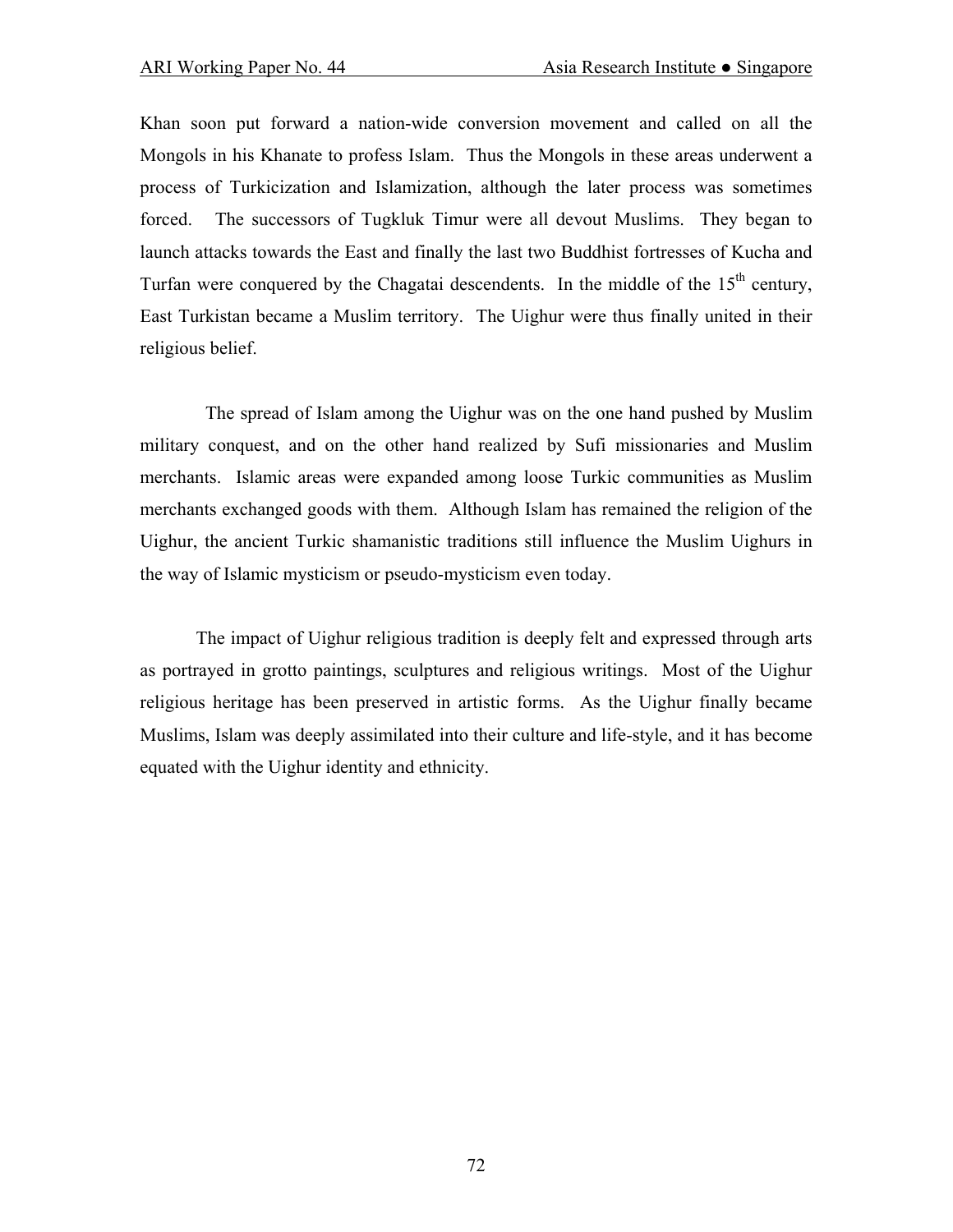

## **Timeline of Uighur Religious Conversions**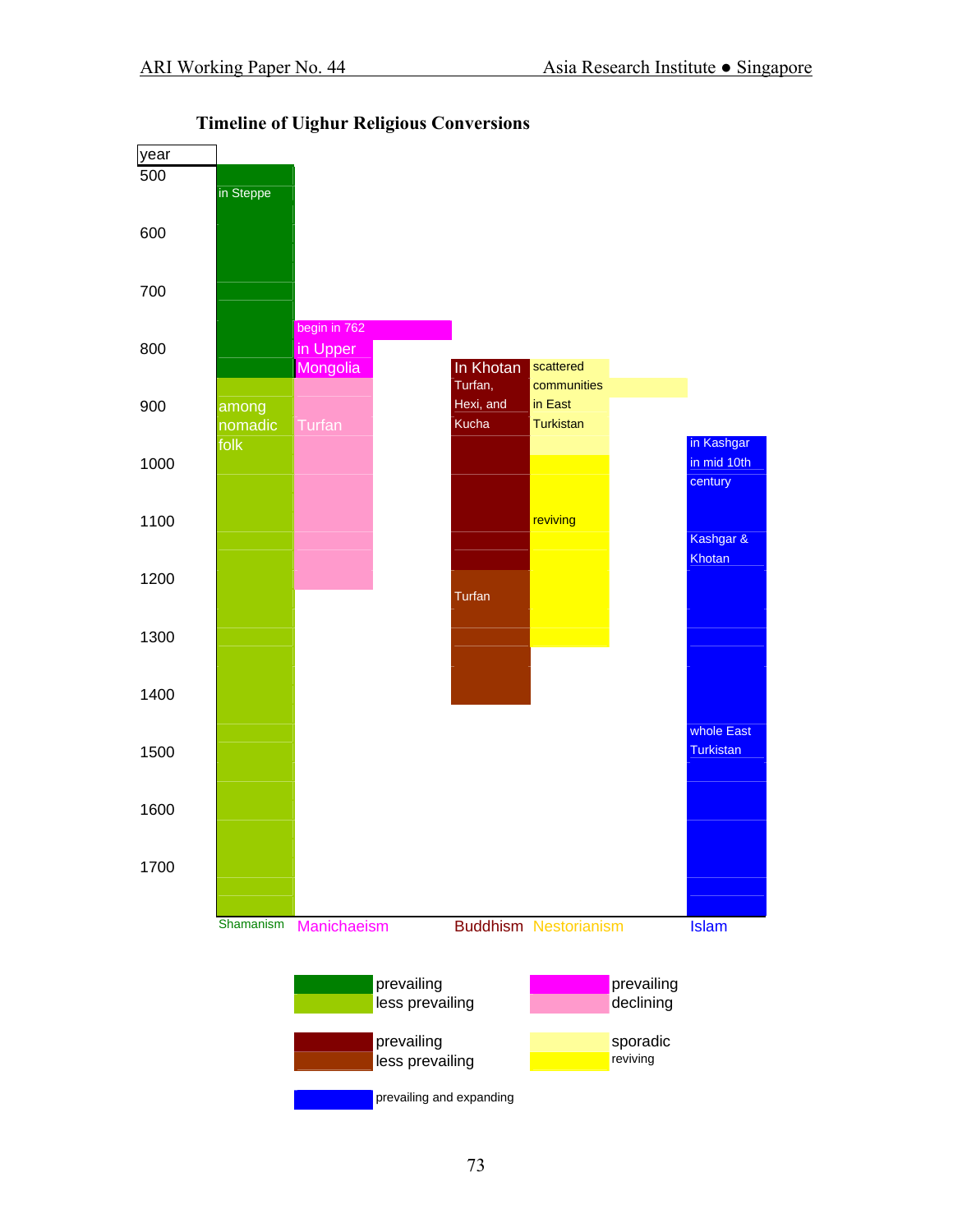## **5. Bibliography**

Ibn al-Athir., *al-Kamil fi al-Tarikh*. Edited by C.J. Tornberg. Beirut, 1965.

- Asmussen, J.P., *Xuastuanift, Studies in Manichaeism*. Acta Theologica Danica 7. Copenhagen: Munksgaard, 1965.
- Bailey, H.W., "Śri Viśa Śūra and the Ta-uang" *Asia Major* Vol. 11 (1964): 1-26.
- Bang, Willi and Annemarie von Gabain, *Türkische Turfan-Texte*. Berlin: Verlag der Akademie der Wissenschaften, 1929.
- Barthold, W, *Zur Geschichte des Christentum in Mittelasien bis zur mongolischen Eroberungen.* Tübingen: Mohr Siebeck, 1901.
- Bryder, Peter, *The Chinese Transformation of Manichaeism: A Study of Chinese Manichaean Terminology*. Tryck: Vänersborgs Offset AB, 1985.
- Chavannes, Éd. and Paul Pelliot, "Un Traité Manichéen Retrouvé en Chine, Traduit et Annoté." *Journal Asiatique* (July-August, 1911) : 499-617.

\_\_\_\_\_\_\_\_. "Un Traité Manichéen Retrouvé en Chine, Traduit et Annoté, deuxième partie." *Journal Asiatique* (Jan-Feb. 1913) : 99-394.

- Czaplicka, M.A., *The Turks of Central Asia in History and at the Present Day*. Oxford: 1918.
- Dawson, Christopher, ed., *The Mongol Mission: Narratives and Letters of the Franciscan Missionaries in Mongolia and China in the Thirteenth and Fourteenth Centuries.*  (London: Sheed and Ward, 1955.
- Desmaisons, Le Baron. *Histoire des Moguls et des Tatares par Aboul-Gh*â*zi B*èhâdour. St. Petersburg, 1874.
- Dodge, Bayard (editor and translator), *The Fihrist of al-Nadim: A Tenth-Century Survey of Muslim Culture*. New York, et al: Columbia University Press, 1970.
- Eberhard, W., "Die Kutlur der alten zentral und westasiatischen Völker nach chinesischen Quellen" *Zeitschrift für Ethnologie* 73 (1941): 215-275.

\_\_\_\_\_\_\_\_. "Old Turkic Titles of Chinese Origin" *Acta orientalia Academiae scientiarum Hungaricae* (1965): 83-91.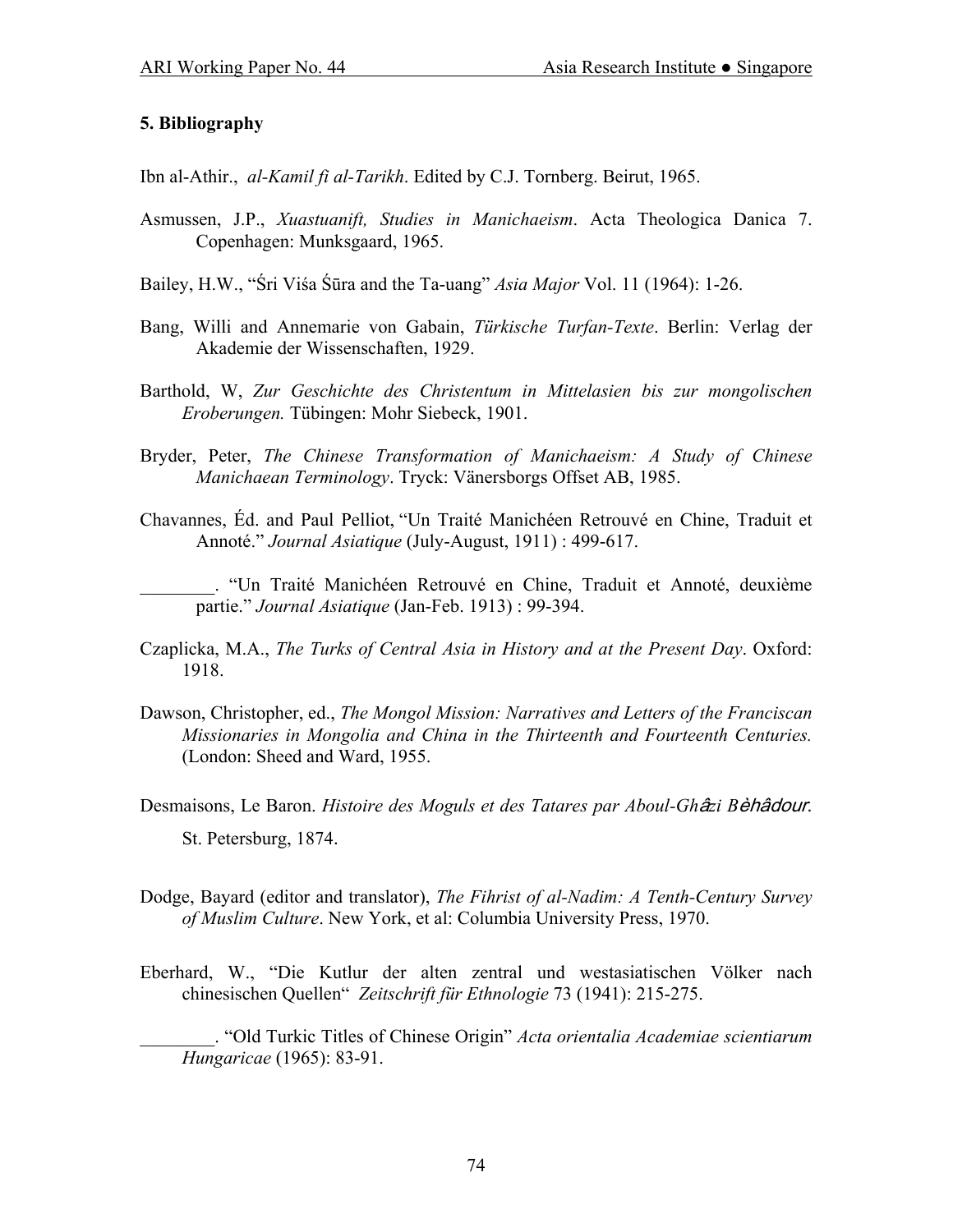- Ellas, E. (ed.), *A History of the Moghuls of Central Asia Being the Tarikh-I-Rashidi of Mirza Muhammad Haidar, Dughlat*. Translated by E.D. Ross. London: Curzon Press, 1895.
- Franke, A.H., "Tibetische Handschriftenfunde aus Turfan" *Sitzungsberichte der preussischen Akademie der Wissenschaften (SPAW)*(1924): 5-20.
- Geng, Shimin, "Notes on an Ancient Uighur Official Decree Issued to a Manichaean Monastery", *Central Asiatic Journal* Vol. 35, No. 3-4 (1991): 209-230.
- Grenard, M.F., "La Légend de Satok Boghra Khan et L'Hisotire" *Journal Asiatique* XV  $(1900)$ : 5-79.
- Grousset, René, *L'Empire des Steppes: Attila. Gengis-Khan. Tamerlan*. Paris: Payot, 1948.
- Hamilton, James Russell. *Les Ouïghours à L'Époque des Cinq Dyansties D'Aprés Les Documents Chinois*. Bibliothéque de L' Institut des Hautes Études Chinoises Vol.X. Paris : Imprimerie Nationale, 1955.

\_\_\_\_\_\_\_\_. "Toquz-Oγuz et On-Uyγur" *Journal Asiatique* 250 (1963) : 23-63.

- Holt, P.M. (ed.), *The Cambridge History of Islam Vol I: The Central Islamic Lands.* Cambridge: Cambridge University Press, 1970.
- Howorth, H.H. *History of the Mongols from the Ninth to the Nineteenth Century*. 5 Vols. London: 1876-1927.
- Kamalov, Ablet. "The Moghon Sine Usu Inscription as the Earliest Uighur Historical Annals" *Central Asiatic Journal* 47/1(2003): 77-90.
- Lieu, Samuel N.C., *Manichaeism in Central Asia and China.* Nag Hammadi and Manichaean Studies Vol. XLV. Leiden: Brill, 1998.
- Mahmud al-Kasγari, *Compendium of the Turkic Dialects (Diwan Lugat at-Turk)*. Edited and translated by Robert Dankoff. Cambridge, MA: Harvard University Press, 1985.
- Mackerras, Colin, *The Uighur Empire According to the T'ang Dynastic Histories*. Canberra: Australian National University Press, 1972.
- Menges, Karl H., "Manichaeismus, Christentum und Buddhismus in Zentralasien un ihr gegeseitiges Verhältnis" *Central Asiatic Journal* Vol. 35, No. 1-2 (1991): 81-95.
- Moule, A.C., *Christians in China before the Year 1550*. Reprint. Taipei: Ch'eng Wen Publishing Co., 1972.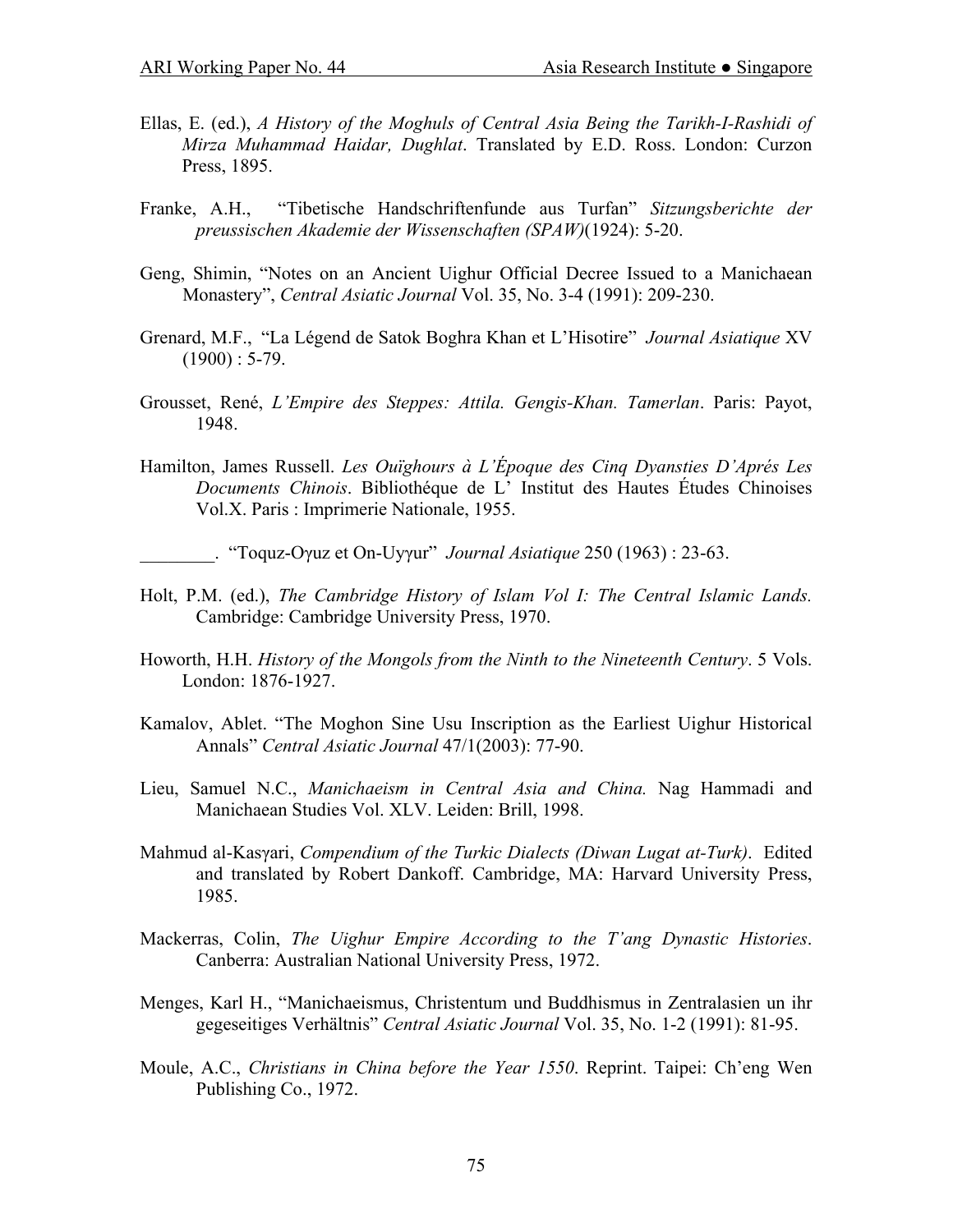- Pinks, Elisabeth, *Die Uiguren von Kan-Chou in der Frühen Sung-Zeit (960-1028).* Asiatische Forschungen 24. Wiesbaden: Otto Harrassowitz, 1968.
- Pritsak, Omeljan, "Die Karachaniden" *Der Islam* 31 (193-54): 16-68.
- Pulleyblanke, E.G., "The Date of the Staël-Holstein Roll" *Asia Major* n.s. Vol. 9, part I (1954): 91-92.
- Röhrborn, Klaus, *Eine uigurische Totemnesse, Text, Übersetzung, Kommentar*, *DAWB*: Zentralinst für Alte Geschichte und Archäologie, Schriften zur Geschichte und Kultur des Alten Orients 4, Berliner Turfantext 2,
- Roemer, Hans Robert (ed.), *History of the Turkic Peoples in the Pre-Islamic Period*. Berlin: Klaus Schwarz Verlag, 2000.
- Shaw R.B., "A Grammar of the Language of East Turkistan" *Journal of the Asiatic Society of Bengal* Vol. XLVI (1887): 242-268.
- Sinor, Denis (ed.), *The Cambridge History of Early Inner Asia*. Cambridge: Cambridge University Press, 1990.
- Soothhill, William Edward and Lewis Hodous, *A Dictionary of Chinese Buddhist Terms with Sanskrit and English Equivalents*, Reprint. Kaohsiung: Buddhist Culture Service, 1977.
- Stein, M. Aurel, *Ancient Khotan : Detailed Report of Archaeological Explorations in Chinese Turkestan Carried out and Described under the Orders of H.M. Indian Government*. New Dehli: Cosmo Publications, 1981.
- Van Togerloo, Alois, "La Structure de la Communauté Manichéenne dans le Turkestan Chinois à la Lumière des Emprunts moyen-Iraniens en Ouigour " *Central Asiatic Journal* 25 (1982) : 262.
- Von le Coq, Albert. *Auf Hellas Spuren in Ostturkistan: Berichte und Abenteuer der II. Und III. Deutschen Turfan-Expedition.* Leipzig: J.C. Hinrichssche Buchhandlung, 1926.

\_\_\_\_\_\_\_\_. *Die Buddistische Spätantike in Mittelasien*, Berlin: Verlag Dietrich Reimer Ersnst Vohsen, 1923

\_\_\_\_\_\_\_\_. *Buried Treasures of Chinese Turkestan: An Account of Activities and Adventures of the Second and the Third German Turfan Expeditions*. Translated by Anna Barwell. London: George Allen & Unwin Ltd., 1928.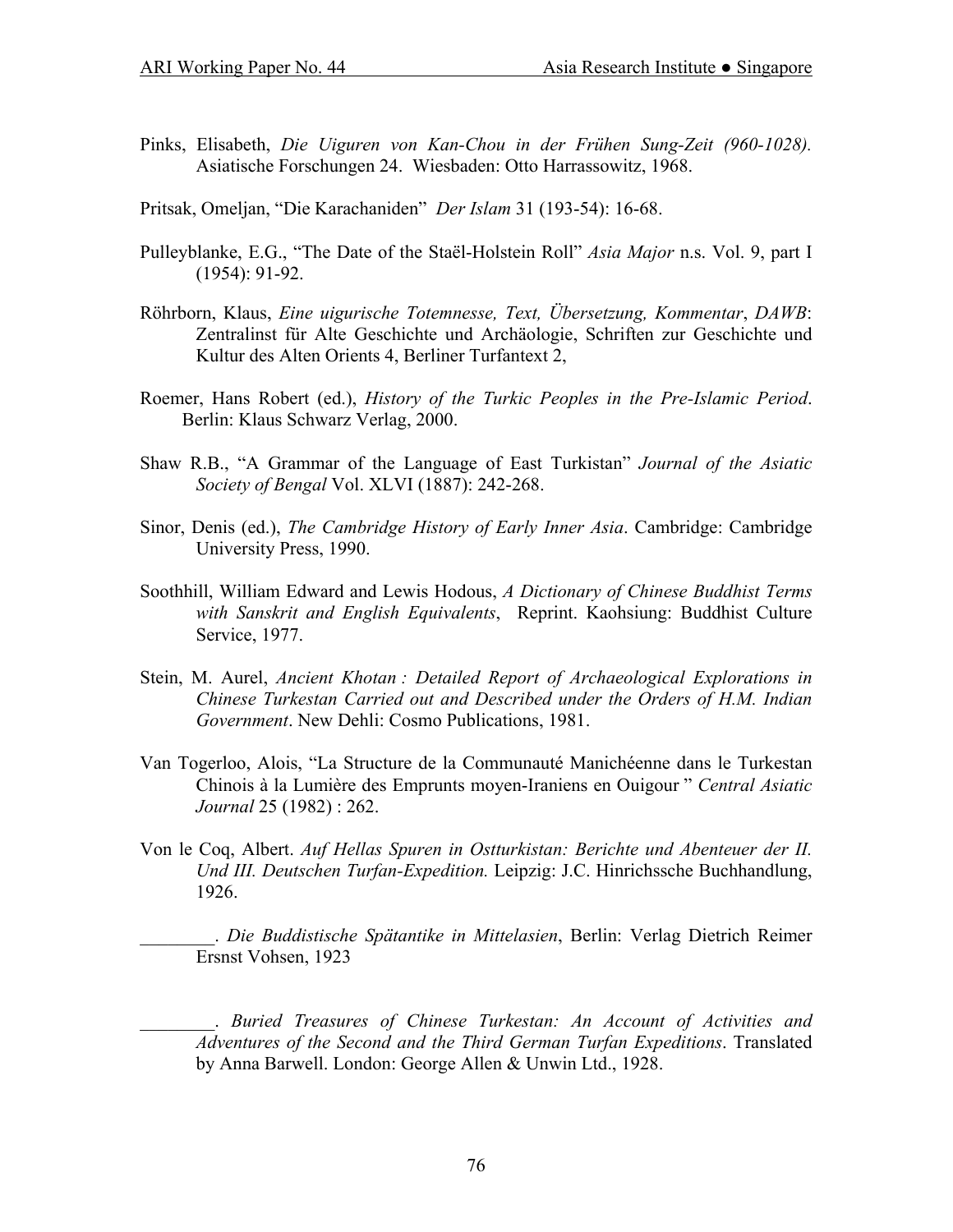\_\_\_\_\_\_\_\_. *Chuastuanift: Ein Sündenbekenntnis der manichäischen Auditores, gefunden in Turfan (chinesisch-Turkistan).* Berlin: Reimer, 1911.

\_\_\_\_\_\_\_\_. "Ein christliches and ein manichäisches Manusckriptfragment in türkischer Sprache aus Turfan Chinesisch-Turkistan" *Sitzungsberichte der preussischen Akademie der Wissenschafent* (1909):1202-1218.

\_\_\_\_\_\_\_\_. *Türkische Manichaica aus Chotscho. Bände I-III*. Berlin: Akademie der Wissenschaften, 1012-1922.

Zieme, Peter. "Ein Hochzeitssegen uigurischer Christen" *Scholia: Beiträge zur Turkologie und Zentralasienkunde. Anne Marie von Gabain zum 80. Geburtstag am 4. Juli, 1981 dargebrachte von Kollegen, Freunden und Schülern*. Edited by Klaus Röhrborn. Wiesbadan, 1981. : 221-232.

\_\_\_\_\_\_\_\_. "Ein uigurischer Text über die Wirstschaft manichäischer Klöster in uigurischen Reich" *Researches in Altaic Languages Papers Read at the 14th Meeting of the Permanent International Altaic Conference Held in Szeged August 24-28, 1971.*Vol. 20 (1971): 331-338.

## **Chinese Primary Sources**:

- Faxian, *Fo Guo Ji* [Notes on Countries of Buddha]. Shanghai: Shangwu yinshuguan, 1937. 法显, 《佛国记》, 上海: 商务印书馆, 1937.
- Hong, Hao. *Song mo ji wen* [Notes on Missions to Songmo, Now the Country of Jin] *Bishuo xiaoshuo daguan* Vol. 3:3. Taipei: Xinxin shuju, 1978. (宋) 洪皓. <松漠 记闻>《笔说小说大观》卷 3:3. 台北: 新兴书局影印, 1978.
- Li, Zhao, *Tang guo shi bu*. [Addition to the History of the Tang Dynasty]. Shanghai: Shanghai guji chubanshe, 1991. (唐) 李肇《唐国史补》, 上海: 上海古籍出版社, 1991.
- Li, Zhichang (1193-1256). *Changchun zhenren xiyouji*. [Changchun Zhenren's Journey to the Western Regions] Shanghai: Zhonghua shuju. (元) 李志常《长春真人西 游记》, 上海:上海古籍出版社.
- Liu, Xu. *Jiu tangshu* [Old History of the Tang Dynasty]. Beijing: Zhonghua shuju, 1935. 刘煦, 《旧唐书》, 北京:中华书局, 1935.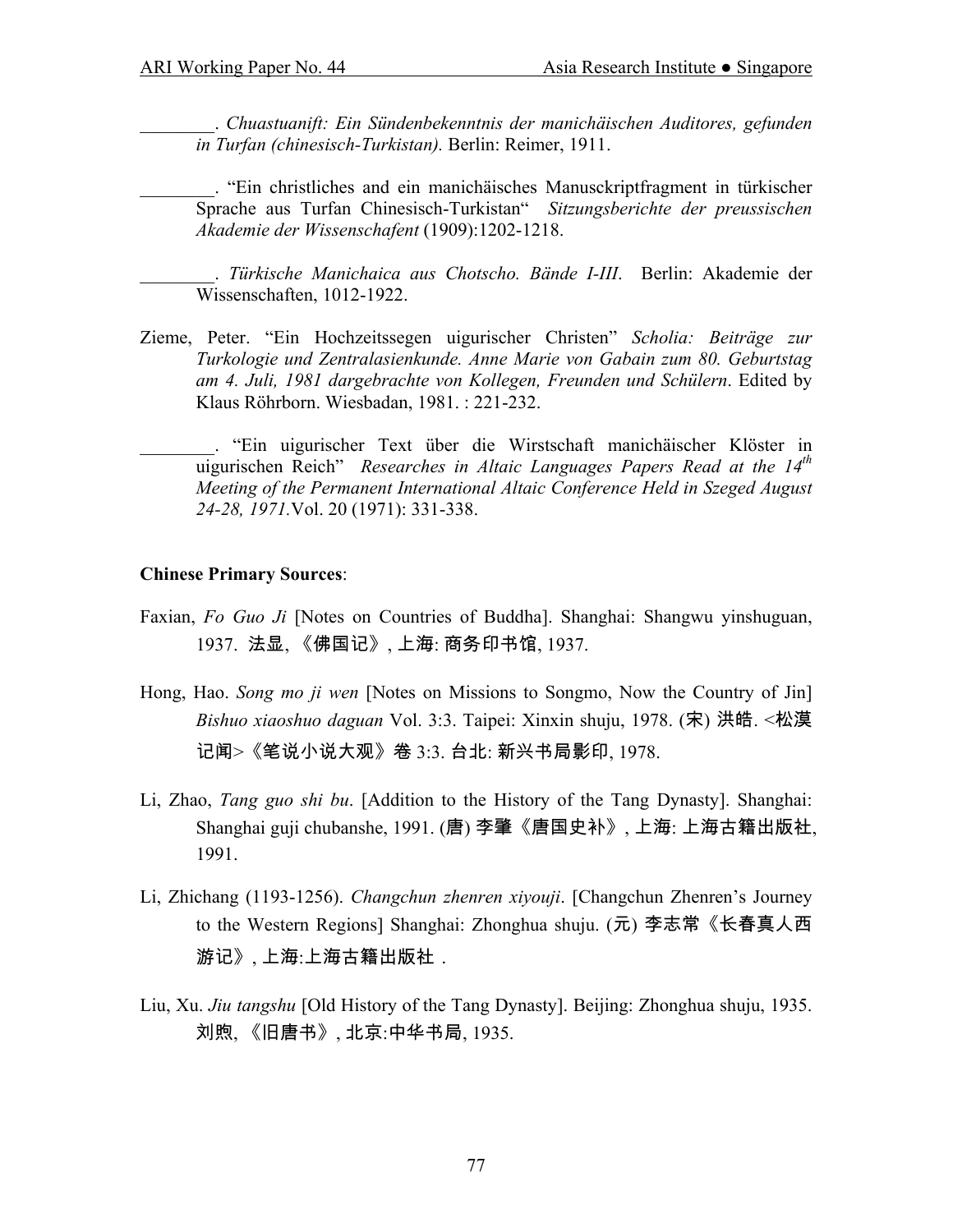- Ouyang, Xiu and Song Qi. *Xin tangshu.* [New History of the Tang Dynasty]. Beijing: Zhonghua shuju, 1935. 欧阳修, 宋祁,《新唐书》, 北京:中华书局, 1935.
- Sima, Qian. *Shiji.* [Historical Records]. Beijing: Zhonghua shuju, 1959. 司马迁,《史 记》, 北京:中华书局, 1959.
- Tuotuo (Yuan Dynasty). *Songshi Vol.490* [History of the Song Dynasty Vol.490]. Beijing: Shonghua shuju. (元) 脱脱, 《宋史 490 卷: 列传:249》. 中华书局.
- Wang, Qinruo. *Cefuyuangui*. [Great Tortoise of the National Archives]. Taipei: Zhonghua shuju, 1981. 王钦若, 《册府元龟》, 台北: 中华书局, 1981.
- Wei, Shou, *Weishu*. [History of the Wei Dynasty]. Beijing: Zhonghua shuju, 1974. 魏收, 《魏书》, 北京:中华书局, 1974.
- Wei, Zheng, *Suishu*. [History of the Sui Dynasty]. Beijing: Zhonghua shuju, 1973. 魏徵, 《隋书》, 北京:中华书局, 1973.
- Xuan Zang, *Da Tang Xiyu Ji* [Records of the Western Regions of the Great Tang Dynasty]. (Shanghai: Shanghai renmin chubanshe, 1977): 玄藏, 《大唐西域记》, 上海: 上海人民出版社, 1977.

## **Chinese Secondary Sources**:

- Bai, Shouyi. *Zhongguo huijiao xiao shi*. [A Brief History of Islam in China]. Yinchuan: Ningxia renmin chubanshe, 2000. 白寿彝,《中国回教小史》。银川:宁夏人 民出版社,2000。
- Cen, Zhongmian. *Tujue Shiji* [A Collection of the History of Tujue]. Beijing: Zhonghua shuju, 1958. 岑仲勉, 《突厥史集》北京: 中华书局, 1958.
- Chen, Yuan. "Huoxianjiao ru zhongguo kao" [Investigation into the Introduction of Zoroastrianism to China]. *Guoxue jikan* Vol.1, No. 1. (1923): 27-46. 陈垣, <火祆 教入中国考>,《国学季刊》 第一卷,第一号 (1923):27-46.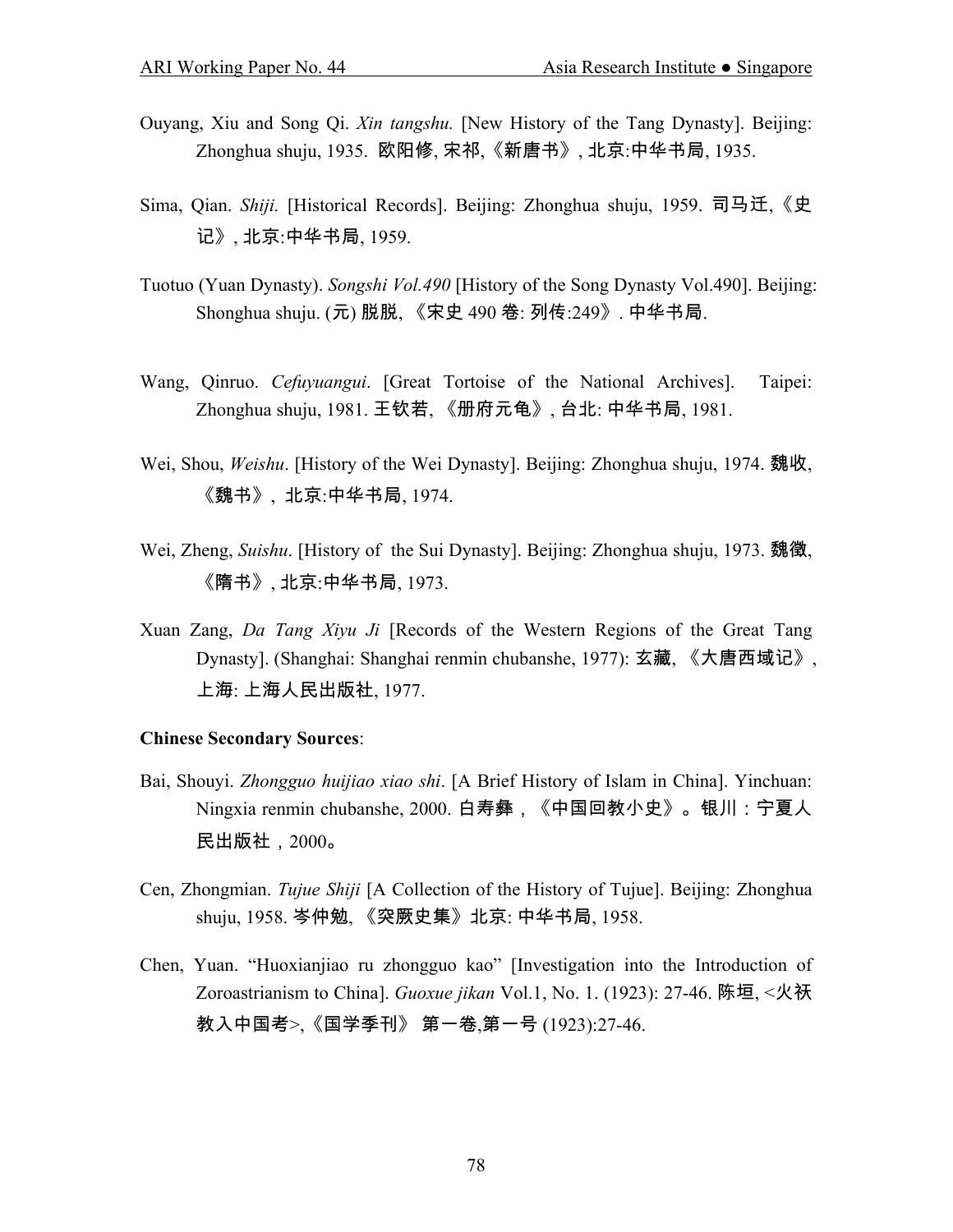- Chen, Yuan. "Monijiao ru zhongguo kao" [Investigation into the Introduction of Manichaeism to China] *Guoxue jikan* Vol.1, No. 1. (1923): 203-239. 陈垣, <摩尼 教入中国考>,《国学季刊》 第一卷,第一号 (1923): 203-239.
- Ding, Minren. *Yisilan wenhua zai zhongguo*.[Islamic Culture in China]. Beijing: Zongjiao wenhua chubanshe, 2003. 丁明仁,《伊斯兰文化在中国》,北京:宗教文化 出版社,2003。
- Feng, Jiasheng, et al. *Weiwuer shiliao jianbian* Vol. 1-2. [A Short Collection of Uighur Historical Documents]. Beijing: Minzu chubanshe, 1958 &1981. 冯加昇, 《维 吾尔史料简编》上下册, 北京: 民族出版社, 1958&1981.
- Fu, Tongxian. *Zhongguo huijiaoshi* Yinchuan: Ningxia renmin chubanshe, 2000. 傅统 先,《中国回教史》,银川:宁夏人民出版社,2000。
- Geng, Shimin. *Xinjiang wenshi lun ji*.[Collection of the Papers on Language-Literature and History of Xinjiang]. Beijing: Zhongyang minzu daxue chubanshe, 2001. 耿 世民,《新疆文史论集》,北京:中央民族大学出版社,2001。
- Haneda, Toru. *Xiyu wenhua shi* [Cultural History of the Western Regions]. Translated by Geng Shimin. Ulumuqi: Xinjiang renmin chubanshe, 1981. (日)羽田亨 著, 耿世 民 译 《西域文化史》, 乌鲁木齐: 新疆人民出版社, 1997.
- Huang, Wenbin. "Yiduhu gaochang wangshi xunbei fuyuan bing jiaoji" *Wenwu* No.2, 1964. 34-42. "亦都护高昌王世勋碑复原并校记"《文物》No.2, 1964
- Jiang, Wenhan. *Zhongguo gudai jidujiao ji kaifeng youtairen: jingjiao, yuanchao de yelikewen, zhongguo de youtairen*.[Ancient Christianity in China and the Jews in Kaifeng: Nestorianism, the Yelikewen of the Yuan Dynasty and the Jews in China]. Shanghai: Zhishi chubanshe, 1982. 江文汉, 《中国古代基督教及开封的 犹太人: 景教, 元朝的也里可温, 中国的犹太人》. 上海: 知识出版社, 1982.
- Kadir, Raihan. *"Fulezhihui" yu weiwuer wenhua.*[Kudatku Bilik and Uighur Culture]. Huhehot: Neimenggu renmin chubanshe, 2003. 热依汗·卡德尔, 《<福乐智慧> 与维吾尔文化》,呼和浩特:内蒙古人民出版社,2003。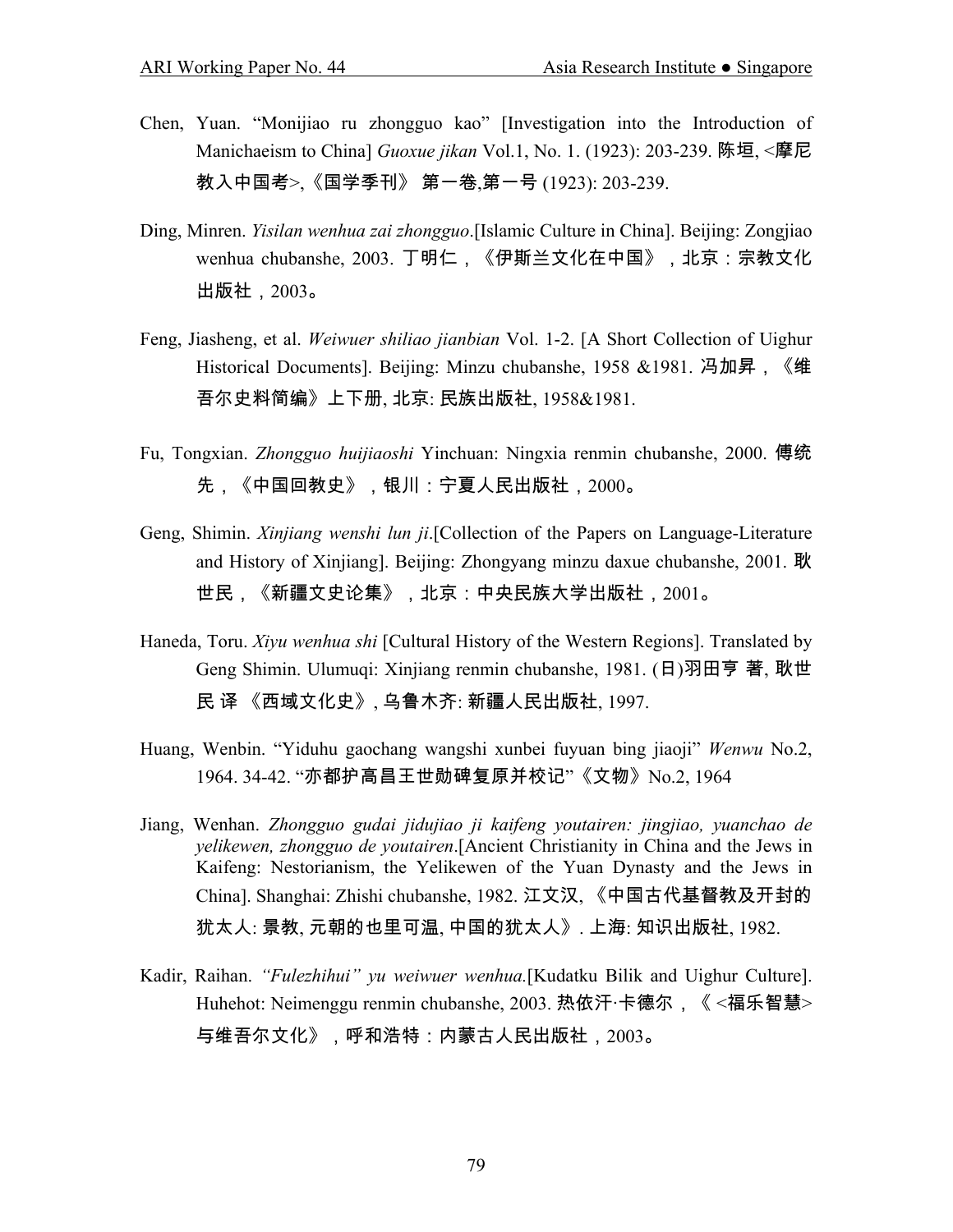- Li, Deyu (787-850). *Huichang yibin ji* [The Prime Minister's Collection of the Huichang Period] Shanghai: Shanghai guji chubanshe, 1994. (唐) 李德裕,《会昌一品集》 上海: 上海古籍出版社, 1994.
- Li Jinxin. Xinjiang zongjiao yanbian shi. [A History of Religious Transformation in Xinjiang. Urumqi: Xinjiang renmin chubanshe, 2003. 李进新,《新疆宗教演变 史》,乌鲁木齐:新疆人民出版社,2003。
- . Xinjiang Yisilan hanchao shilue.[A Brief History of Islamic Khanate in Xinjiang]. Beijing: Zongjiao wenhua chubanshe, 1999. 李进新, 《新疆伊斯兰汗 朝史略》, 北京: 宗教文化出版社, 1999.
- Li Wentian. "Helin jinshi lu" [A Collection of Stone and Metal Inscriptions of Helin] in *Shike shiliao xin bian* [A New Collection of Historical Stone Inscriptions] vol. 2. No. 15, edited by Luo Zhenyu. Taipei: Xinwenfeng chuban gongsi, 1979 李文田, <和林金石录> 载罗振玉校正《石刻史料新编》第二缉 15. 台北: 新文丰出版 公司, 1979.
- Lin, Wushu. *Monijiao jiqi dongjian*. [Manichaeism and Its Easterward Expansion]. Beijing: Zhonghua shuju, 1987. 林悟殊, 《摩尼教极其东渐》, 北京: 中华书局, 1987.
- Liu, Hongliang. *Xin chutu tulufan wenshu jiqi yanjiu*. [Studies on the newly discovered Turfan Manuscripts]. Umrumiqi: Xinjiang renmin chubanshe, 1997. 柳洪亮, 《新 出土土鲁番文书极其研究》. 乌鲁木齐: 新疆人民出版社, 1997.
- Liu, Zhixiao. *Weiwuerzu lishi:shang bian.* [History of the Uighur: Vol. 1]. Beijing: Minzu chubanshe, 1985. 刘志霄, 《维吾尔族历史》北京: 民族出版社, 1985.
- Ma, Yiyu. *Zhongguo huijiao shijian* [Reflection on the History of Islam in China]. Yinchuan: Ningxia renmin chubanshe, 2000. 马以愚,《中国回教史鉴》,银 川:宁夏人民出版社,2000。
- Niu Ruji. *Weiwuer gu wenzi yu gu wenxian daolun*. [An Introduction to Uighur Script and Documents]. Ulumuqi: Xinjiang renmin chubanshe, 1997. 牛汝极, 《维吾尔 古文字与古文献导论》乌鲁木齐: 新疆人民出版社, 1997.